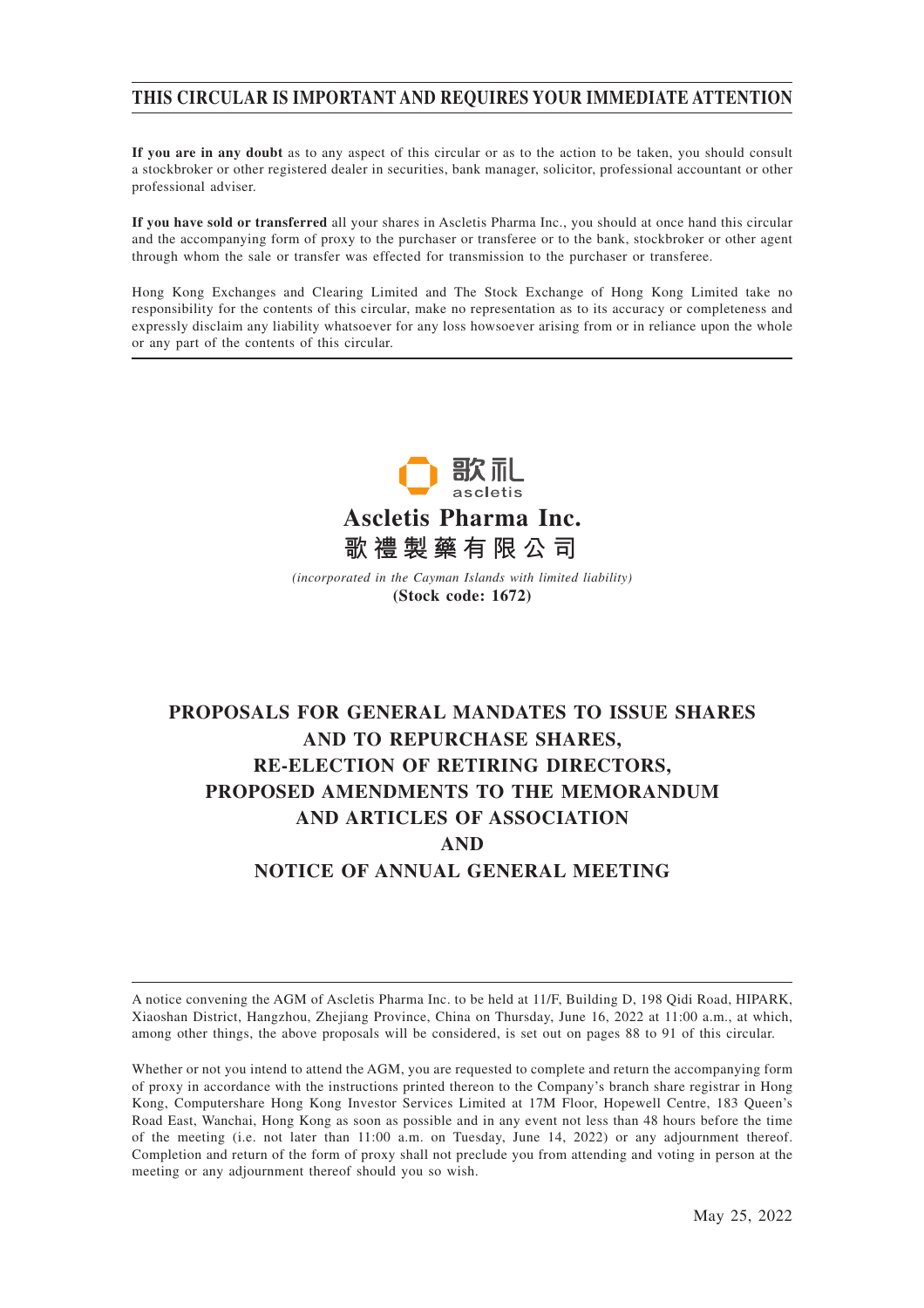# **CONTENTS**

## *Page*

|                                                                                          | ii           |
|------------------------------------------------------------------------------------------|--------------|
|                                                                                          | $\mathbf{1}$ |
|                                                                                          | 3            |
| Appendix I - Explanatory Statement on Repurchase Mandate                                 | 9            |
| Appendix II - Details of the Retiring Directors proposed<br>to be re-elected at the AGM  | 13           |
| Appendix III $-$<br>Proposed Amendments to the Memorandum and<br>Articles of Association | 16           |
|                                                                                          | 88           |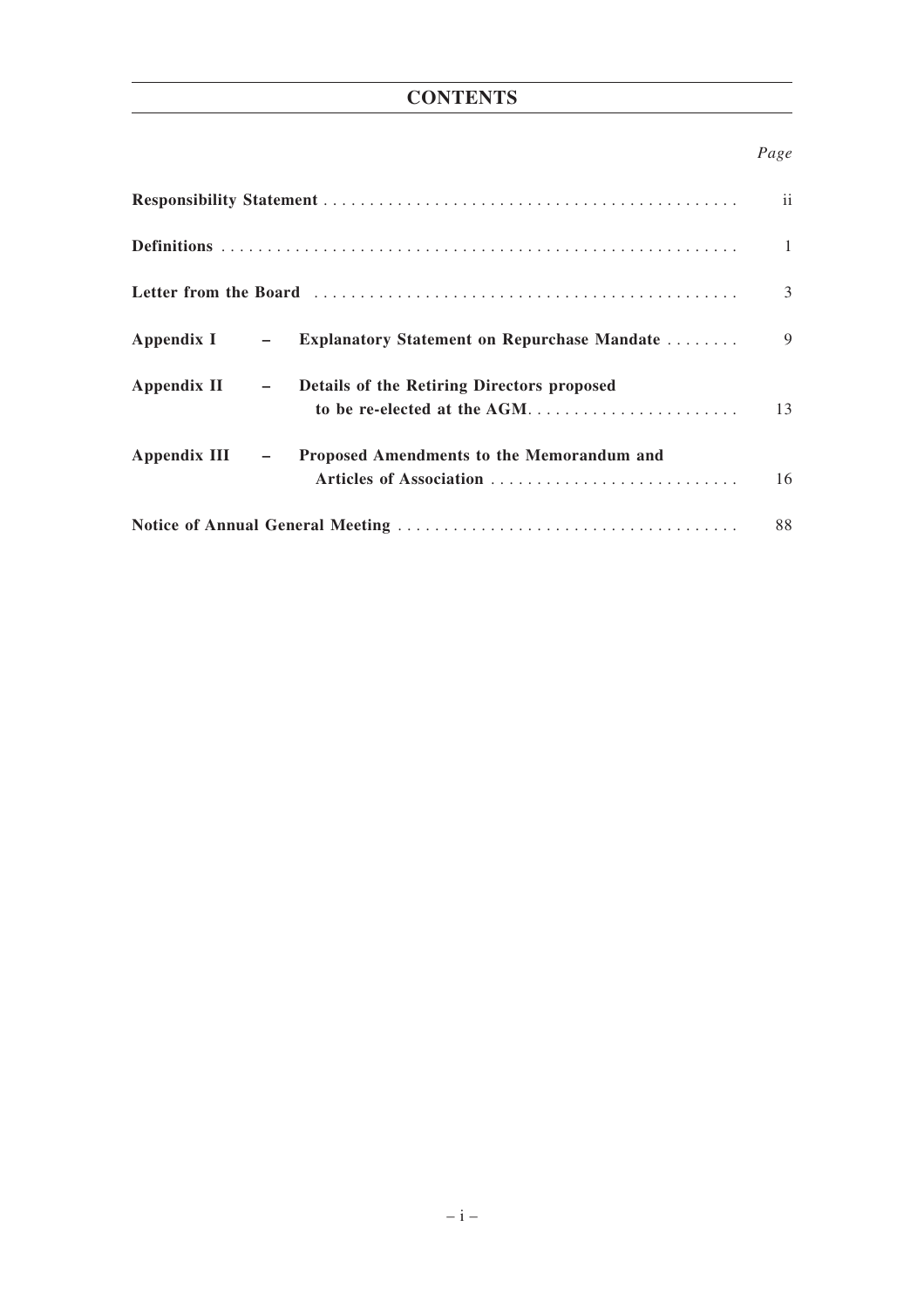## **RESPONSIBILITY STATEMENT**

This circular, for which the Directors (as defined herein) of the Company collectively and individually accept full responsibility, includes particulars given in compliance with the Listing Rules (as defined herein) for the purpose of giving information with regard to the Company. The Directors (as defined herein), having made all reasonable enquiries, confirm that to the best of their knowledge and belief the information contained in this circular is accurate and complete in all material respects and not misleading or deceptive and there are no other matters the omission of which would make any statement herein or this circular misleading.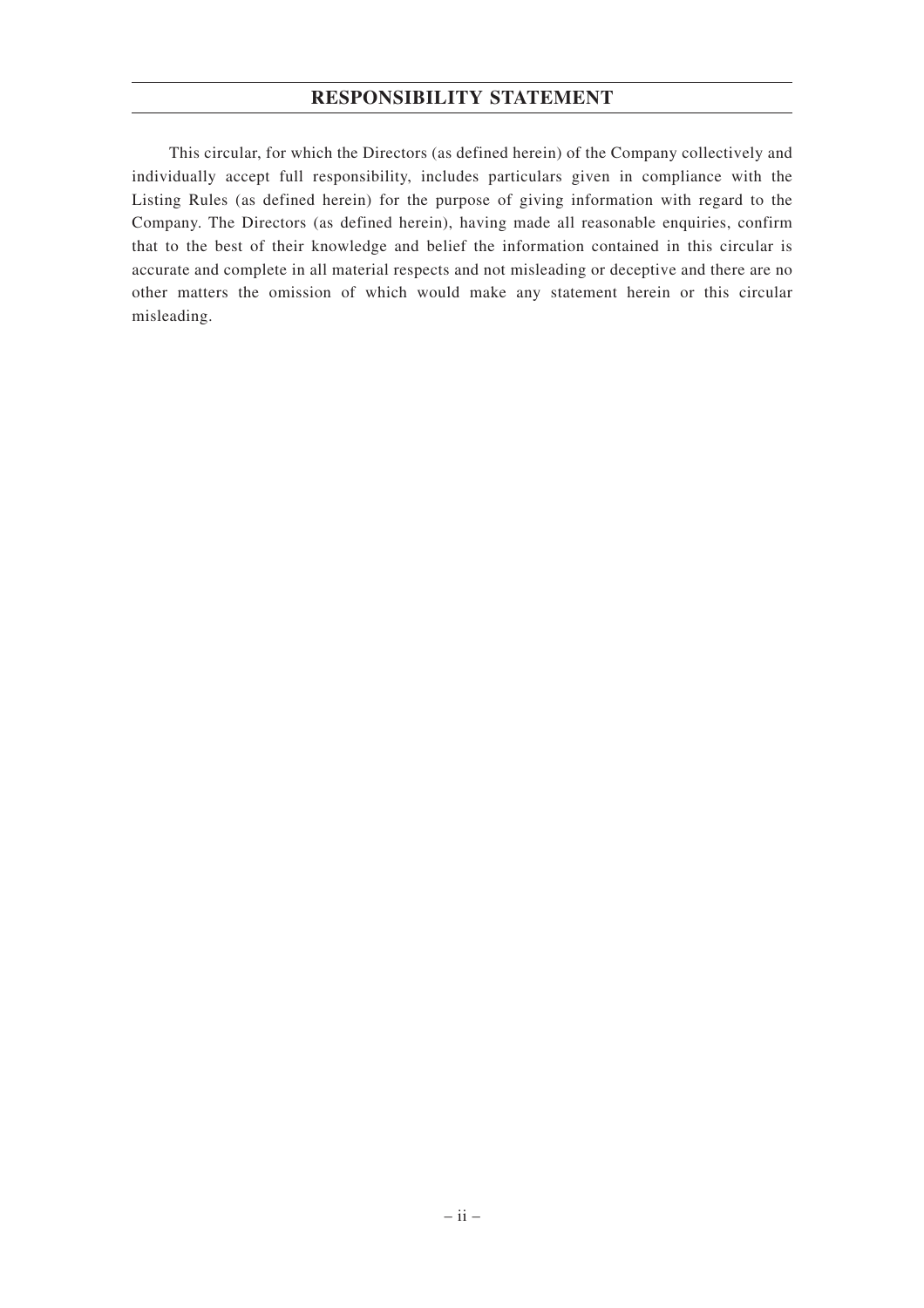*In this circular, unless the context otherwise requires, the following expressions have the following meanings:*

| "AGM"                      | the annual general meeting of the Company to be<br>convened and held at 11/F, Building D, 198 Qidi Road,<br>HIPARK, Xiaoshan<br>District, Hangzhou,<br><b>Zhejiang</b><br>Province, China on Thursday, June 16, 2022 at 11:00 a.m.<br>or any adjournment thereof                                                                                                              |
|----------------------------|-------------------------------------------------------------------------------------------------------------------------------------------------------------------------------------------------------------------------------------------------------------------------------------------------------------------------------------------------------------------------------|
| "Articles"                 | the articles of association of the Company                                                                                                                                                                                                                                                                                                                                    |
| "associates"               | has the meaning as defined under the Listing Rules                                                                                                                                                                                                                                                                                                                            |
| "Board"                    | the board of Directors                                                                                                                                                                                                                                                                                                                                                        |
| "Companies Act"            | the Companies Act (as revised) of the Cayman Islands as<br>amended from time to time and every other act, order<br>regulation or other instrument having statutory effect (as<br>amended from time to time) for the time being in force in<br>the Cayman Islands applying to or affecting the<br>Company, the Memorandum of Association and/or the<br>Articles of Association |
| "Company"                  | Ascletis Pharma Inc., a company incorporated in the<br>Cayman Islands with limited liability on February 25,<br>2014                                                                                                                                                                                                                                                          |
| "Controlling Shareholders" | has the meaning ascribed thereto under the Listing Rules<br>and unless the context requires otherwise, refers to Dr.<br>Wu, Mrs. Wu, JJW12 Limited, Lakemont Holding LLC<br>and the Lakemont Remainder Trust, as a group, or any<br>member of them                                                                                                                            |
| "Director(s)"              | the director(s) of the Company                                                                                                                                                                                                                                                                                                                                                |
| "Dr. Wu"                   | Dr. Jinzi Jason WU (吳勁梓), our Founder and the spouse<br>of Mrs. Wu, chairman of the Board, chief executive<br>officer, an executive Director of the Company, one of our<br>Controlling Shareholders                                                                                                                                                                           |
| "Group"                    | the Company and its subsidiaries                                                                                                                                                                                                                                                                                                                                              |
| "Hong Kong"                | the Hong Kong Special Administrative Region of the<br>People's Republic of China                                                                                                                                                                                                                                                                                              |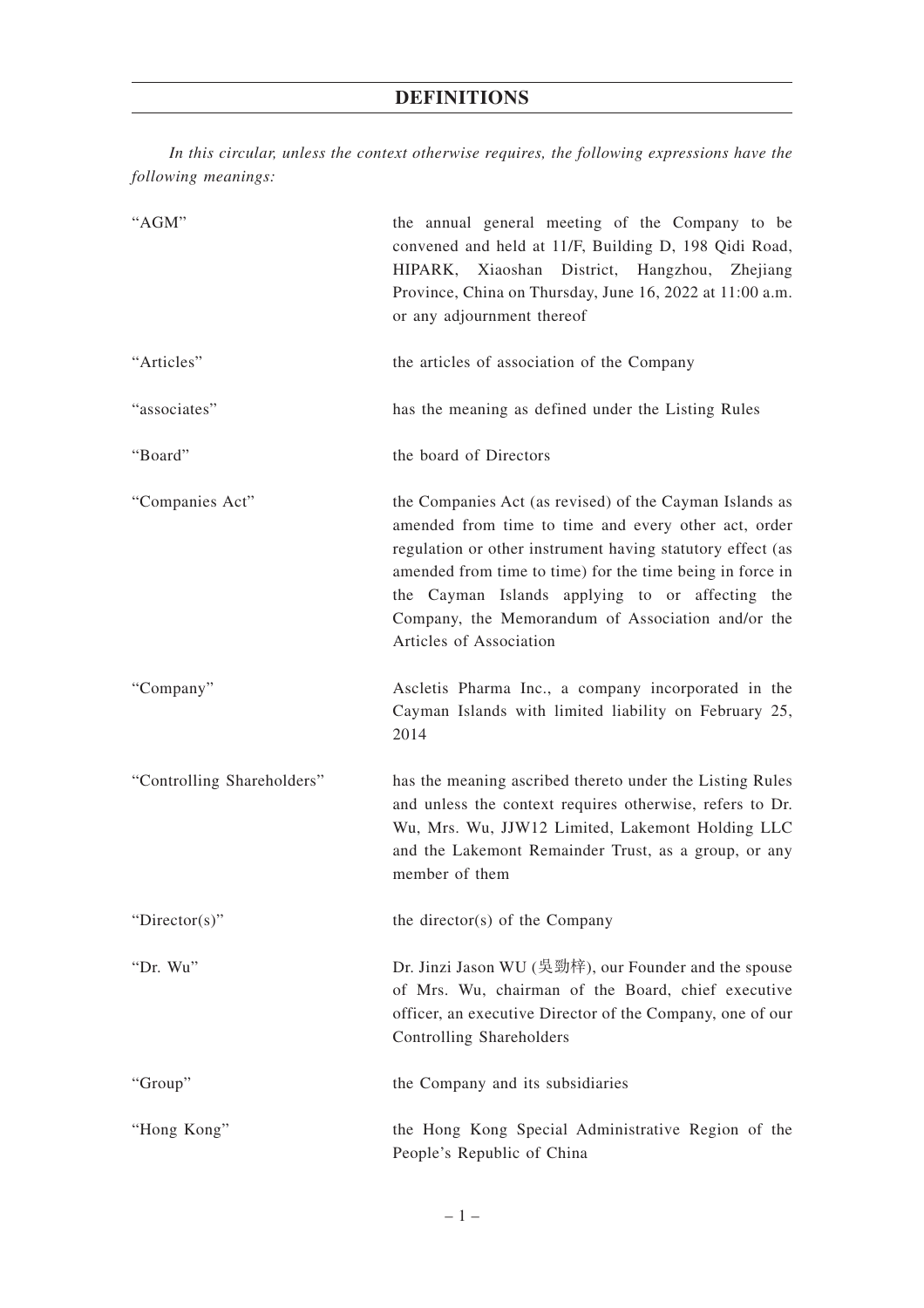# **DEFINITIONS**

| "Issue Mandate"           | a general unconditional mandate proposed to be granted<br>to the Directors at the AGM to allot, issue and deal with<br>Shares of up to 20% of the total number of Shares in issue<br>as at the date of passing of the relevant resolution<br>granting such mandate                      |
|---------------------------|-----------------------------------------------------------------------------------------------------------------------------------------------------------------------------------------------------------------------------------------------------------------------------------------|
| "Latest Practicable Date" | May 19, 2022, being the latest practicable date prior to<br>the printing of this circular for ascertaining certain<br>information contained herein                                                                                                                                      |
| "Listing Rules"           | the Rules Governing the Listing of Securities on the<br>Stock Exchange, as amended or supplemented from time<br>to time                                                                                                                                                                 |
| "Memorandum"              | the memorandum of association of the Company                                                                                                                                                                                                                                            |
| "Mrs. Wu"                 | Mrs. Judy Hejingdao WU, an executive Director, one of<br>our Controlling Shareholders and the spouse of Dr. Wu                                                                                                                                                                          |
| "Repurchase Mandate"      | a general unconditional mandate proposed to be granted<br>to the Directors at the AGM to repurchase such number of<br>issued and fully paid Shares of up to 10% of the total<br>number of Shares in issue as at the date of passing of the<br>relevant resolution granting such mandate |
| " $RMB"$                  | Renminbi Yuan, the lawful currency of China                                                                                                                                                                                                                                             |
| "SFO"                     | the Securities and Futures Ordinance (Chapter 571 of the<br>Laws of Hong Kong), as amended or supplemented from                                                                                                                                                                         |
|                           | time to time                                                                                                                                                                                                                                                                            |
| "Share $(s)$ "            | ordinary shares of US\$0.0001 each in the share capital of<br>the Company                                                                                                                                                                                                               |
| "Shareholder(s)"          | holder(s) of the Shares                                                                                                                                                                                                                                                                 |
| "Stock Exchange"          | The Stock Exchange of Hong Kong Limited                                                                                                                                                                                                                                                 |
| "Takeovers Code"          | the Codes on Takeovers and Mergers and Share Buy-<br>backs, as amended or supplemented from time to time                                                                                                                                                                                |
| "HK\$"                    | Hong Kong dollars, the lawful currency of Hong Kong                                                                                                                                                                                                                                     |
| "US\$"                    | United States dollars, the lawful currency of the United<br><b>States</b>                                                                                                                                                                                                               |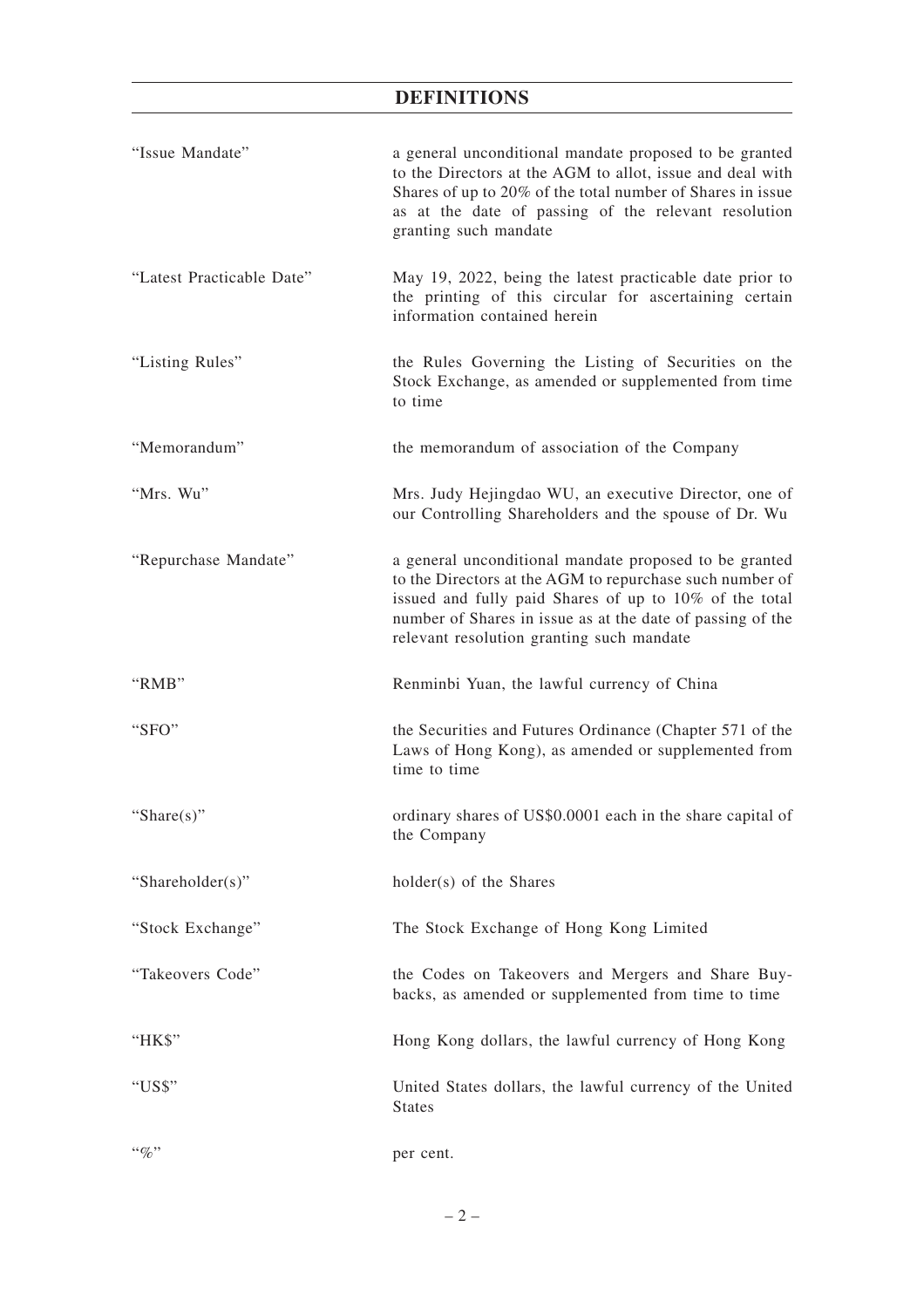

# **Ascletis Pharma Inc. 歌禮製藥有限公司**

*(incorporated in the Cayman Islands with limited liability)* **(Stock code: 1672)**

*Executive Directors:* Dr. Jinzi Jason WU *(Chairman and Chief Executive Officer)* Mrs. Judy Hejingdao WU *(Senior Vice President)*

*Independent Non-executive Directors:* Dr. Yizhen WEI Mr. Jiong GU Ms. Lin HUA

*Registered Office:* Walkers Corporate Limited 190 Elgin Avenue George Town Grand Cayman KY1-9008 Cayman Islands

*Corporate Headquarters:* 12/F, Building D 198 Qidi Road, HIPARK Xiaoshan District Hangzhou Zhejiang Province PRC

*Principal Place of Business in Hong Kong:* 40th Floor, Dah Sing Financial Center No. 248 Queen's Road East Wanchai Hong Kong

May 25, 2022

*To the Shareholders*

Dear Sir or Madam,

## **PROPOSALS FOR GENERAL MANDATES TO ISSUE SHARES AND TO REPURCHASE SHARES, RE-ELECTION OF RETIRING DIRECTORS, PROPOSED AMENDMENTS TO THE MEMORANDUM AND ARTICLES OF ASSOCIATION AND NOTICE OF ANNUAL GENERAL MEETING**

### **INTRODUCTION**

The purpose of this circular is to provide you with information in respect of the resolutions to be proposed to seek approval of the Shareholders in respect of, among other matters, (i) the granting to the Directors the Issue Mandate and the Repurchase Mandate; (ii) the re-election of Directors; and (iii) the amendments to the Memorandum and Articles, and to give you notice of the AGM.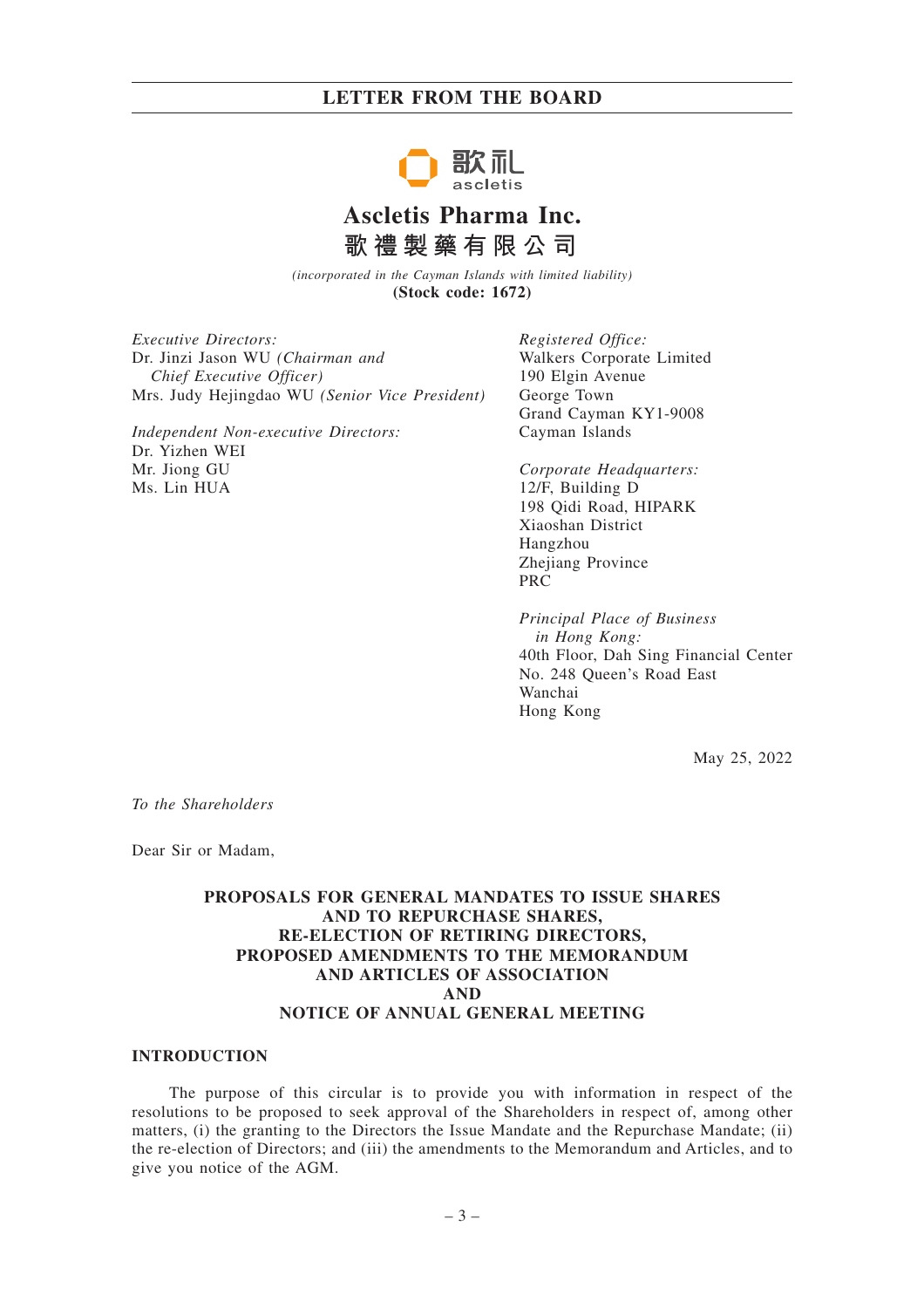### **GENERAL MANDATES**

At the annual general meeting of the Company held on June 29, 2021, ordinary resolutions were passed to grant for director (i) a general unconditional mandate to allot, issue and deal in Shares not exceeding 20% of the total number of Shares of the Company in issue at the date of the passing of the relevant resolution; (ii) a general unconditional mandate to repurchase Shares up to 10% of the total number of Shares of the Company in issue at the date of the passing of the relevant resolution; and (iii) to extend the general mandate mentioned in (i) above by the addition of an amount representing the aggregate number of Shares of the Company repurchased by the Company pursuant to the mandate to repurchase Shares referred to (ii) above.

Such mandates will lapse at the conclusion of the AGM. In order to give the Company the flexibility to issue Shares and repurchase Shares if and when appropriate, ordinary resolutions will be proposed at the AGM to approve:

- (i) the granting of the Issue Mandate to the Directors to allot, issue or deal with additional Shares of not exceeding 20% of the total number of issued Shares as at the date of passing of such ordinary resolution (i.e. 217,426,800 Shares on the basis that the total number of issued Shares will remain unchanged on the date of the AGM);
- (ii) the granting of the Repurchase Mandate to the Directors to exercise all the powers of the Company to repurchase Shares with an aggregate number of not more than 10% of the aggregate number of the Shares in issue as at the date of passing of such ordinary resolution (i.e. 108,713,400 Shares, on the basis that the total number of issued Shares will remain unchanged on the date of the AGM); and
- (iii) the extension of the Issue Mandate by adding the total number of Shares repurchased by the Company since the granting of the Repurchase Mandate.

Each of the Issue Mandate and the Repurchase Mandate will remain in effect until the earliest of the following:

- (i) the conclusion of the next annual general meeting of the Company;
- (ii) the expiration of the period within which the next annual general meeting of the Company is required to be held under any applicable laws or the Articles; or
- (iii) it is varied, revoked or renewed by an ordinary resolution of the Shareholders at a general meeting.

The Directors wish to state that they have no immediate plan to issue any Shares pursuant to the Issue Mandate or to repurchase any Shares pursuant to the Repurchase Mandate.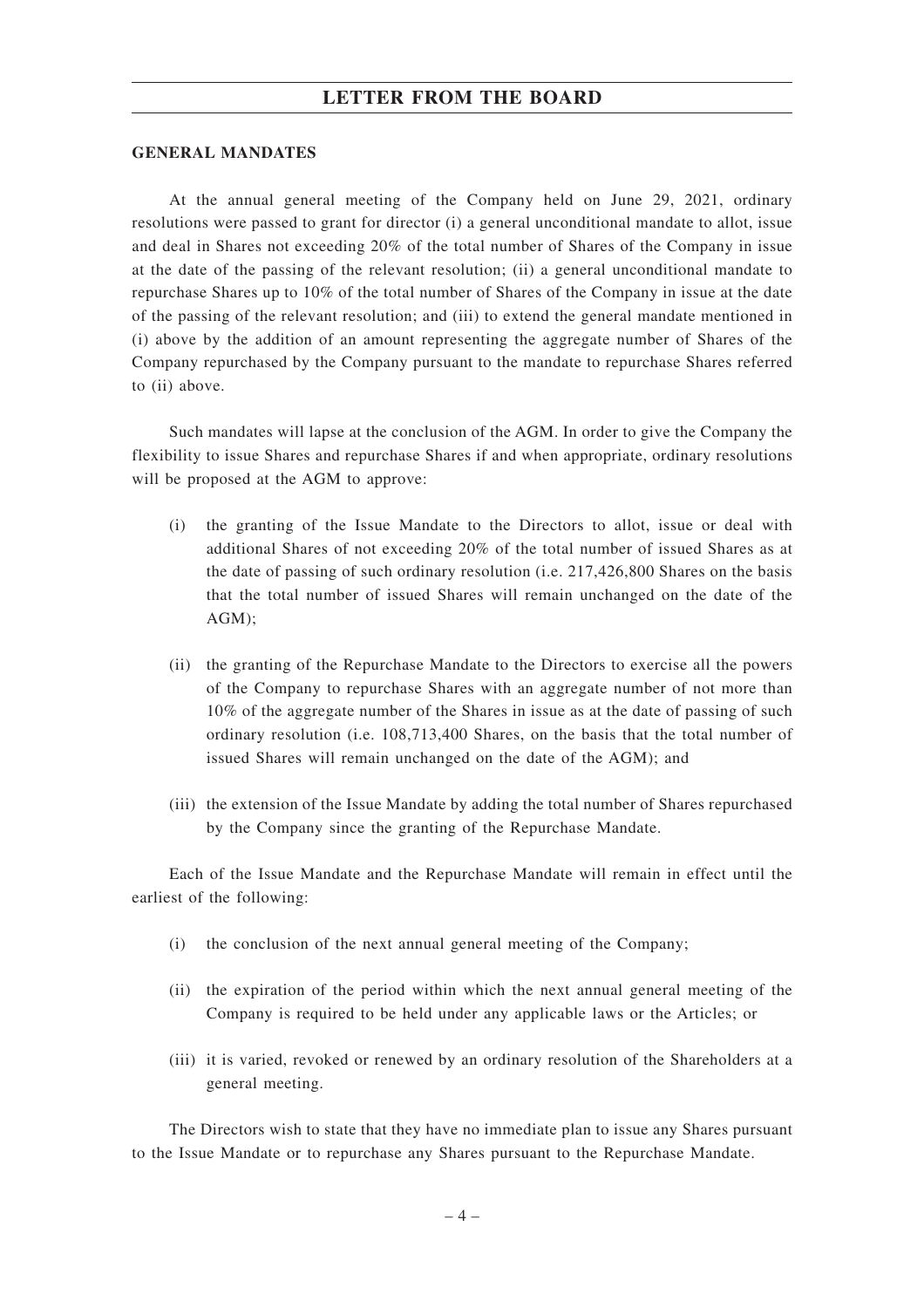### **EXPLANATORY STATEMENT**

An explanatory statement containing all relevant information relating to the proposed Repurchase Mandate is set out in Appendix I to this circular. The explanatory statement is to provide you with information reasonably necessary to enable you to make an informed decision on whether to vote for or against the resolution to grant to the Directors the Repurchase Mandate at the AGM.

## **RE-ELECTION OF RETIRING DIRECTORS**

In accordance with Article 108(a) of the Articles, at each annual general meeting one-third of the Directors for the time being, or, if their number is not three or a multiple of three, then the number nearest to but not less than one-third, shall retire from office by rotation provided that every Director (including those appointed for a specific term) shall be subject to retirement by rotation at least once every three years. Accordingly, in relation to the resolution numbered 2 as set out in the notice of the AGM, Mrs. Judy Hejingdao WU and Ms. Lin HUA will retire by rotation at the AGM and, being eligible, offer themselves for re-election.

Details of the above-mentioned Directors proposed to be re-elected at the AGM are set out in Appendix II to this circular.

### **SELECTION CRITERIA AND PROCEDURE FOR NOMINATION OF DIRECTORS**

The Nomination Committee will recommend to the Board for the appointment of a Director including an independent non-executive Director in accordance with the following selection criteria and nomination procedures:

### **Selection criteria**

The Nomination Committee shall consider the following criteria in evaluating and selecting candidates for directorships:

- (a) Reputation for integrity;
- (b) Accomplishment and experience;
- (c) Compliance with legal and regulatory requirements;
- (d) Commitment in respect of available time and relevant interest; and
- (e) Diversity in all its aspects, including but not limited to gender, age (18 years or above), cultural and educational background, ethnicity, professional experience, skills, knowledge and length of service.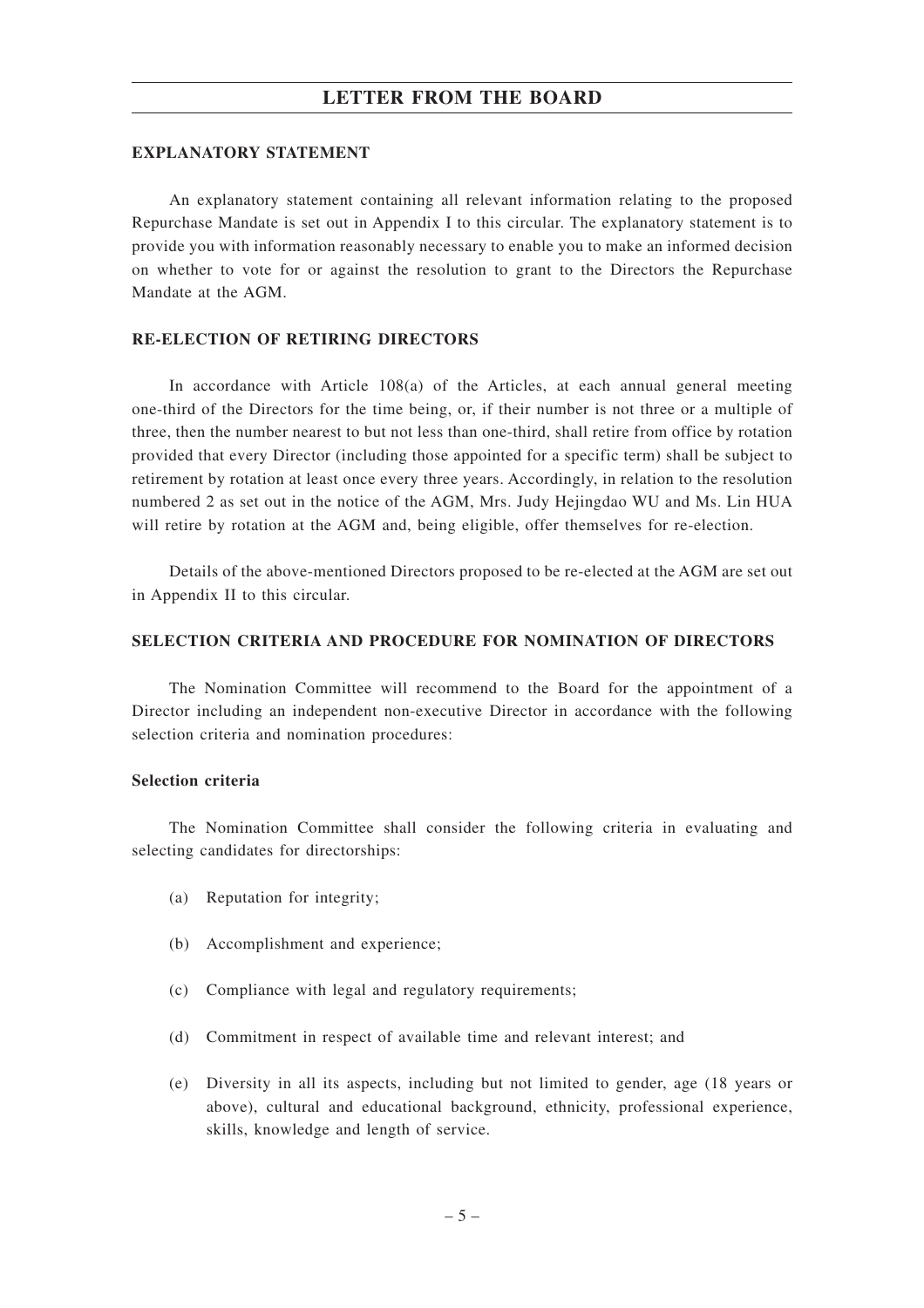The appointment of any proposed candidate to the Board or re-appointment of any existing member(s) of the Board shall be made in accordance with the Company's Articles and other applicable rules and regulations.

### **Nomination procedures**

The procedures for the Nomination Committee to nominate candidates to the Board for directorship are as follows:

The secretary of the Nomination Committee shall convene a meeting, and invite nominations of candidates from Board members (if any), for consideration by the Nomination Committee. The Nomination Committee may also put forward candidates who are not nominated by Board members.

For filling a casual vacancy, the Nomination Committee shall make recommendations for the Board's consideration and approval. For proposing candidates to stand for election at a general meeting, the Nomination Committee shall make nominations to the Board for its consideration and recommendation.

Pursuant to the Articles of the Company, if a shareholder wishes to propose a person for election as a Director, such shareholder shall have given a notice in writing of the intention to propose that person for election as a Director and also a notice in writing by that person of his willingness to be elected shall be given to the Company at least seven (7) days before the date of general meeting. Such period for lodgement of the notices shall commence no earlier than the day after the despatch of the notice of the meeting appointed for such election and end no later than seven days prior to the date of such meeting.

A candidate is allowed to withdraw his candidature at any time before the general meeting by serving a notice in writing to the company secretary of the Company.

The Board shall have the final decision on all matters relating to its recommendation of candidates to stand for election at any general meeting.

### **RECOMMENDATION OF THE NOMINATION COMMITTEE**

The Nomination Committee has considered Mrs. Judy Hejingdao WU's deep understanding of the management of the human resource and general affairs of the Group, Ms. Lin HUA's extensive experience in communication activities, her working profile and other experience and factors as set out in her biographical details in Appendix II to this circular. Having considered the Board Diversity Policy, the Nomination Committee recommended to the Board that all the retiring Directors are eligible for re-election. The Board believed that their re-election as the Directors would be in the best interests of the Company and its Shareholders as a whole.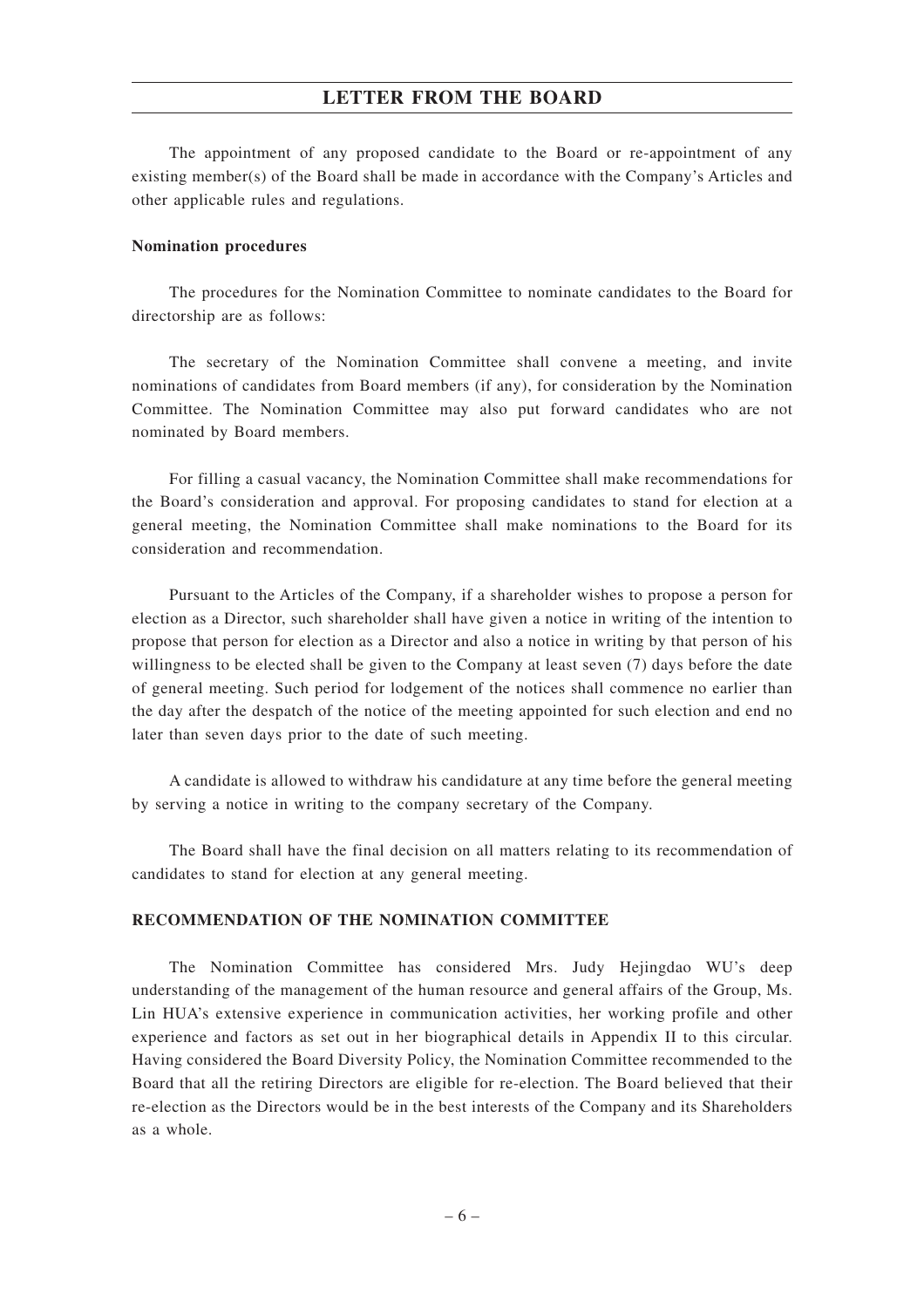Furthermore, Ms. Lin HUA, being an independent non-executive Director, has made an annual confirmation of independence pursuant to Rule 3.13 of the Listing Rules. During her appointment, she has demonstrated her ability to provide an independent view to the Company's matters.

## **PROPOSED AMENDMENTS TO THE MEMORANDUM AND ARTICLES OF ASSOCIATION**

Reference is made to the announcement of the Company dated May 19, 2022 relating to the Proposed Amendments to the Memorandum and Articles.

According to the amended Appendix 3 of the Listing Rules with effect from January 1, 2022, an issuer must demonstrate how the domestic laws, rules and regulations to which it is subject and its constitutional documents, in combination, provide the shareholder protection standards set out in Appendix 3 of the Listing Rules. For this purpose, the Board proposed certain amendments to the Articles.

Details of the proposed amendments to the Articles are set out in Appendix III to this circular.

The legal advisers to the Company as to Hong Kong laws and Cayman Islands law have respectively confirmed that the proposed second amended and restated memorandum and articles of association incorporated with the proposed amendments comply with the requirements of the Listing Rules and do not violate the applicable laws of the Cayman Islands. The Company also confirms that there is nothing unusual about the Proposed Amendments for a Cayman Islands company listed on the Stock Exchange.

### **ANNUAL GENERAL MEETING**

Set out on pages 88 to 91 of this circular is a notice convening the AGM to consider and, if appropriate, to approve, among others, the ordinary resolutions relating to the proposals for the granting of the Issue Mandate and the Repurchase Mandate and re-election of Directors.

A form of proxy for use at the AGM is enclosed herewith. If you are not able to attend and/or vote at the AGM in person, you are requested to complete the form of proxy and return it to the Company's branch share registrar and transfer office in Hong Kong, Computershare Hong Kong Investor Services Limited at 17M Floor, Hopewell Centre, 183 Queen's Road East, Wanchai, Hong Kong as soon as possible and in any event not less than 48 hours before the time of the AGM (i.e. not later than 11:00 a.m. on Tuesday, June 14, 2022) or any adjournment thereof. Completion and return of the form of proxy shall not preclude you from attending and voting in person at the AGM or any adjournment thereof should you so wish.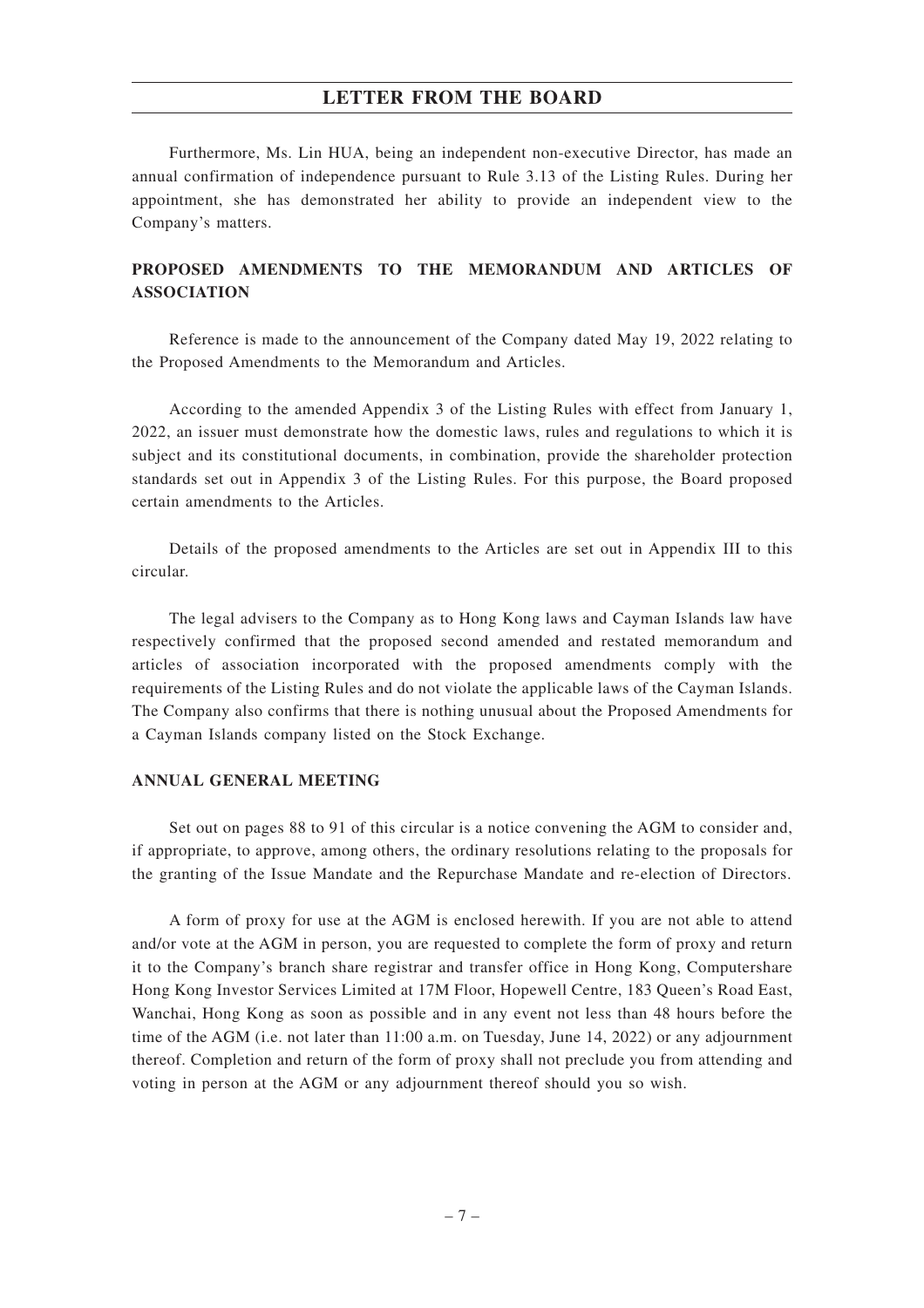Pursuant to Rule 13.39(4) of the Listing Rules, any vote of Shareholders at a general meeting must be taken by poll except where the chairman of the general meeting, in good faith, decides to allow a resolution which relates purely to procedural or administrative matter to be voted by a show of hands. Accordingly, each of the resolutions put to vote at the AGM will be taken by way of poll. An announcement on the poll results will be made by the Company after the AGM in the manner prescribed under Rule 13.39(5) of the Listing Rules.

## **RECOMMENDATION**

The Board considers that the ordinary resolutions in relation to the granting of the Issue Mandate and the Repurchase Mandate, and the re-election of Directors to be proposed at the AGM are in the best interests of the Company and the Shareholders. Accordingly, the Board recommends the Shareholders to vote in favour of such resolutions at the AGM.

## **GENERAL**

Your attention is also drawn to the appendices to this circular.

By order of the Board **Ascletis Pharma Inc. 歌禮製藥有限公司 Jinzi Jason WU** *Chairman*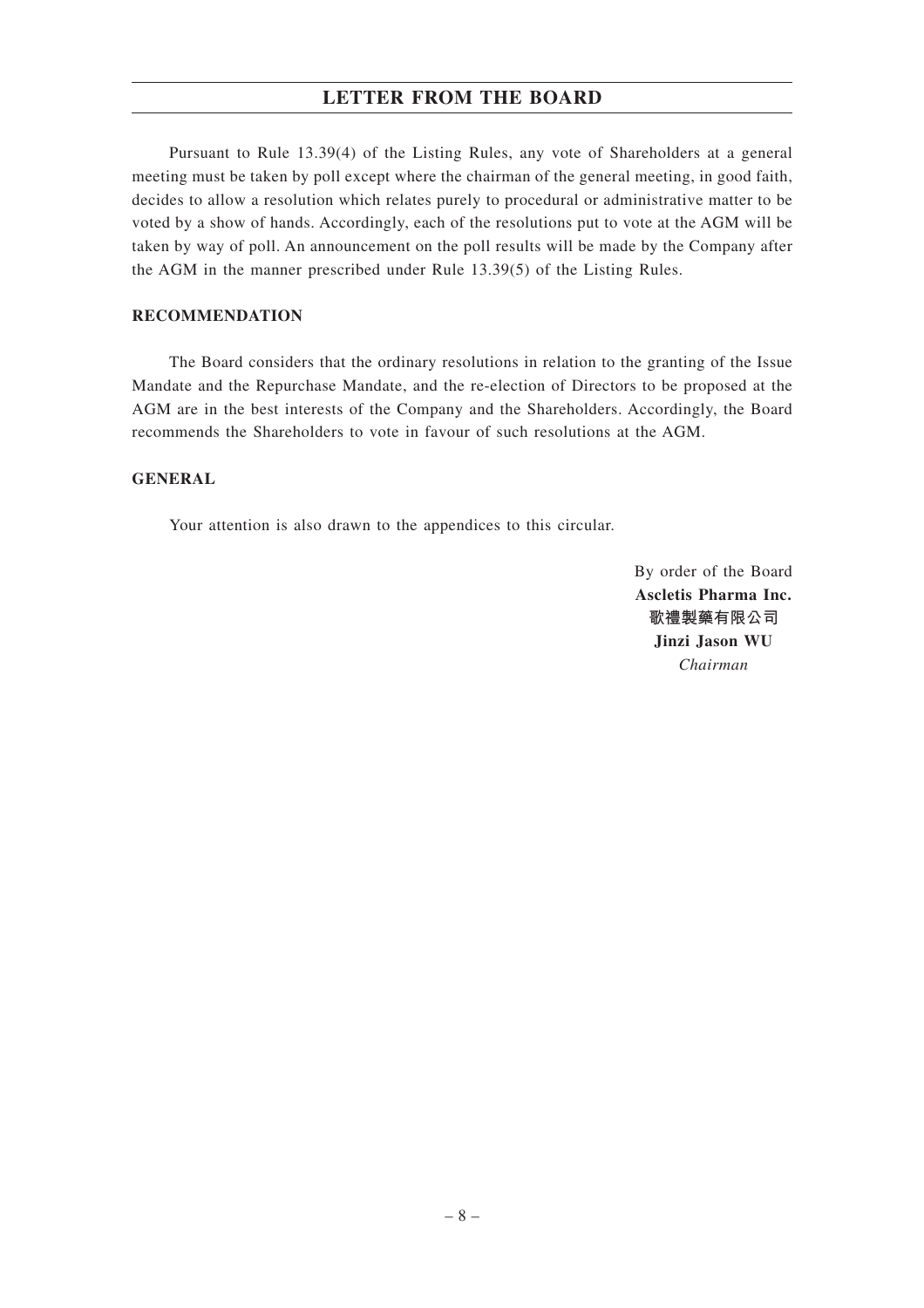This appendix serves as an explanatory statement, as required by the Listing Rules, to provide the Shareholders with all the information reasonably necessary to enable them to make an informed decision on whether to vote for or against the ordinary resolution to approve the Repurchase Mandate.

## **1. LISTING RULES RELATING TO THE REPURCHASE OF SHARES**

The Listing Rules permit companies whose primary listings are on the Stock Exchange to repurchase their shares on the Stock Exchange subject to certain restrictions.

## **2. SHARE CAPITAL**

As at the Latest Practicable Date, the number of total issued Shares was 1,087,134,000 Shares of nominal value of US\$0.0001 each which have been fully paid. Subject to the passing of the resolution for repurchase of Shares and on the basis of no further new Shares will be issued or repurchased up to the AGM, the Company would be allowed under the Repurchase Mandate to repurchase a maximum of 108,713,400 Shares, representing 10% of the total number of issued Shares as at the date of passing the relevant resolution for granting the Repurchase Mandate.

### **3. REASONS FOR REPURCHASES**

The Directors believe that the Repurchase Mandate is in the best interests of the Company and the Shareholders. Such repurchases may, depending on market conditions and funding arrangements at the time, lead to an enhancement of the net assets of the Company and/or its earnings per share and will only be made when the Directors believe that such a repurchase will benefit the Company and the Shareholders.

### **4. FUNDING OF REPURCHASES OF SHARES**

Any repurchase of securities of the Company would be funded entirely from the cash flow or working capital facilities available to the Company, and will, in any event be made out of funds legally available for the purpose in accordance with the Articles and the applicable laws of the Cayman Islands and the Listing Rules. Such funds include, but are not limited to, profits available for distribution. Purchases may only be effected out of the profits of the Company or out of the proceeds of a fresh issue of Shares made for the purpose, or, if so authorized by its Articles and subject to the provisions of the Companies Act, out of capital. Any premium payable on a purchase over the par value of the Shares to be purchased must be provided for out of profits of the Company or out of the Company's share premium account, or, if so authorized by the Articles and subject to the provisions of the Companies Act, out of capital.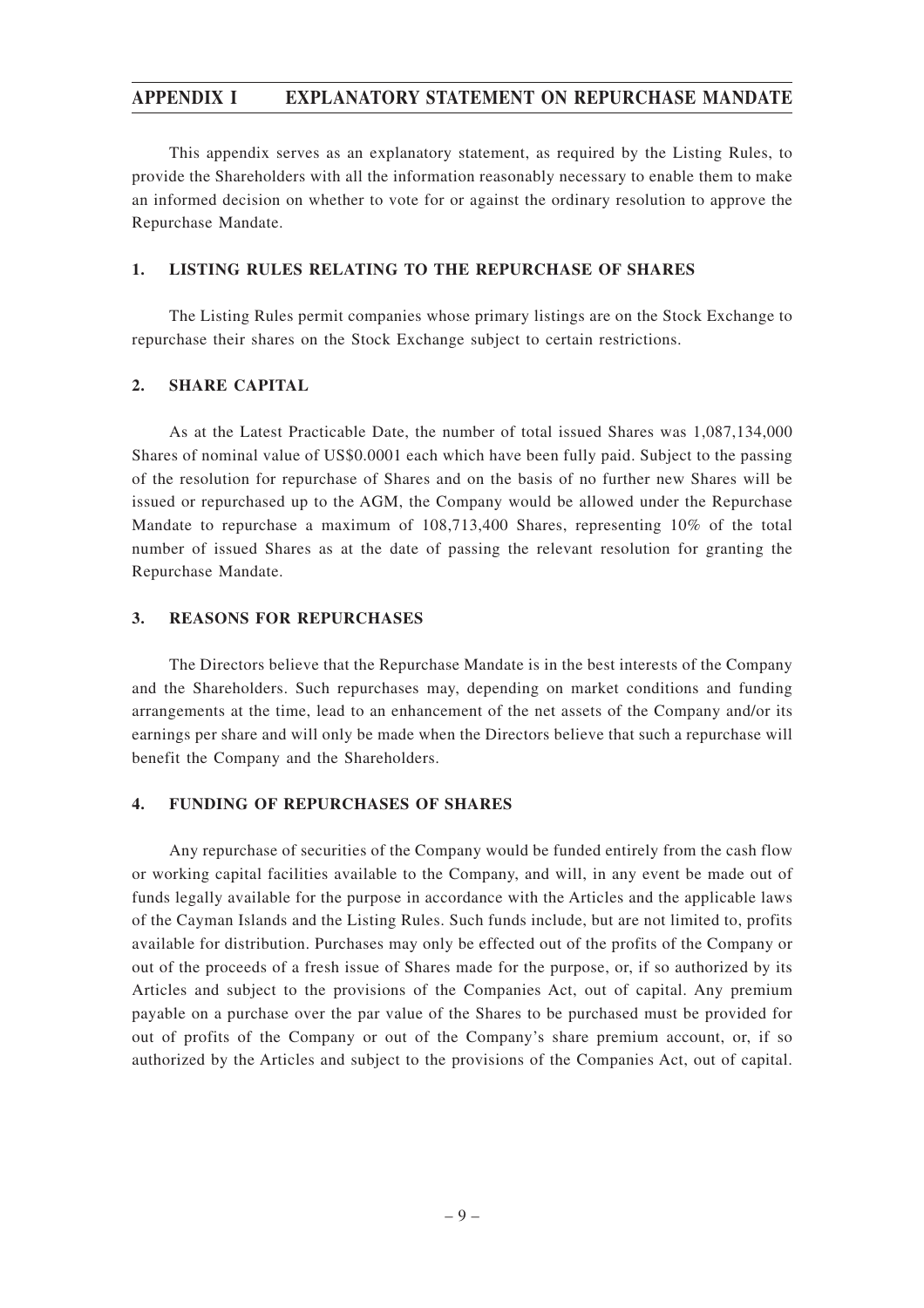### **5. GENERAL**

There might be a material adverse impact on the working capital or gearing position as compared with the position disclosed in the audited financial statements of the Company for the year ended December 31, 2021 in the event that the Repurchase Mandate were to be carried out in full at any time during the proposed repurchase period.

However, the Directors do not propose to exercise the Repurchase Mandate to such extent as would, in the circumstances, have a material adverse effect on the working capital requirements of the Company or the gearing levels which in the opinion of the Directors are from time to time appropriate for the Company.

### **6. SHARE PRICES**

The highest and lowest prices at which the Shares have been traded on the Stock Exchange during each of the previous 12 months up to the Latest Practicable Date were as follow:

|                                                       |                | <b>Shares</b> |  |
|-------------------------------------------------------|----------------|---------------|--|
|                                                       | <b>Highest</b> | Lowest        |  |
|                                                       | HK\$           | HK\$          |  |
| 2021                                                  |                |               |  |
| May                                                   | 4.07           | 2.95          |  |
| June                                                  | 3.93           | 3.23          |  |
| July                                                  | 3.85           | 2.71          |  |
| August                                                | 3.02           | 2.71          |  |
| September                                             | 3.20           | 2.61          |  |
| October                                               | 2.85           | 2.44          |  |
| November                                              | 3.32           | 2.51          |  |
| December                                              | 3.45           | 2.62          |  |
| 2022                                                  |                |               |  |
| January                                               | 7.26           | 3.43          |  |
| February                                              | 5.17           | 3.78          |  |
| March                                                 | 6.15           | 3.38          |  |
| April                                                 | 6.25           | 3.75          |  |
| May (up to and including the Latest Practicable Date) | 4.26           | 3.43          |  |

## **7. UNDERTAKING**

None of the Directors nor, to the best of their knowledge having made all reasonable enquiries, their close associates (as defined in the Listing Rules), have any present intention to sell any Shares to the Company under the Repurchase Mandate if the same is approved by the Shareholders.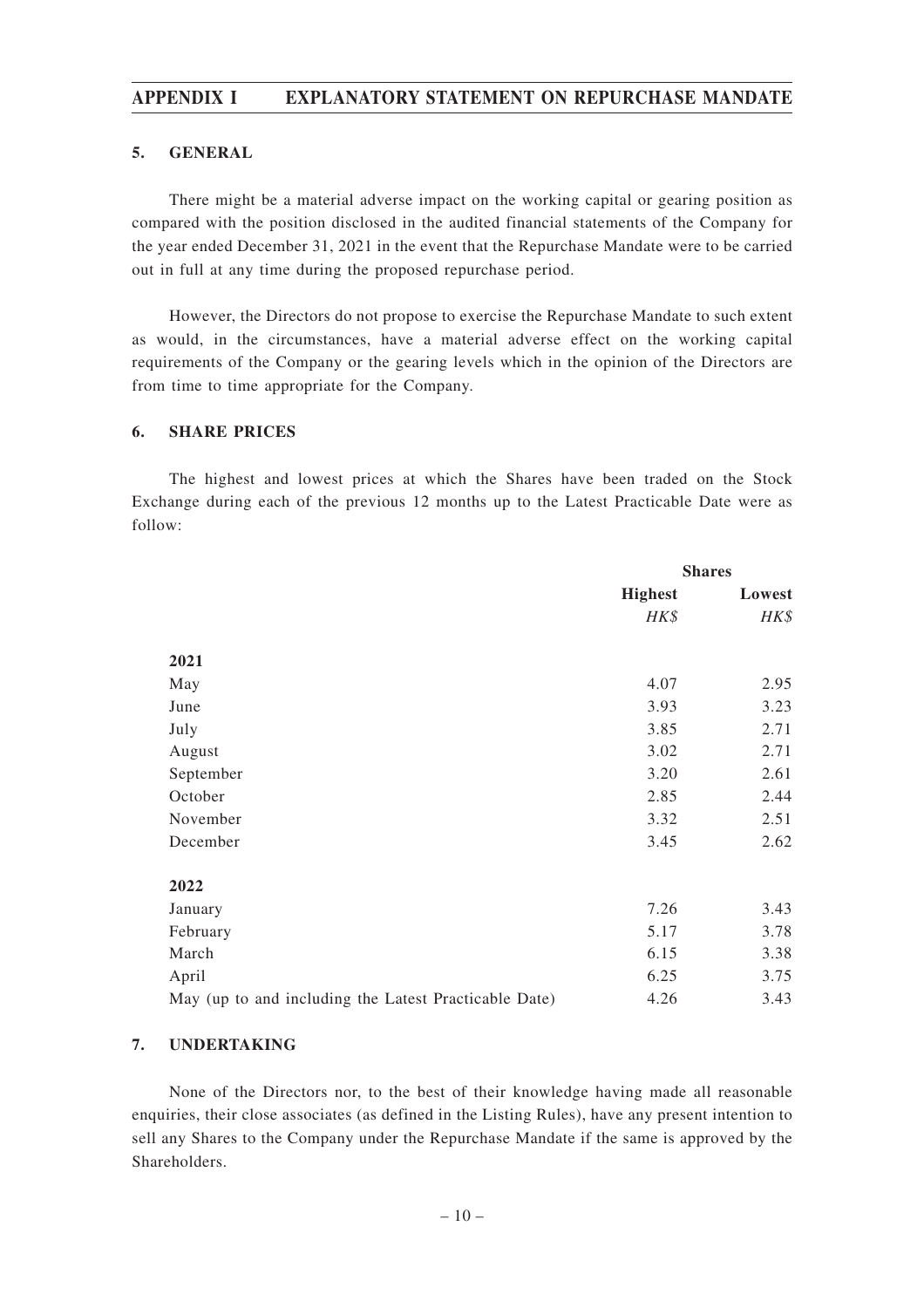The Directors have undertaken to the Stock Exchange that, so far as the same may be applicable, they will exercise the Repurchase Mandate pursuant to the proposed resolution in accordance with the Listing Rules and the applicable laws of Cayman Islands.

### **8. CORE CONNECTED PERSON**

No core connected person (as defined in the Listing Rules) has notified the Company that he or she has a present intention to sell any Shares to the Company, or has undertaken not to do so, in the event that the Repurchase Mandate is approved by the Shareholders.

## **9. TAKEOVERS CODE AND MINIMUM PUBLIC SHAREHOLDING**

If on exercise of the powers of repurchase pursuant to the Repurchase Mandate, a Shareholder's proportionate interest in the voting rights of the Company increases, such increase will be treated as an acquisition for the purposes of Rule 32 of the Takeovers Code. As a result, a Shareholder or group of Shareholders acting in concert (within the meaning under the Takeovers Code), could obtain or consolidate control of the Company and become obliged to make a mandatory offer in accordance with Rule 26 of the Takeovers Code.

As at the Latest Practicable Date, according to the register kept by the Company pursuant to section 336 of the SFO and so far as is known to, or can be ascertained after reasonable enquiry by the Directors, the Controlling Shareholders are interested in an aggregate of 599,532,078 Shares, representing 55.15% of the total number of Shares in issue. In the event that the Directors exercise in full the power to repurchase Shares under the Repurchase Mandate, the aggregate interest of the Controlling Shareholders would be increased to approximately 61.28% of the total number of Shares in issue. To the best knowledge and belief of the Directors, such increase would not give rise to any general offer obligation under Rule 26 of the Takeovers Code. The Directors have no present intention to exercise the Repurchase Mandate and will not effect repurchases to such extent which would result in the number of Shares held by the public falling below the minimum public float requirement under the Listing Rules.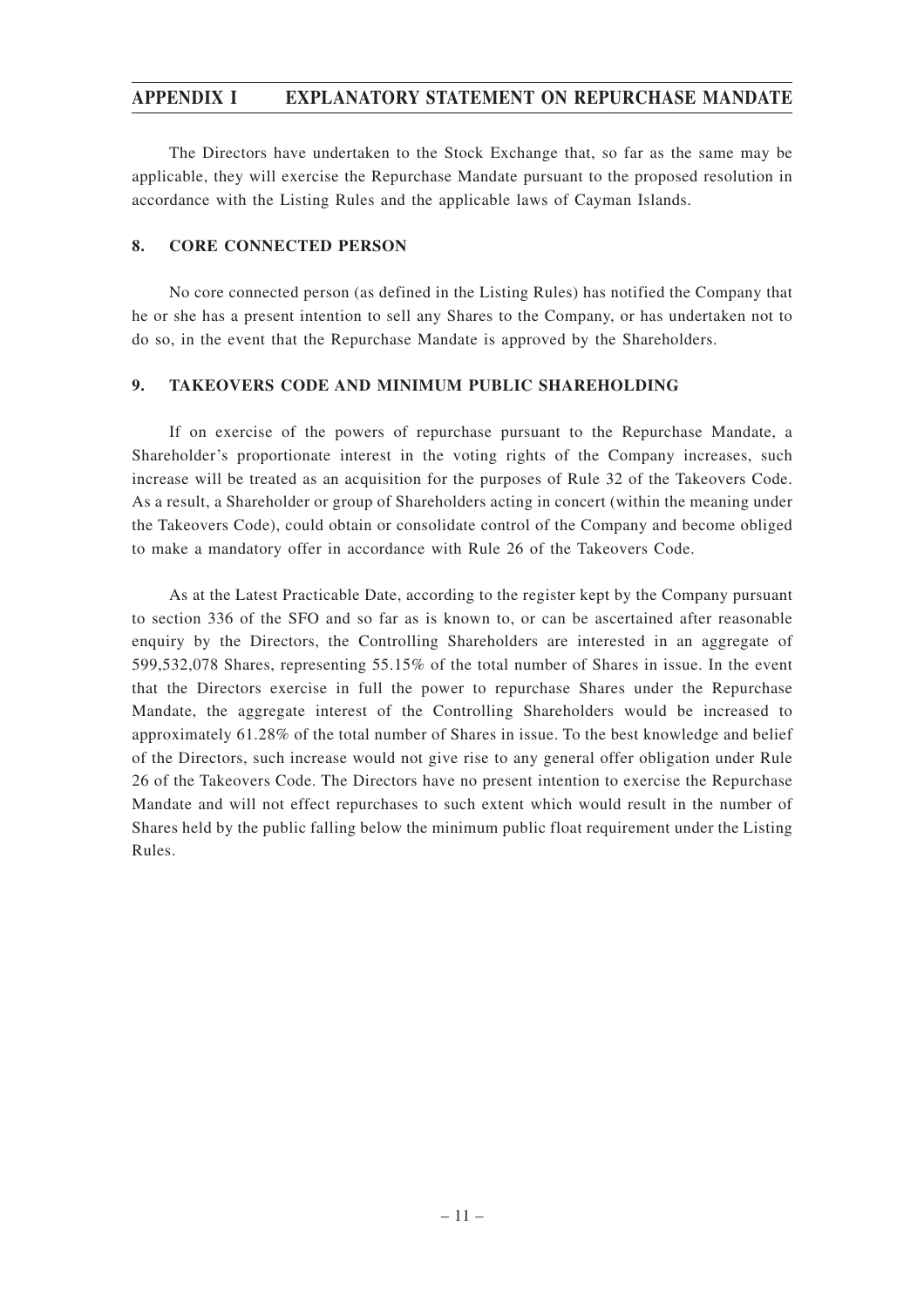## **10. SHARE PURCHASE MADE BY THE COMPANY**

The Company had repurchased its Shares on the Stock Exchange during the six months immediately preceding the Latest Practicable Date, the details of which were as follows:

|                  | <b>Number of Shares</b> | <b>Highest price</b> | <b>Lowest price</b> |
|------------------|-------------------------|----------------------|---------------------|
| Date of buy-back | bought back             | paid per Share       | paid per Share      |
|                  |                         | HK\$                 | HK\$                |
| 19 November 2021 | 230,000                 | 2.99                 | 2.85                |
| 23 November 2021 | 340,000                 | 3.06                 | 2.97                |
| 24 November 2021 | 300,000                 | 3.01                 | 2.92                |
| 25 November 2021 | 400,000                 | 3.07                 | 2.95                |
| 26 November 2021 | 1,000,000               | 2.98                 | 2.92                |
| 29 November 2021 | 300,000                 | 3.08                 | 3.00                |
| 30 November 2021 | 40,000                  | 3.14                 | 3.14                |
| 01 December 2021 | 300,000                 | 3.15                 | 3.09                |
| 02 December 2021 | 140,000                 | 3.11                 | 3.07                |
| 03 December 2021 | 689,000                 | 3.19                 | 3.02                |
| 06 December 2021 | 600,000                 | 3.08                 | 2.91                |
| 07 December 2021 | 490,000                 | 2.99                 | 2.87                |
| 08 December 2021 | 300,000                 | 2.98                 | 2.92                |
| 09 December 2021 | 300,000                 | 3.06                 | 2.98                |
| 10 December 2021 | 300,000                 | 3.04                 | 2.97                |
| 13 December 2021 | 200,000                 | 2.98                 | 2.95                |
| 14 December 2021 | 300,000                 | 2.93                 | 2.87                |
| 15 December 2021 | 500,000                 | 2.89                 | 2.71                |
| 16 December 2021 | 300,000                 | 2.84                 | 2.77                |
| 17 December 2021 | 300,000                 | 2.80                 | 2.74                |
| 20 December 2021 | 300,000                 | 2.75                 | 2.69                |
| 21 December 2021 | 200,000                 | 2.80                 | 2.70                |
| 22 December 2021 | 170,000                 | 2.87                 | 2.78                |
| 23 December 2021 | 170,000                 | 2.88                 | 2.85                |
| 24 December 2021 | 100,000                 | 2.94                 | 2.84                |
| 28 December 2021 | 71,000                  | 2.98                 | 2.96                |
| 29 December 2021 | 116,000                 | 3.02                 | 2.98                |
| 30 December 2021 | 118,000                 | 3.06                 | 3.05                |
| 31 December 2021 | 10,000                  | 3.11                 | 3.11                |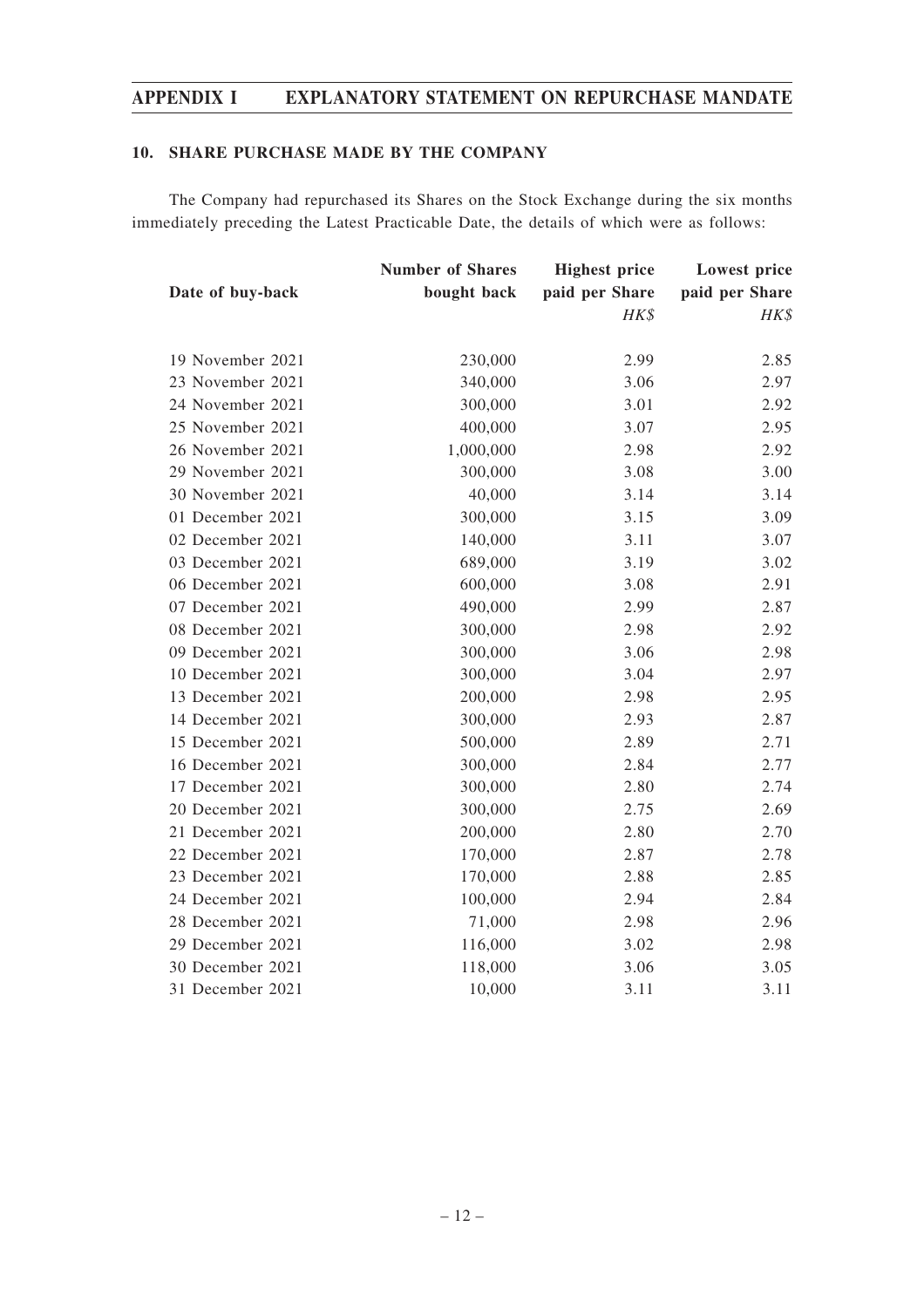## **APPENDIX II DETAILS OF THE RETIRING DIRECTORS PROPOSED TO BE RE-ELECTED AT THE AGM**

The following set out the details of the Directors who retire and, being eligible, will offer themselves for re-election at the AGM pursuant to the Article 108(a) of the Articles.

## **1. Mrs. Judy Hejingdao WU**

Mrs. Judy Hejingdao WU (何淨島), aged 48, was appointed as a Director on March 30, 2018 and was re-designated as an executive Director on April 27, 2018. Mrs. Wu also served as a Director of our Company from September 9, 2015 to September 26, 2016. Mrs. Wu is the spouse of Dr. Jinzi Jason WU. Mrs. Wu has served as a vice president of our Group since January 2014 and was re-designated as a senior vice president of operations since March 1, 2021. Since joining our Group, Mrs. Wu has actively participated in the daily operations of our Group and she is primarily responsible for overseeing operations of our Group, including management of our human resource and general affairs of our Group, among others. Mrs. Wu also holds the following positions with other members of our Group:

- a director and a vice president of Ascletis BioScience Co., Ltd. (歌禮生物科技(杭州) 有限公司), where she is mainly responsible for operations of the company since January 2014;
- a vice president of Ascletis Pharmaceuticals Co., Ltd. (歌禮藥業(浙江)有限公司) where she is mainly responsible for operations of the company from September 2014 to December 2021; and
- a manager of Gannex, LLC since January 2021.

Mrs. Wu received her bachelor's degree in industrial design from Zhejiang University (浙 江大學) in the PRC in July 1996.

Save as disclosed above, Mrs. Wu does not have any relationship with any other Directors, senior management, substantial shareholders or Controlling Shareholders of the Company and has not held any other directorships in other listed public companies in the last three years.

As at the Latest Practicable Date, Mrs. Wu was interested in an aggregate of 599,532,078 Shares within the meaning of Part XV of the SFO.

Mrs. Wu as an executive Director has signed a service contract with the Company for a term of three years, with effect from May 24, 2021, and is subject to the provisions of retirement and rotation of directors under the Company's Articles. For the year ended December 31, 2021, Mrs. Wu received total emoluments of RMB2,504,000.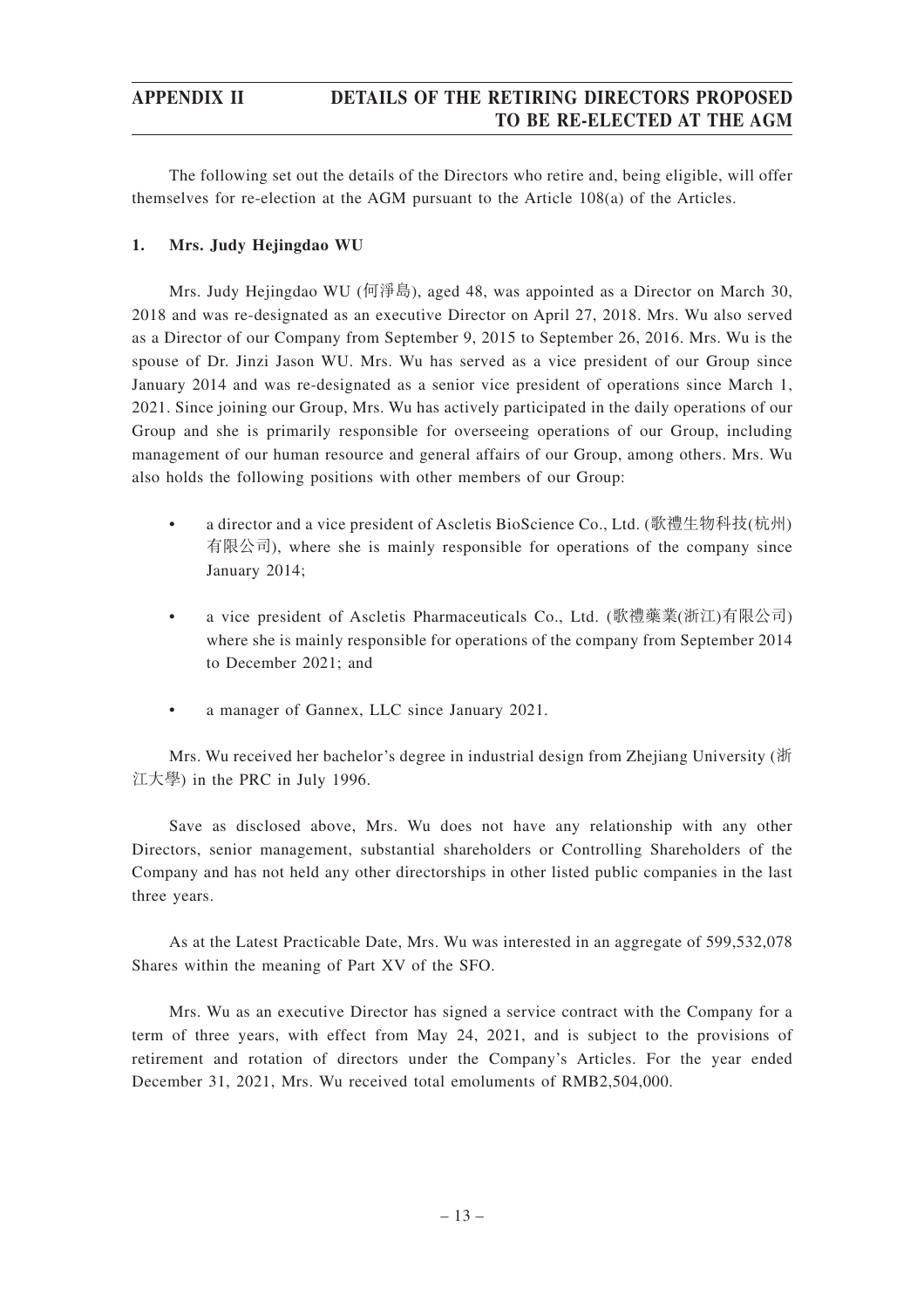## **APPENDIX II DETAILS OF THE RETIRING DIRECTORS PROPOSED TO BE RE-ELECTED AT THE AGM**

### **2. Ms. Lin HUA**

Ms. Lin HUA (華林), aged 48, was appointed as an independent non-executive Director on April 27, 2018. Ms. Hua is primarily responsible for supervising and providing independent judgement to our Board.

Since May 2016, Ms. Hua has served as the managing director of Beijing Highgrove Cultural Communication Co., Ltd. (北京海格羅府文化傳播有限公司), a company primarily conducted cultural communication activities including organizing exhibitions and introducing and marketing foreign brands into PRC, where she was mainly responsible for overall management of its Greater China operations. From April 2010 to April 2016, Ms. Hua had worked for Yang Guang Xin Ye Real Property Co., Ltd. (陽光新業地產股份有限公司), a real estate development and management company whose shares are listed on the Shenzhen Stock Exchange (stock code: 000608) and served as a vice president of commercial management department when she left. From May 2003 to March 2010, Ms. Hua worked at Verakin Group Company Ltd. (同景集團有限公司), a company primarily conducted real estate development, education, healthcare and tourism and served as board secretary and head of Beijing headquarter when she left. From October 2002 to April 2003, Ms. Hua served as an assistant to producer and program director at China Central Television. From September 1996 to June 2000, Ms. Hua worked at Daiko Pacific International Advertising Inc. (大廣太平洋國際廣告有 限公司), an international advertising company, and she served as a creative director when she left.

Ms. Hua received her bachelor's degree in industrial design from Zhejiang University in July 1996 and her master degree in distributed computing system from the University of Greenwich in the U.K in June 2002.

Save as disclosed above, Ms. Hua does not have any relationship with any other Directors, senior management, substantial shareholders or Controlling Shareholders of the Company and has not held any other directorships in other listed public companies in the last three years. As at the Latest Practicable Date, Ms. Hua did not have any interests in Shares within the meaning of Part XV of the SFO.

Ms. Hua has entered into a letter of appointment with the Company for a term of three years, with effect from August 1, 2018, and subsequently a renewed letter of appointment with the Company with effective date of April 1, 2021 for a term of three years since the effective date, which may be terminated by not less than 3 months' notice in writing served by either party on the other and is subject to termination provisions therein and provisions on retirement by rotation of Directors as set out in the Articles. Under the letter of appointment, Ms. Hua is entitled to a director's fee of RMB385,000.00 per annum.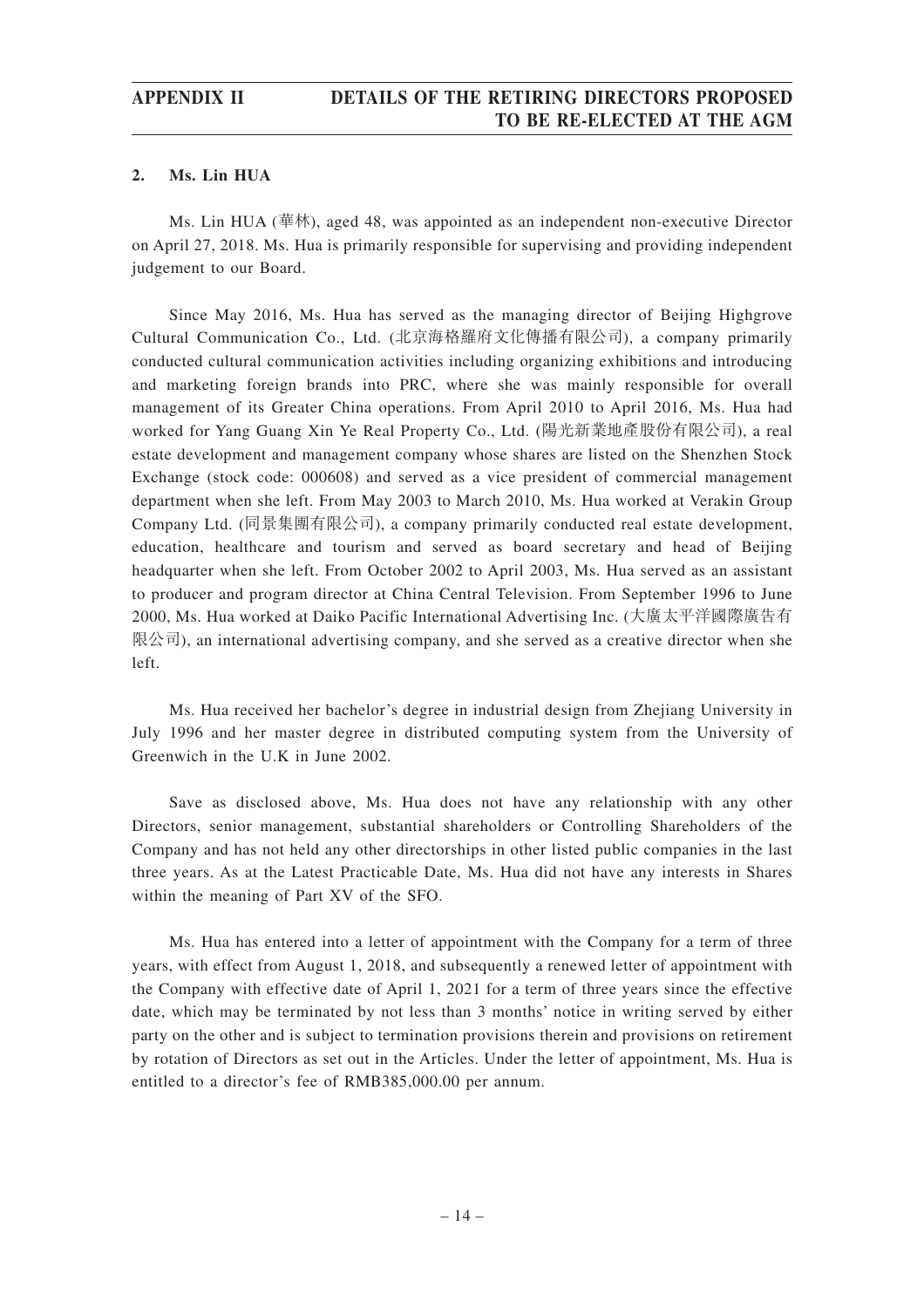## **APPENDIX II DETAILS OF THE RETIRING DIRECTORS PROPOSED TO BE RE-ELECTED AT THE AGM**

## **3. General**

Save for the information set out in this section, there are no other matters that need to be brought to the attention of the Shareholders of the Company in respect of re-election of the retiring Directors and there is no other information relating to the retiring Directors that should be disclosed pursuant to Rule 13.51(2)(h) to (v) of the Listing Rules.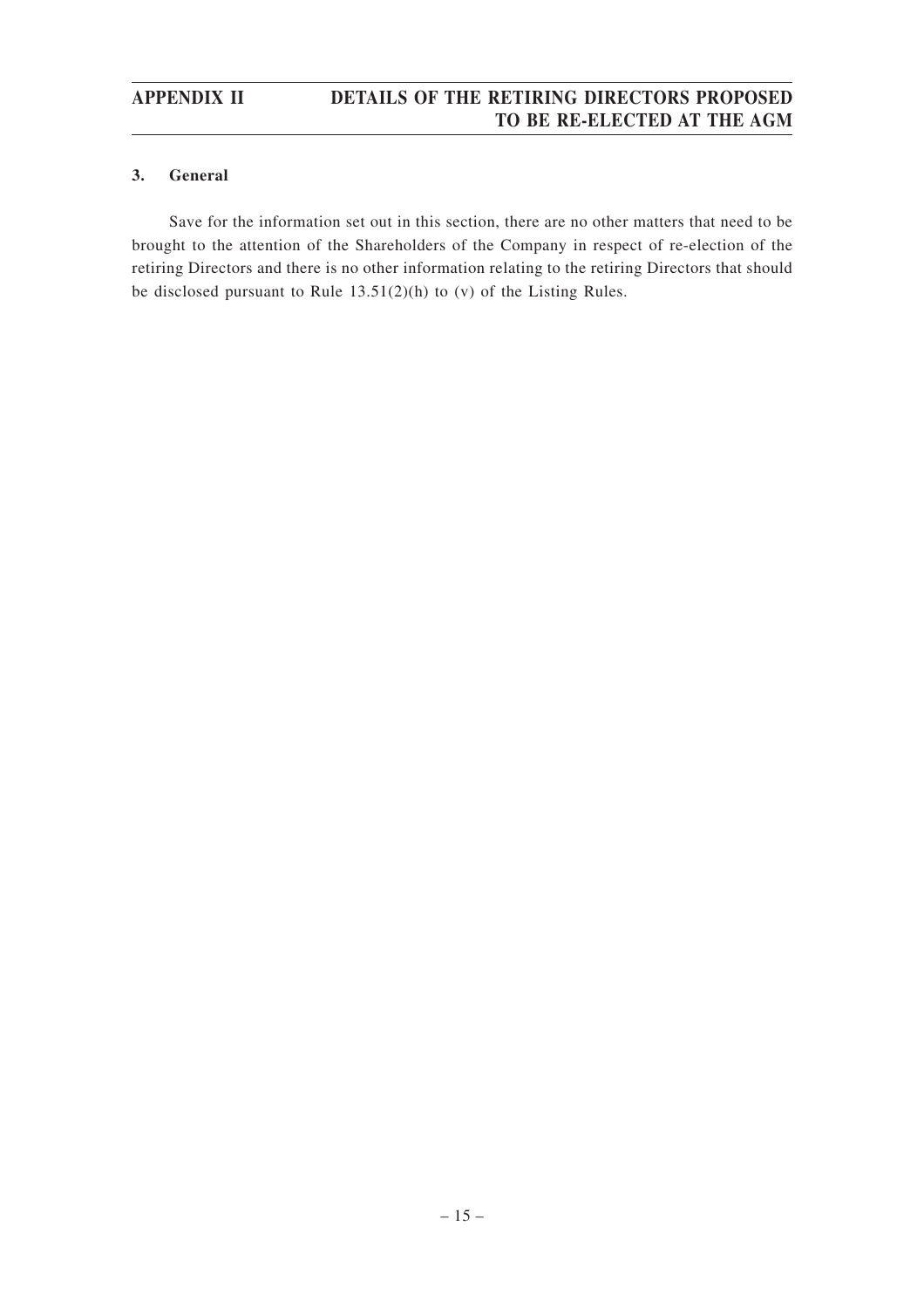# **THE COMPANIES LAWACT (AS AMENDED) COMPANY LIMITED BY SHARES SECOND AMENDED AND RESTATED MEMORANDUM AND ARTICLES OF ASSOCIATION**

**OF**

## **ASCLETIS PHARMA INC.**

**歌 禮製藥 有限公司**

# **(ADOPTED BY SPECIAL RESOLUTION DATED 11 JULY 2018 AND EFFECTIVE CONDITIONAL AND IMMEDIATELY UPON THE LISTING OF THE COMPANY'S ORDINARY SHARES [16 JUNE 2022]) ON THE MAIN BOARD OF THE STOCK EXCHANGE OF HONG KONG LIMITED)**



190 Elgin Avenue, George Town Grand Cayman KY1-9001, Cayman Islands T +1 345 949 0100 F +1 345 949 7886 www.walkersglobal.com

### **REF: YxNASD/JWYLBLUI/aA5390-H1695323888**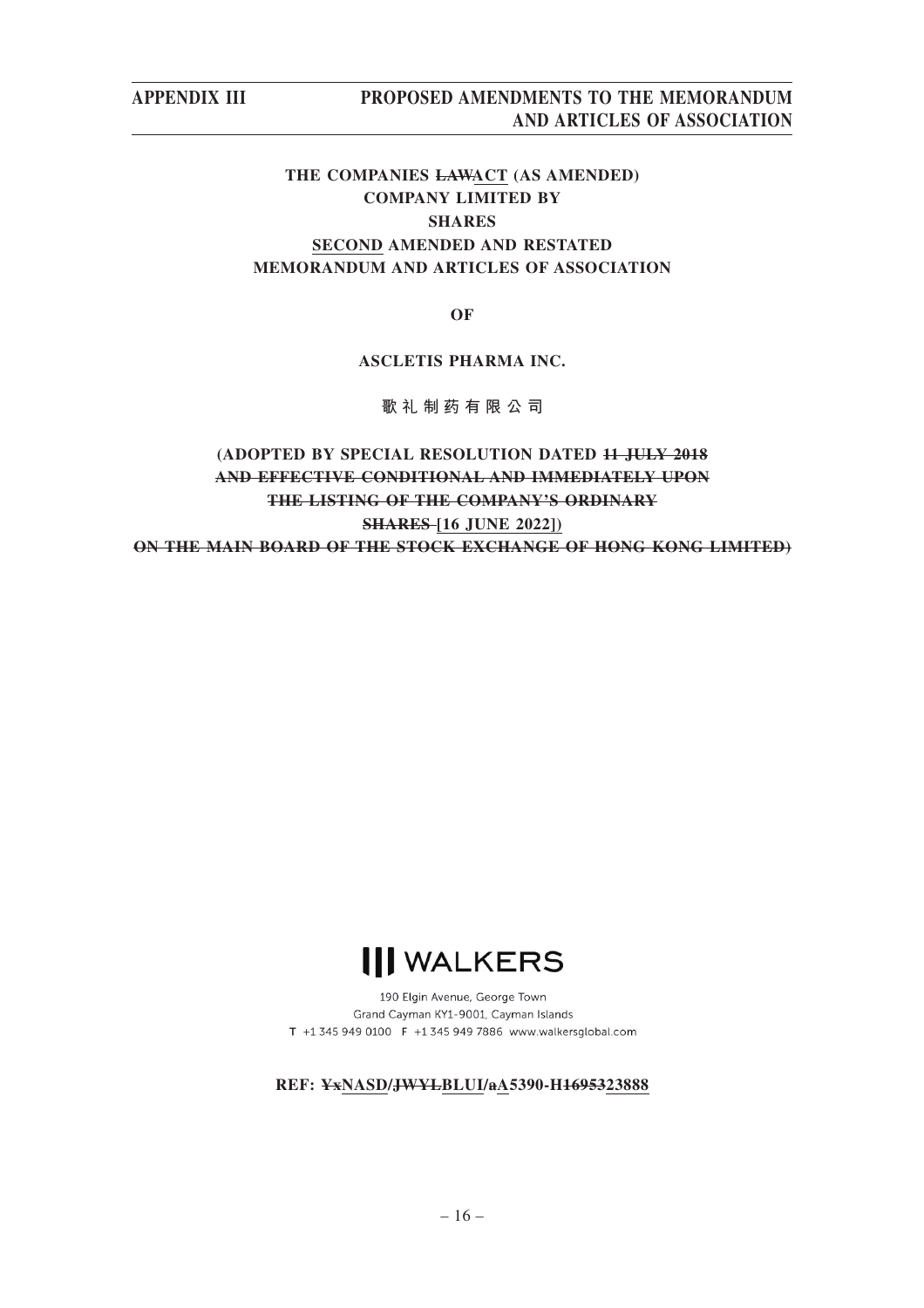# **THE COMPANIES LAWACT (AS AMENDED) COMPANY LIMITED BY SHARES SECOND AMENDED AND RESTATED MEMORANDUM OF ASSOCIATION**

**OF**

### **ASCLETIS PHARMA INC.**

## **歌禮製藥有限公司**

# **(ADOPTED BY SPECIAL RESOLUTION DATED 11 JULY 2018 AND EFFECTIVE CONDITIONAL AND IMMEDIATELY UPON THE LISTING OF THE COMPANY'S ORDINARY SHARES [16 JUNE 2022]) ON THE MAIN BOARD OF THE STOCK EXCHANGE OF HONG KONG LIMITED)**

- 1. The name of the company is Ascletis Pharma Inc. 歌禮製藥有限公司 (the "**Company**").
- 2. The registered office of the Company will beis situated at the offices of Walkers Corporate Limited, Cayman Corporate Centre, 27 Hospital Road190 Elgin Avenue, George Town, Grand Cayman KY1-9008, Cayman Islands or at such other location as the Directors may from time to time determine.
- 3. The objects for which the Company is established are unrestricted and except as prohibited or limited by the laws of the Cayman Islands, the Company shall have full power and authority to carry out any object and shall have and be capable of from time to time and at all times exercising any and all of the powers at any time or from time to time exercisable by a natural person or body corporate in any part of the world whether as principal, agent, contractor or otherwise.
- 4. Without prejudice to the generality of the foregoing, the objects of the Company shall include, but without limitation, the following:
	- (a) To carry on the business of an investment company and for that purpose to acquire and hold, either in the name of the Company or in that of any nominee, land and real estate, gold and silver bullion, shares (including shares in the Company), stocks, debentures, debenture stock, bonds, notes, obligations and securities issued or guaranteed by any company wherever incorporated or carrying on business and debentures, debenture stock, bonds, notes, obligations and securities issued or guaranteed by any government, sovereign, ruler, commissioners, public body or authority, supreme, dependent, municipal, local or otherwise in any part of the world.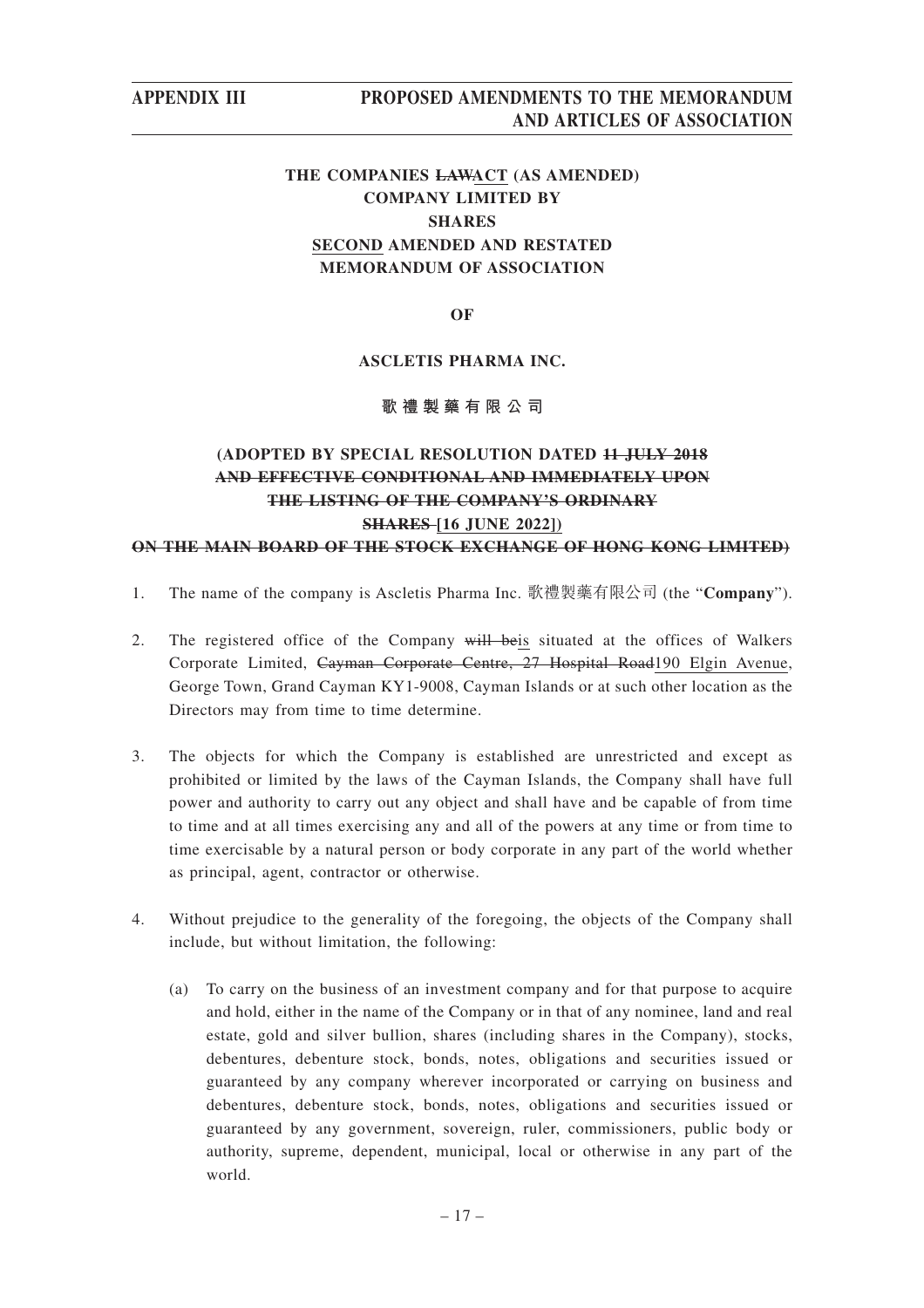- (b) To lend money with or without security either at interest or without and to invest money of the Company in such manner as the Directors think fit.
- (c) To acquire by purchase, lease, exchange, or otherwise lands, houses, buildings and other property or any interest in the same in any part of the world.
- (d) To carry on the business of a commodity, commodity futures and forward contracts trader and for that purpose to enter into spot, future or forward contracts for the purchase and sale of any commodity including, but without prejudice to the generality of the foregoing, any raw materials, processed materials, agricultural products, produce or livestock, gold and silver bullion, specie and precious or semiprecious stones, goods, articles, services, currencies, rights and interests which may now or in the future be bought and sold in commerce and whether such trading is effected on an organised commodity exchange or otherwise and either to take delivery of, or to sell or exchange any such commodities pursuant to any contract capable of being entered into on any such commodities exchange.
- (e) To carry on whether as principals, agents or otherwise the business of providing and supplying goods, equipment, materials and services of whatsoever nature, and of financiers, company promoters, realtors, financial agents, land owners and dealers in or managers of companies, estates, lands, buildings, goods, materials, services, stocks, leases, annuities and securities of whatsoever type or kind.
- (f) To purchase or otherwise acquire and hold any rights, privileges, concessions, patents, patent rights, licences, secret processes and any real or personal property of any kind whatsoever.
- (g) To build, equip, furnish, outfit, repair, purchase, own, charter and lease steam, motor, sail or other vessels, ships, boats, tugs, barges, lighters or other property to be used in the business of shipping, transportation, chartering and other communication and transport operations for the use of the Company or for others, and to sell, charter, lease, mortgage, pledge or transfer the same or any interest therein to others.
- (h) To carry on the business of importers, exporters and merchants of goods, produce, stores and articles of all kinds both wholesale and retail, packers, customs brokers, ship agents, warehousemen, bonded or otherwise and carriers and to transact every kind of agency, factor and brokerage business or transaction which may seem to the Company directly or indirectly conducive to its interests.
- (i) To carry on the business of consultants in connection with all manner of services and advisers on all matters relating to companies, firms, partnerships, charities, political and non-political persons and organisations, governments, principalities, sovereign and republican states and countries and to carry on all or any of the businesses of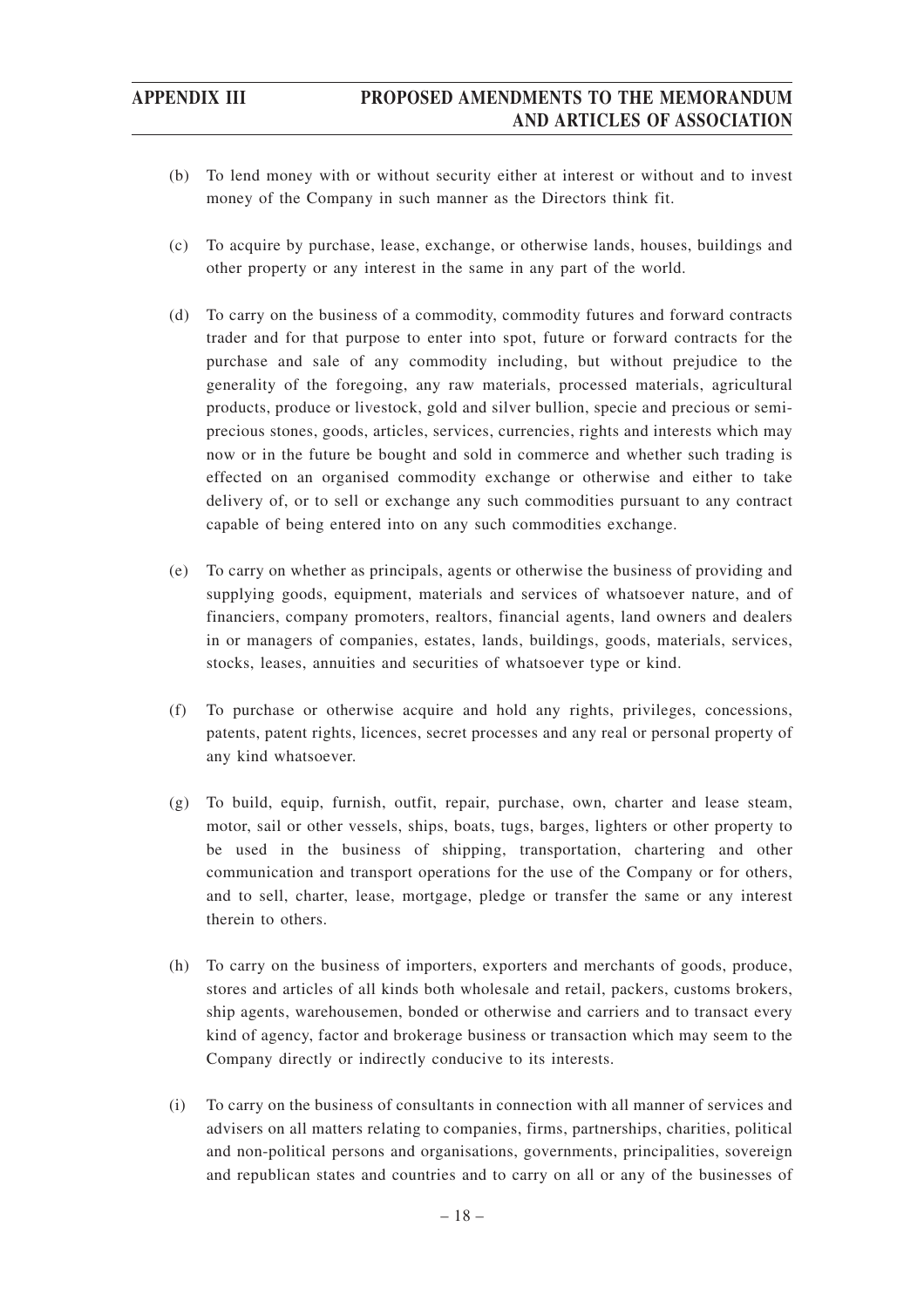financial, industrial, development, architectural, engineering, manufacturing, contracting, management, advertising, professional business and personal consultants and to advise upon the means and methods for extending, developing, marketing and improving all types of projects, developments, businesses or industries and all systems or processes relating to such businesses and the financing, planning, distribution, marketing and sale thereof.

- (j) To act as a management company in all branches of that activity and without limiting the generality of the foregoing, to act as managers of investments and hotels, estates, real property, buildings and businesses of every kind and generally to carry on business as managers, consultants or agents for or representatives of owners of property of every kind, manufacturers, funds, syndicates, persons, firms and companies for any purpose whatsoever.
- (k) To carry on any other trade or business which may seem to the Company capable of being carried on conveniently in connection with any business of the Company.
- (l) To borrow or raise money by the issue of ordinary debenture stock or on mortgage or in such other manner as the Company shall think fit.
- (m) To draw, make, accept, endorse, discount, execute and issue all instruments both negotiable and non-negotiable and transferable including promissory notes, bills of exchange, bills of lading, warrants, debentures and bonds.
- (n) To establish branches or agencies in the Cayman Islands and elsewhere and to regulate and to discontinue the same.
- (o) To distribute any of the property of the Company among the members of the Company in specie.
- (p) To acquire and take over the whole or any part of the business, property and liabilities of any person or persons, firm or company or to take or otherwise acquire and hold shares, stock, debentures or other securities of or interest in any other company carrying on any business or possessed of any property or rights.
- (q) To grant pensions, allowances, gratuities and bonuses to employees or ex-employees of the Company or the dependents of such persons and to support, establish or subscribe to any charitable or other institutions, clubs, societies or funds or to any national or patriotic fund.
- (r) To lend and advance moneys or give credit to such persons and on such terms as may be thought fit and to guarantee or stand surety for the obligations of any third party whether such third party is related to the Company or otherwise and whether or not such guarantee or surety is to provide any benefits to the Company and for that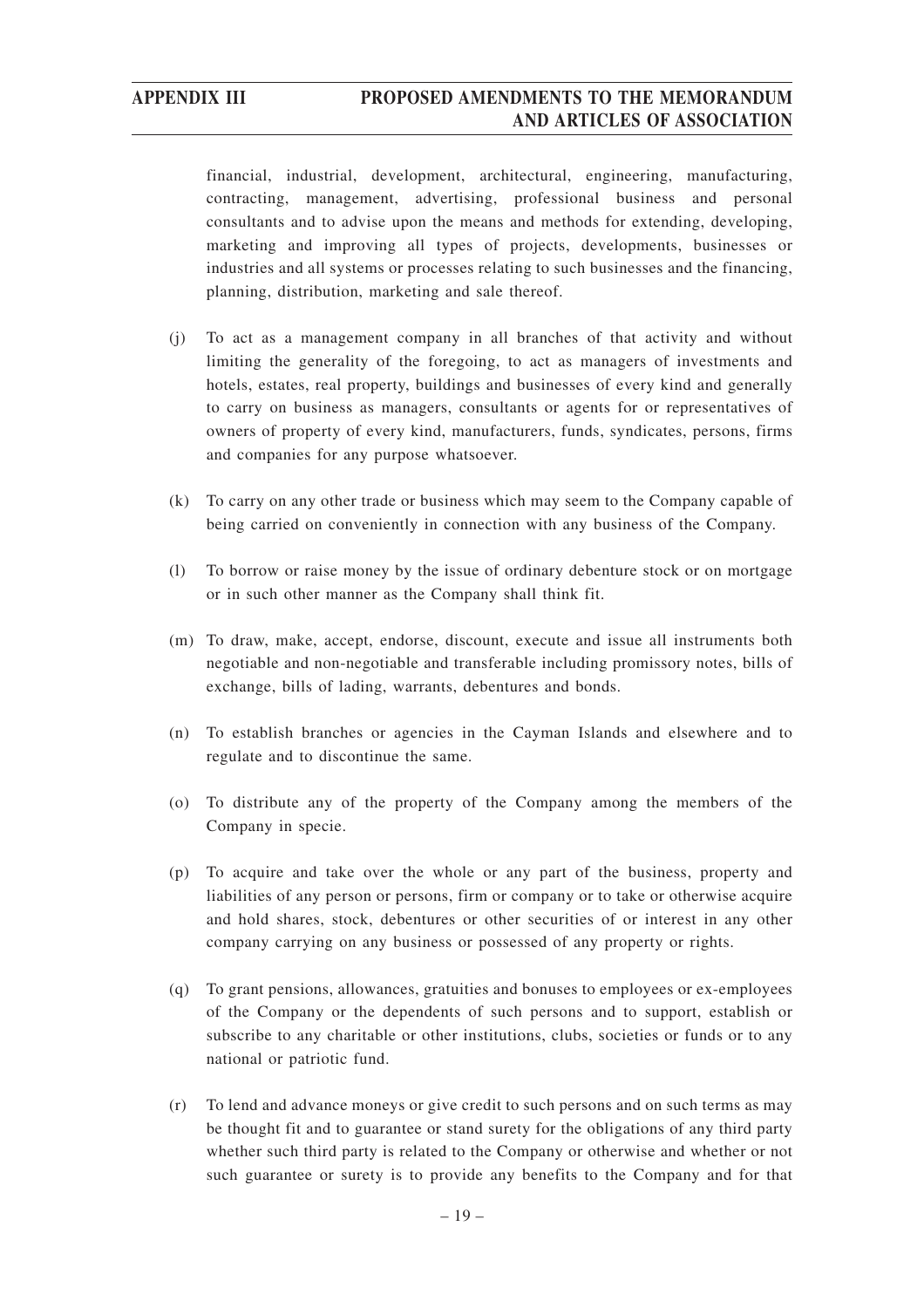purpose to mortgage or charge the Company's undertaking, property and uncalled capital or any part thereof, on such terms and conditions as may be thought expedient in support of any such obligations binding on the Company whether contingent or otherwise.

- (s) To enter into partnership or into any arrangements for sharing profits, union of interests, co-operation, joint venture, reciprocal concession, amalgamation or otherwise with any person or persons or company engaged or interested or about to become engaged or interested in the carrying on or conduct of any business or enterprise from which this Company would or might derive any benefit whether direct or indirect and to lend money, guarantee the contracts of or otherwise assist any such person or company and to take subscribe for or otherwise acquire shares and securities of any such company and to sell, hold, re issue with or without guarantee or otherwise deal with the same.
- (t) To enter into any arrangements with any authorities, municipal or local or otherwise and to obtain from any such authority any rights, privileges or concessions which the Company may think it desirable to obtain and to carry out, exercise and comply with any such arrangements, rights, privileges or concessions.
- (u) To do all such things as are incidental to or which the Company may think conducive to the attainment of the above objects or any of them.
- 5. If the Company is registered as an exempted company as defined in the Cayman Islands Companies LawAct, it shall have the power, subject to the provisions of the Cayman Islands Companies LawAct and with the approval of a special resolution, to continue as a body incorporated under the laws of any jurisdiction outside of the Cayman Islands and to be de-registered in the Cayman Islands.
- 6. The liability of the members of the Company is limited.
- 7. The authorised share capital of the Company is US\$700,000 consisting of 7,000,000,000 shares of a nominal or par value of US\$0.0001 each with the power for the Company to increase or reduce the said capital and to issue any part of its capital, original or increased, with or without any preference, priority or special privilege or subject to any postponement of rights or to any conditions or restrictions; and so that, unless the condition of issue shall otherwise expressly declare, every issue of shares, whether declared to be preference or otherwise, shall be subject to the power hereinbefore contained.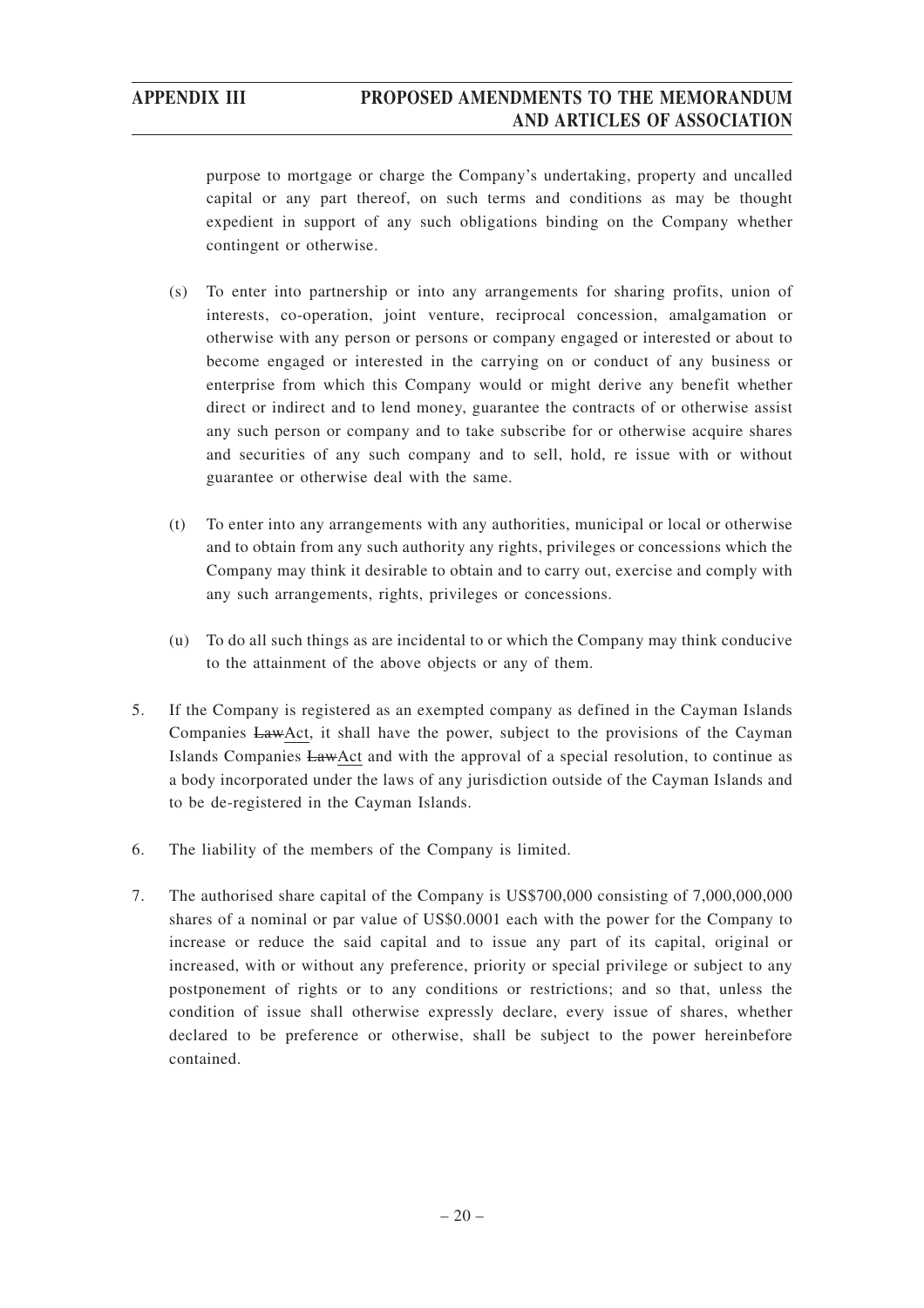## **TABLE OF CONTENTS**

## **ARTICLE PAGE**

|                                                   | 23 |
|---------------------------------------------------|----|
|                                                   | 23 |
| SHARES, WARRANTS AND MODIFICATION OF RIGHTS       | 27 |
| REGISTER OF SHAREHOLDERS AND SHARE CERTIFICATES   | 32 |
|                                                   | 34 |
|                                                   | 35 |
|                                                   | 37 |
|                                                   | 39 |
|                                                   | 39 |
|                                                   | 41 |
| PROCEEDINGS AT GENERAL MEETINGS                   | 43 |
|                                                   | 45 |
| APPOINTMENT OF PROXY AND CORPORATE REPRESENTATIVE | 47 |
|                                                   | 50 |
|                                                   | 50 |
| APPOINTMENT AND ROTATION OF DIRECTORS             | 56 |
|                                                   | 58 |
|                                                   | 59 |
|                                                   | 60 |
|                                                   | 60 |
|                                                   | 61 |
|                                                   | 61 |
| MINUTES AND CORPORATE RECORDS                     | 63 |
|                                                   | 63 |
| GENERAL MANAGEMENT AND USE OF THE SEAL            | 64 |
| AUTHENTICATION OF DOCUMENTS                       | 66 |
|                                                   | 67 |
|                                                   | 68 |
|                                                   | 74 |
|                                                   | 75 |
|                                                   | 75 |
|                                                   | 76 |
|                                                   | 78 |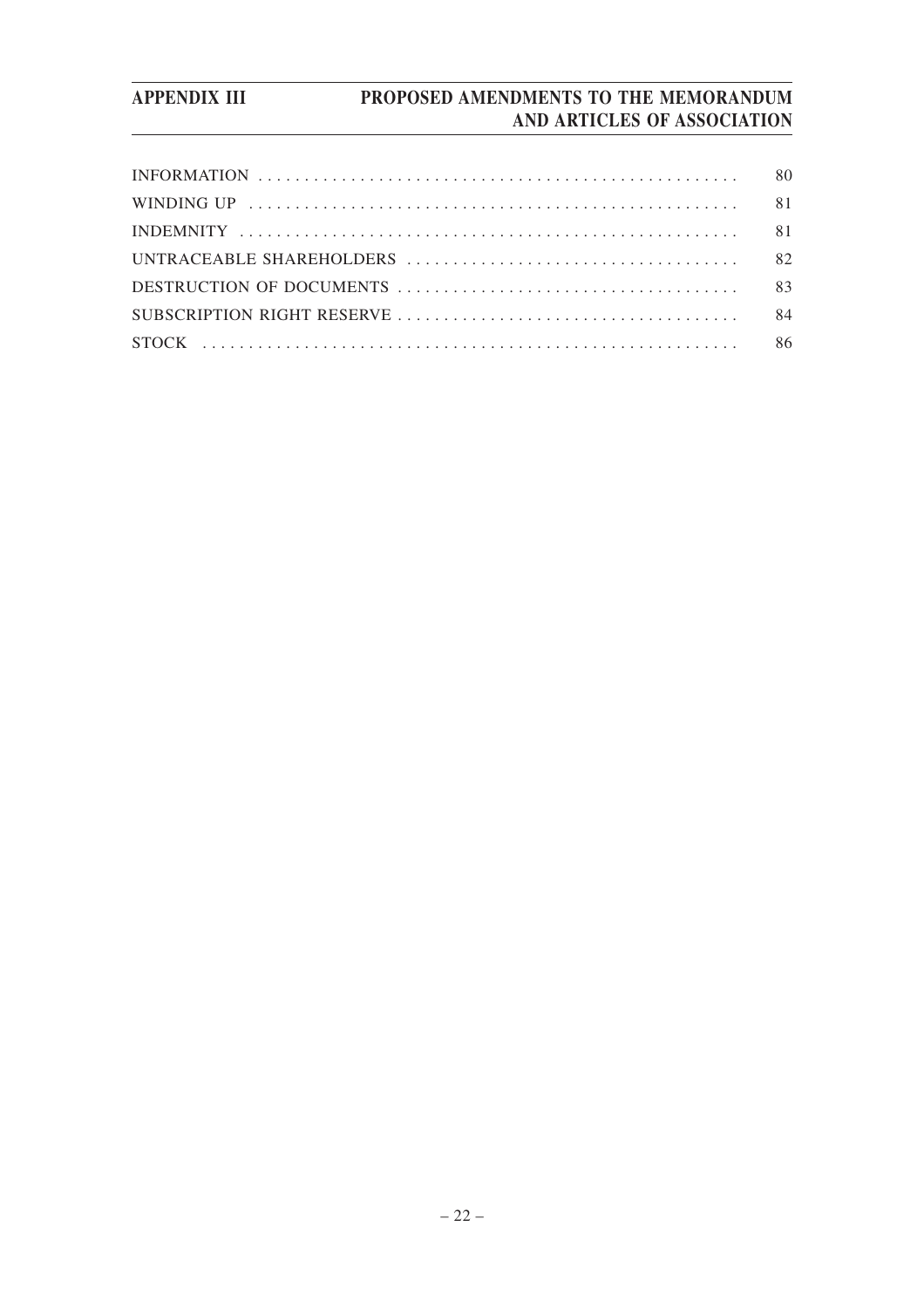# **THE COMPANIES LAWACT (AS AMENDED) COMPANY LIMITED BY SHARES SECOND AMENDED AND RESTATED ARTICLES OF ASSOCIATION OF ASCLETIS PHARMA INC.**

**歌禮製藥有限公司**

# **(ADOPTED BY SPECIAL RESOLUTION DATED 11 JUNE 2018 AND EFFECTIVE CONDITIONAL AND IMMEDIATELY UPON THE LISTING OF THE COMPANY'S ORDINARY SHARES[16 JUNE 2022]) ON THE MAIN BOARD OF THE STOCK EXCHANGE OF HONG KONG LIMITED)**

## **TABLE A**

1. Table "A" of the Companies Law (as revised)Act shall not apply to the Company.

## **INTERPRETATION**

(a) Any marginal notes, titles or lead in references to Articles and the index of the Memorandum and Articles of Association shall not form part of the Memorandum or Articles of Association and shall not affect their interpretation. In interpreting these Articles of Association, unless there be something in the subject or context inconsistent therewith:

"address" shall have the ordinary meaning given to it and shall include any facsimile number, electronic number or address or website used for the purposes of any communication pursuant to these Articles;

"**appointor**" means in relation to an alternate Director, the Director who appointed the alternate to act as his alternate;

"**Articles**" means these Articles of Association in their present form and all supplementary, amended or substituted articles for the time being in force;

"**Auditors**" means the persons appointed by the Company from time to time to perform the duties of auditors of the Company;

"**Board**" means the board of Directors of the Company as constituted from time to time or as the context may require the majority of Directors present and voting at a meeting of the Directors at which a quorum is present;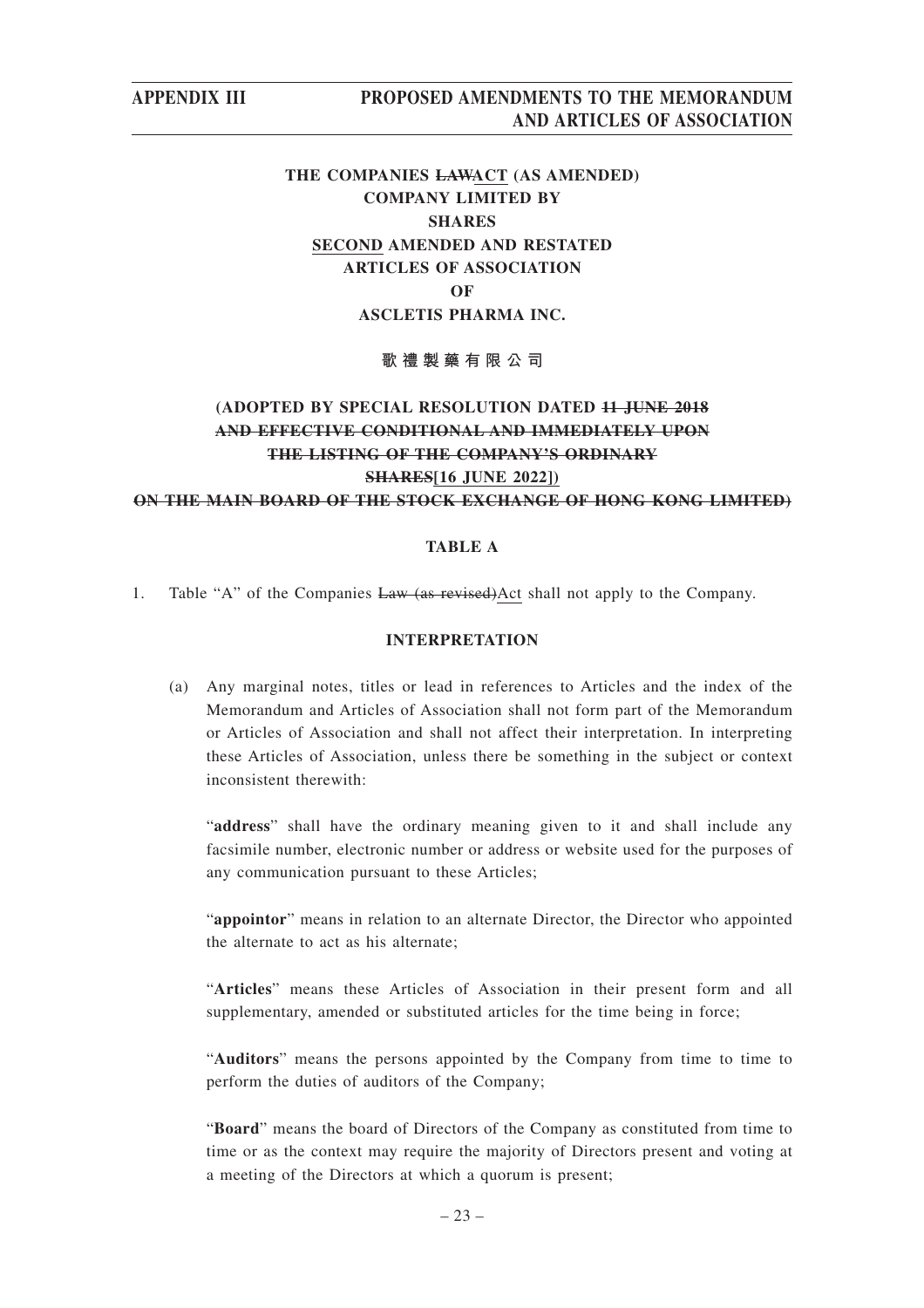"**Call**" shall include any instalment of a call;

"**Clearing House**" means a clearing house recognised by the laws of the jurisdiction in which the Shares of the Company are listed or quoted with the permission of the Company on a stock exchange in such jurisdiction;

"**Close Associate(s)**" shall have the meaning as defined in the Listing Rules;

"**Companies LawAct**" means the Companies LawAct (as revised) of the Cayman Islands as amended from time to time and every other act, order regulation or other instrument having statutory effect (as amended from time to time) for the time being in force in the Cayman Islands applying to or affecting the Company, the Memorandum of Association and/or the Articles of Association;

"**Companies Ordinance**" means the Companies Ordinance, Cap. 622 of the Laws of Hong Kong as amended from time to time;

"**Company**" means the above named company;

"**Debenture**" and "**Debenture Holder**" means and includes respectively debenture stock and debenture stockholder;

"**Directors**" means such person or persons as shall be appointed to the Board from time to time;

"**Dividend**" means dividends, distributions in specie or in kind, capital distributions and capitalisation issues;

"**Head Office**" means such office of the Company as the Board may from time to time determine to be the principal office of the Company;

"**HK Stock Exchange**" means The Stock Exchange of Hong Kong Limited;

"**HK\$**" or "**Hong Kong dollars**" means Hong Kong dollars, the lawful currency for the time being of Hong Kong;

"**Holding Company**" has the meaning ascribed to it by Section 13 of the Companies Ordinance;

"**Hong Kong**" means the Hong Kong Special Administrative Region of the People's Republic of China;

"**Listing Rules**" shall mean the Rules Governing the Listing of Securities on The Stock Exchange of Hong Kong Limited (as amended from time to time);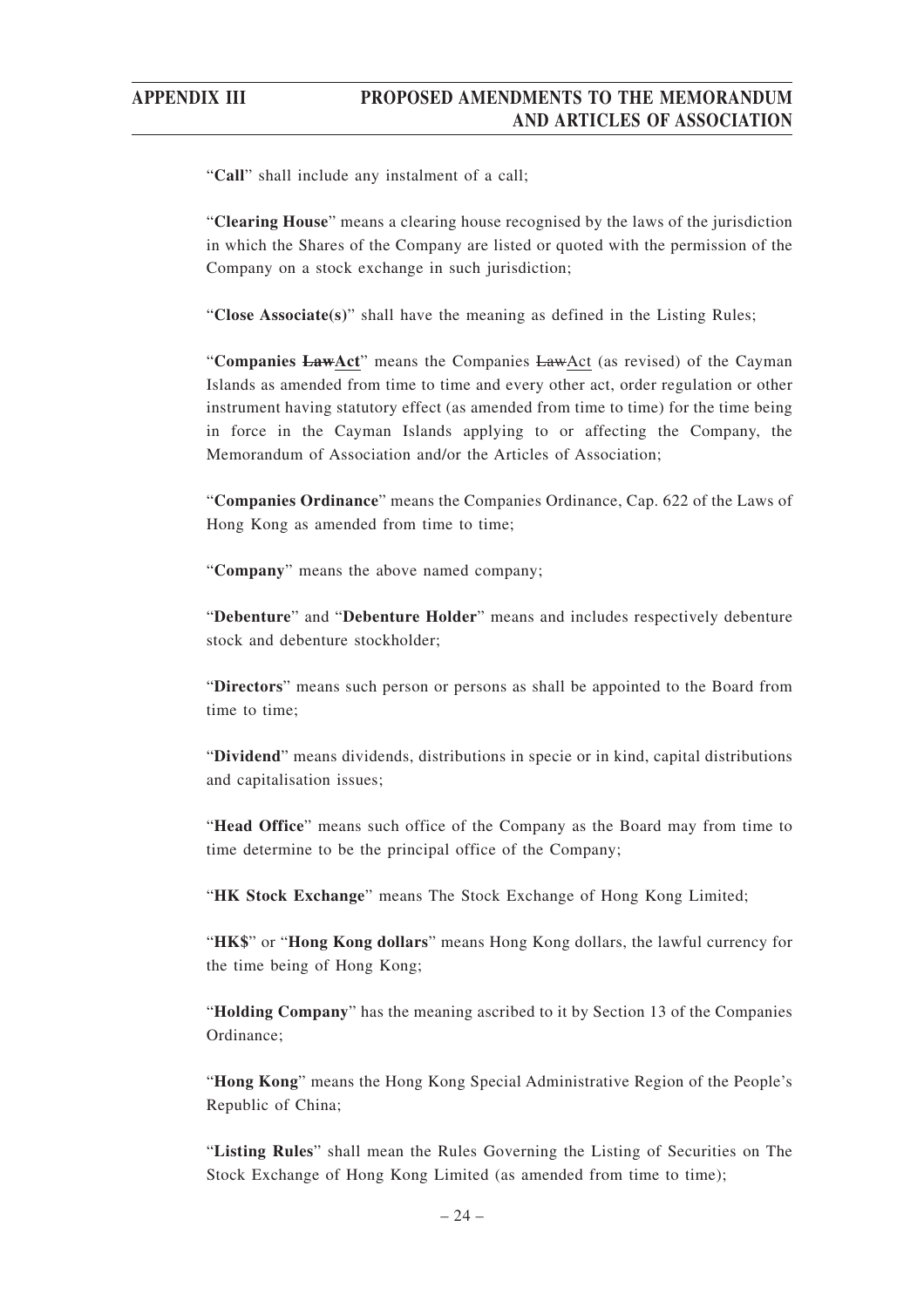"**Month**" means a calendar month;

"**Newspapers**" means at least one English language daily newspaper and at least one Chinese language daily newspaper, in each case published and circulating generally in the Relevant Territory and specified or not excluded for this purpose by the stock exchange in the Relevant Territory;

"**Ordinary Resolution**" means a resolution as described in Article 1(e) of these Articles;

"Paid" means, as it relates to a Share, paid or credited as paid;

"**Register**" means the principal register and any branch register of Shareholders of the Company to be maintained at such place within or outside the Cayman Islands as the Board shall determine from time to time;

"**Registered Office**" means the registered office of the Company for the time being as required by the Companies LawAct;

"**Registration Office**" means such place or places in the Relevant Territory or elsewhere where the Board from time to time determine to keep a branch register of Shareholders of the Company in respect of that class of share capital and where (except in cases where the Board otherwise agrees) transfers of other documents of title for Shares are to be lodged for registration and are to be registered;

"**Relevant Period**" means the period commencing from the date on which any of the securities of the Company first become listed on the HK Stock Exchange to and including the date immediately before the day on which none of such securities are so listed (and so that if at any time listing of any such securities is suspended for any reason whatsoever and for any length of time, they shall nevertheless be treated, for the purpose of this definition, as listed);

"**Relevant Territory**" means Hong Kong or such other territory where any of the securities of the Company is listed on a stock exchange in that territory;

"**Seal**" means the common seal of the Company and any one or more facsimile seals from time to time of the Company for use in the Cayman Islands or in any place outside the Cayman Islands;

"**Secretary**" means the person for the time being performing the duties of that office of the Company and includes any assistant, deputy, acting or temporary secretary;

"**Securities Seal**" means a seal for use for sealing certificates for shares or other securities issued by the Company which is a facsimile of the Seal of the Company with the addition on its face of the words Securities Seal;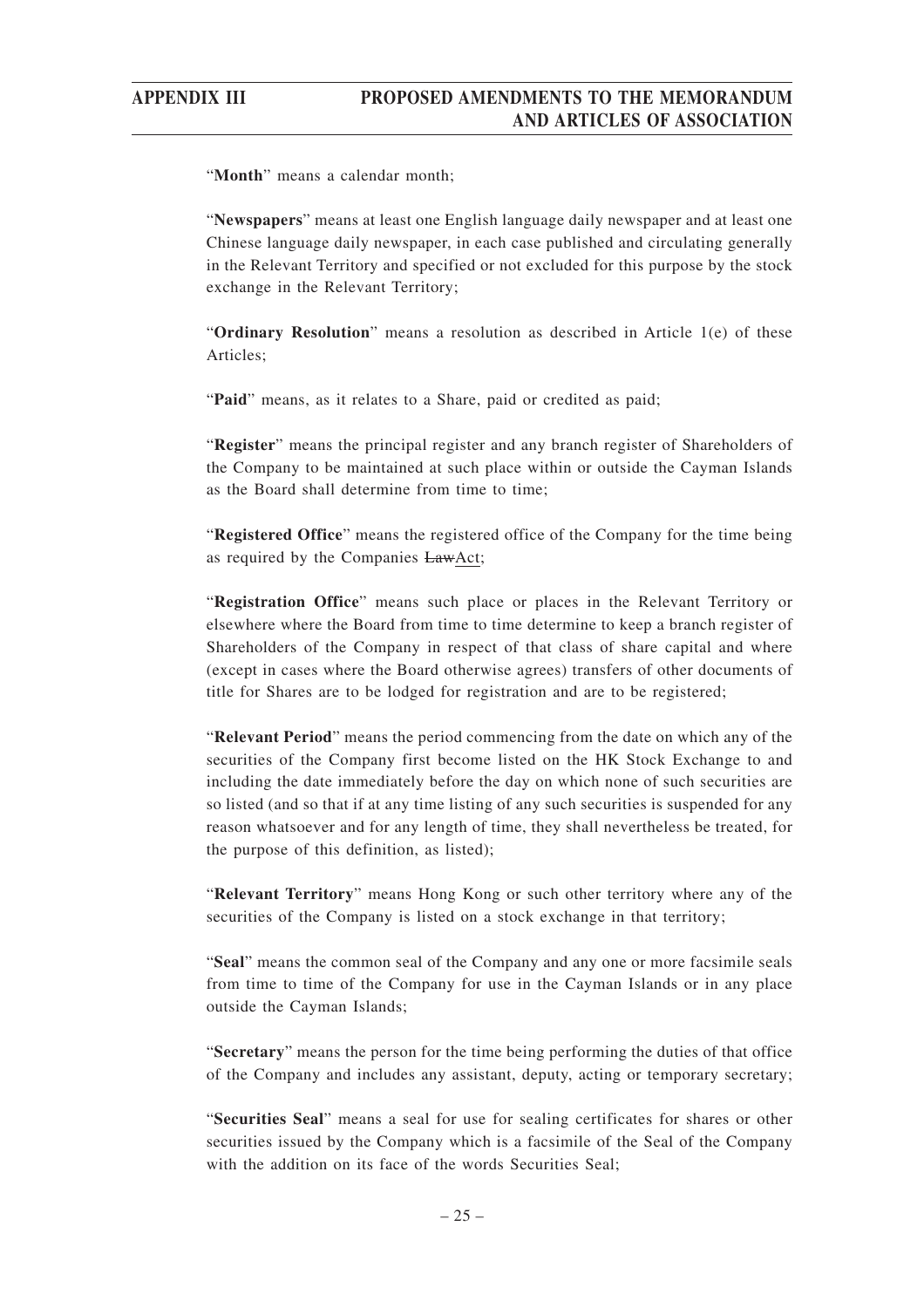"**Share**" means a share in the share capital of the Company and includes stock except where a distinction between stock and Shares is expressed or implied;

"**Shareholder**" means the person who is duly registered in the Register as holder for the time being of any Share and includes persons who are jointly so registered;

"**Special Resolution**" means a resolution as described in Article 1(d) of these Articles;

"**Subsidiary**" has the meaning ascribed to it by Section 15 of the Companies Ordinance;

"**Transfer Office**" means the place where the principal register of Shareholders is located for the time being; and

"**US\$**" or "**US dollars**" means US dollars, the lawful currency for the time being of United States of America.

- (b) In these Articles, unless there be something in the subject or context inconsistent herewith:
	- (i) words denoting the singular number shall include the plural number and vice versa;
	- (ii) words importing any gender shall include every gender and words importing persons shall include partnerships, firms, companies and corporations;
	- (iii) subject to the foregoing provisions of this Article, any words or expressions defined in the Companies LawAct (except any statutory modification thereof not in force when these Articles become binding on the Company) shall bear the same meaning in these Articles, save that "company" shall where the context permits include any company incorporated in the Cayman Islands or elsewhere; and
	- (iv) references to any statute or statutory provision shall be construed as relating to any statutory modification or re-enactment thereof for the time being in force.
- (c) At all times during the Relevant Period a resolution shall be a Special Resolution when it has been passed by a majority of not less than  $\frac{3}{4}$  of the votes cast by such Shareholders as, being entitled so to do, vote in person or by proxy or, in the cases of Shareholders which are corporations, by their respective duly authorised representatives at a general meeting of which notice specifying the intention to propose the resolution as a special resolution has been duly given.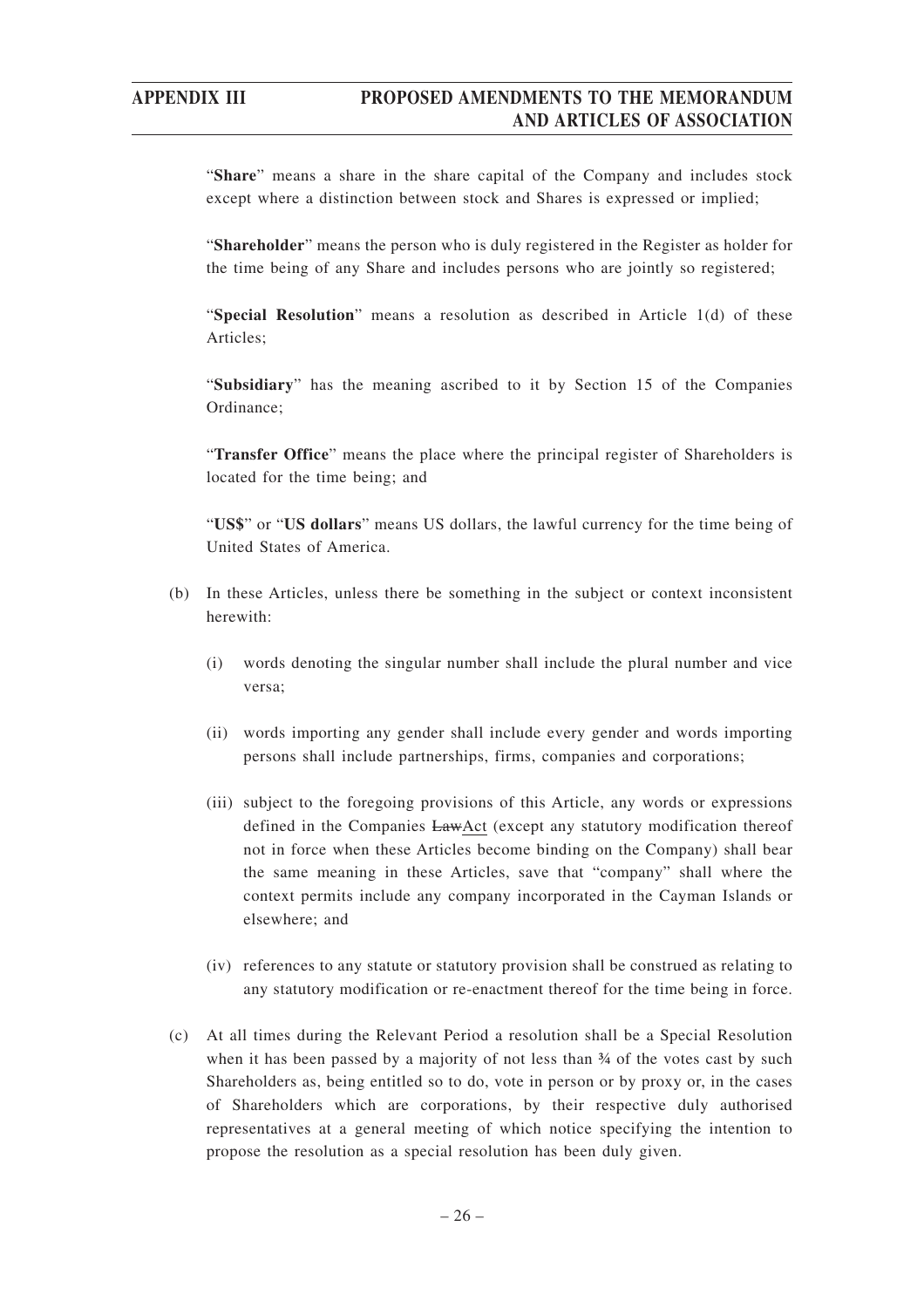- (d) A resolution shall be an Ordinary Resolution when it has been passed by a simple majority of such Shareholders as, being entitled so to do, vote in person or, where proxies are allowed, by proxy or, in the case of any Shareholder being a corporation, by its duly authorised representative at a general meeting held in accordance with these Articles and of which not less than 14 days' notice has been duly given.
- (e) A resolution in writing signed (in such manner as to indicate, expressly or impliedly, unconditional approval) by or on behalf of all Shareholders for the time being entitled to receive notice of and to attend and vote at general meetings of the Company shall, for the purpose of these Articles, be treated as an Ordinary Resolution duly passed at a general meeting of the Company duly convened and held and, where relevant as a Special Resolution so passed. Any such resolution shall be deemed to have been passed at a meeting held on the date on which it was signed by the last person to sign, and where the resolution states a date as being the date of his signature thereof by any Shareholder the statement shall be prima facie evidence that it was signed by him on that date. Such a resolution may consist of several documents in the like form, and signed by one or more relevant Shareholders.
- (f) A Special Resolution shall be effective for any purpose for which an Ordinary Resolution is expressed to be required under any provision of these Articles.
- 2. To the extent that the same is permissible under Cayman Islands law and subject to Article 13, a Special Resolution shall be required to alter the Memorandum of Association of the Company, to approve any amendment of the Articles or to change the name of the Company.

## **SHARES, WARRANTS AND MODIFICATION OF RIGHTS**

- 3. Without prejudice to any special rights or restrictions for the time being attaching to any Shares or any class of Shares including preference Shares, any Share may be issued upon such terms and conditions and with such preferred, deferred or other qualified or special rights, or such restrictions, whether in regard to Dividend, voting, return of capital or otherwise, as the Company may from time to time by Ordinary Resolution determine (or, in the absence of any such determination or so far as the same may not make specific provision, as the Board may determine) and any Share may be issued on the terms that it is liable to be redeemed upon the happening of a specified event or upon a given date and either at the option of the Company, or at the option of the holder. No Shares shall be issued to bearer.
- 4. The Board may issue warrants to subscribe for any class of Shares or other securities of the Company, which warrants may be issued on such terms as the Board may from time to time determine. Where warrants are issued to bearer, no certificate thereof shall be issued to replace one that has been lost unless the Board is satisfied beyond reasonable doubt that the original certificate thereof has been destroyed and the Company has received an indemnity in such form as the Board shall think fit with regard to the issue of any such replacement certificate.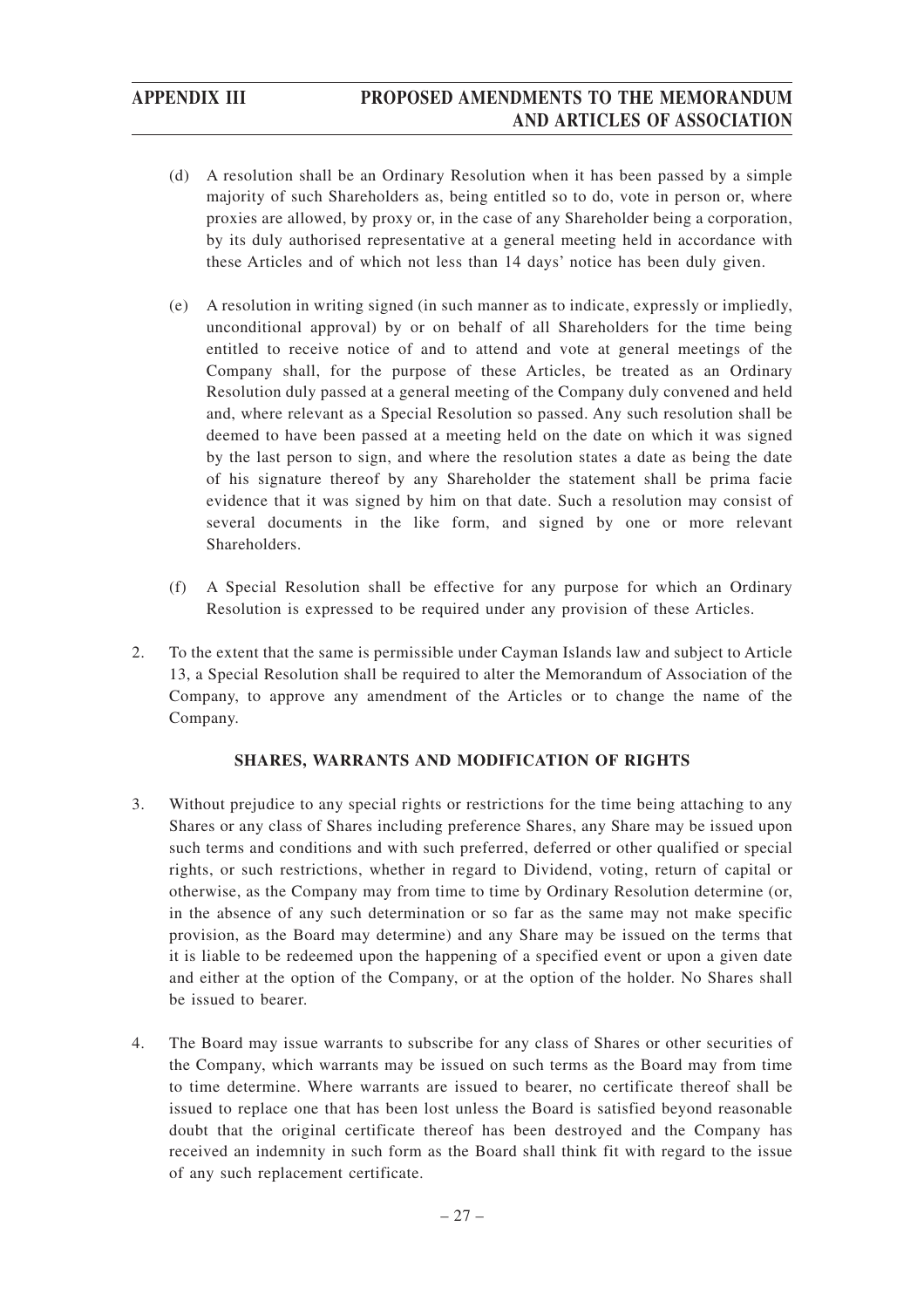- 5. (a) If at any time the share capital of the Company is divided into different classes of Shares, all or any of the special rights attached to any class (unless otherwise provided for by the terms of issue of the Shares of that class) may, subject to the provisions of the Companies LawAct, be varied or abrogated either with the consent in writing of the holders of not less than  $\frac{3}{4}$  in nominal value of the issued Shares ofvoting rights of the holders of that class or with the sanction of a Special Resolution passed at a separate general meeting of the holders of the Shares of that class. To every such separate general meeting the provisions of these Articles relating to general meetings shall mutatis mutandis apply, but so that the necessary quorum (other than at an adjourned meeting) shall be not less than two persons holding (or, in the case of a Shareholder being a corporation, by its duly authorised representative) or representing by proxy holding not less than one-third in nominal value of the issued Shares of that class, that the quorum for any meeting adjourned for want of quorum shall be two Shareholders present in person (or in the case of the Shareholder being a corporation, by its duly authorised representative) or by proxy (whatever the number of Shares held by them) and that any holder of Shares of the class present in person (or in the case of the Shareholder being a corporation, by its duly authorised representative) or by proxy may demand a poll.
	- (b) The provisions of this Article shall apply to the variation or abrogation of the rights attached to the Shares of any class as if each group of Shares of the class differently treated formed a separate class the rights whereof are to be varied or abrogated.
	- (c) The special rights conferred upon the holders of any Shares or class of Shares shall not, unless otherwise expressly provided in the rights attaching to the terms of issue of such Shares be deemed to be altered by the creation or issue of further Shares ranking pari passu therewith.
- 6. The authorised share capital of the Company on the date of the adoption of these Articles is US\$700,000 consisting of 7,000,000,000 shares of US\$0.0001 each.
- 7. The Company in general meeting may from time to time, whether or not all the Shares for the time being authorised shall have been issued and whether or not all the Shares for the time being issued shall have been fully paid up, by Ordinary Resolution increase its share capital by the creation of new Shares, such new capital to be of such amount and to be divided into Shares of such class or classes and of such amounts in Hong Kong dollars or such other currency as the Shareholders may think fit and as the resolution may prescribe.
- 8. Any new Shares shall be issued upon such terms and conditions and with such rights, privileges or restrictions attached thereto as the general meeting resolving upon the creation thereof shall direct, and if no direction be given, subject to the provisions of the Companies LawAct and of these Articles, as the Board shall determine; and in particular such Shares may be issued with a preferential or qualified right to participate in Dividends and in the distribution of assets of the Company and with a special right or without any right of voting.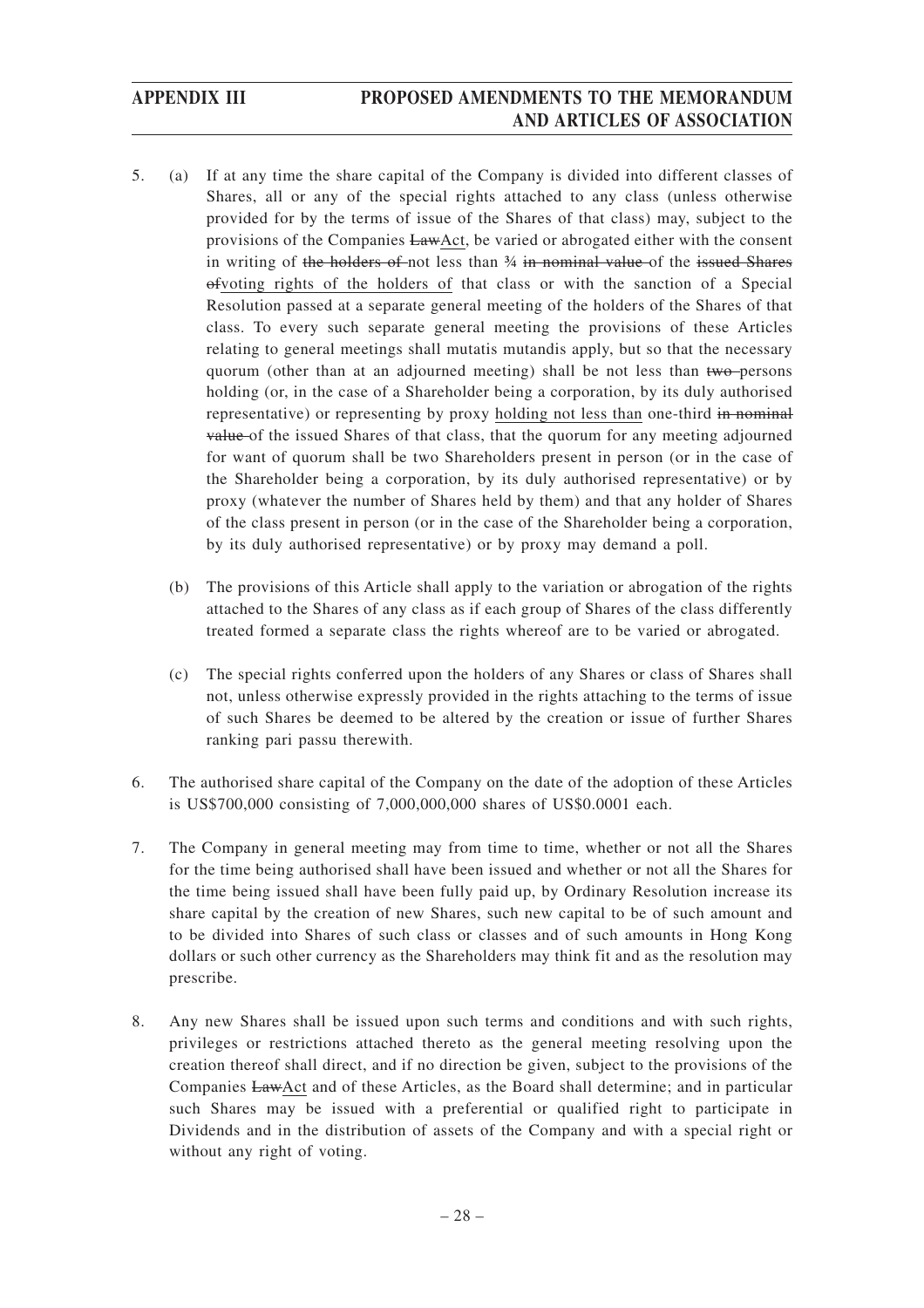- 9. The Board may, before the issue of any new Shares, determine that the same, or any of them, shall be offered in the first instance, and either at par or at a premium, to all the existing holders of any class of Shares in proportion as nearly as may be to the number of Shares of such class held by them respectively, or make any other provisions as to the allotment and issue such Shares, but in default of any such determination or so far as the same shall not extend, such Shares may be dealt with as if they formed part of the capital of the Company existing prior to the issue of the same.
- 10. Except so far as otherwise provided by the conditions of issue or by these Articles, any capital raised by the creation of new Shares shall be treated as if it formed part of the original capital of the Company and such Shares shall be subject to the provisions contained in these Articles with reference to the payment of calls and instalments, transfer and transmission, forfeiture, lien, cancellation, surrender, voting and otherwise.
- 11. (a) All unissued Shares and other securities of the Company shall be at the disposal of the Board and it may offer, allot (with or without conferring a right of renunciation), grant options over or otherwise dispose of them to such persons, at such times, for such consideration and generally on such terms (subject to Article 9) as it in its absolute discretion thinks fit, but so that no Shares shall be issued at a discount. The Board shall, as regards any offer or allotment of Shares, comply with the provisions of the Companies LawAct, if and so far as such provisions may be applicable thereto.
	- (b) Neither the Company nor the Board shall be obliged, when making or granting any allotment of, offer of, option over or disposal of Shares or other securities of the Company, to make, or make available, and may resolve not to make, or make available, any such allotment, offer, option or Shares or other securities to Shareholders or others with registered addresses in any jurisdiction outside of the Relevant Territory, or in any particular territory or territories being a territory or territories where, in the absence of a registration statement or other special formalities, this would or might, in the opinion of the Board, be unlawful or impracticable, or the existence or extent of the requirement for such registration statement or special formalities might be expensive (whether in absolute terms or in relation to the rights of the Shareholder(s) who may be affected) or time consuming to determine. The Board shall be entitled to make such arrangements to deal with fractional entitlements arising on an offer of any unissued Shares or other securities as it thinks fit, including the aggregation and the sale thereof for the benefit of the Company. Shareholders who may be affected as a result of any of the matters referred to in this paragraph (b) shall not be, and shall be deemed not to be, a separate class of Shareholders for any purposes whatsoever.
- 12. (a) The Company may at any time pay commission to any person for subscribing or agreeing to subscribe (whether absolutely or conditionally) for any Shares or procuring or agreeing to procure subscriptions (whether absolute or conditional) for any Shares, but so that the conditions and requirements of the Companies LawAct shall be observed and complied with, and in each case the commission shall not exceed 10% of the price at which the Shares are issued.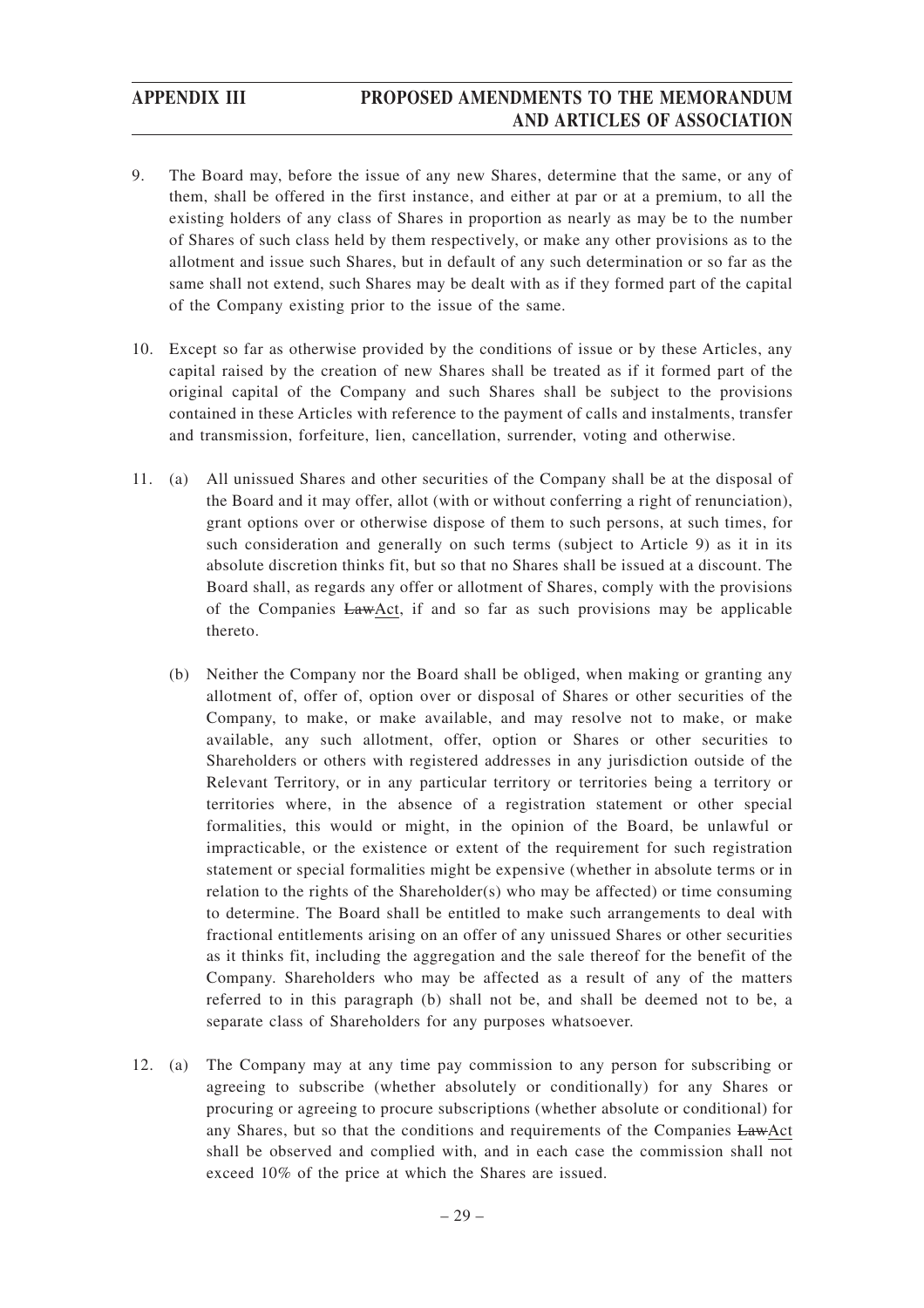- (b) If any Shares are issued for the purpose of raising money to defray the expenses of the construction of any works or buildings or the provision of any plant which cannot be made profitable within a period of one year, the Company may pay interest on so much of that share capital as is for the time being paid up for the period and, subject to any conditions and restrictions mentioned in the Companies LawAct, may charge the sum so paid by way of interest to capital as part of the cost of construction of the works or buildings, or the provisions of the plant.
- 13. The Company may from time to time by Ordinary Resolution:
	- (a) increase its share capital as provided by Article 7;
	- (b) consolidate or divide all or any of its share capital into Shares of larger or smaller amount than its existing Shares; and on any consolidation of fully paid Shares into Shares of larger amount, the Board may settle any difficulty which may arise as it thinks expedient and in particular (but without prejudice to the generality of the foregoing) may as between the holders of Shares to be consolidated determine which particular Shares are to be consolidated into a consolidated Share, and if it shall happen that any person shall become entitled to fractions of a consolidated Share or Shares, such fractions may be sold by some person appointed by the Board for that purpose and the person so appointed may transfer the Shares so sold to the purchaser thereof and the validity of such transfer shall not be questioned, and so that the net proceeds of such sale (after deduction of the expenses of such sale) may either be distributed among the persons who would otherwise be entitled to a fraction or fractions of a consolidated Share or Shares rateably in accordance with their rights and interest or may be paid to the Company for the Company's benefit;
	- (c) divide its unissued Shares into several classes and attach thereto respectively any preferential, deferred, qualified or special rights, privileges or conditions;
	- (d) sub-divide its Shares or any of them into Shares of smaller amount than is fixed by the Memorandum of Association, subject nevertheless to the provisions of the Companies LawAct, and so that the resolution whereby any Share is sub-divided may determine that, as between the holders of the Shares resulting from such subdivision, one or more of the Shares may have any such preferred or other special rights over, or may have such deferred rights or be subject to any such restrictions as compared with the others as the Company has power to attach to unissued or new Shares;
	- (e) cancel any Shares which at the date of the passing of the resolution have not been taken or agreed to be taken by any person, and diminish the amount of its share capital by the amount of the Shares so cancelled;
	- (f) make provision for the issue and allotment of Shares which do not carry any voting rights;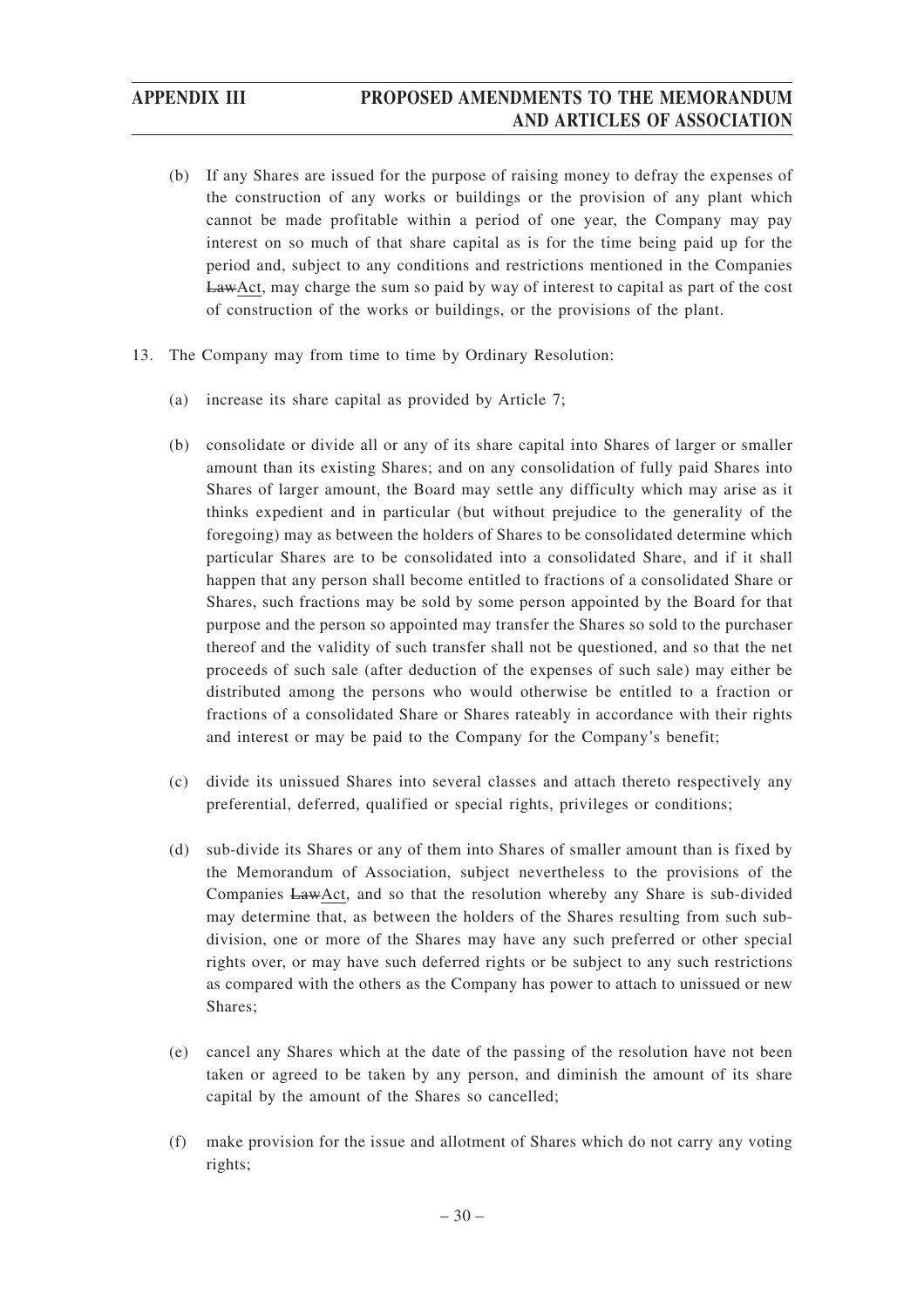- (g) change the currency of denomination of its share capital; and
- (h) reduce its share premium account in any manner authorised, and subject to any conditions prescribed by law.
- 14. The Company may by Special Resolution reduce its share capital or undistributable reserve in any manner authorised, and subject to any conditions prescribed, by law.
- 15. (a) Subject to the Companies LawAct, or any other law or so far as not prohibited by any law and subject to any rights conferred on the holders of any class of Shares, the Company shall have the power to purchase or otherwise acquire all or any of-its own Shares (which expression as used in this Article includes redeemable Shares) provided that the manner and terms of purchase have first been authorised by an Ordinary Resolution of the Shareholders, and to purchase or otherwise acquire warrants and other securities for the subscription or purchase of its own Shares, and shares and warrants and other securities for the subscription or purchase of any shares in any company which is its Holding Company and may make payment therefor in any manner and terms authorised or not prohibited by law, including out of capital, or to give, directly or indirectly, by means of a loan, a guarantee, an indemnity, the provision of security or otherwise howsoever, financial assistance for the purpose of or in connection with a purchase or other acquisition made or to be made by any person of any Shares or warrants or other securities in the Company or any company which is a Holding Company of the Company and should the Company purchase or otherwise acquire its own Shares or warrants or other securities neither the Company nor the Board shall be required to select the Shares or warrants or other securities to be purchased or otherwise acquired rateably or in any other manner and terms as between the holders of Shares or warrants or other securities of the same class or as between them and the holders of Shares or warrants or other securities of any other class or in accordance with the rights as to Dividends or capital conferred by any class of Shares provided always that any such purchase or other acquisition or financial assistance shall only be made in accordance with the relevant code, rules or regulations issued from time to time by the HK Stock Exchange and/or the Securities and Futures Commission of Hong Kong from time to time in force.
	- (b) Subject to the provisions of the Companies LawAct and the Memorandum of Association of the Company, and to any special rights conferred on the holders of any Shares or attaching to any class of Shares, Shares may be issued on the terms that they may, at the option of the Company or the holders thereof, be liable to be redeemed on such terms and in such manner, including out of capital, as the Board may deem fit.
	- (c) Where the Company purchases for redemption a redeemable Share, purchases not made through the market or by tender shall be limited to a maximum price, and if purchases are by tender, tenders shall be available to all Shareholders alike.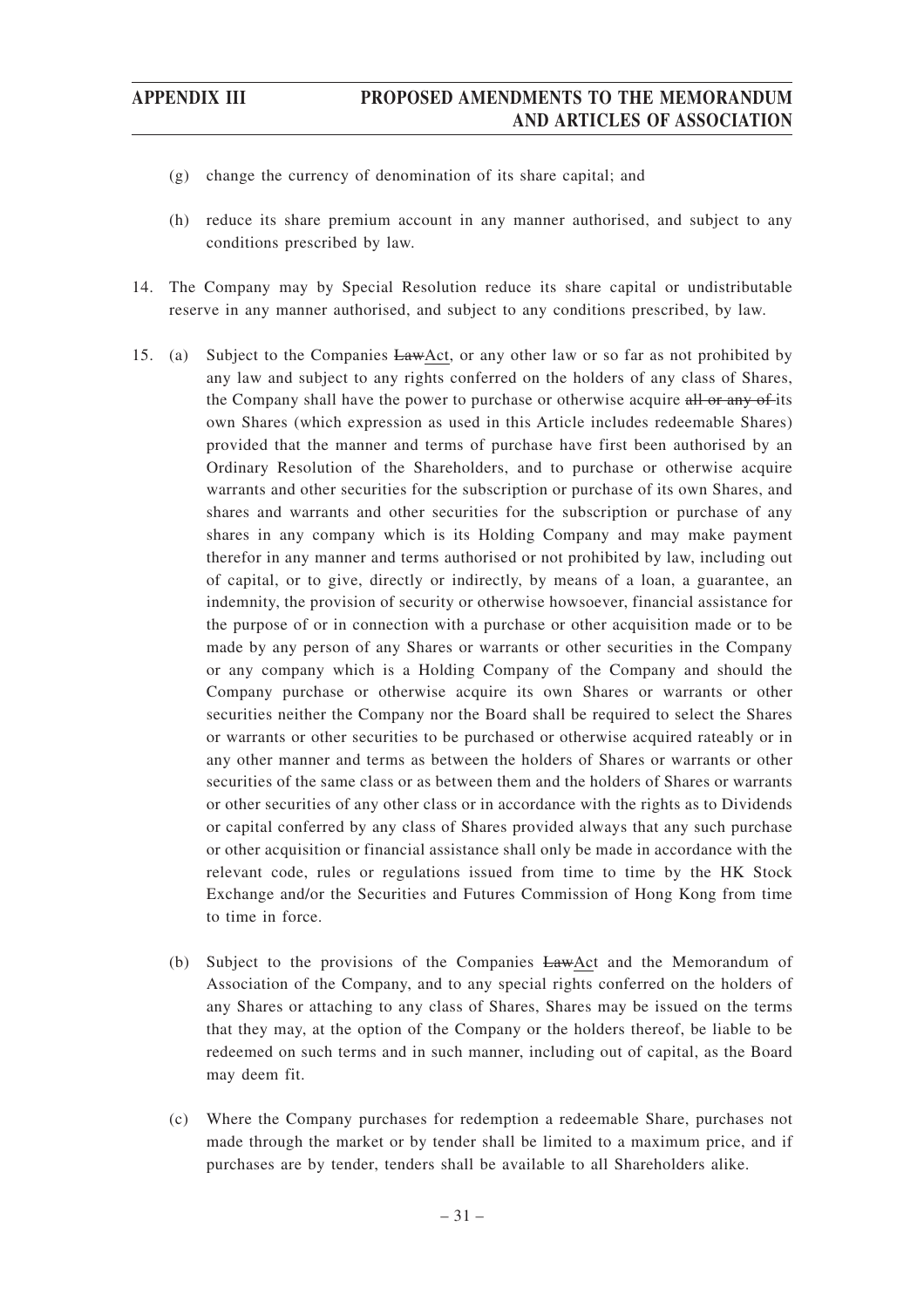- (d) The purchase or redemption of any Share shall not be deemed to give rise to the purchase or redemption of any other Share.
- (e) The holder of the Shares being purchased or redeemed shall be bound to deliver up to the Company at the Head Office or such other place as the Board shall specify the certificate(s) thereof for cancellation and thereupon the Company shall pay to him the purchase or redemption monies in respect thereof.

## **REGISTER OF SHAREHOLDERS AND SHARE CERTIFICATES**

- 16. Except as otherwise expressly provided by these Articles or as required by law or as ordered by a court of competent jurisdiction, no person shall be recognised by the Company as holding any Share upon any trust and, except as aforesaid, the Company shall not be bound by or be compelled in any way to recognise (even when having notice thereof) any equitable, contingent, future or partial interest in any Share or any interest in any fractional part of a Share or any other right or claim to or in respect of any Shares except an absolute right to the entirety thereof of the registered holder.
- 17. (a) The Board shall cause to be kept the Register and there shall be entered therein the particulars required under the Companies LawAct.
	- (b) Subject to the provisions of the Companies LawAct, if the Board considers it necessary or appropriate, the Company may establish and maintain a principal or branch register of Shareholders at such location as the Board thinks fit and, during the Relevant Period, the Company shall keep its principal or a branch register of Shareholders in Hong Kong.
	- (c) During the Relevant Period (except when the Register is closed on terms equivalent to the Companies Ordinance), any Shareholder may inspect during business hours any Register maintained in Hong Kong without charge and require the provision to him of copies or extracts thereof in all respects as if the Company were incorporated under and were subject to the Companies Ordinance.
	- (d) The Register may be closed at such time or for such period not exceeding in the whole 30 days in each year as the Board may determine.
- 18. (a) Every person whose name is entered as a Shareholder in the Register shall be entitled to receive within the relevant time limit as prescribed in the Companies LawAct or as the HK Stock Exchange may from time to time determine, whichever is shorter, after allotment or lodgement of a transfer (or within such other period as the conditions of issue shall provide or is required by the applicable rules of the stock exchange of the Relevant Territory) one certificate for all his Shares, or, if he shall so request, in a case where the allotment or transfer is of a number of Shares in excess of the number for the time being forming a stock exchange board lot for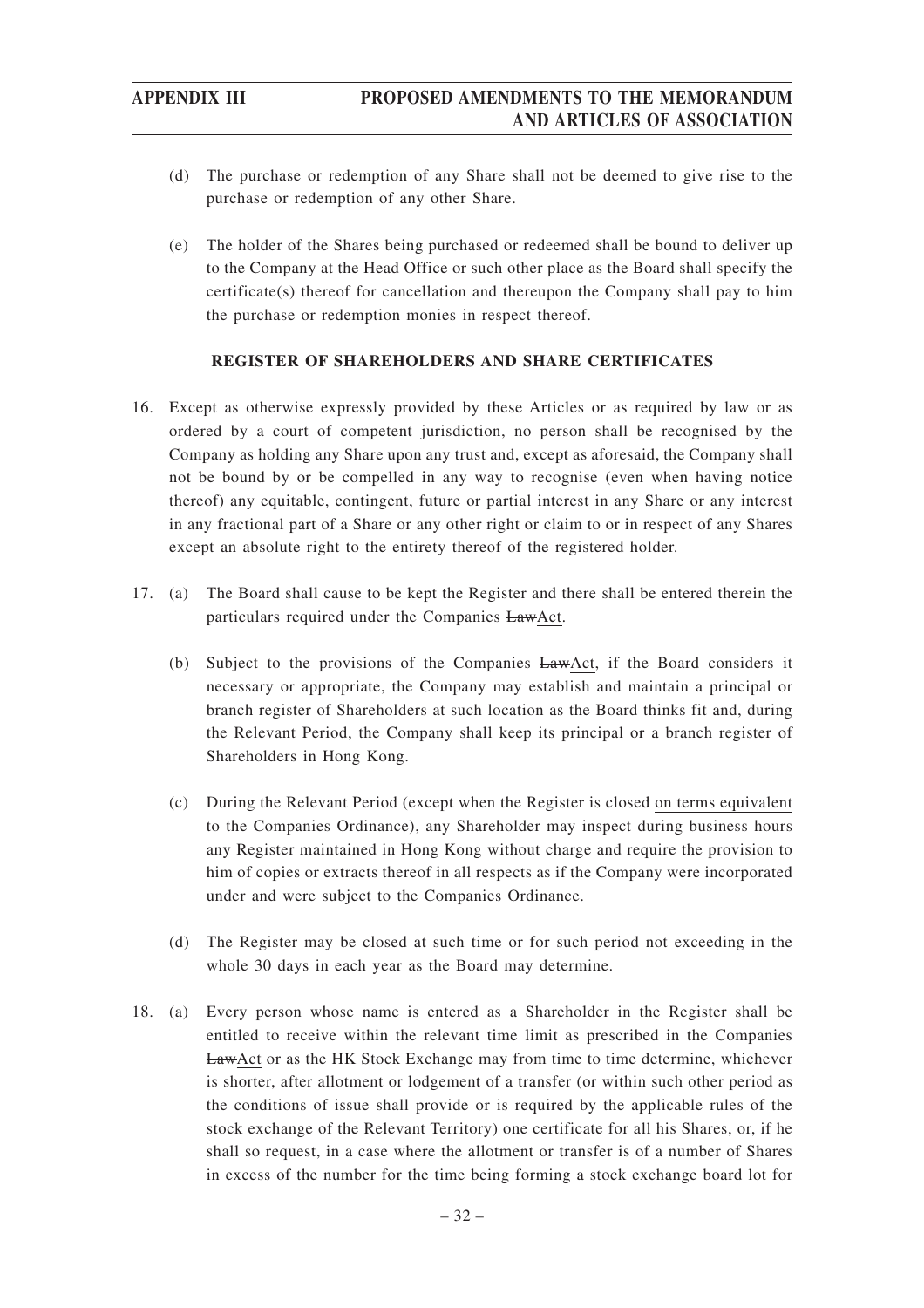the purposes of the stock exchange of the Relevant Territory on which the Shares are listed upon payment of such sum (in the case of a transfer, not exceeding in the case of any share capital listed on a stock exchange in Hong Kong, HK\$2.50 or such other sum as may from time to time be allowed or not prohibited under the Listing Rules, and in the case of any other Shares, such sum in such currency as the Board may from time to time determine to be reasonable in the territory in which the relevant Register is situated, or otherwise such other sum as the Company may by Ordinary Resolution determine) for every certificate after the first as the Board may from time to time determine, such number of certificates for Shares in stock exchange board lots or whole multiples thereof as he shall request and one for the balance (if any) of the Shares in question, provided that in respect of a Share or Shares held jointly by several persons the Company shall not be bound to issue a certificate or certificates to each such person, and the issue and delivery of a certificate or certificates to one of the joint holders shall be sufficient delivery to all such holders.

- (b) The Company may, in the event of a change in the form of definitive Share certificate adopted by the Board, issue new definitive certificates to all holders of Shares appearing on the Register in replacement of old definitive certificates issued to such holders. The Board may resolve whether or not to require the return of the old certificates as a condition precedent to the issue of replacement certificates and, as regards any old certificates which have been lost or defaced, to impose such conditions (including as to indemnity) as the Board shall see fit. If the Board elects not to require the return of the old certificates, the same shall be deemed to have been cancelled and of no further effect for all purposes.
- 19. Every certificate for Shares, warrants or debentures or representing any other form of securities of the Company shall be issued under the Seal of the Company, which for this purpose may be a duplicate Seal.
- 20. Every share certificate hereafter issued shall specify the number and class of Shares in respect of which it is issued and the amount paid thereon and may otherwise be in such form as the Board may from time to time prescribe. A share certificate shall relate to only one class of Shares, and where the capital of the Company includes Shares with different voting rights, the designation of each class of Shares, other than those which carry the general right to vote at general meetings, must include the words "restricted voting" or "limited voting" or "non-voting" or some other appropriate designation which is commensurate with the rights attaching to the relevant class of Shares.
- 21. (a) The Company shall not be bound to register more than four persons as joint holders of any Share.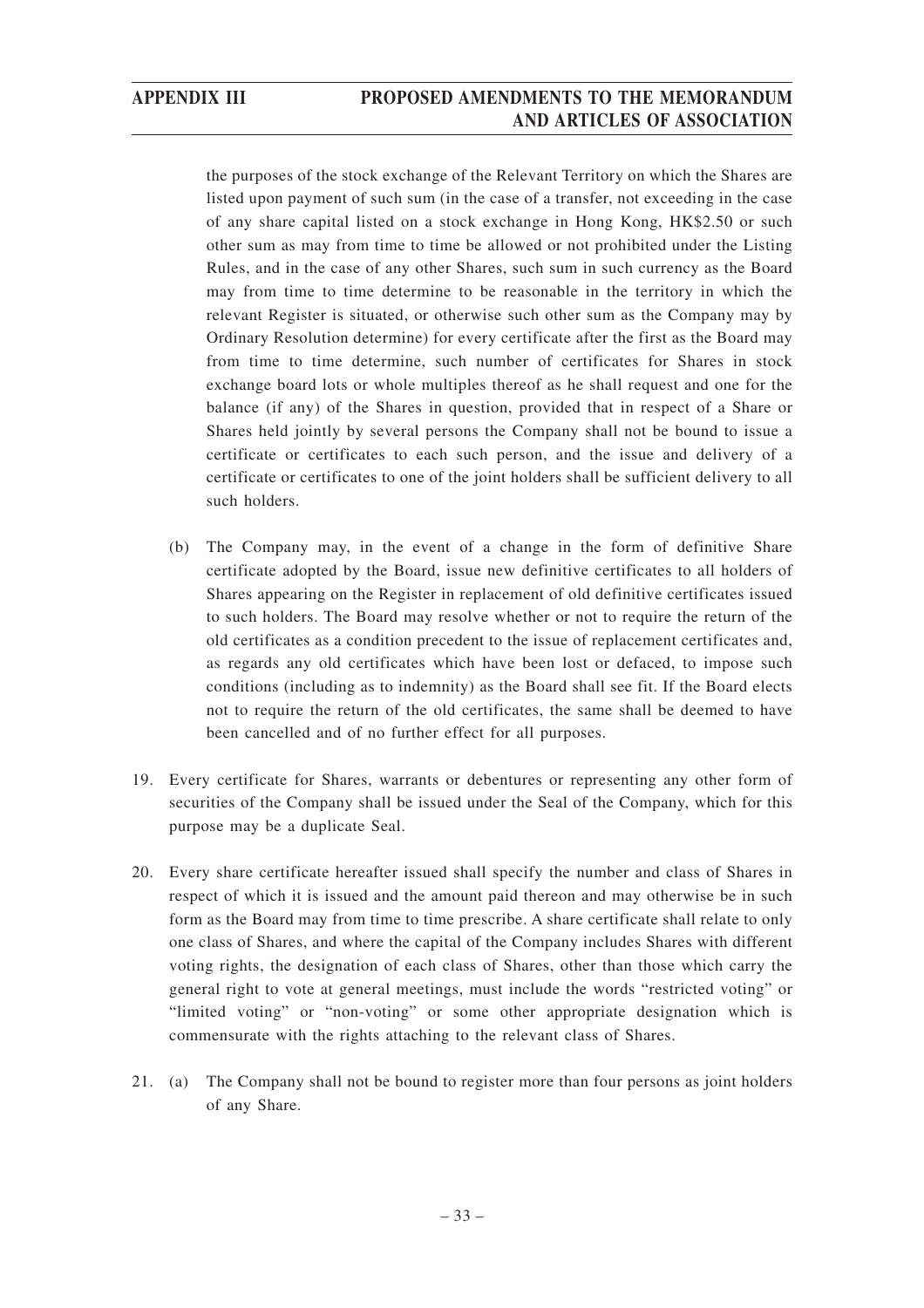- (b) If any Shares shall stand in the names of two or more persons, the person first named in the Register shall be deemed to be sole holder thereof as regards service of notice and, subject to the provisions of these Articles, all or any other matter connected with the Company, except the transfer of the Share.
- 22. If a share certificate is defaced, lost or destroyed, it may be replaced on payment of such fee, if any, (not exceeding, in the case of any share capital listed on a stock exchange in Hong Kong, HK\$2.50 or such other sum as may from time to time be allowed or not prohibited under the Listing Rules, and, in the case of any other capital, such sum in such currency as the Board may from time to time determine to be reasonable in the territory in which the relevant Register is situated, or such other sum as the Company may by Ordinary Resolution determine) as the Board shall from time to time determine and on such terms and conditions, if any, as to publication of notices, evidence and indemnity as the Board thinks fit and in the case of wearing out or defacement, after delivery up of the old certificate. In the case of destruction or loss, the person to whom such replacement certificate is given shall also bear and pay to the Company all costs and out-of-pocket expenses incidental to the investigation by the Company of the evidence of such destruction or loss and of such indemnity.

## **LIEN**

- 23. The Company shall have a first and paramount lien on every Share (not being a fully paid Share) for all moneys, whether presently payable or not, called or payable at a fixed time in respect of that Share; and the Company shall also have a first and paramount lien and charge on all Shares (other than fully paid-up Shares) standing registered in the name of a Shareholder, whether singly or jointly with any other person or persons, for all the debts and liabilities of such Shareholder or his estate to the Company and whether the same shall have been incurred before or after notice to the Company of any equitable or other interest of any person other than such Shareholder, and whether the period for the payment or discharge of the same shall have actually arrived or not, and notwithstanding that the same are joint debts or liabilities of such Shareholder or his estate and any other person, whether a Shareholder of the Company or not. The Company's lien (if any) on a Share shall extend to all Dividends and bonuses declared in respect thereof. The Board may at any time either generally or in any particular case waive any lien that has arisen, or declare any Share to be exempt wholly or partially from the provisions of this Article.
- 24. The Company may sell, in such manner as the Board thinks fit, any Shares on which the Company has a lien, but no sale shall be made unless some sum in respect of which the lien exists is presently payable or the liability or engagement in respect of which such lien exists is liable to be presently fulfilled or discharged, nor until the expiration of 14 days after a notice in writing, stating and demanding payment of the sum presently payable or specifying the liability or engagement and demanding fulfilment or discharge thereof and giving notice of intention to sell in default, shall have been given, in the manner in which notices may be sent to Shareholders of the Company as provided in these Articles, to the registered holder for the time being of the Shares, or the person entitled by reason of such holder's death, bankruptcy or winding-up to the Shares.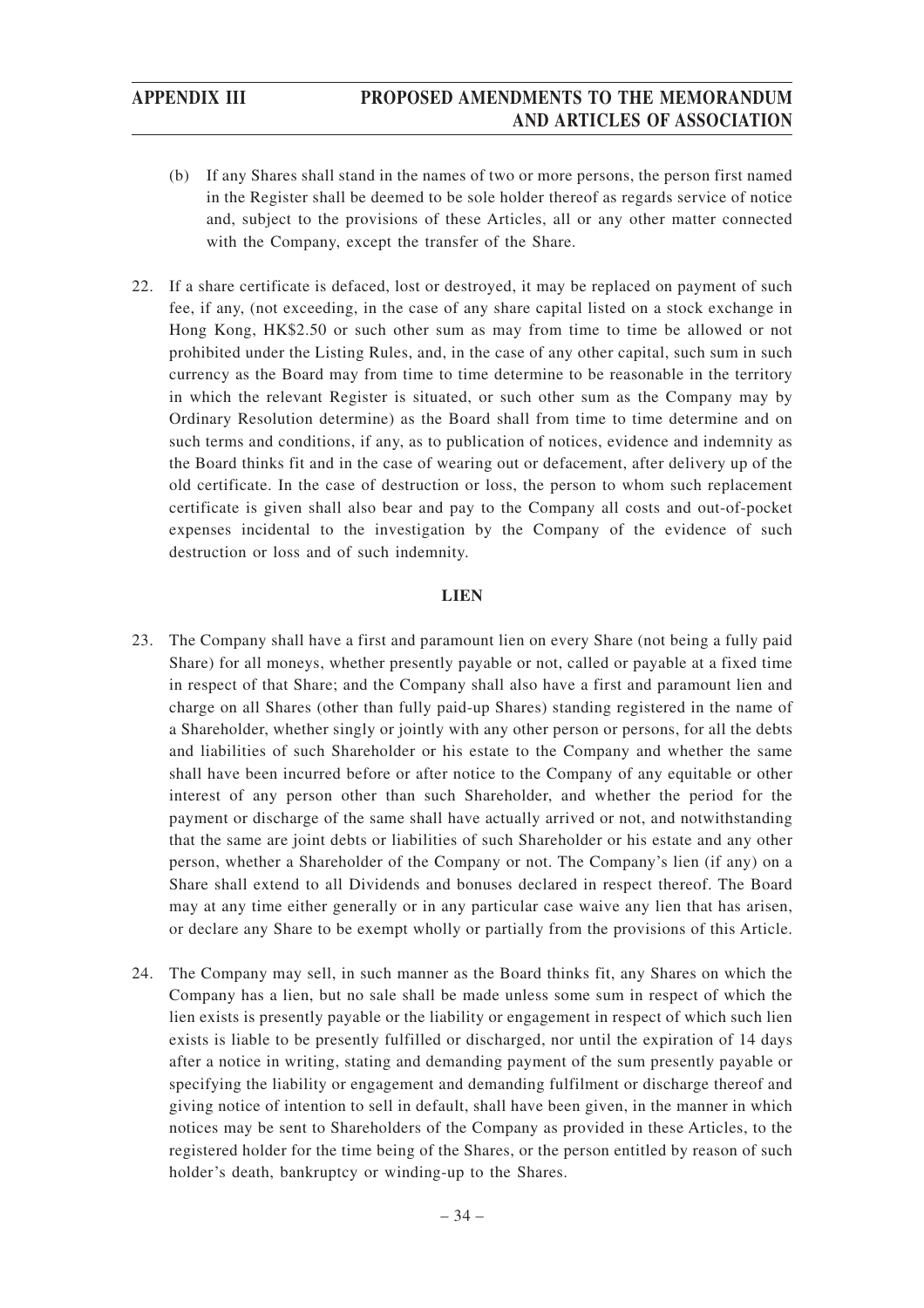25. The net proceeds of such sale after the payment of the costs of such sale shall be applied in or towards payment or satisfaction of the debt or liability or engagement in respect whereof the lien exists, so far as the same is presently payable, and any residue shall (subject to a like lien for debts or liabilities not presently payable as existed upon the Shares prior to the sale) be paid to the person entitled to the Shares at the time of the sale. For the purpose of giving effect to any such sale, the Board may authorise some person to transfer the Shares sold to the purchaser thereof and may enter the purchaser's name in the Register as holder of the Shares, and the purchaser shall not be bound to see the application of the purchase money, nor shall his title to the Shares be affected by any irregularity or invalidity in the proceedings relating to the sale.

## **CALLS ON SHARES**

- 26. The Board may from time to time make such calls as it thinks fit upon the Shareholders in respect of any moneys unpaid on the Shares held by them respectively (whether on account of the nominal value of the Shares or by way of premiums) and not by the conditions of allotment thereof made payable at a fixed time. A call may be made payable either in one sum or by instalments.
- 27. At least 14 days' notice of any call shall be given to the relevant Shareholders specifying the time and place of payment and to whom such call shall be paid.
- 28. A copy of the notice referred to in Article 27 shall be sent to relevant Shareholders in the manner in which notices may be sent to Shareholders by the Company as herein provided.
- 29. In addition to the giving of notice in accordance with Article 28, notice of the person appointed to receive payment of every call and of the times and places appointed for payment may be given to the relevant Shareholders by notice to be inserted at least once in the Newspapers.
- 30. Every Shareholder upon whom a call is made shall pay the amount of every call so made on him to the person and at the time or times and place or places as the Board shall appoint.
- 31. A call shall be deemed to have been made at the time when the resolution of the Board authorising such call was passed.
- 32. The joint holders of a Share shall be severally as well as jointly liable for the payment of all calls and instalments due in respect of such Share or other moneys due in respect thereof.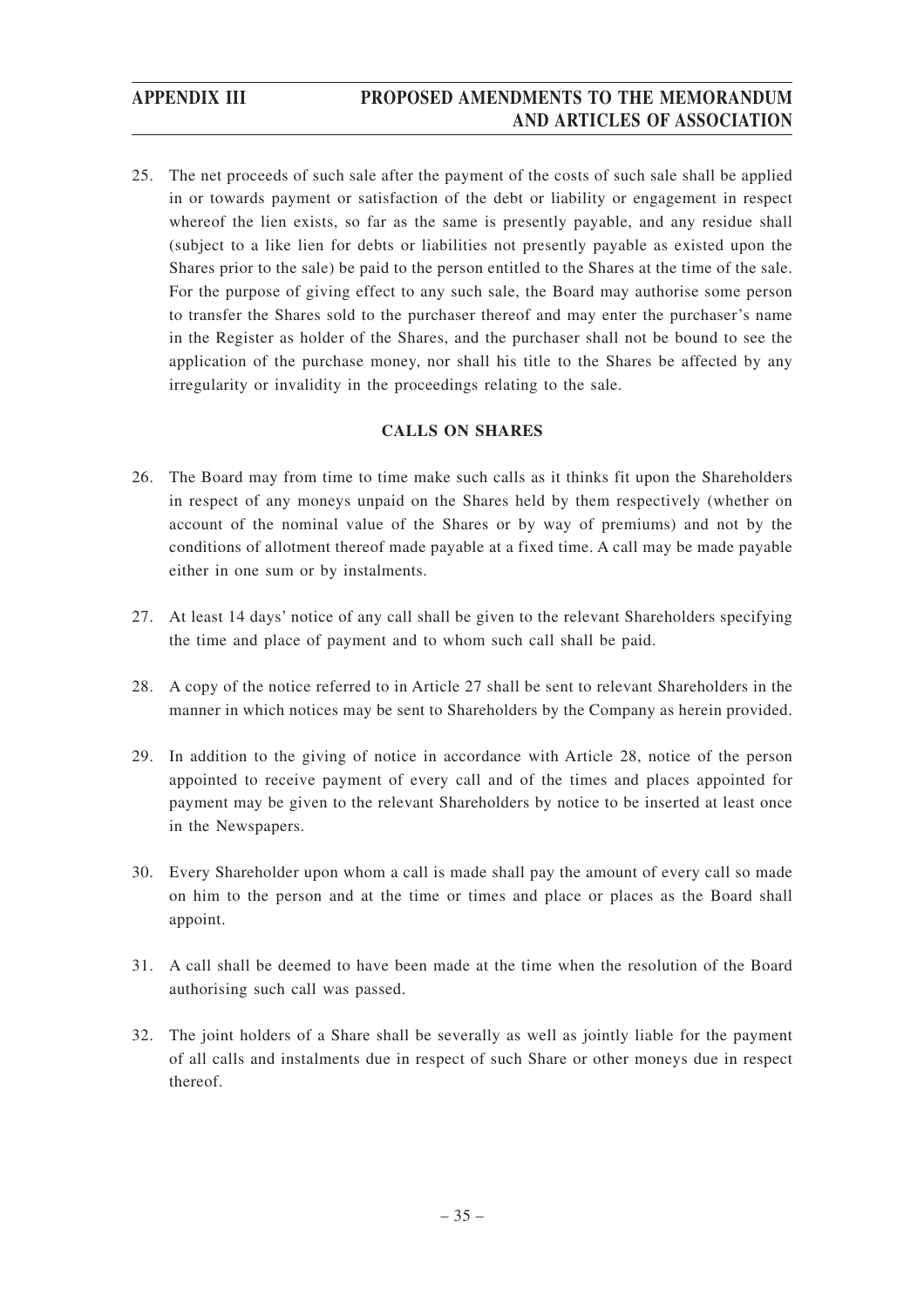- 33. The Board from time to time at its discretion may extend the time fixed for any call, and may extend such time as regards all or any of the Shareholders, whom due to residence outside the Relevant Territory or other cause the Board may deem entitled to any such extension but no Shareholder shall be entitled to any such extension except as a matter of grace and favour.
- 34. If the sum payable in respect of any call or instalment is not paid before or on the day appointed for payment thereof, the person or persons from whom the sum is due shall pay interest on the same at such rate not exceeding 20% per annum as the Board shall fix from the day appointed for the payment thereof to the time of the actual payment, but the Board may waive payment of such interest wholly or in part.
- 35. No Shareholder shall be entitled to receive any Dividend or bonus or to be present or vote (save as proxy or authorised representative for another Shareholder) at any general meeting, either personally, or (save as proxy or authorised representative for another Shareholder) by proxy, or be reckoned in a quorum, or to exercise any other privilege as a Shareholder until all calls or instalments due from him to the Company, whether alone or jointly or jointly and severally with any other person, together with interest and expenses (if any) shall have been paid.
- 36. On the trial or hearing of any action or other proceedings for the recovery of any money due for any call, it shall be sufficient to prove that the name of the Shareholder sued is entered in the Register as the holder, or one of the holders, of the Shares in respect of which such debt accrues; that the resolution of the Board making the call has been duly recorded in the minute book of the Board; and that notice of such call was given to the Shareholder sued, in pursuance of these Articles, and it shall not be necessary to prove the appointment of the Directors who made such call, nor any other matters whatsoever, but the proof of the matters aforesaid shall be conclusive evidence of the debt.
- 37. (a) Any sum which by the terms of allotment of a Share is made payable upon allotment or at any fixed date, whether on account of the nominal value of the Share and/or by way of premium, shall for all purposes of these Articles be deemed to be a call duly made and notified and payable on the date fixed for payment, and in case of non-payment all the relevant provisions of these Articles as to payment of interest and expenses, forfeiture and the like, shall apply as if such sums had become payable by virtue of a call duly made and notified.
	- (b) The Board may on the issue of Shares differentiate between the allottees or holders as to the amount of calls to be paid and the time of payment.
- 38. The Board may, if it thinks fit, receive from any Shareholder willing to advance the same, and either in money or money's worth, all or any part of the money uncalled and unpaid or instalments payable upon any Shares held by him, and in respect of all or any of the moneys so advanced may pay interest at such rate (if any) not exceeding 20% per annum,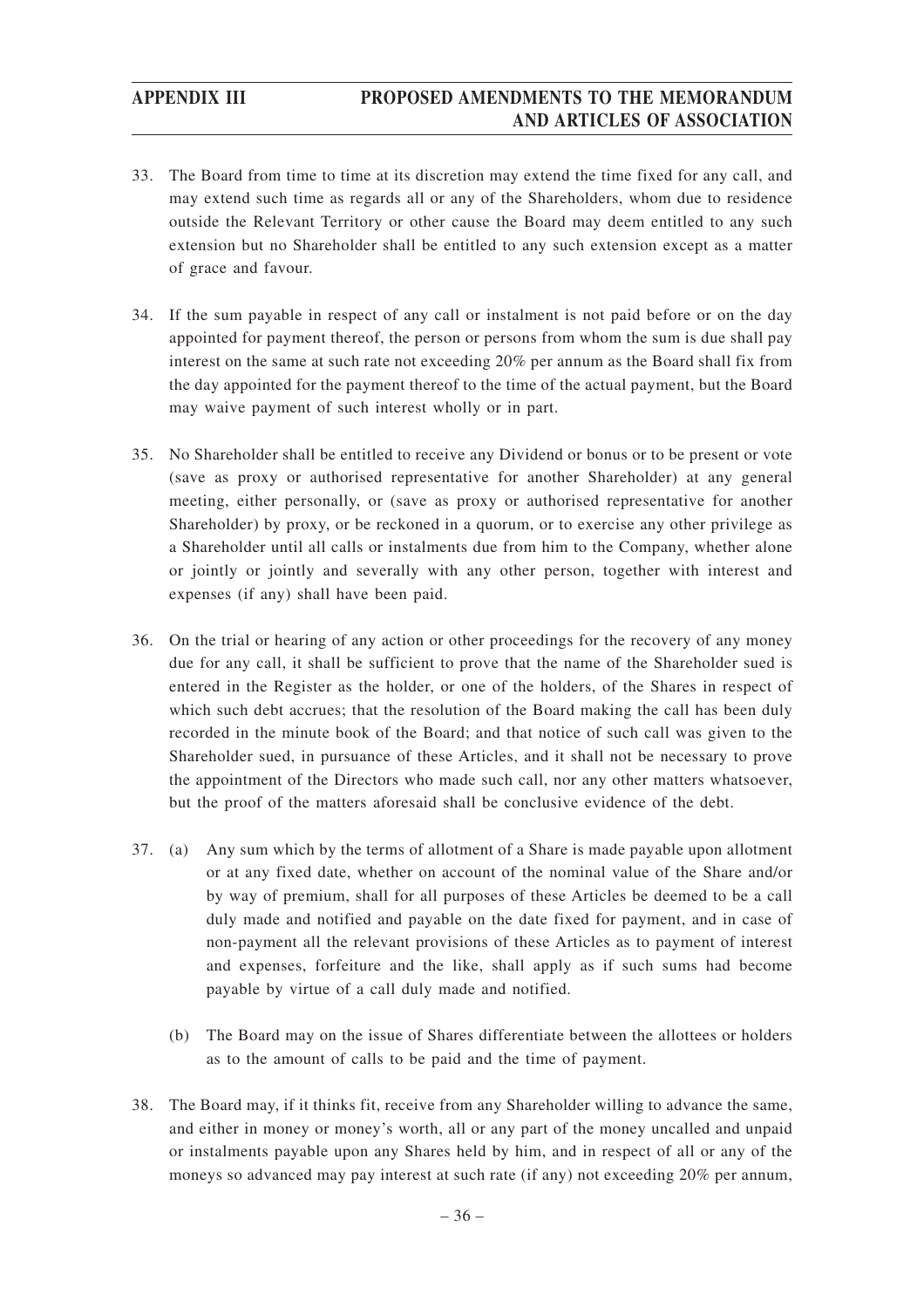as the Board may decide but a payment in advance of a call shall not entitle the Shareholder to receive any Dividend subsequently declared or to exercise any other rights or privileges as a Shareholder in respect of the Share or the due portion of the Shares upon which payment has been advanced by such Shareholder before it is called up. The Board may at any time repay the amount so advanced upon giving to such Shareholder not less than one Month's notice in writing of its intention on that behalf, unless before the expiration of such notice the amount so advanced shall have been called up on the Shares in respect of which it was advanced.

## **TRANSFER OF SHARES**

- 39. Subject to the Companies LawAct, all transfers of Shares shall be effected by transfer in writing in the usual or common form or in such other form as the Board may accept provided always that it shall be in such a form prescribed by the HK Stock Exchange and may be under hand only or, if the transferor or transferee is a Clearing House (or its nominee(s)), under hand or by machine imprinted signature or by such other means of execution as the Board may approve from time to time.
- 40. The instrument of transfer of any Share shall be executed by or on behalf of the transferor and by or on behalf of the transferee provided that the Board may dispense with the execution of the instrument of transfer by the transferor or the transferee or accept mechanically executed transfers in any case in which it in its absolute discretion thinks fit to do so. The transferor shall be deemed to remain the holder of the Share until the name of the transferee is entered in the Register in respect thereof. Nothing in these Articles shall preclude the Board from recognising a renunciation of the allotment or provisional allotment of any Share by the allottee in favour of some other person.
- 41. (a) The Board may, in its absolute discretion at any time and from time to time, remove any Share on the principal Register to any branch Register or any Share on any branch Register to the principal Register or any other branch Register.
	- (b) Unless the Board otherwise agrees (which agreement may be on such terms and subject to such conditions as the Board in its absolute discretion may from time to time stipulate, and which agreement it shall, without giving any reason therefore, be entitled in its absolute discretion to give or withhold) no Shares on the principal Register shall be removed to any branch Register nor shall Shares on any branch Register be removed to the principal Register or any other branch Register and all removals and other documents of title relating to or affecting the title to any share or other securities of the Company shall be lodged for registration, and be registered, in the case of any Shares on a branch Register, at the relevant Registration Office, and, in the case of any Shares on the principal Register, at the Transfer Office.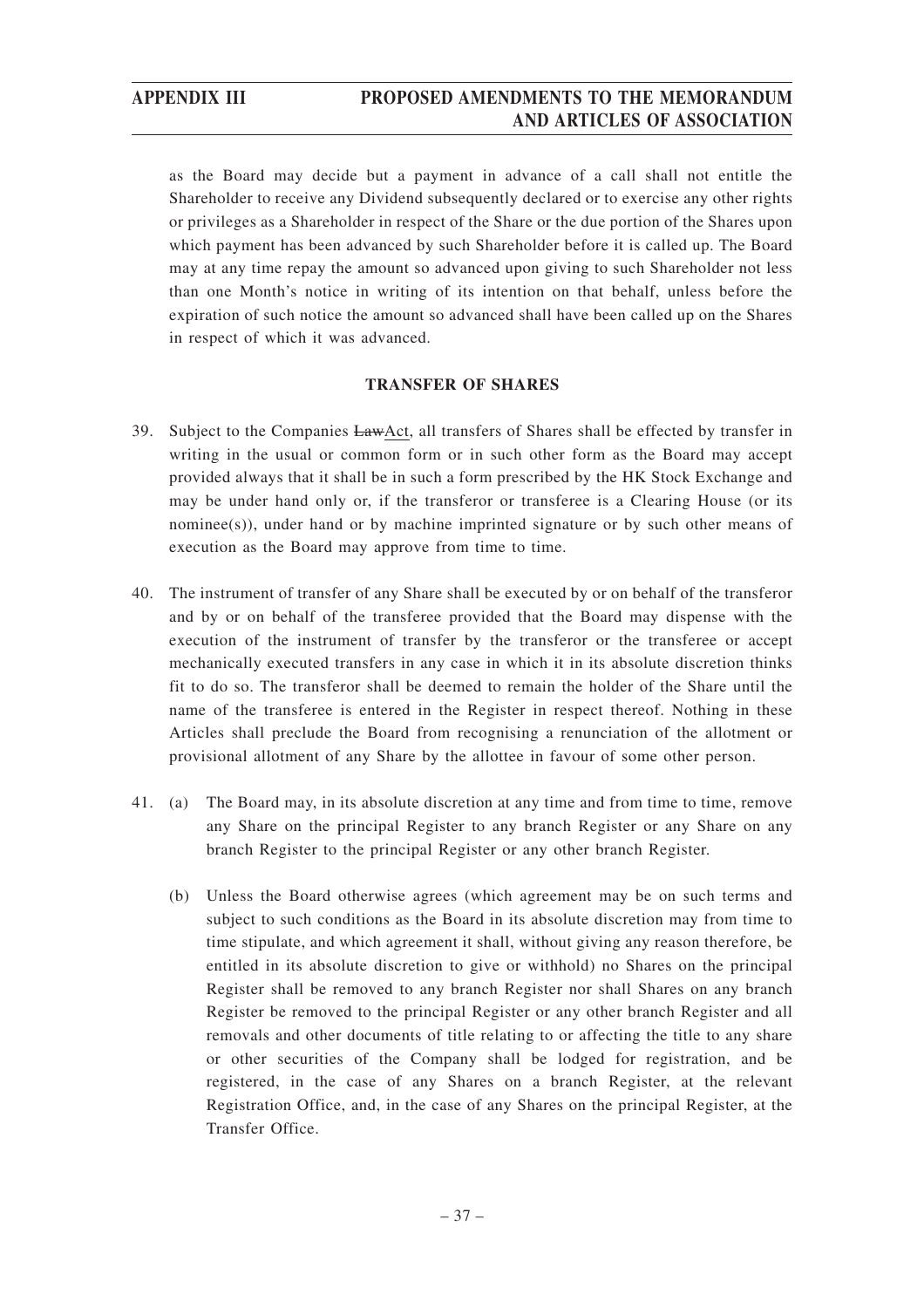- (c) Notwithstanding anything contained in these Articles, the Company shall as soon as practicable and on a regular basis record in the principal Register all removals of Shares effected on any branch Register and shall at all times maintain the principal Register and all branch Registers in all respects in accordance with the Companies LawAct.
- 42. Fully paid Shares shall be free from any restriction with respect to the right of the holder thereof to transfer such Shares (except when permitted by the HK Stock Exchange) and shall also be free from all liens. The Board however, may, in its absolute discretion, refuse to register a transfer of any Share which is not fully paid to a person of whom it does not approve or any Share issued under any share option scheme upon which a restriction on transfer imposed thereby still subsists, and it may also refuse to register a transfer of any Share (whether fully paid up or not) to more than four joint holders or a transfer of any Shares (not being a fully paid up Share) on which the Company has a lien.
- 43. The Board may also decline to recognise any instrument of transfer unless:
	- (a) a fee of such maximum as the HK Stock Exchange may from time to time determine to be payable (or such lesser sum as the Board may from time to time require) has been paid to the Company;
	- (b) the instrument of transfer is lodged at the relevant Registration Office or, as the case may be, the Transfer Office accompanied by the certificate of the Shares to which it relates, and such other evidence as the Board may reasonably require to show the right of the transferor to make the transfer (and, if the instrument of transfer is executed by some other person on his behalf, the authority of that person so to do);
	- (c) the instrument of transfer is in respect of only one class of Share;
	- (d) the Shares concerned are free of any lien in favour of the Company; and
	- (e) if applicable, the instrument of transfer is properly stamped.
- 44. The Board may refuse to register a transfer of any Share to an infant or to a person of unsound mind or under other legal disability.
- 45. If the Board shall refuse to register a transfer of any Share, it shall, within two months after the date on which the transfer was lodged with the Company, send to each of the transferor and the transferee notice of such refusal and, except where the subject Share is not a fully paid Share, the reason(s) for such refusal.
- 46. Upon every transfer of Shares, the certificate in respect thereof held by the transferor shall be given up to be cancelled, and shall forthwith be cancelled accordingly, and a new certificate shall be issued to the transferee in respect of the Shares transferred to him as provided in Article 18, and if any of the Shares included in the certificate so given up shall be retained by the transferor a new certificate in respect thereof shall be issued to him as provided in Article 18. The Company shall retain the instrument of transfer.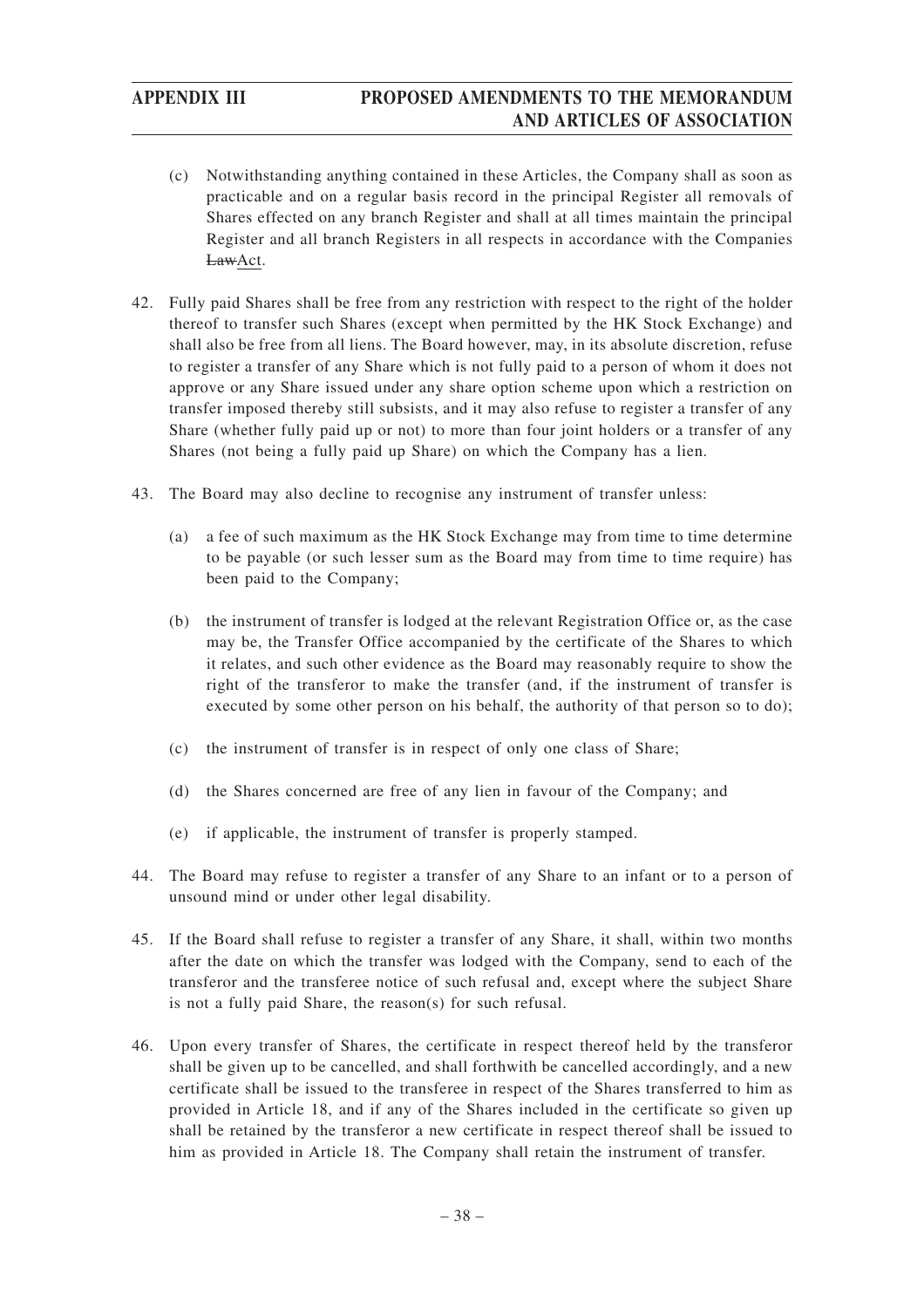47. The registration of transfers may be suspended when the Register is closed in accordance with Article 17(d).

## **TRANSMISSION OF SHARES**

- 48. In the case of the death of a Shareholder, the survivor or survivors where the deceased was a joint holder, and the legal personal representatives of the deceased where he was a sole or only surviving holder, shall be the only persons recognised by the Company as having any title to his interest in the Shares; but nothing herein contained shall release the estate of a deceased holder (whether sole or joint) from any liability in respect of any Share solely or jointly held by him.
- 49. Any person becoming entitled to a Share in consequence of the death or bankruptcy or winding-up of a Shareholder may, upon such evidence as to his title being produced as may from time to time be required by the Board, and subject as hereinafter provided, elect either to be registered himself as holder of the Share or to have some person nominated by him registered as the transferee thereof.
- 50. If the person becoming entitled to a Share pursuant to Article 49 shall elect to be registered himself as the holder of such Share, he shall deliver or send to the Company a notice in writing signed by him, at (unless the Board otherwise agrees) the Registration Office, stating that he so elects. If he shall elect to have his nominee registered, he shall testify his election by executing a transfer of such Share to his nominee. All the limitations, restrictions and provisions of these Articles relating to the right to transfer and the registration of transfers of Shares shall be applicable to any such notice or transfer as aforesaid as if the death, bankruptcy or winding-up of the Shareholder had not occurred and the notice or transfer were a transfer executed by such Shareholder.
- 51. A person becoming entitled to a Share by reason of the death, bankruptcy or winding- up of the holder shall be entitled to the same Dividends and other advantages to which he would be entitled if he were the registered holder of the Share. However, the Board may, if it thinks fit, withhold the payment of any Dividend payable or other advantages in respect of such Share until such person shall become the registered holder of the Share or shall have effectually transferred such Share, but, subject to the requirements of Article 80 being met, such a person may vote at general meetings of the Company.

## **FORFEITURE OF SHARES**

52. If a Shareholder fails to pay any call or instalment of a call on the day appointed for payment thereof, the Board may, at any time thereafter during such time as any part of the call or instalment remains unpaid, without prejudice to the provisions of Article 34, serve notice on him requiring payment of so much of the call or instalment as is unpaid, together with any interest which may have accrued and which may still accrue up to the date of actual payment.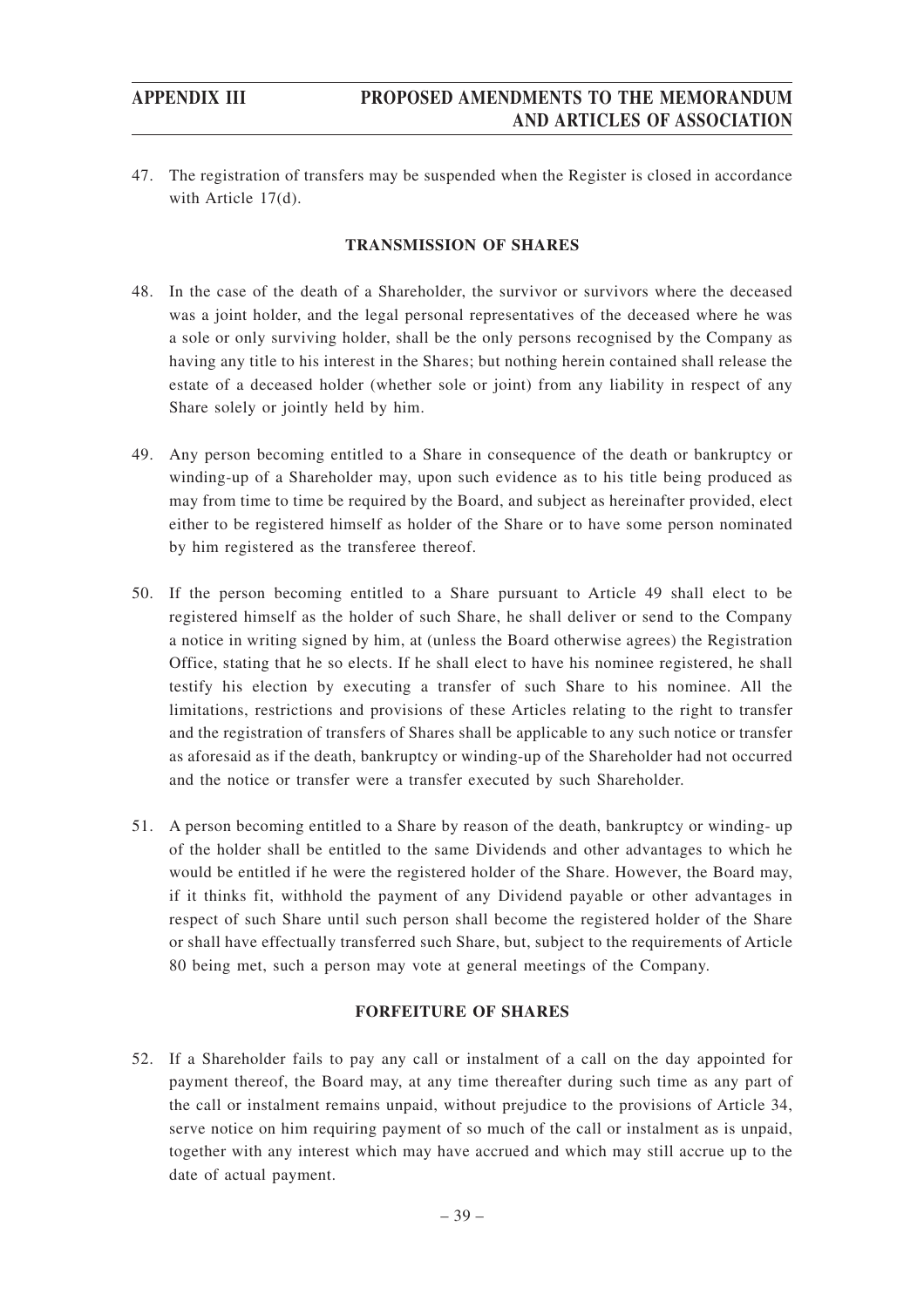- 53. The notice shall name a further day (not earlier than the expiration of 14 days from the date of the notice) on or before which the payment required by the notice is to be made, and it shall also name the place where payment is to be made such place being the Registered Office or a Registration Office or another place within the Relevant Territory. The notice shall also state that, in the event of non-payment at or before the time appointed, the Shares in respect of which the call was made will be liable to be forfeited.
- 54. If the requirements of any such notice as aforesaid are not complied with, any Share in respect of which the notice has been given may at any time thereafter, before the payment required by the notice has been made, be forfeited by a resolution of the Board to that effect. Such forfeiture shall include all Dividends and bonuses declared in respect of the forfeited Share and not actually paid before the forfeiture. The Board may accept the surrender of any Share liable to be forfeited hereunder and in such cases references in these Articles to forfeiture shall include surrender.
- 55. Any Share so forfeited shall be deemed to be the property of the Company, and may be re-allotted, sold or otherwise disposed of on such terms and in such manner as the Board thinks fit and at any time before a sale or disposition, the forfeiture may be cancelled on such terms as the Board thinks fit.
- 56. A person whose Shares have been forfeited shall cease to be a Shareholder in respect of the forfeited Shares, but shall, nevertheless, remain liable to pay to the Company all moneys which, at the date of forfeiture, were payable by him to the Company in respect of the forfeited Shares, together with (if the Board shall in its discretion so require) interest thereon from the date of forfeiture until the date of actual payment (including the payment of such interest) at such rate not exceeding 20% per annum as the Board may prescribe, and the Board may enforce the payment thereof if it thinks fit, and without any deduction or allowance for the value of the Shares at the date of forfeiture, but his liability shall cease if and when the Company shall have received payment in full of all such moneys in respect of the Shares. For the purposes of this Article any sum which by the terms of issue of a Share, is payable thereon at a fixed time which is subsequent to the date of forfeiture, whether on account of the nominal value of the Share or by way of premium, shall notwithstanding that such time has not yet arrived be deemed to be payable on the date of forfeiture, and the same shall become due and payable immediately upon the forfeiture, but interest thereon shall only be payable in respect of any period between the said fixed time and the date of actual payment.
- 57. A certificate in writing that the declarant is a Director or the Secretary, and that a Share has been duly forfeited or surrendered on a date stated in the certificate, shall be conclusive evidence of the facts therein stated as against all persons claiming to be entitled to the Share. The Company may receive the consideration, if any, given for the Share on any re-allotment, sale or disposition thereof and may execute a transfer of the Share in favour of the person to whom the Share is re-allotted, sold or disposed of and such person shall thereupon be registered as the holder of the Share, and shall not be bound to see to the application of the subscription or purchase money, (if any), nor shall his title to the Share be affected by any irregularity or invalidity in the proceedings in reference to the forfeiture, re-allotment, sale or disposal of such Share.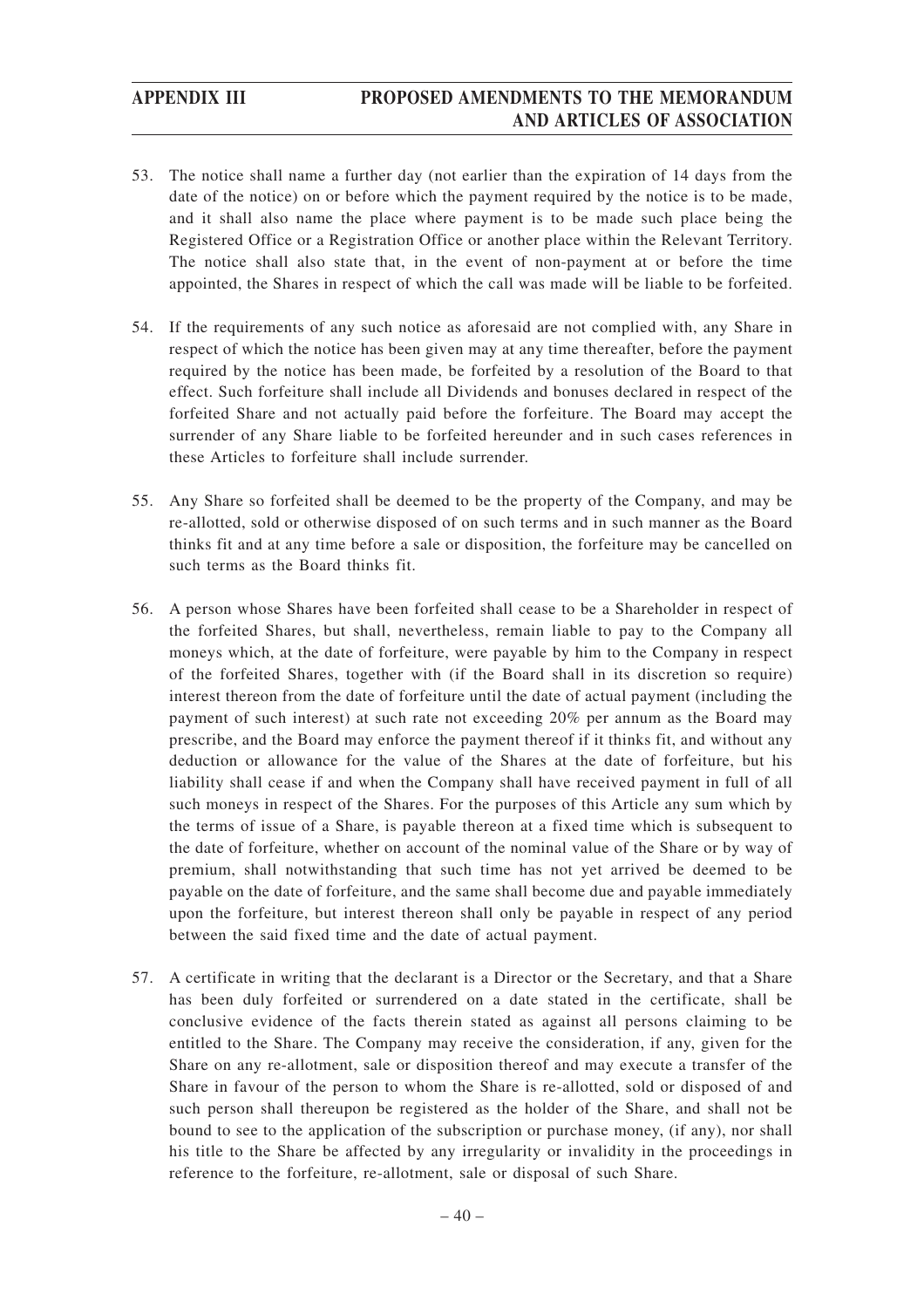- 58. When any Share shall have been forfeited, notice of the forfeiture shall be given to the Shareholder in whose name it stood immediately prior to the forfeiture, and an entry of the forfeiture, with the date thereof, shall forthwith be made in the Register, but no forfeiture shall be in any manner invalidated by any omission or neglect to give such notice or make any such entry.
- 59. Notwithstanding any such forfeiture as aforesaid the Board may at any time, before any Shares so forfeited shall have been re-allotted, sold or otherwise disposed of, cancel the forfeiture on such terms as it thinks fit or permit the Shares so forfeited to be bought back or redeemed upon the terms of payment of all calls and interest due upon and expenses incurred in respect of the Shares, and upon such further terms (if any) as it thinks fit.
- 60. The forfeiture of a Share shall not prejudice the right of the Company to any call already made or any instalment payment thereon.
- 61. (a) The provisions of these Articles as to forfeiture shall apply in the case of nonpayment of any sum which, by terms of issue of a Share, becomes payable at a fixed time, whether on account of the nominal value of the Share or by way of premium, as if the same had been payable by virtue of a call duly made and notified.
	- (b) In the event of a forfeiture of Shares the Shareholder shall be bound to deliver and shall forthwith deliver to the Company the certificate or certificates held by him for the Shares so forfeited and in any event the certificates representing Shares so forfeited shall be void and of no further effect.

## **GENERAL MEETINGS**

- 62. At all times during the Relevant Period otherOther than the year of the Company's adoption of these Articles, in each financial year during the Relevant Period, the Company shall in each year-hold a general meeting as its annual general meeting in addition to any other meeting in that year and shall specify the meeting as such in the notice calling it; and not more than 15 Months (or such longer period as may be authorised by the HK Stock Exchange). The Company shall elapse between hold the date of one the annual general meeting of the Company and that of the next within six months after the end of its financial year. The annual general meeting shall be held in the Relevant Territory or elsewhere as may be determined by the Board and at such time and place as the Board shall appoint. A meeting of the Shareholders or any class thereof may be held by means of such telephone, electronic or other communication facilities as permit all persons participating in the meeting to communicate with each other simultaneously and instantaneously, and participation in such a meeting shall constitute presence at such meetings.
- 63. All general meetings other than annual general meetings shall be called extraordinary general meetings.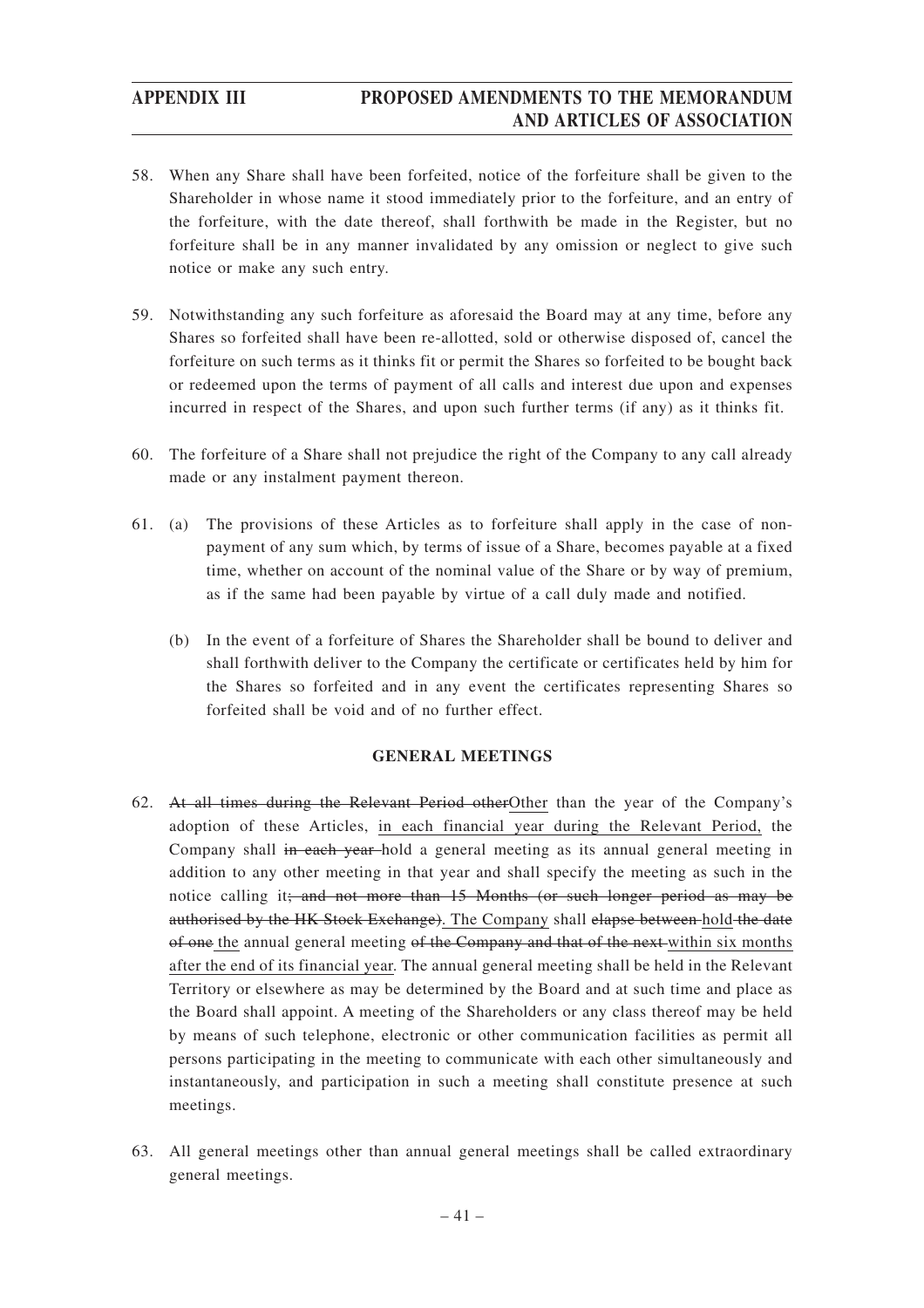- 64. The Board may, whenever it thinks fit, convene an extraordinary general meeting. Extraordinary general meetings shall also be convened, and/or the proposed resolution(s) shall be added to a meeting agenda, on the requisition of one or more Shareholders holding, at the date of deposit of the requisition, not less than one tenth of the paid up capital of the Company having the right of voting at general meetings, on a one vote per Share basis in the share capital of the Company. Such requisition (and resolutions to a meeting agenda, as applicable) shall be made in writing to the Board or the Secretary for the purpose of requiring an extraordinary general meeting to be called by the Board for the transaction of any business specified in such requisition. Such meeting shall be held within two Months after the deposit of such requisition. If within 21 days of such deposit, the Board fails to proceed to convene such meeting, the requisitionist(s) himself (themselves) may do so in the same manner, and all reasonable expenses incurred by the requisitionist(s) as a result of the failure of the Board shall be reimbursed to the requisitionist(s) by the Company.
- 65. An annual general meeting of the Company shall be called by at least 21 days' notice in writing, and a general meeting of the Company, other than an annual general meeting, shall be called by at least 14 days' notice in writing. The notice shall be exclusive of the day on which it is served or deemed to be served and of the day for which it is given, and shall specify the place, the day, the hour and the agenda of the meeting and particulars of the resolutions to be considered at that meeting and in case of special business (as defined in Article 67), the general nature of that business, and shall be given, in manner hereinafter mentioned or in such other manner, if any, as may be prescribed by the Company in general meeting, to such persons as are, under these Articles, entitled to receive such notices from the Company, provided that a meeting of the Company shall notwithstanding that it is called by shorter notice than that specified in this Article be deemed to have been duly called if it can be demonstrated to the HK Stock Exchange that reasonable written notice can be given in less time, and it is so agreed:
	- (a) in the case of a meeting called as the annual general meeting, by all the Shareholders entitled to attend and vote thereat; and
	- (b) in the case of any other meeting, by a majority in number of the Shareholders having a right to attend and vote at the meeting, being a majority together holding not less than 95% of the total voting rights at the meeting of all members of the Company.
- 66. (a) The accidental omission to give any notice to, or the non-receipt of any notice by, any person entitled to receive notice shall not invalidate any resolution passed or any proceedings at any such meeting.
	- (b) In the case where forms of proxy or notice of appointment of corporate representative are to be sent out with any notice, the accidental omission to send such forms of proxy or notice of appointment of corporate representative to, or the non-receipt of such forms by, any person entitled to receive notice of the relevant meeting shall not invalidate any resolution passed or any proceeding at any such meeting.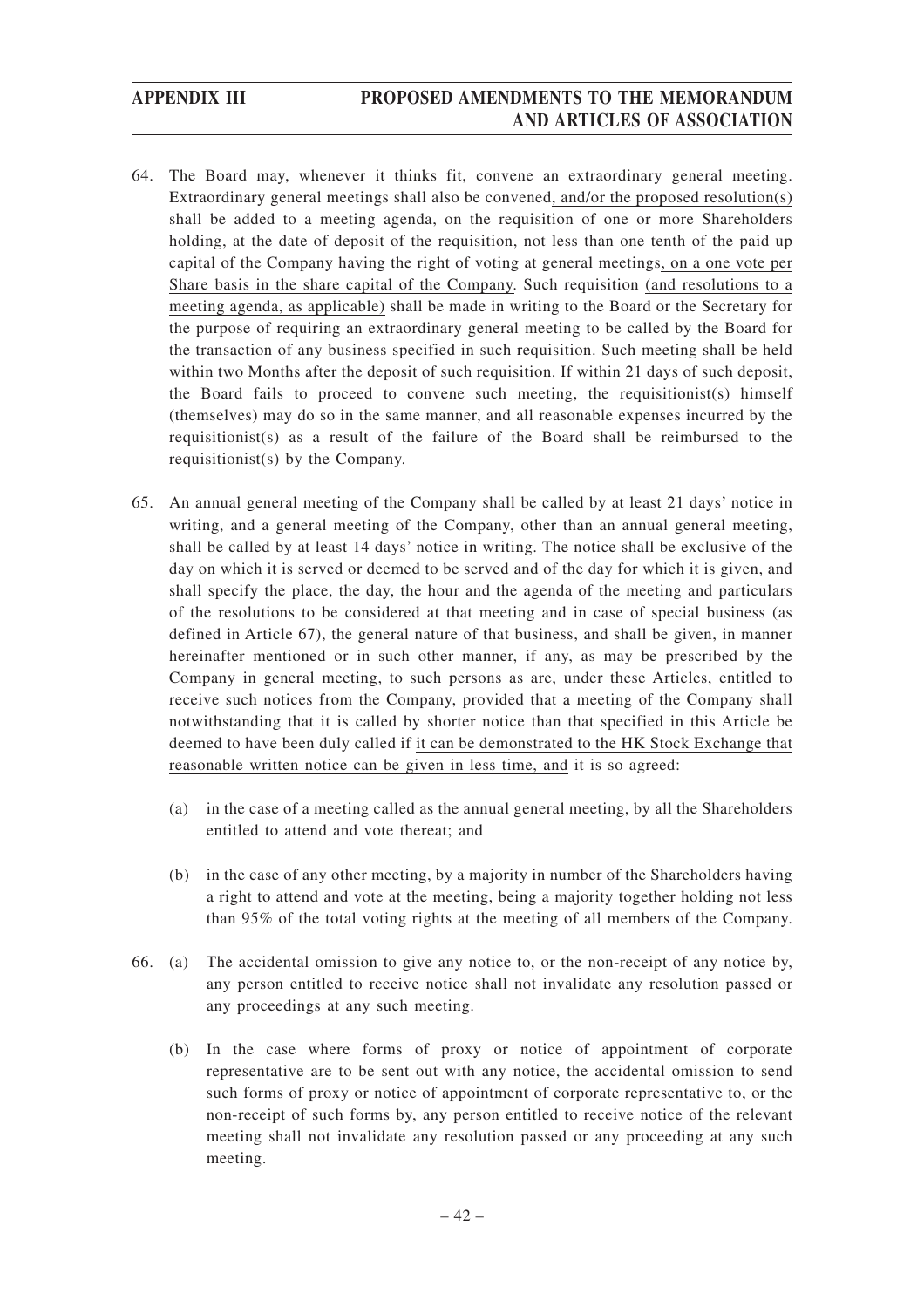## **PROCEEDINGS AT GENERAL MEETINGS**

- 67. All business shall be deemed special that is transacted at an extraordinary general meeting and also all business shall be deemed special that is transacted at an annual general meeting with the exception of the following, which shall be deemed ordinary business:
	- (a) the declaration and sanctioning of Dividends;
	- (b) the consideration and adoption of the accounts and balance sheets and the reports of the Directors and Auditors and other documents required to be annexed to the balance sheets;
	- (c) the election of Directors in place of those retiring;
	- (d) the appointment of Auditors;
	- (e) the fixing of, or the determining of the method of fixing of the remuneration of the Directors and of the Auditors;
	- (f) the granting of any mandate or authority to the Board to offer, allot, grant options over, or otherwise dispose of the unissued Shares representing not more than 20% (or such other percentage as may from time to time be specified in the Listing Rules) in nominal value of its then existing issued share capital and the number of any securities repurchased pursuant to paragraph (vii) of this Article; and
	- (g) the granting of any mandate or authority to the Board to repurchase securities of the Company.
- 68. For all purposes the quorum for a general meeting shall be two Shareholders present in person (or, in the case of a Shareholder being a corporation, by its duly authorised representative) or by proxy and entitled to vote. No business shall be transacted at any general meeting unless the requisite quorum shall be present at the time when the meeting proceeds to business and continues to be present until the conclusion of the meeting.
- 69. If within 15 minutes from the time appointed for the meeting a quorum is not present, the meeting, if convened upon the requisition of Shareholders, shall be dissolved, but in any other case it shall stand adjourned to the same day in the next week and at such time and place as shall be decided by the Board, and if at such adjourned meeting a quorum is not present within 15 minutes from the time appointed for holding the meeting, the Shareholder or the Shareholders present in person (or, in the case of a Shareholder being a corporation by its duly authorised representative) or by proxy and entitled to vote shall be a quorum and may transact the business for which the meeting was called.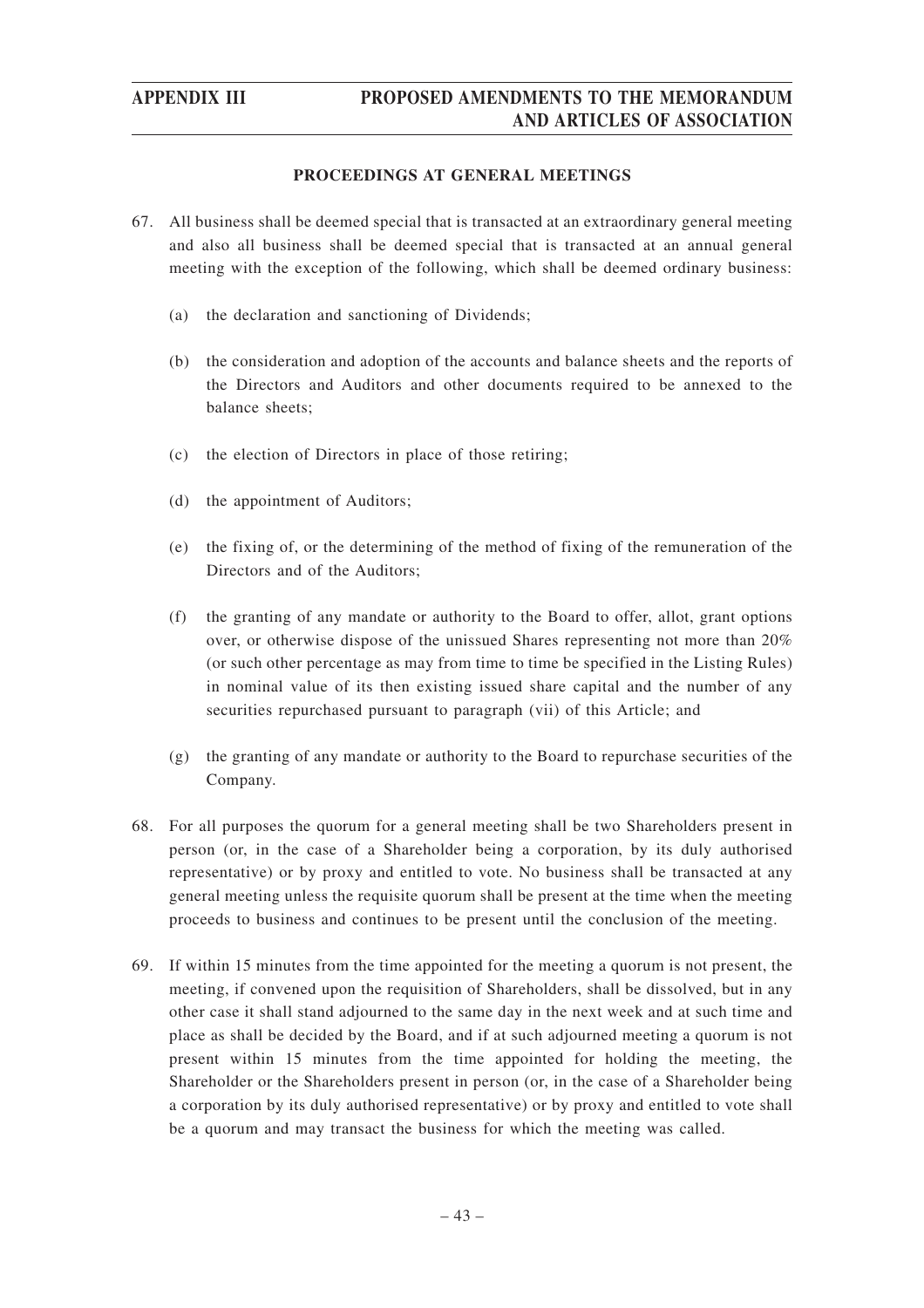- 70. The chairman (if any) of the Company or if he is absent or declines to take the chair at such meeting, the Vvice chairman (if any) of the Company shall take the chair at every general meeting, or, if there be no such chairman or Vvice chairman, or, if at any general meeting neither of such chairman or Vvice chairman is present within 15 minutes after the time appointed for holding such meeting, or both such persons decline to take the chair at such meeting, the Directors present shall choose one of their number as chairman of the meeting, and if no Director be present or if all the Directors present decline to take the chair or if the chairman chosen shall retire from the chair, then the Shareholders present shall choose one of their number to be chairman of the meeting.
- 71. The chairman of the meeting may, with the consent of any general meeting at which a quorum is present, and shall, if so directed by the meeting, adjourn any meeting from time to time and from place to place as the meeting shall determine. Whenever a meeting is adjourned for 14 days or more, at least seven clear days' notice, specifying the place, the day and the hour of the adjourned meeting shall be given in the same manner as in the case of an original meeting but it shall not be necessary to specify in such notice the nature of the business to be transacted at the adjourned meeting. Save as aforesaid, no notice of an adjournment or of the business to be transacted at any adjourned meeting needs to be given nor shall any Shareholder be entitled to any such notice. No business shall be transacted at an adjourned meeting other than the business which might have been transacted at the meeting from which the adjournment took place.
- 72. At any general meeting a resolution put to the vote of the meeting shall be decided by poll save that the chairman of the meeting may, pursuant to the Listing Rules, allow a resolution to be voted by a show of hands. Where a show of hands is allowed, before or on the declaration of the result of the show of hands, a poll may be demanded by:
	- (a) at least two Shareholders present in person (or, in the case of a Shareholder being a corporation, by its duly authorised representative) or by proxy for the time being entitled to vote at the meeting; or
	- (b) any Shareholder or Shareholders present in person (or, in the case of a Shareholder being a corporation, by its duly authorised representative) or by proxy and representing not less than one-tenth of the total voting rights, on a one vote per Share basis, of all the Shareholders having the right to vote at the meeting; or
	- (c) any Shareholder or Shareholders present in person (or, in the case of a Shareholder being a corporation, by its duly authorised representative) or by proxy and holding Shares conferring a right to vote at the meeting being Shares on which an aggregate sum has been paid up equal to not less than one-tenth of the total sum paid up on all the Shares conferring that right.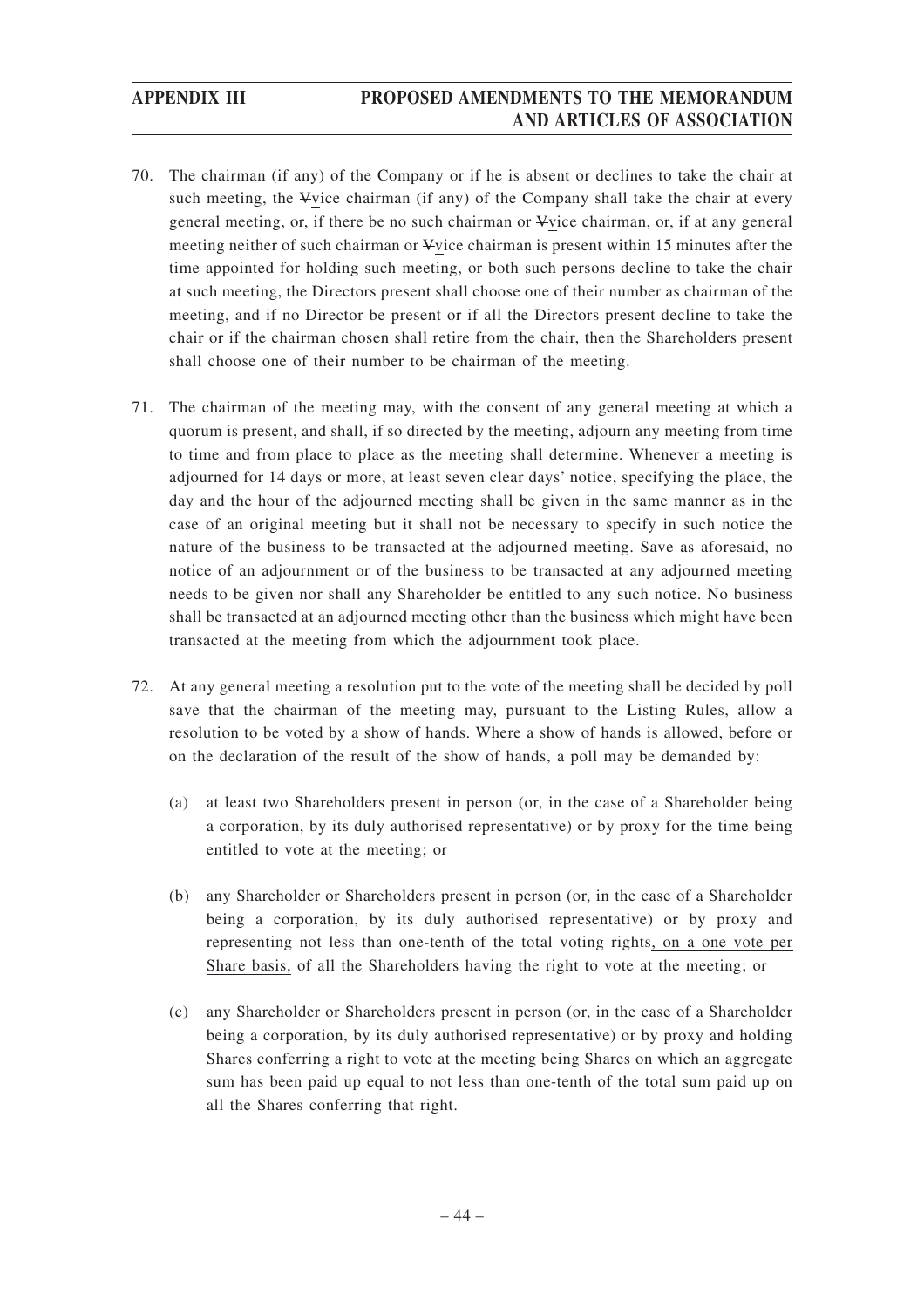- 73. Where a resolution is voted on by a show of hands, a declaration by the chairman of the meeting that a resolution has on a show of hands been carried or carried unanimously, or by a particular majority, or not carried by a particular majority, or lost, and an entry to that effect made in the minute book of the Company shall be conclusive evidence of the facts without proof of the number or proportion of the votes recorded in favour of or against such resolution.
- 74. A poll shall be taken in such manner (including the use of ballot or voting papers or tickets) and at such time and place as the chairman of the meeting directs. No notice need be given of a poll not taken immediately. The result of the poll shall be deemed to be the resolution of the meeting at which the poll was required or demanded. In the event that a poll is demanded after the chairman of the meeting allows a show of hands pursuant to Article 72, the demand for a poll may be withdrawn, with the consent of the chairman of the meeting, at any time before the close of the meeting at which the poll was demanded or the taking of the poll, whichever is the earlier.
- 75. Any poll on the election of a chairman of a meeting or on any question of adjournment shall be taken at the meeting and without adjournment.
- 76. In the case of an equality of votes, whether on a show of hands or on a poll, the chairman of the meeting shall be entitled to a second or casting vote. In case of any dispute as to the admission or rejection of any vote, the chairman of the meeting shall determine the same, and such determination shall be final and conclusive.
- 77. The demand for a poll shall not prevent the continuance of a meeting for the transaction of any business other than the question on which a poll has been demanded.
- 78. If an amendment shall be proposed to any resolution under consideration but shall in good faith be ruled out of order by the chairman of the meeting, the proceedings shall not be invalidated by any error in such ruling. In the case of a resolution duly proposed as a Special Resolution no amendment thereto (other than a mere clerical amendment to correct a patent error) may in any event be considered or voted upon.

## **VOTES OF SHAREHOLDERS**

79. Subject to any special rights, privileges or restrictions as to voting for the time being attached to any class or classes of Shares, at any general meeting on a poll every Shareholder present in person (or, in the case of a Shareholder being a corporation, by its duly authorised representative) or by proxy, shall have one vote for every Share of which he is the holder which is fully paid or credited as fully paid (but so that no amount paid or credited as paid on a Share in advance of calls or instalments shall be treated for the purposes of this Article as paid on the Share), and on a show of hands every Shareholder who is present in person (or, in the case of a Shareholder being a corporation, by its duly authorised representative) or by proxy shall (save as provided otherwise in this Article)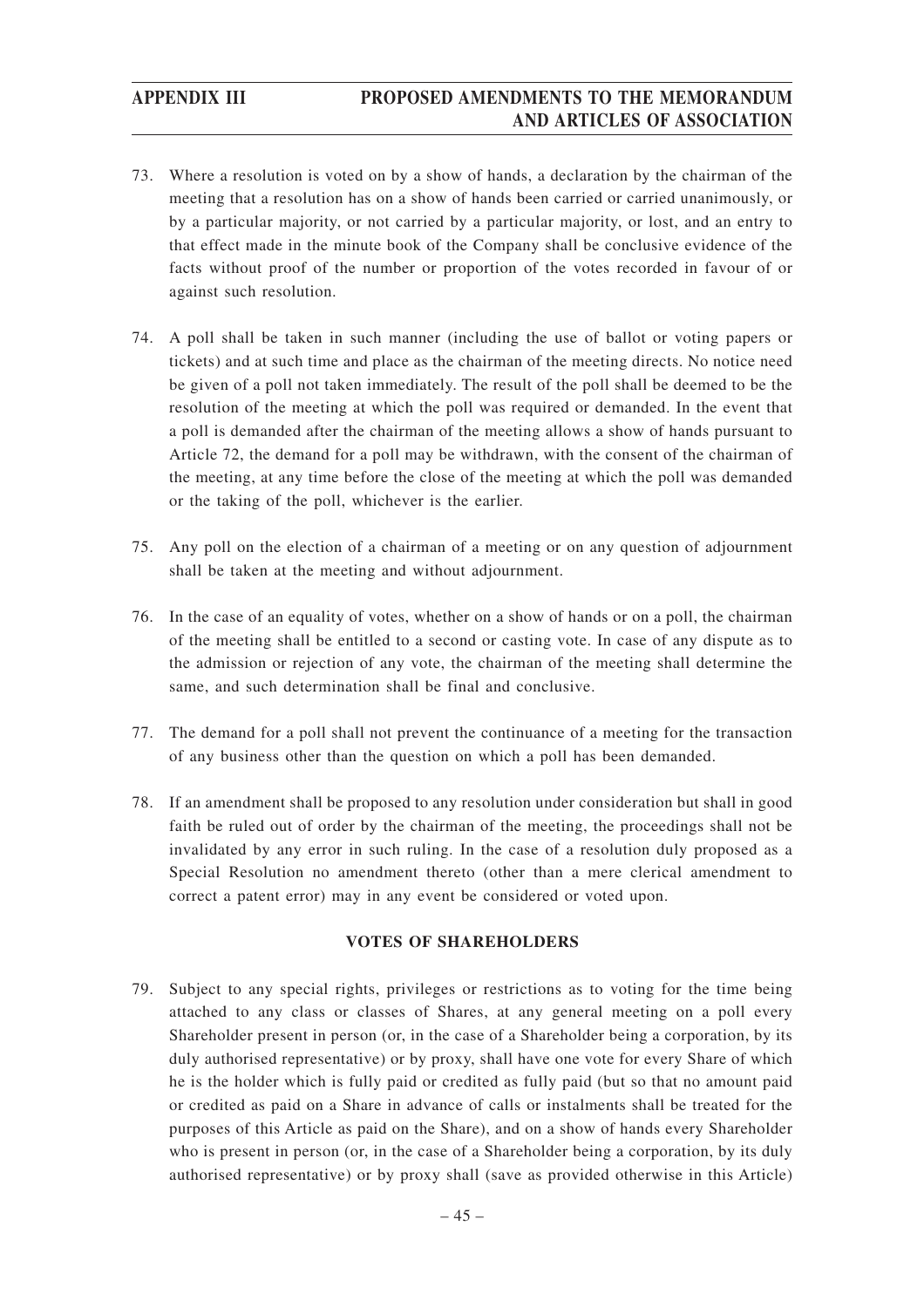have one vote. On a poll a Shareholder entitled to more than one vote need not use all his votes or cast all his votes in the same way. Notwithstanding anything contained in these Articles, where more than one proxy is appointed by a Shareholder which is a Clearing House (or its nominee(s)), each such proxy shall have one vote on a show of hands and on a poll, each such proxy is under no obligation to cast all his votes in the same way.

- 79A. Shareholders shall have the right to: (a) speak at general meetings of the Company; and (b) vote at a general meeting except where a Shareholder is required, by the Listing Rules, to abstain from voting to approve the matter under consideration.
- 79B. Where the Company has knowledge that any Shareholder is, under the Listing Rules, required to abstain from voting on any particular resolution or restricted to voting only for or only against any particular resolution, any votes cast by or on behalf of such Shareholder in contravention of such requirement or restriction shall not be counted.
- 80. Any person entitled under Article 51 to be registered as the holder of any Shares may vote at any general meeting in respect thereof in the same manner as if he were the registered holder of such Shares, provided that at least 48 hours before the time of the holding of the meeting or adjourned meeting (as the case may be) at which he proposes to vote, he shall satisfy the Board of his right to be registered as the holder of such Shares or the Board shall have previously admitted his right to vote at such meeting in respect thereof.
- 81. Where there are joint registered holders of any Share, any one of such persons may vote at any meeting, either personally or by proxy, in respect of such Share as if he were solely entitled thereto; but if more than one of such joint holders be present at any meeting personally or by proxy, that one of the said persons so present whose name stands first on the Register in respect of such Share shall alone be entitled to vote in respect thereof. Several executors or administrators of a deceased Shareholder, and several trustees in bankruptcy or liquidators of a Shareholder in whose name any Share stands shall for the purposes of this Article be deemed joint holders thereof.
- 82. A Shareholder of unsound mind or in respect of whom an order has been made by any court having jurisdiction in lunacy may vote, whether on a poll or on a show of hands, by his committee or receiver, or other person in the nature of a committee or receiver appointed by that court, and any such committee, receiver or other person may vote on a poll by proxy. Evidence to the satisfaction of the Board of the authority of the person claiming to exercise the right to vote shall be delivered to such place or one of such places (if any) as is specified in accordance with these Articles for the deposit of instruments of proxy or, if no place is specified, at the Registration Office, not later than the latest time at which an instrument of proxy must, if it is to be valid for the meeting, be delivered.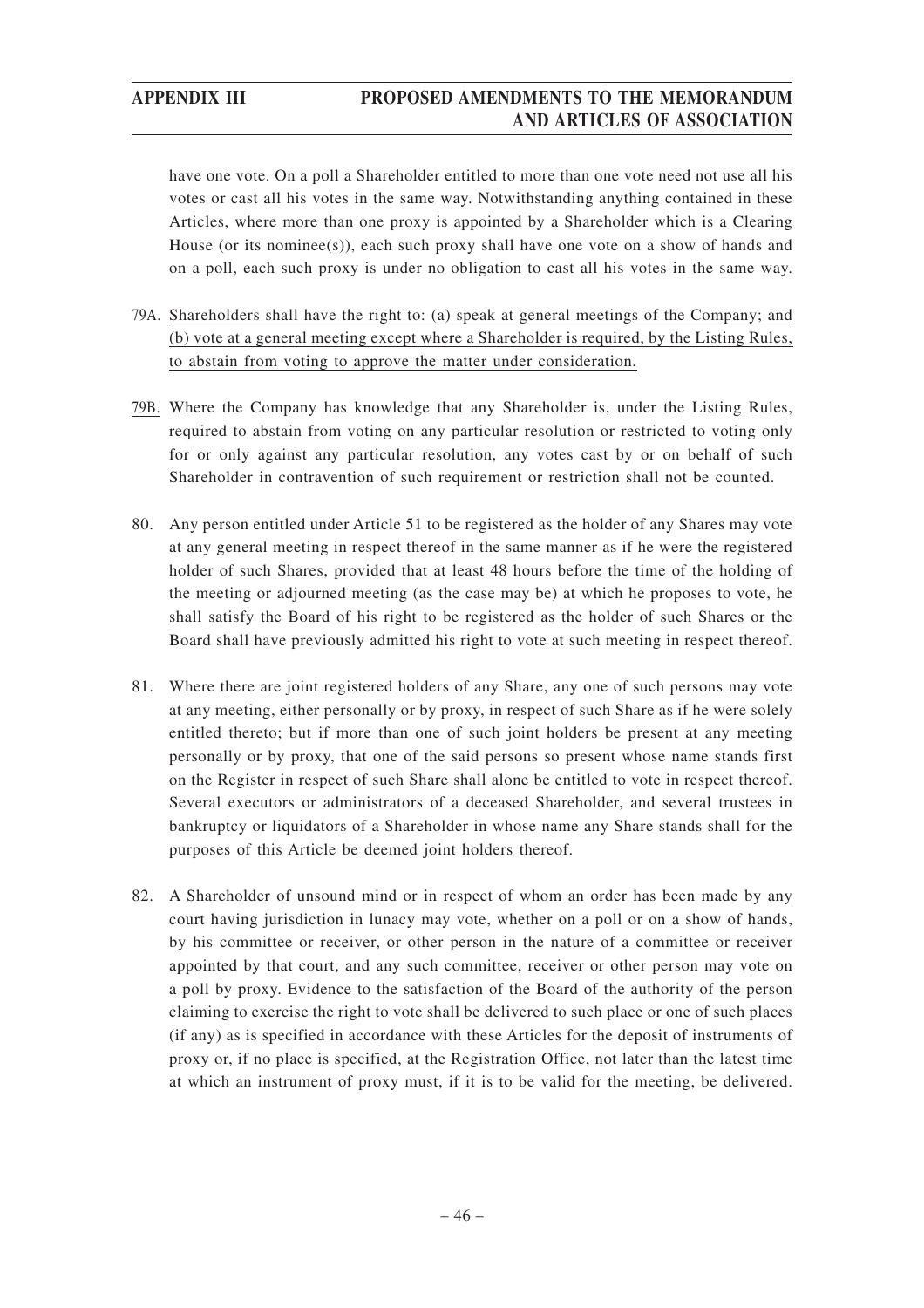- 83. Save as expressly provided in these Articles or otherwise determined by the Board, no person other than a Shareholder duly registered and who shall have paid everything for the time being due from him payable to the Company in respect of his Shares shall be entitled to be present or to vote (save as proxy or authorised representative for another Shareholder) whether personally, by proxy or by attorney or to be reckoned in the quorum, at any general meeting.
- 84. No objection shall be raised to the qualification of any person exercising or purporting to exercise a vote or the admissibility of any vote except at the meeting or adjourned meeting at which the vote objected to is given or tendered, and every vote not disallowed at such meeting shall be valid for all purposes. Any such objection made in due time shall be referred to the chairman of the meeting, whose decision shall be final and conclusive.

## **APPOINTMENT OF PROXY AND CORPORATE REPRESENTATIVE**

- 85. Any Shareholder entitled to attend and vote at a meeting of the Company shall be entitled to appoint another person as his proxy to attend and vote instead of him. A Shareholder who is the holder of two or more Shares may appoint more than one proxy to represent him and vote on his behalf at a general meeting of the Company or at a class meeting. A proxy need not be a Shareholder of the Company. On a poll or a show of hands votes may be given either personally (or, in the case of a Shareholder being a corporation, by its duly authorised representative) or by proxy. A proxy shall be entitled to exercise the same powers on behalf of a Shareholder who is an individual and for whom he acts as proxy as such Shareholder could exercise. In addition, a proxy shall be entitled to exercise the same powers on behalf of a Shareholder which is a corporation and for which he acts as proxy as such Shareholder could exercise if it were an individual Shareholder.
- 86. No appointment of a proxy shall be valid unless it names the person appointed and his appointor. The Board may, unless it is satisfied that the person purporting to act as proxy is the person named in the relevant instrument for his appointment and the validity and authenticity of the signature of his appointor, decline such person's admission to the relevant meeting, reject his vote or, in the event that a poll is demanded after the chairman of the meeting allows a show of hands pursuant to Article 72, his demand for a poll and no Shareholder who may be affected by any exercise by the Board of its power in this connection shall have any claim against the Directors or any of them nor may any such exercise by the Board of its powers invalidate the proceedings of the meeting in respect of which they were exercised or any resolution passed or defeated at such meeting.
- 87. The instrument appointing a proxy shall be in writing under the hand of the appointor or of his attorney duly authorised in writing, or if the appointor is a corporation, either under seal or under the hand of an officer or attorney duly authorised.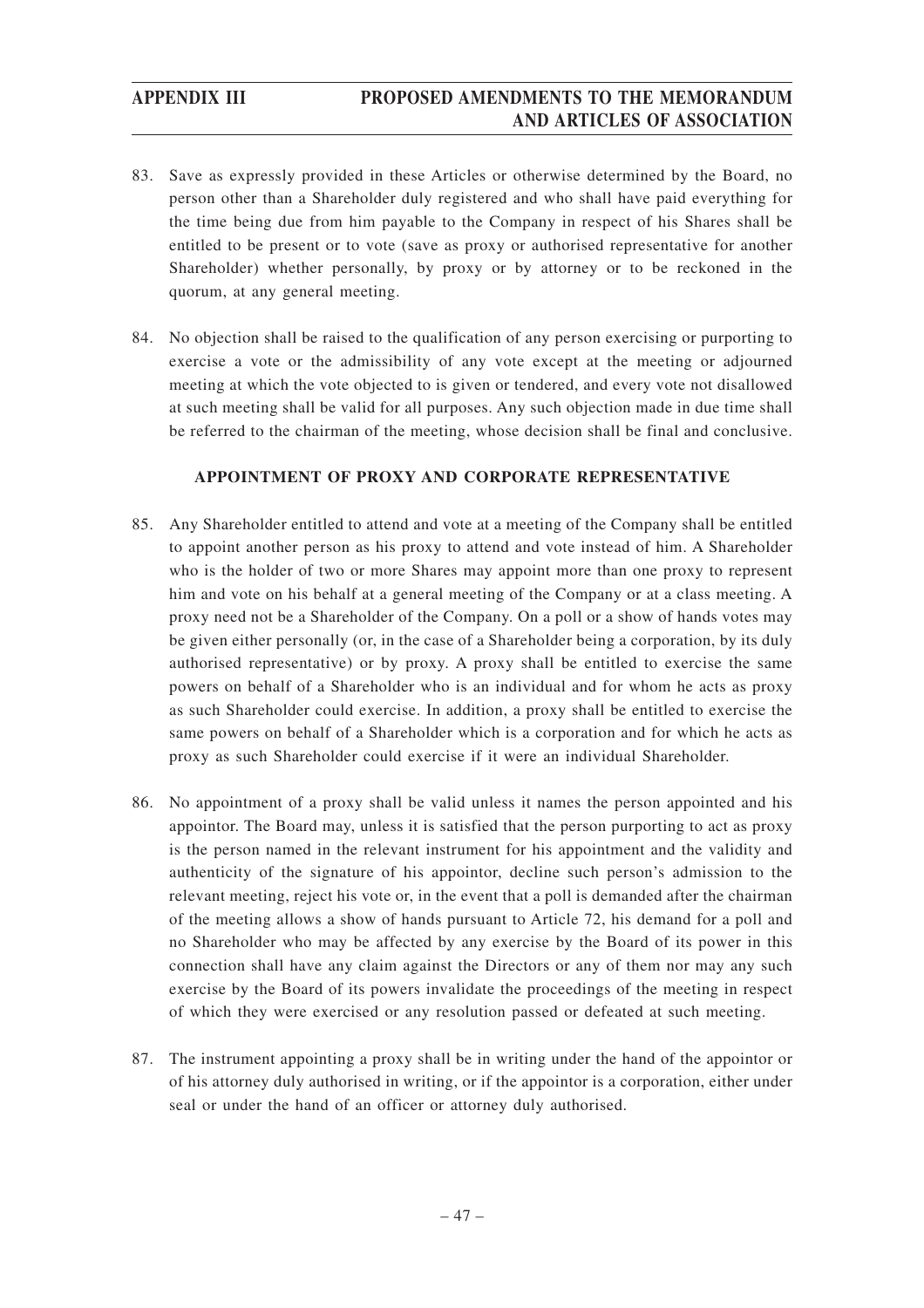- 88. The instrument appointing a proxy and, if requested by the Board, the power of attorney or other authority (if any) under which it is signed or a notarially certified copy of that power or authority shall be deposited at such place or one of such places (if any) as is specified in the notice of meeting or in the instrument of proxy issued by the Company (or, if no place is specified, at the Registration Office) not less than 48 hours before the time for holding the meeting or adjourned meeting (as the case may be) at which the person named in such instrument proposes to vote, and in default the instrument of proxy shall not be treated as valid. No instrument appointing a proxy shall be valid after the expiration of 12 Months from the date of its execution, except at an adjourned meeting where the meeting was originally held within 12 Months from such date. Delivery of an instrument appointing a proxy shall not preclude a Shareholder from attending and voting in person (or in the case of a Shareholder being a corporation, its duly authorised representative) at the meeting concerned and, in such event, the instrument appointing a proxy shall be deemed to be revoked.
- 89. Every instrument of proxy, whether for a specified meeting or otherwise, shall be in such form as the Board may from time to time approve, provided that it shall not preclude the use of the two-way form. Any form issued to a Shareholder for use by him for appointing a proxy to attend and vote at an extraordinary general meeting or at an annual general meeting at which any business is to be transacted shall be such as to enable the Shareholder, according to his intentions, to instruct the proxy to vote in favour of or against (or, in default of instructions, to exercise his discretion in respect of) each resolution dealing with any such business.
- 90. The instrument appointing a proxy to vote at a general meeting shall: (i) be deemed to confer authority upon the proxy to demand or join in demanding a poll and to vote on any resolution (or amendment thereto) put to the meeting for which it is given as the proxy thinks fit; and (ii) unless the contrary is stated therein, be valid as well for any adjournment of the meeting as for the meeting to which it relates.
- 91. A vote given in accordance with the terms of an instrument of proxy or by the duly authorised representative of a corporation shall be valid notwithstanding the previous death or insanity of the principal or revocation of the proxy or power of attorney or other authority under which the proxy was executed or the transfer of the Share in respect of which the proxy is given, provided that no intimation in writing of such death, insanity, revocation or transfer as aforesaid shall have been received by the Company at its Registration Office, or at such other place as is referred to in Article 88, at least two hours before the commencement of the meeting or adjourned meeting at which the proxy is used.
- 92. (a) Any corporation which is a Shareholder may, by resolution of its directors or other governing body or by power of attorney, authorise such person as it thinks fit to act as its representative at any meeting of the Company or of any class of Shareholders of the Company, and the person so authorised shall be entitled to exercise the same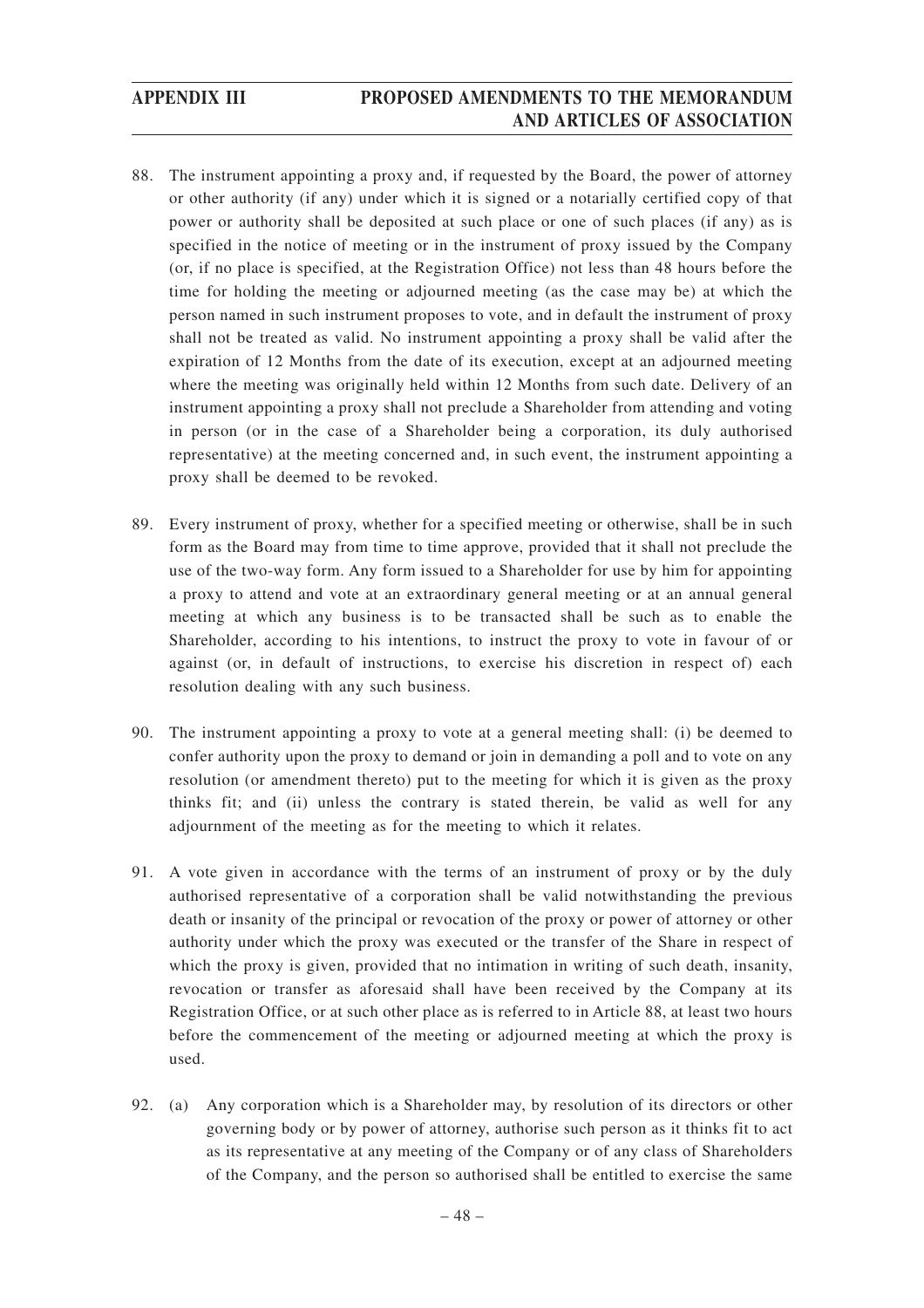rights and powers on behalf of the corporation which he represents as that corporation could exercise if it were an individual Shareholder of the Company. References in these Articles to a Shareholder present in person at a meeting shall, unless the context otherwise requires, include a corporation which is a Shareholder represented at the meeting by such duly authorised representative.

- (b) Where a Shareholder is a Clearing House (or its nominee(s)), it may (subject to Article 93) authorise such person or persons as it thinks fit to act as its representative or representatives at any meeting of the Company, or at any meeting of any class of Shareholders, or at any meeting of the creditors of the Company, provided that if more than one person is so authorised, the authorisation shall specify the number and class of Shares in respect of which each such representative is so authorised. A person so authorised pursuant to the provisions of this Article shall be deemed to have been duly authorised without further evidence of the facts and be entitled to exercise the same rights and powers on behalf of the Clearing House (or its nominee(s)) which he represents as that Clearing House (or its nominee(s)) could exercise as if such person were an individual Shareholder, including the right to speak and vote individually on a show of hands.
- 93. Unless the Board agrees otherwise, an appointment of a corporate representative shall not be valid as against the Company unless:
	- (a) in the case of such an appointment by a Shareholder which is a Clearing House (or its nominee(s)), a written notification of the appointment issued by any director, the secretary or any authorised officer(s) of such Shareholder shall have been delivered at such place or one of such places (if any) as is specified in the notice of meeting or in the form of notice issued by the Company, or handed to the chairman of the meeting at the meeting or, if no place is specified, at the principal place of business maintained by the Company in the Relevant Territory from time to time before the time of holding the meeting or adjourned meeting at which the person so authorised proposes to vote or handed to the chairman of the meeting at the meeting; and
	- (b) in the case of such an appointment by any other corporate Shareholder, a copy of the resolution of its directors or other governing body of the Shareholder authorising the appointment of the corporate representative or a form of notice of appointment of corporate representative issued by the Company for such purpose or a copy of the relevant power of attorney, together with an up-to-date copy of the Shareholder's constitutive documents and a list of directors or members of the governing body of the Shareholder as at the date of such resolution, or, as the case may be, power of attorney, in each case certified by a director, secretary or a member of the governing body of that Shareholder and notarised, or, in the case of a form of notice of appointment issued by the Company as aforesaid, completed and signed in accordance with the instructions thereon or in the case of a power of attorney a notarised copy of the relevant authority under which it was signed, shall have been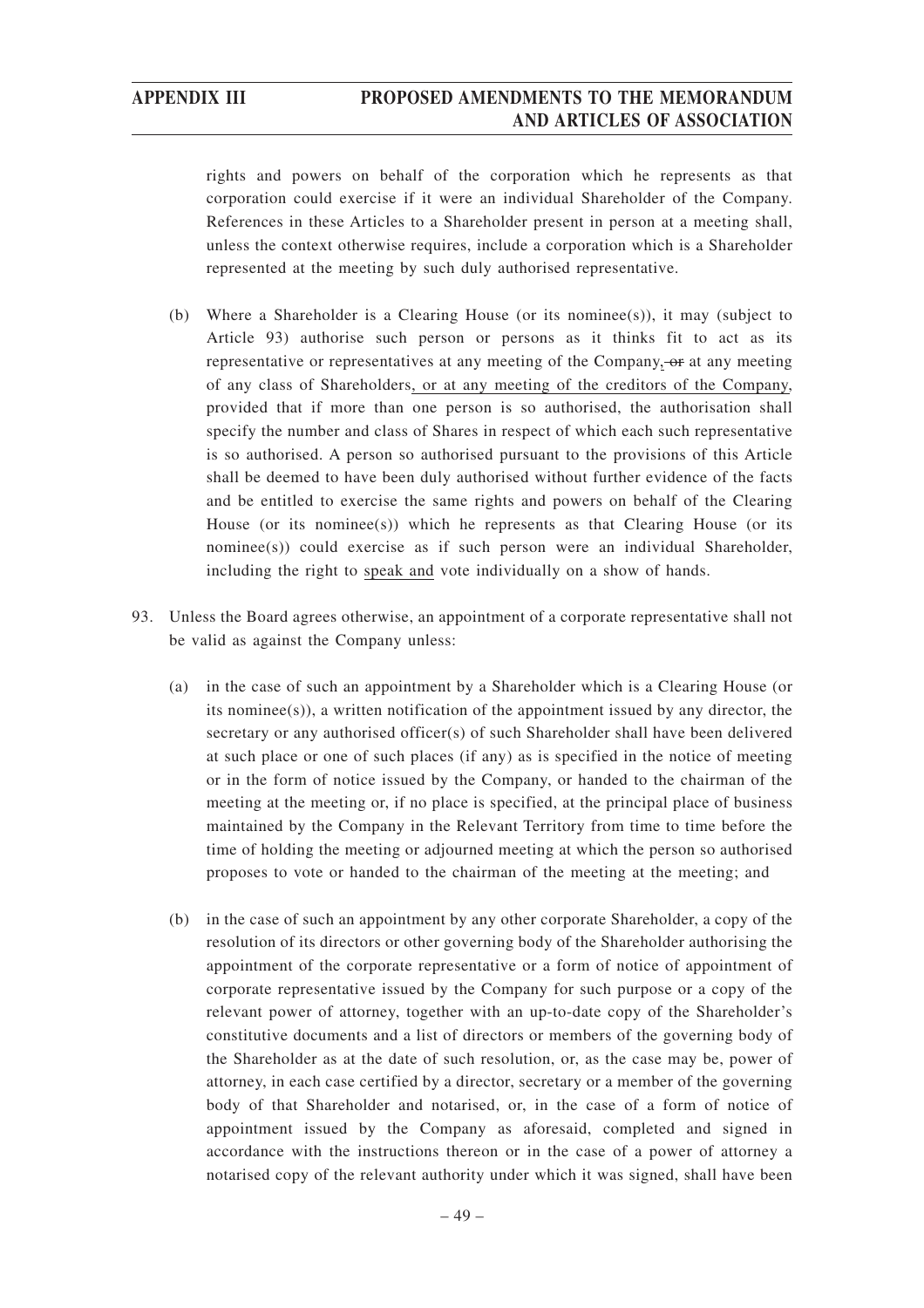deposited at such place or one of such places (if any) as is specified in the notice of meeting or in the form of notice issued by the Company as aforesaid (or, if no place is specified, at the Registration Office) not less than 48 hours before the time for holding the meeting or adjourned meeting or poll (as the case may be) at which the corporate representative proposes to vote.

94. No appointment of a corporate representative shall be valid unless it names the person authorised to act as the appointor's representative and the appointor is also named. The Board may, unless it is satisfied that a person purporting to act as a corporate representative is the person named in the relevant instrument for his appointment, decline such person's admission to the relevant meeting and/or reject his vote or demand for a poll and no Shareholder who may be affected by any exercise by the Board of its power in this connection shall have any claim against the Board or any of them nor may any such exercise by the Board of its powers invalidate the proceedings of the meeting in respect of which they were exercised or any resolution passed or defeated at such meeting.

## **REGISTERED OFFICE**

95. The Registered Office of the Company shall be at such place in the Cayman Islands as the Board shall from time to time decide.

## **BOARD OF DIRECTORS**

- 96. The number of Directors shall not be less than two (2). The Company shall keep at its Registered Office a register of its directors and officers in accordance with the Companies LawAct.
- 97. A Director may at any time, by notice in writing signed by him delivered to the Registered Office or at the Head Office or at a meeting of the Board, appoint any person (including another Director) to act as alternate Director in his place during his absence and may in like manner at any time terminate such appointment. If such person is not another Director such appointment unless previously approved by the Board shall have effect only upon and subject to being so approved. The appointment of an alternate Director shall terminate on the happening of any event which, were he a Director, would cause him to vacate such office or if his appointor ceases to be a Director. An alternate Director may act as alternate to more than one Director.
- 98. (a) An alternate Director shall (subject to his giving to the Company an address, telephone and facsimile number within the territory of the Head Office for the time being for the giving of notices on him and except when absent from the territory in which the Head Office is for the time being situate) be entitled (in addition to his appointor) to receive and (in lieu of his appointor) to waive notices of meetings of the Board and of any committee of the Board of which his appointor is a member and shall be entitled to attend and vote as a Director at any such meeting at which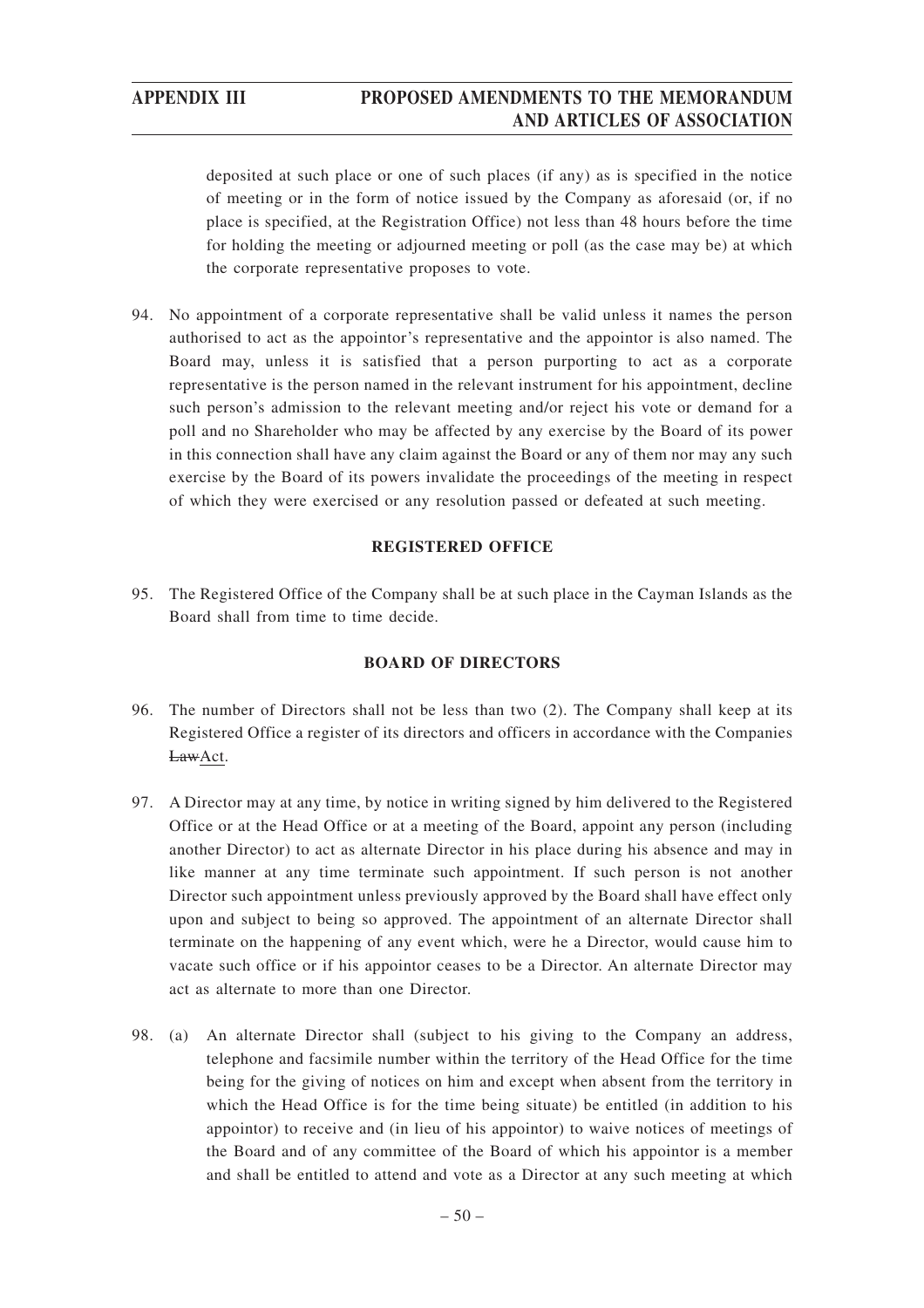the Director appointing him is not personally present and generally at such meeting to perform all the functions of his appointor as a Director and for the purposes of the proceedings at such meeting the provisions of these Articles shall apply as if he (instead of his appointor) were a Director. If he shall be himself a Director or shall attend any such meeting as an alternate for more than one Director his voting rights shall be cumulative. If his appointor is for the time being absent from the territory in which the Head Office is for the time being situate or otherwise not available or unable to act, his signature to any resolution in writing of the Directors or any such committee shall be as effective as the signature of his appointor. His attestation of the affixing of the Seal shall be as effective as the signature and attestation of his appointor. An alternate Director shall not, save as aforesaid, have power to act as a Director nor shall he be deemed to be a Director for the purposes of these Articles.

- (b) An alternate Director shall be entitled to contract and be interested in and benefit from contracts or arrangements or transactions and to be repaid expenses and to be indemnified to the same extent mutatis mutandis as if he were a Director, but he shall not be entitled to receive from the Company in respect of his appointment as alternate Director any remuneration except only such part (if any) of the ordinary remuneration otherwise payable to his appointor as such appointor may by notice in writing to the Company from time to time direct.
- (c) A certificate by a Director (including for the purpose of this paragraph (c) an alternate Director) or the Secretary that a Director (who may be the one signing the certificate) was at the time of a resolution of the Directors or any committee thereof absent from the territory of the Head Office or otherwise not available or unable to act or has not supplied an address, telephone and facsimile number within the territory of the Head Office for the purposes of giving of notice to him shall in favour of all persons without express notice to the contrary, be conclusive of the matter so certified.
- 99. A Director or an alternate Director shall not be required to hold any qualification Shares but shall nevertheless be entitled to attend and speak at all general meetings of the Company and all meetings of any class of Shareholders of the Company.
- 100. The Directors shall be entitled to receive by way of ordinary remuneration for their services as Directors such sum as shall from time to time be determined by the Company in general meeting or by the Board, such sum (unless otherwise directed by the resolution by which it is voted) to be divided amongst the Directors in such proportions and in such manner as they may agree, or failing agreement, equally, except that in such event any Director holding office for less than the whole of the relevant period in respect of which the ordinary remuneration is paid shall only rank in such division in proportion to the time during such period for which he has held office. Such remuneration shall be in addition to any other remuneration to which a Director who holds any salaried employment or office in the Company may be entitled by reason of such employment or office.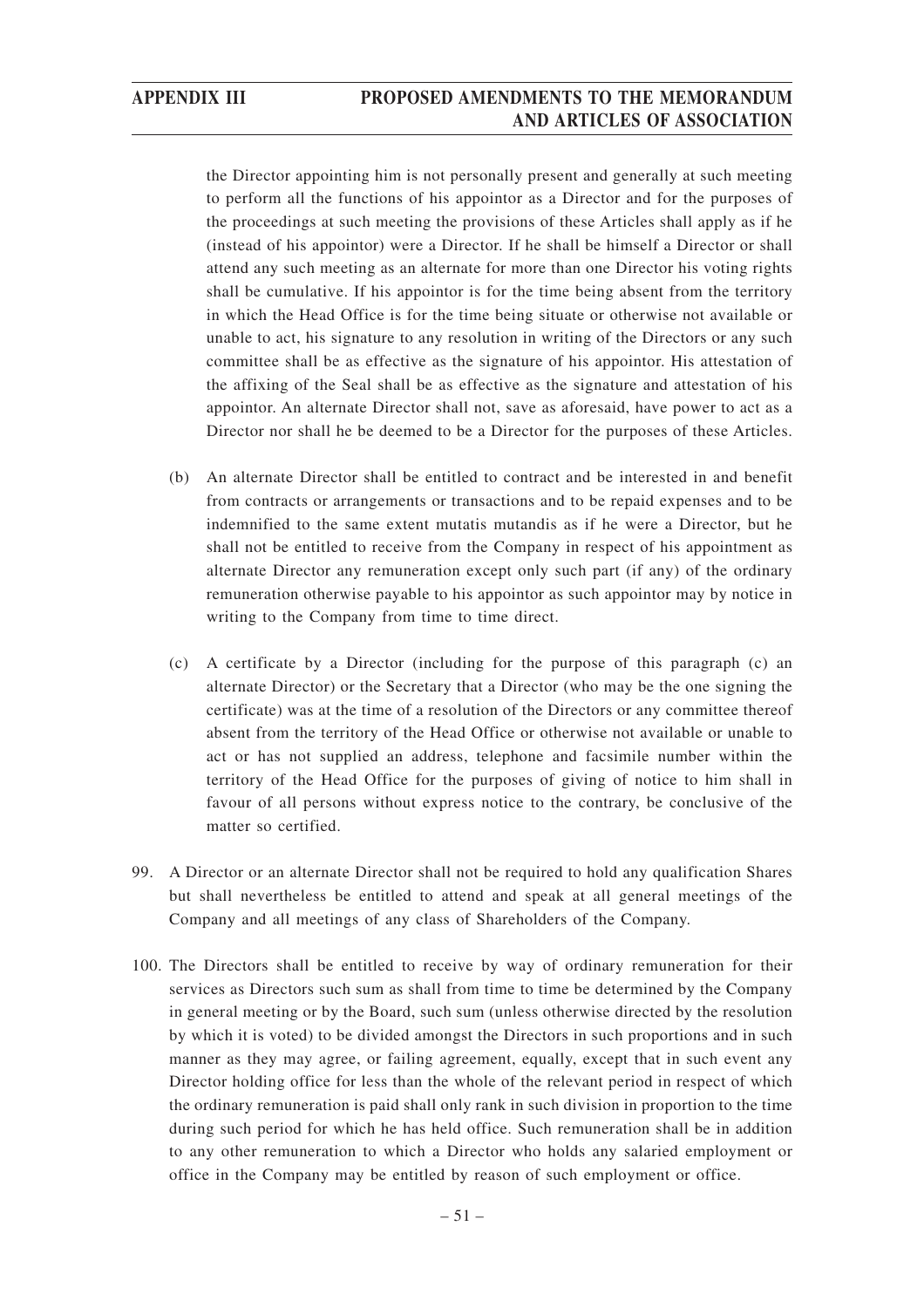- 101. The Directors shall also be entitled to be repaid all travelling, hotel and other expenses reasonably incurred by them respectively in or about the performance of their duties as Directors, including their expenses of travelling to and from Board meetings, committee meetings or general meetings or otherwise incurred whilst engaged on the business of the Company or in the discharge of their duties as Directors.
- 102. The Board may grant special remuneration to any Director who shall perform or has performed any special or extra services at the request of the Company. Such special remuneration may be made payable to such Director in addition to or in substitution for his ordinary remuneration as a Director, and may be made payable by way of salary, commission or participation in profits or otherwise as may be arranged.
- 103. Notwithstanding Articles 100, 101 and 102, the remuneration of a managing director, joint managing director, deputy managing director or an executive director or a Director appointed to any other office in the management of the Company may from time to time be fixed by the Board and may be by way of salary, commission, or participation in profits or otherwise or by all or any of those modes and with such other benefits (including pension and/or gratuity and/or other benefits on retirement) and allowances as the Board may from time to time decide. Such remuneration shall be in addition to his ordinary remuneration as a Director.
- 104. (a) Payments to any Director or past director of the Company of any sum by way of compensation for loss of office or as consideration for or in connection with his retirement from office (not being a payment to which the director of the Company or past director is contractually or statutorily entitled) must be approved by the Company in general meeting.
	- (b) Except as would, if the Company were a company incorporated in Hong Kong, be permitted by the Companies Ordinance as in force at the date of adoption of these Articles, and except as permitted under the Companies LawAct, the Company shall not directly or indirectly:
		- (i) make a loan to a Director or a director of any Holding Company of the Company or any of their respective Close Associates;
		- (ii) enter into any guarantee or provide any security in connection with a loan made by any person to a Director or a director of any Holding Company of the Company or any of their respective Close Associates; or
		- (iii) if any one or more of the Directors hold (jointly or severally or directly or indirectly) a controlling interest in another company, make a loan to that other company or enter into any guarantee or provide any security in connection with a loan made by any person to that other company.
	- (c) Article 104(a) and (b) shall only apply during the Relevant Period.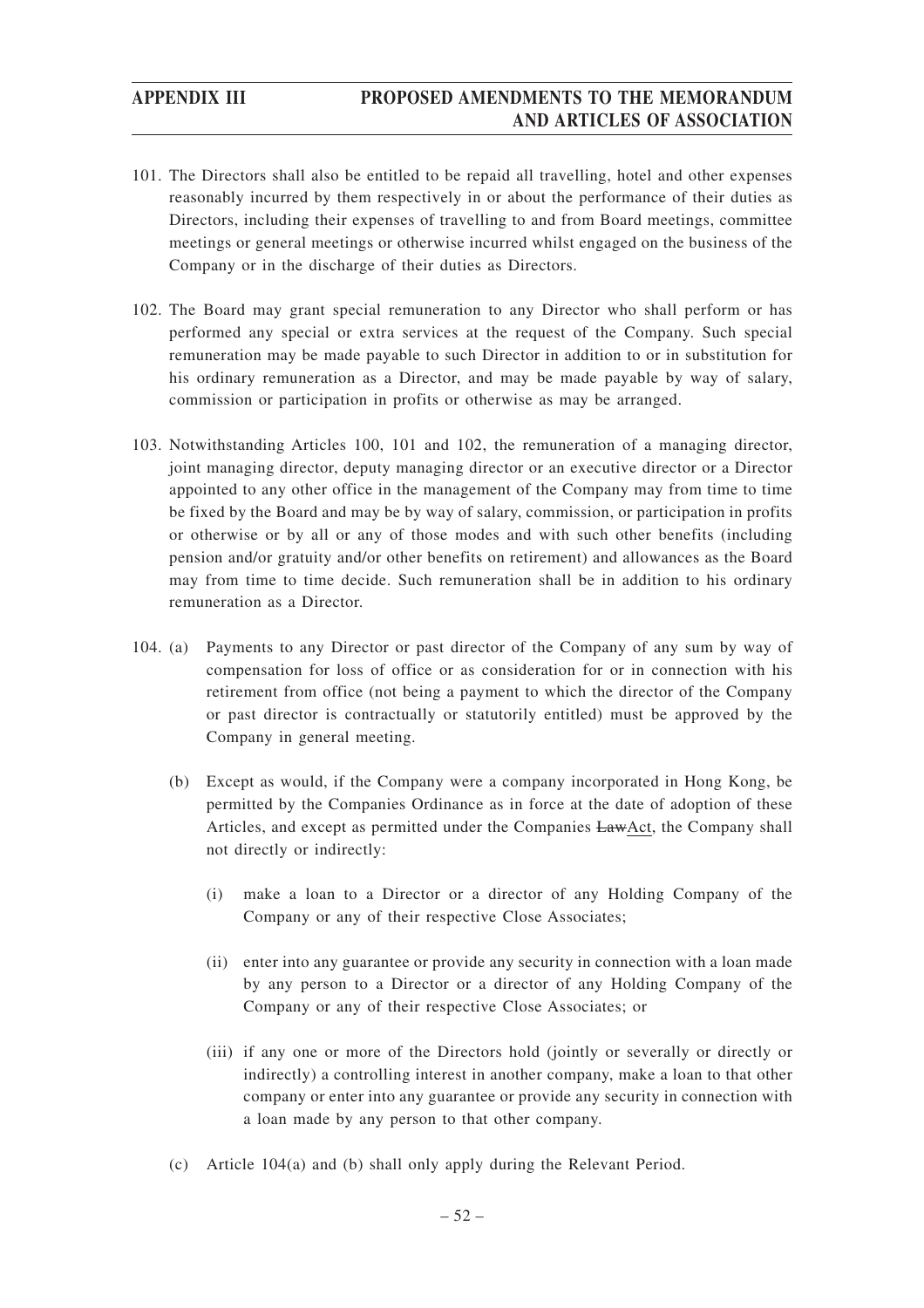- 105. A Director shall vacate his office:
	- (a) if he becomes bankrupt or has a receiving order made against him or suspends payment or compounds with his creditors generally; or
	- (b) if he dies or becomes of unsound mind as determined pursuant to an order made by any competent court or official on the grounds that he is or may be suffering from mental disorder or is otherwise incapable of managing his affairs and the Board resolves that his office be vacated; or
	- (c) if he absents himself from the meetings of the Board during a continuous period of six months, without special leave of absence from the Board, and his alternate Director (if any) shall not during such period have attended in his stead, and the Board pass a resolution that he has by reason of such absence vacated his office; or
	- (d) if he becomes prohibited by law from acting as a Director, or he ceases to be a Director by virtue of any provision of law or is removed from office pursuant to these Articles; or
	- (e) if he has been validly required by the stock exchange of the Relevant Territory to cease to be a Director and the relevant time period for application for review of or appeal against such requirement has lapsed and no application for review or appeal has been filed or is underway against such requirement; or
	- (f) if by notice in writing delivered to the Company at its Registered Office or at the Head Office or tendered at a meeting of the Board he resigns his office; or
	- (g) if he shall be removed from office by an Ordinary Resolution of the Company under Article 114; or
	- (h) if he shall be removed from the office by notice in writing served on him signed by not less than ¾ in number (or if that is not a round number, the nearest lower round number) of the Directors (including himself) then in office.
- 106. No Director shall be required to vacate office or be ineligible for re-election or reappointment as a Director, and no person shall be ineligible for appointment as a Director by reason only of his having attained any particular age.
- 107. (a) No Director or intended Director shall be disqualified by his office from contracting with the Company either as vendor, purchaser or otherwise nor shall any such contract or any contract or arrangement entered into by or on behalf of the Company with any person, company or partnership of or in which any Director shall be a member or otherwise interested be capable on that account of being avoided, nor shall any Director so contracting or being any member or so interested be liable to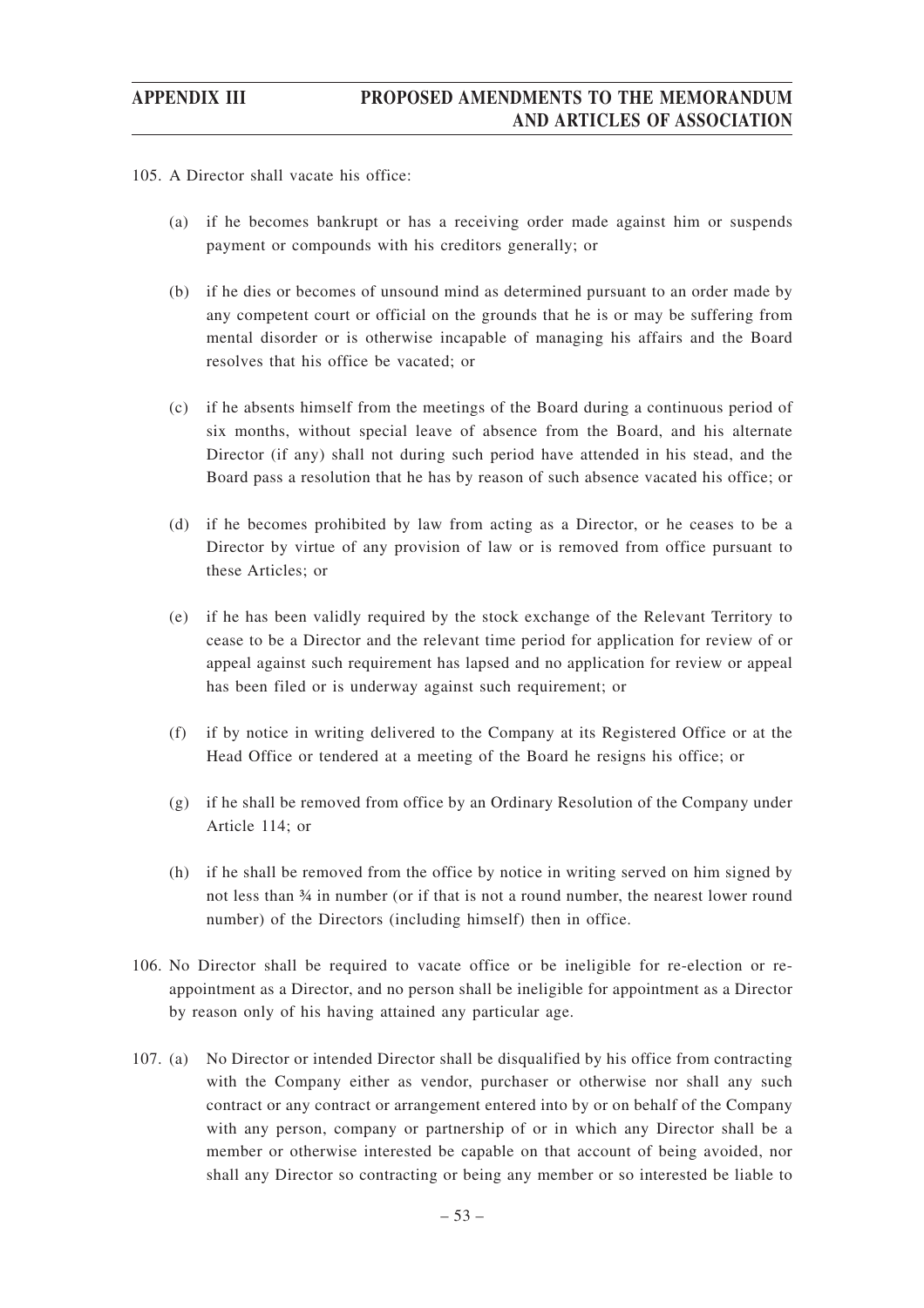account to the Company for any profit so realised by any such contract or arrangement by reason only of such Director holding that office or the fiduciary relationship thereby established, provided that such Director shall, if his interest in such contract or arrangement is material, declare the nature of his interest at the earliest meeting of the Board at which it is practicable for him to do so, either specifically or by way of a general notice stating that, by reason of the facts specified in the notice, he is to be regarded as interested in any contracts of a specified description which may subsequently be made by the Company.

- (b) Any Director may continue to be or become a director, managing director, joint managing director, deputy managing director, executive director, manager or other officer or member of any other company in which the Company may be interested and (unless otherwise agreed between the Company and the Director) no such Director shall be liable to account to the Company or the Shareholders for any remuneration or other benefits received by him as a director, managing director, joint managing director, deputy managing director, executive director, manager or other officer or member of any such other company. The Directors may exercise the voting powers conferred by the shares in any other company held or owned by the Company, or exercisable by them as directors of such other company in such manner in all respects as they think fit (including the exercise thereof in favour of any resolution appointing themselves or any of them as directors, managing directors, joint managing directors, deputy managing director, executive directors, managers or other officers of such company) and any Director may vote in favour of the exercise of such voting rights in the manner aforesaid notwithstanding that he may be, or is about to be, appointed a director, managing director, joint managing director, deputy managing director, executive director, manager or other officer of such a company, and that as such he is or may become interested in the exercise of such voting rights in the manner aforesaid.
- (c) A Director may hold any other office or place of profit with the Company (except that of Auditors) in conjunction with his office of Director for such period and upon such terms as the Board may determine, and may be paid such extra remuneration therefor (whether by way of salary, commission, participation in profit or otherwise) as the Board may determine, and such extra remuneration shall be in addition to any remuneration provided for by or pursuant to any other Articles.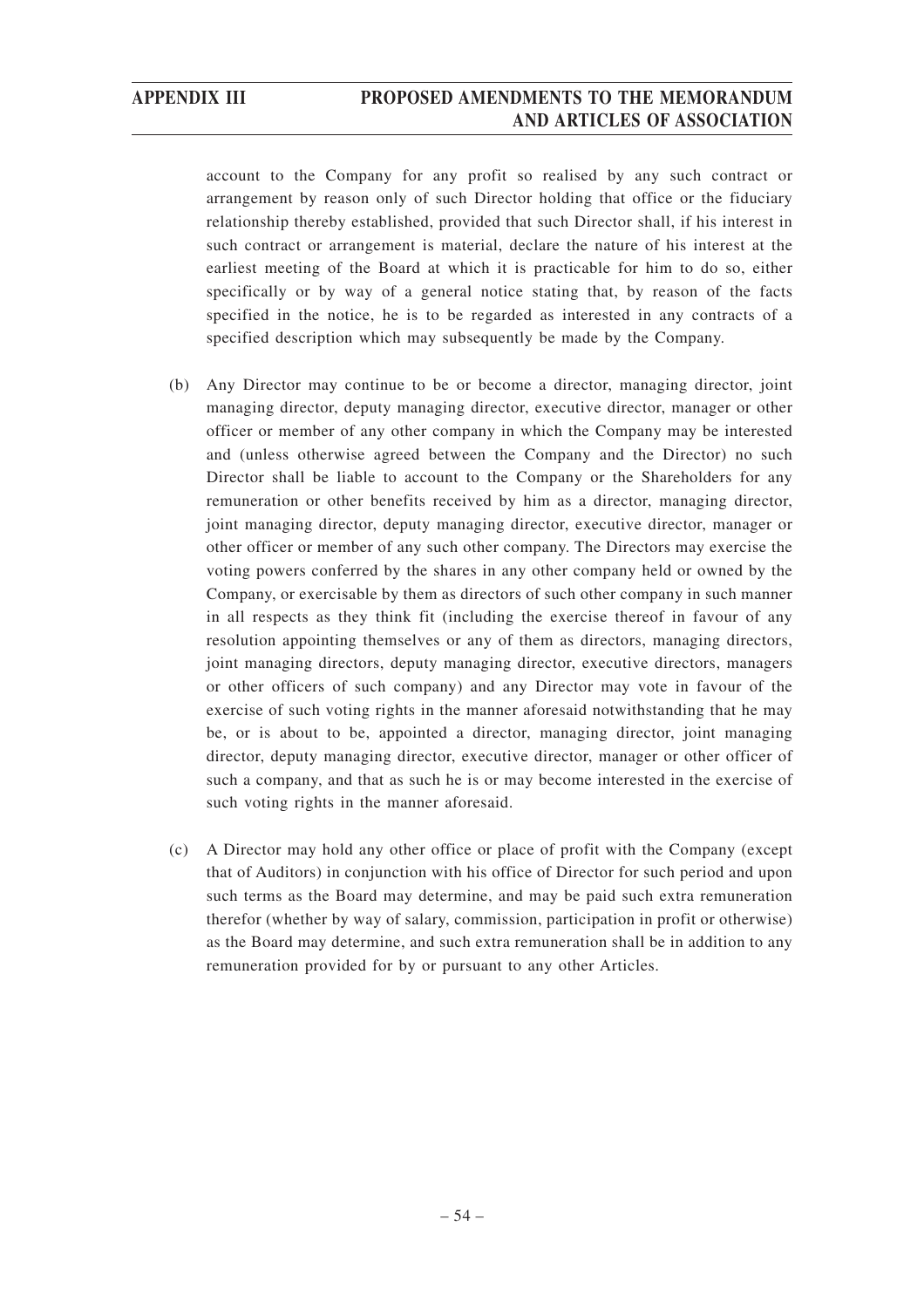- (d) A Director shall not vote (nor shall he be counted in the quorum) on any resolution of the Board in respect of any contract or arrangement or proposal in which he or any of his Close Associate(s) has/have a material interest, and if he shall do so his vote shall not be counted (nor shall he be counted in the quorum for that resolution), but this prohibition shall not apply to any of the following matters namely:
	- (i) the giving of any security or indemnity either:
		- (A) to the Director or his Close Associate(s) in respect of money lent or obligations incurred or undertaken by him or any of them at the request of or for the benefit of the Company or any of its subsidiaries; or
		- (B) to a third party in respect of a debt or obligation of the Company or any of its subsidiaries for which the Director or his Close Associate(s) has himself/themselves assumed responsibility in whole or in part and whether alone or jointly under a guarantee or indemnity or by the giving of security;
	- (ii) any proposal concerning an offer of shares or debentures or other securities of or by the Company or any other company which the Company may promote or be interested in for subscription or purchase where the Director or his Close Associate(s) is/are or is/are to be interested as a participant in the underwriting or sub-underwriting of the offer;
	- (iii) any proposal or arrangement concerning the benefit of employees of the Company or its subsidiaries including:
		- (A) the adoption, modification or operation of any employees' share scheme or any share incentive or share option scheme under which the Director or his Close Associate(s) may benefit; or
		- (B) the adoption, modification or operation of a pension fund or retirement, death or disability benefits scheme which relates both to Directors, his Close Associates and employees of the Company or any of its subsidiaries and does not provide in respect of any Director or his Close Associate(s), as such any privilege or advantage not generally accorded to the class of persons to which such scheme or fund relates; and
	- (iv) any contract or arrangement in which the Director or his Close Associate(s) is/are interested in the same manner as other holders of shares or debentures or other securities of the Company by virtue only of his/their interest in shares or debentures or other securities of the Company.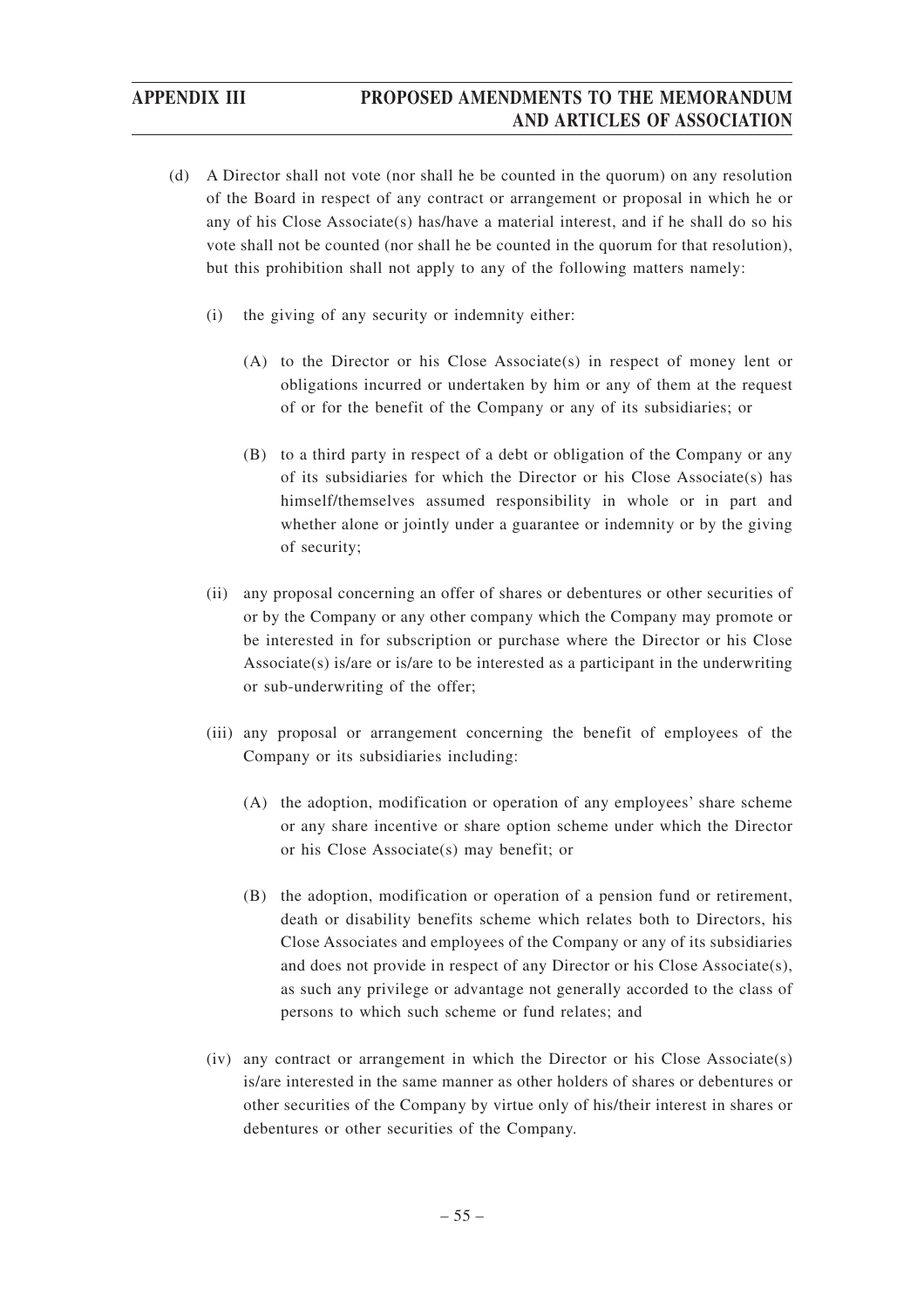- (e) Where proposals are under consideration concerning the appointment (including fixing or varying the terms of or terminating the appointment) of two or more Directors to offices or employments with the Company or any company in which the Company is interested, such proposals shall be divided and considered in relation to each Director separately and in such case each of the Directors concerned (if not prohibited from voting under paragraph (d)) shall be entitled to vote (and be counted in the quorum) in respect of each resolution except that concerning his own appointment.
- (f) If any question shall arise at any meeting of the Board as to the materiality of the interest of a Director (other than the chairman of the meeting) or his Close Associates or as to the entitlement of any Director (other than the chairman of the meeting) to vote or be counted in the quorum and such question is not resolved by his voluntarily agreeing to abstain from voting or not to be counted in the quorum, such question shall be referred to the chairman of the meeting and his ruling in relation to such other Director shall be final and conclusive except in a case where the nature or extent of the interest of the Director or his Close Associates concerned as known to such Director has not been fairly disclosed to the Board. If any question as aforesaid shall arise in respect of the chairman of the meeting or his Close Associates such question shall be decided by a resolution of the Board (for which purpose such chairman shall not be counted in the quorum and shall not vote thereon) and such resolution shall be final and conclusive except in a case where the nature or extent of the interest of such chairman or his Close Associates as known to him has not been fairly disclosed to the Board.

## **APPOINTMENT AND ROTATION OF DIRECTORS**

- 108. (a) Notwithstanding any other provisions in these Articles, at each annual general meeting one-third of the Directors for the time being, or, if their number is not three or a multiple of three, then the number nearest to but not less than one-third, shall retire from office by rotation provided that every Director (including those appointed for a specific term) shall be subject to retirement by rotation at least once every three years. A retiring Director shall be eligible for re-election. The Company at the general meeting at which a Director retires may fill the vacated office.
	- (b) The Directors to retire by rotation shall include (so far as necessary to obtain the number required) any Director who wishes to retire and not to offer himself for reelection. Any Director who has not been subject to retirement by rotation in the three years preceding the annual general meeting shall retire by rotation at such annual general meeting. Any further Directors so to retire shall be those who have been longest in office since their last re-election or appointment and so that as between persons who became or were last re-elected Directors on the same day those to retire shall (unless they otherwise agree among themselves) be determined by lot.
	- (c) A Director is not required to retire upon reaching any particular age.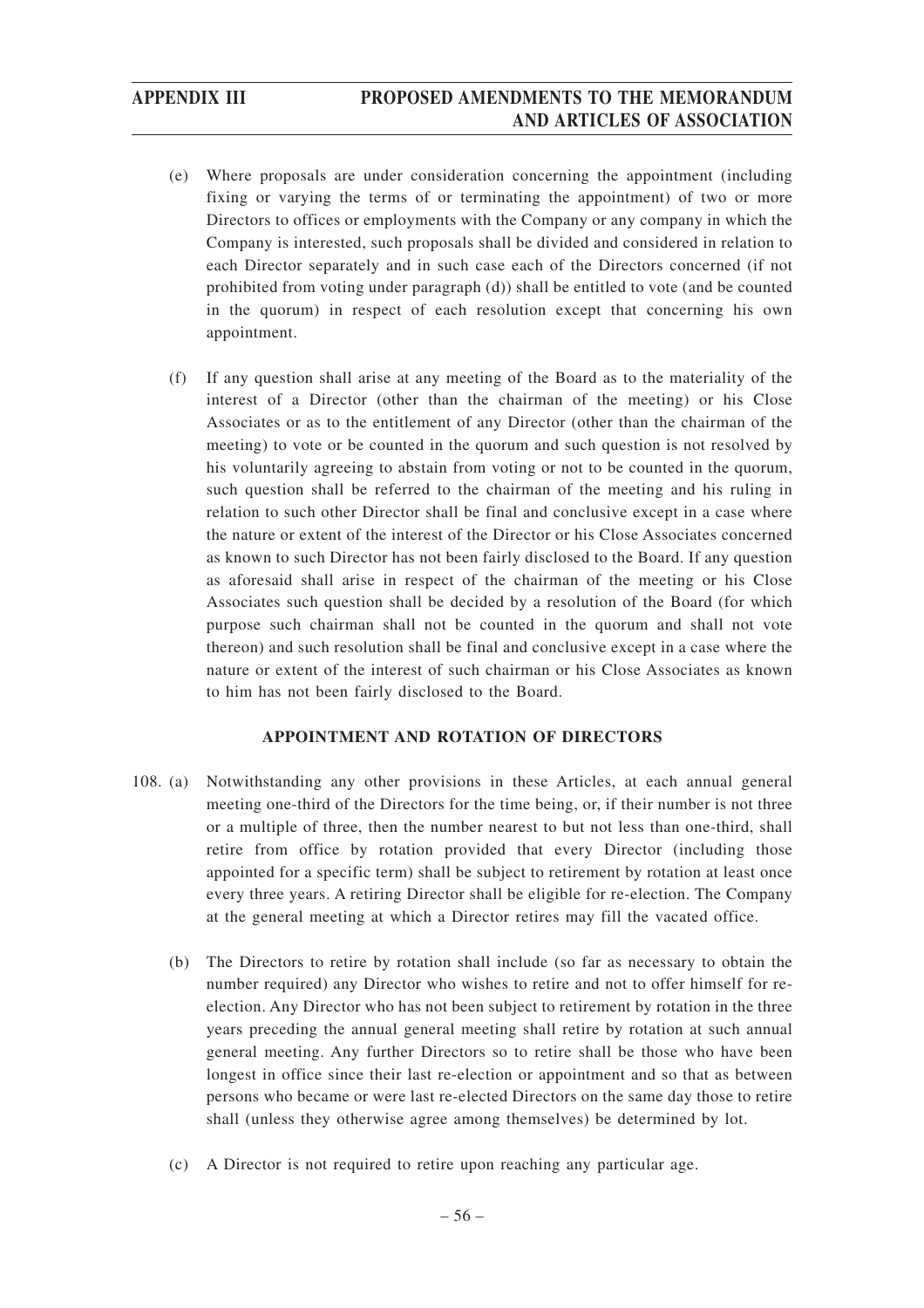- 109. If at any general meeting at which an election of Directors ought to take place, the places of the retiring Directors are not filled, the retiring Directors or such of them as have not had their places filled shall be deemed to have been re-elected and shall, if willing, continue in office until the next annual general meeting and so on from year to year until their places are filled, unless:
	- (a) it shall be determined at such meeting to reduce the number of Directors; or
	- (b) it is expressly resolved at such meeting not to fill such vacated offices; or
	- (c) in any such case the resolution for re-election of a Director is put to the meeting and lost; or
	- (d) such Director has given notice in writing to the Company that he is not willing to be re-elected.
- 110. The Company in general meeting may from time to time fix and may from time to time by Ordinary Resolution increase or reduce the maximum and minimum number of Directors but so that the number of Directors shall not be less than two (2).
- 111. The Company may from time to time in general meeting by Ordinary Resolution elect any person to be a Director either to fill a casual vacancy or as an additional Director. Any Director so appointed shall be subject to retirement by rotation pursuant to Article 108.
- 112. The Board shall have power from time to time and at any time to appoint any person as a Director either to fill a casual vacancy or as an additional Director but so that the number of Directors so appointed shall not exceed the maximum number determined from time to time by the Shareholders in general meeting. Any Director appointed by the Board to fill a casual vacancy shall hold office only until the first annual general meeting of the Company after his appointment and be subject to re-election at such meeting. Any Director appointed by the Board as an addition to the existing Board shall hold office only until the next followingfirst annual general meeting of the Company after his appointment and shall then be eligible for re-election. Any Director appointed under this Article shall not be taken into account in determining the Directors or the number of Directors who are to retire by rotation at an annual general meeting.
- 113. No person, other than a retiring Director, shall, unless recommended by the Board for election, be eligible for election to the office of Director at any general meeting, unless notice in writing of the intention to propose that person for election as a Director and notice in writing by that person of his willingness to be elected shall have been lodged at the Head Office or at the Registration Office. The period for lodgement of the notices required under this Article will commence no earlier than the day after the despatch of the notice of the general meeting appointed for such election and end no later than seven days prior to the date of such general meeting and the minimum length of the period during which such notices to the Company may be given will be at least seven days.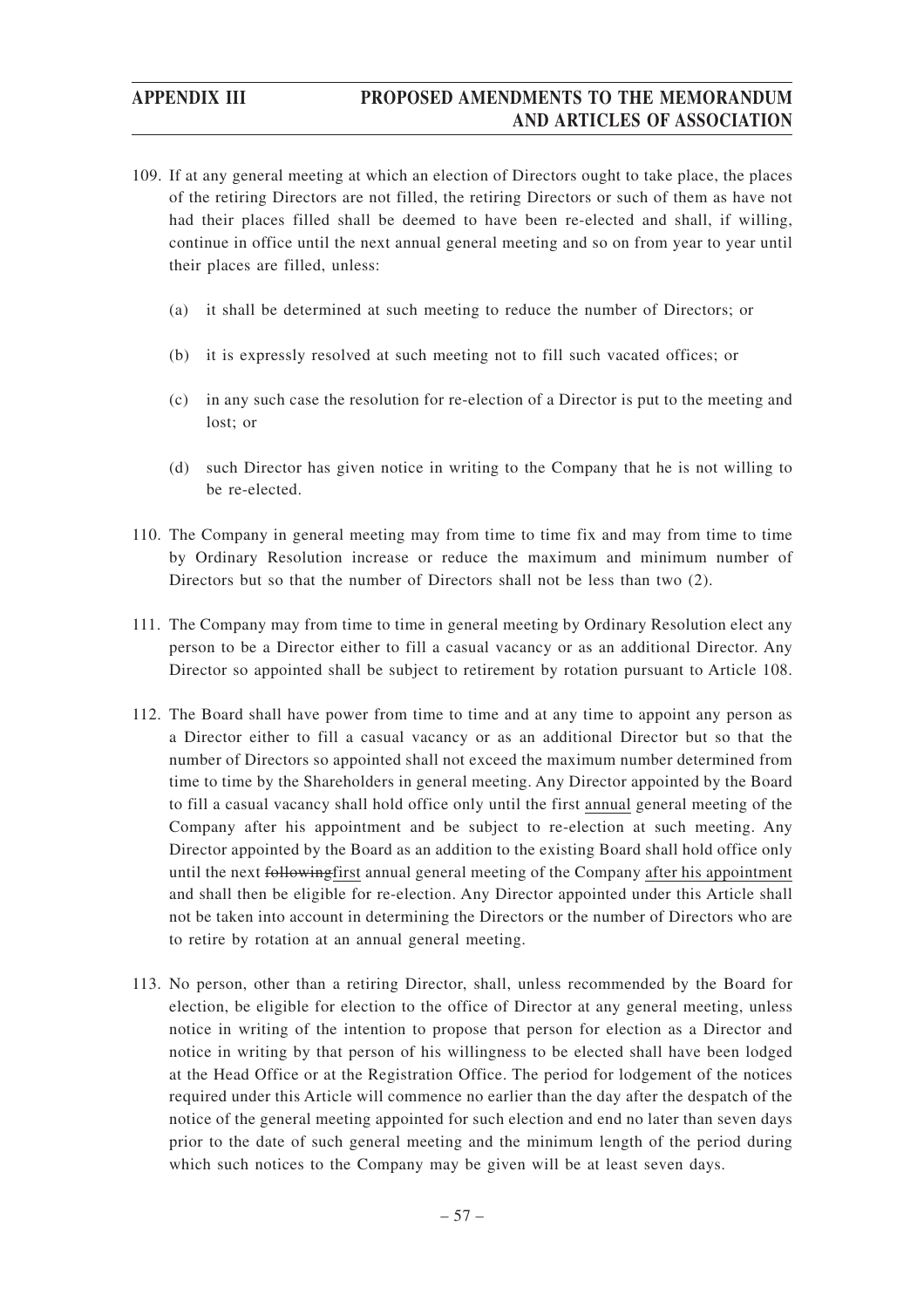114. The CompanyShareholders may by Ordinary Resolution remove any Director (including a managing director or other executive director) before the expiration of his term of office notwithstanding anything in these Articles or in any agreement between the Company and such Director (but without prejudice to any claim which such Director may have for damages for any breach of any contract between him and the Company) and may by Ordinary Resolution elect another person in his stead. Any Director so appointed shall be subject to retirement by rotation pursuant to Article 108.

## **BORROWING POWERS**

- 115. The Board may from time to time at its discretion exercise all the powers of the Company to raise or borrow or to secure the payment of any sum or sums of money for the purposes of the Company and to mortgage or charge its undertaking, property and uncalled capital or any part thereof.
- 116. The Board may raise or secure the payment or repayment of such sum or sums in such manner and upon such terms and conditions in all respects as it thinks fit and in particular but subject to the provisions of the Companies LawAct, by the issue of debentures, debenture stock, bonds or other securities of the Company, whether outright or as collateral security for any debt, liability or obligation of the Company or of any third party.
- 117. Debentures, debenture stock, bonds and other securities (other than Shares which are not fully paid) may be made assignable free from any equities between the Company and the person to whom the same may be issued.
- 118. Any debentures, debenture stock, bonds or other securities (other than Shares) may be issued at a discount, premium or otherwise and with any special privileges as to redemption, surrender, drawings, allotment or subscription of or conversion into Shares, attending and voting at general meetings of the Company, appointment of Directors and otherwise.
- 119. The Directors shall cause a proper register to be kept, in accordance with the provisions of the Companies LawAct, of all mortgages and charges specifically affecting the property of the Company and shall duly comply with such provisions of the Companies LawAct with regard to the registration of mortgages and charges as may be specified or required.
- 120. If the Company issues a series of debentures or debenture stock not transferable by delivery, the Board shall cause a proper register to be kept of the holders of such debentures.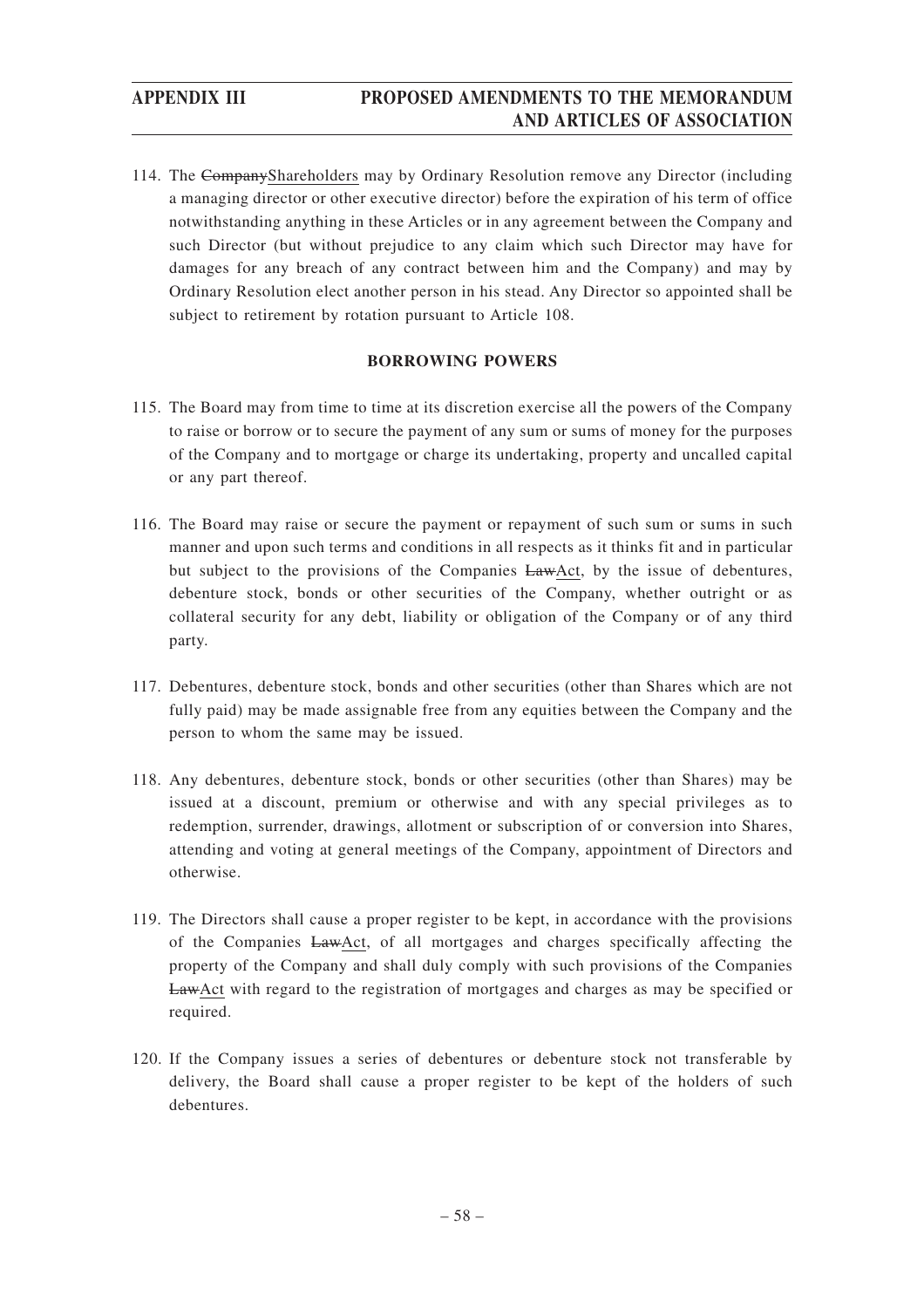121. Where any uncalled capital of the Company is charged, all persons taking any subsequent charge thereon shall take the same subject to such prior charge, and shall not be entitled, by notice to the Shareholders or otherwise, to obtain priority over such prior charge.

## **MANAGING DIRECTORS, ETC.**

- 122. The Board may from time to time appoint any one or more of them to the office of managing director, joint managing director, deputy managing director or other executive director and/or such other office in the management of the business of the Company as it may decide for such period and upon such terms as it thinks fit and upon such terms as to remuneration as it may decide in accordance with Article 103.
- 123. Every Director appointed to an office under Article 122 hereof shall, but without prejudice to any claim for damages for breach of any contract of service between himself and the Company, be liable to be dismissed or removed therefrom by the Board.
- 124. A Director appointed to an office under Article 122 shall be subject to the same provisions as to resignation and removal as the other Directors of the Company, and he shall ipso facto and immediately cease to hold such office if he shall cease to hold the office of Director for any cause.
- 125. The Board may from time to time entrust to and confer upon a chairman, vice chairman, managing director, joint managing director, deputy managing director or executive director all or any of the powers of the Board that it may think fit provided that the exercise of all powers by such Director shall be subject to such regulations and restrictions as the Board may from time to time make and impose, and, subject to the terms thereof, the said powers may at any time be withdrawn, revoked or varied, but no person dealing in good faith and without notice of such withdrawal, revocation or variation shall be affected thereby.
- 126. The Board may from time to time appoint any person to an office or employment having a designation or title including the word "director" or attach to any existing office or employment with the Company such a designation or title. The inclusion of the word "director" in the designation or title of any office or employment with the Company (other than the office of managing director or joint managing director or deputy managing director or executive director) shall not imply that the holder thereof is a Director nor shall such holder be empowered in any respect to act as a Director or be deemed to be a Director for any of the purposes of these Articles.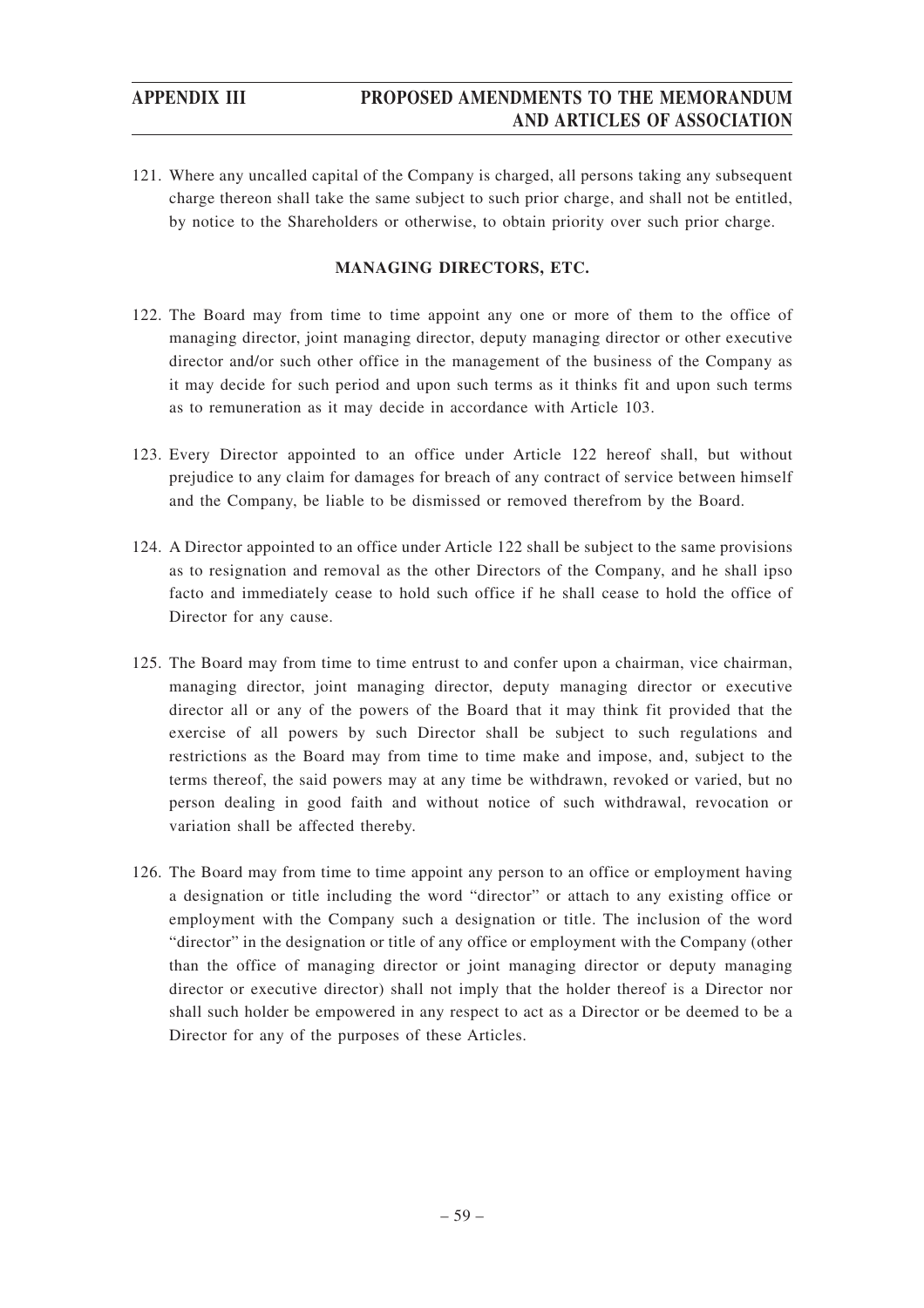## **MANAGEMENT**

- 127. The business of the Company shall be managed by the Board who, in addition to the powers and authorities by these Articles expressly conferred upon it, may exercise all such powers and do all such acts and things as may be exercised or done or approved by the Company and are not hereby or by the Companies LawAct expressly directed or required to be exercised or done by the Company in general meeting, but subject nevertheless to the provisions of the Companies LawAct and of these Articles and to any regulations from time to time made by the Company in general meeting not being inconsistent with such provisions or these Articles, provided that no regulation so made shall invalidate any prior act of the Board which would have been valid if such regulation had not been made.
- 128. Without prejudice to the general powers conferred by these Articles, it is hereby expressly declared that the Board shall have the following powers:
	- (a) to give to any person the right or option of requiring at a future date that an allotment shall be made to him of any Share at par or at such premium and on such other terms as may be agreed; and
	- (b) to give to any Directors, officers or employees of the Company an interest in any particular business or transaction or participation in the profits thereof or in the general profits of the Company either in addition to or in substitution for a salary or other remuneration.

## **MANAGERS**

- 129. The Board may from time to time appoint a general manager, manager or managers of the business of the Company and may fix his or their remuneration either by way of salary or commission or by conferring the right to participation in the profits of the Company or by a combination of two or more of these modes and pay the working expenses of any of the staff of the general manager, manager or managers who may be employed by him or them upon the business of the Company.
- 130. The appointment of such general manager, manager or managers may be for such period as the Board may decide and the Board may confer upon him or them all or any of the powers of the Board and such title or titles as it may think fit.
- 131. The Board may enter into such agreement or agreements with any such general manager, manager or managers upon such terms and conditions in all respects as it may in its absolute discretion think fit, including a power for such general manager, manager or managers to appoint an assistant manager or managers or other employees whatsoever under them for the purpose of carrying on the business of the Company.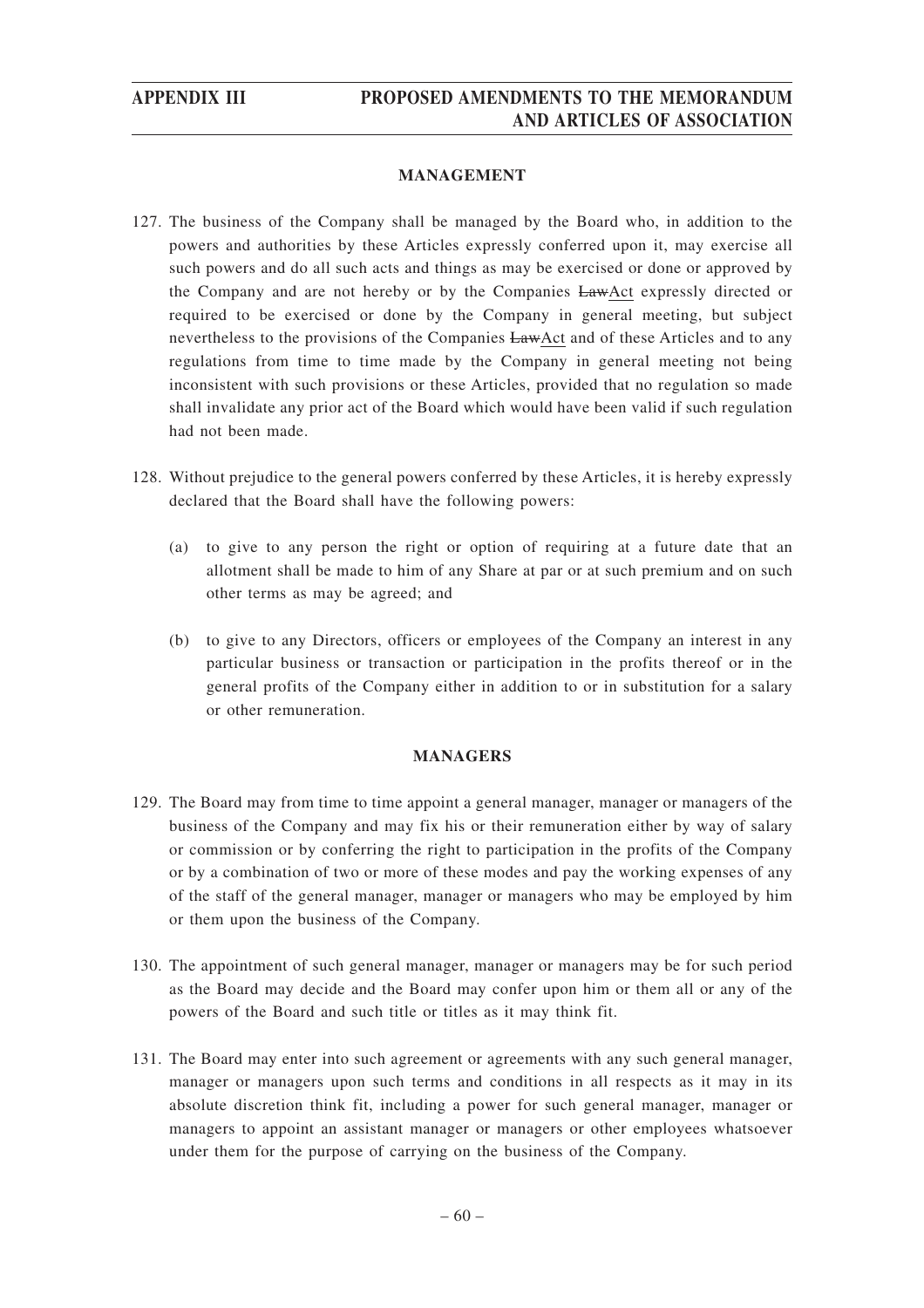## **CHAIRMAN AND OTHER OFFICERS**

132. The Board may from time to time elect or otherwise appoint one of them to the office of chairman of the Company and another to be the vice chairman of the Company (or two or more vice Cchairmen) and determine the period for which each of them is to hold office. The chairman of the company or, in his absence, the vice chairman of the Company shall preside as chairman at meetings of the Board, but if no such chairman or vice chairman be elected or appointed, or if at any meeting the chairman or vice chairman is not present within five minutes after the time appointed for holding the same and willing to act, the Directors present shall choose one of their number to be chairman of such meeting. All the provisions of Articles 103, 108, 123, 124 and 125 shall mutatis mutandis apply to any Directors elected or otherwise appointed to any office in accordance with the provisions of this Article.

## **PROCEEDINGS OF THE DIRECTORS**

- 133. The Board may meet together for the despatch of business, adjourn and otherwise regulate its meetings and proceedings as it thinks fit and may determine the quorum necessary for the transaction of business. Unless otherwise determined two Directors shall be a quorum. For the purpose of this Article an alternate Director shall be counted in a quorum separately in respect of himself (if a Director) and in respect of each Director for whom he is an alternate and his voting rights shall be cumulative and he need not use all his votes or cast all his votes in the same way. A meeting of the Board or any committee of the Board may be held by means of such telephone, electronic or other communication facilities as permit all persons participating in the meeting to communicate with each other simultaneously and instantaneously, and participation in such a meeting shall constitute presence in person at such meeting.
- 134. A Director may, and on the request of a Director the Secretary shall, at any time summon a meeting of the Board which may be held in any part of the world, but no such meeting shall be summoned to be held outside the territory in which the Head Office is for the time being situate without the prior approval of the Board. Notice thereof shall be given to each Director and alternate Director in person orally or in writing or by telephone or by telex or telegram or facsimile transmission at the telephone or facsimile number or address from time to time notified to the Company by such Director or in such other manner as the Board may from time to time determine. A Director absent or intending to be absent from the territory in which the Head Office is for the time being situate may request the Board or the Secretary that notices of Board meetings shall during his absence be sent in writing to him at his last known address, facsimile or telex number or any other address, facsimile or telex number given by him to the Company for this purpose, but such notices need not be given any earlier than notices given to the other Directors not so absent and in the absence of any such request it shall not be necessary to give notice of a Board meeting to any Director who is for the time being absent from such territory.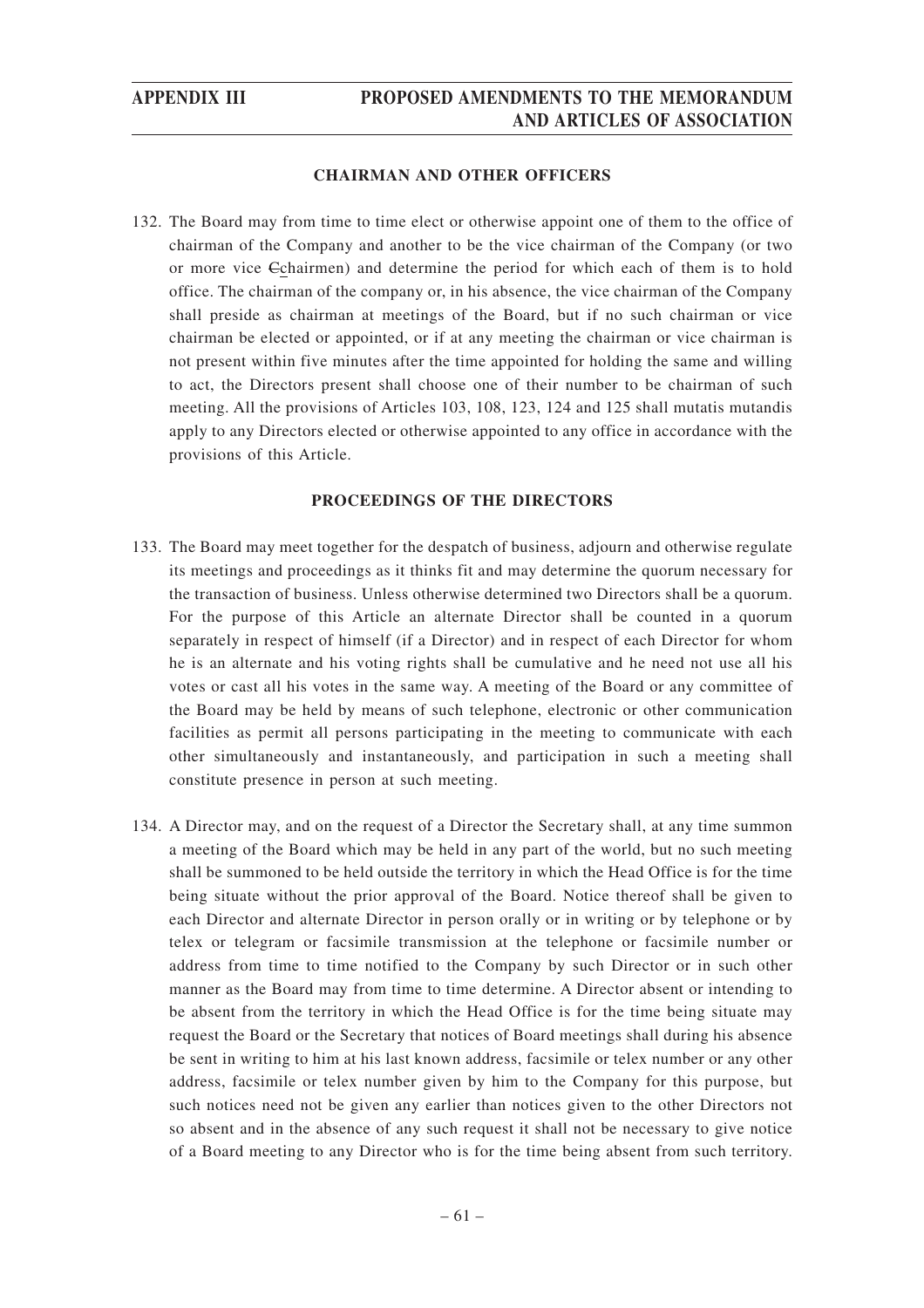- 135. Subject to Article 107, questions arising at any meeting of the Board shall be decided by a majority of votes, and in case of an equality of votes the chairman of the meeting shall have a second or casting vote.
- 136. A meeting of the Board for the time being at which a quorum is present shall be competent to exercise all or any of the authorities, powers and discretions by or under these Articles for the time being vested in or exercisable by the Board generally.
- 137. The Board may delegate any of its powers to committees consisting of such member(s) of them and such other  $person(s)$  as it thinks fit, and it may from time to time revoke such delegation or revoke the appointment of and discharge any such committees either wholly or in part, and either as to persons or purposes, but every committee so formed shall in the exercise of the powers so delegated conform to any regulations that may from time to time be imposed upon it by the Board.
- 138. All acts done by any such committee in conformity with such regulations and in fulfilment of the purposes for which it is appointed, but not otherwise, shall have the like force and effect as if done by the Board, and the Board shall have power, with the consent of the Company in general meeting, to remunerate the members of any special committee, and charge such remuneration to the current expenses of the Company.
- 139. The meetings and proceedings of any such committee consisting of two or more members shall be governed by the provisions herein contained for regulating the meetings and proceedings of the Board so far as the same are applicable thereto and are not replaced by any regulations imposed by the Board pursuant to Article 137.
- 140. All acts bona fide done by any meeting of the Board or by any such committee or by any person acting as a Director shall, notwithstanding that it shall be afterwards discovered that there was some defect in the appointment of such Director or persons acting as aforesaid or that they or any of them were disqualified, be as valid as if every such person had been duly appointed and was qualified to be a Director or member of such committee.
- 141. The continuing Directors may act notwithstanding any vacancy in their body, but, if and so long as their number is reduced below the number fixed by or pursuant to these Articles as the necessary quorum of the Board meeting, the continuing Director or Directors may act for the purpose of increasing the number of Directors to that number of the necessary quorum or of summoning a general meeting of the Company but for no other purpose.
- 142. (a) A resolution in writing signed by all the Directors (or their respective alternate Directors) shall be as valid and effectual as if it had been passed at a meeting of the Board duly convened and held. Any such resolutions in writing may consist of several documents in like form each signed by one or more of the Directors or alternate Directors.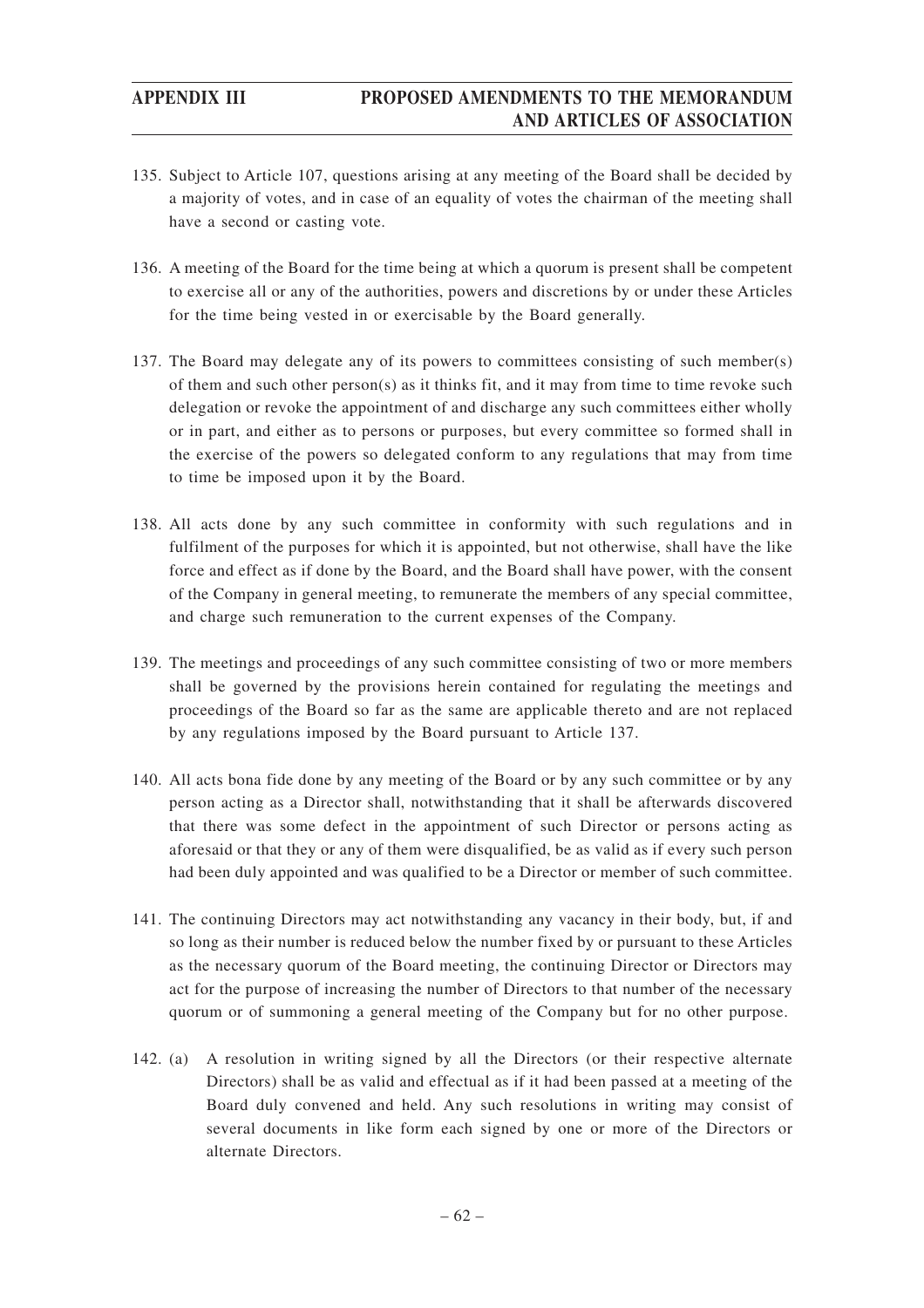- (b) Where a Director is, on the date on which a resolution in writing is last signed by a Director, absent from the territory in which the Head Office is for the time being situated, or cannot be contacted at his last known address or contact telephone or facsimile number, or is temporarily unable to act through ill-health or disability and, in each case, his alternate (if any) is affected by any of these events, the signature of such Director (or his alternate) to the resolution shall not be required, and the resolution in writing, so long as such a resolution shall have been signed by at least two Directors or their respective alternates who are entitled to vote thereon or such number of Directors as shall form a quorum, shall be deemed to have been passed at a meeting of the Board duly convened and held, provided that a copy of such resolution has been given or the contents thereof communicated to all the Directors (or their respective alternates) for the time being entitled to receive notices of meetings of the Board at their respective last known address, telephone or facsimile number or, if none, at the Head Office and provided further that no Director is aware of or has received from any Director any objection to the resolution.
- (c) A certificate signed by a Director (who may be one of the signatories to the relevant resolution in writing) or the Secretary as to any of the matters referred to in paragraph (a) or (b) of this Article shall in the absence of express notice to the contrary of the person relying thereon, be conclusive of the matters stated on such certificate.

## **MINUTES AND CORPORATE RECORDS**

- 143. (a) The Board shall cause minutes to be made of:
	- (i) all appointments of officers made by it;
	- (ii) the names of the Directors present at each meeting of the Board and of committees appointed pursuant to Article 137; and
	- (iii) all resolutions and proceedings at all meetings of the Company and of the Board and of such committees.
	- (b) Any such minutes shall be conclusive evidence of any such proceedings if they purport to be signed by the chairman of the meeting at which the proceedings were held or by the chairman of the next succeeding meeting.

## **SECRETARY**

144. The Secretary shall be appointed by the Board for such term, at such remuneration and upon such conditions as it may think fit, and any Secretary so appointed may, without prejudice to his right under any contract with the Company, be removed by the Board. Anything by the Companies LawAct or these Articles required or authorised to be done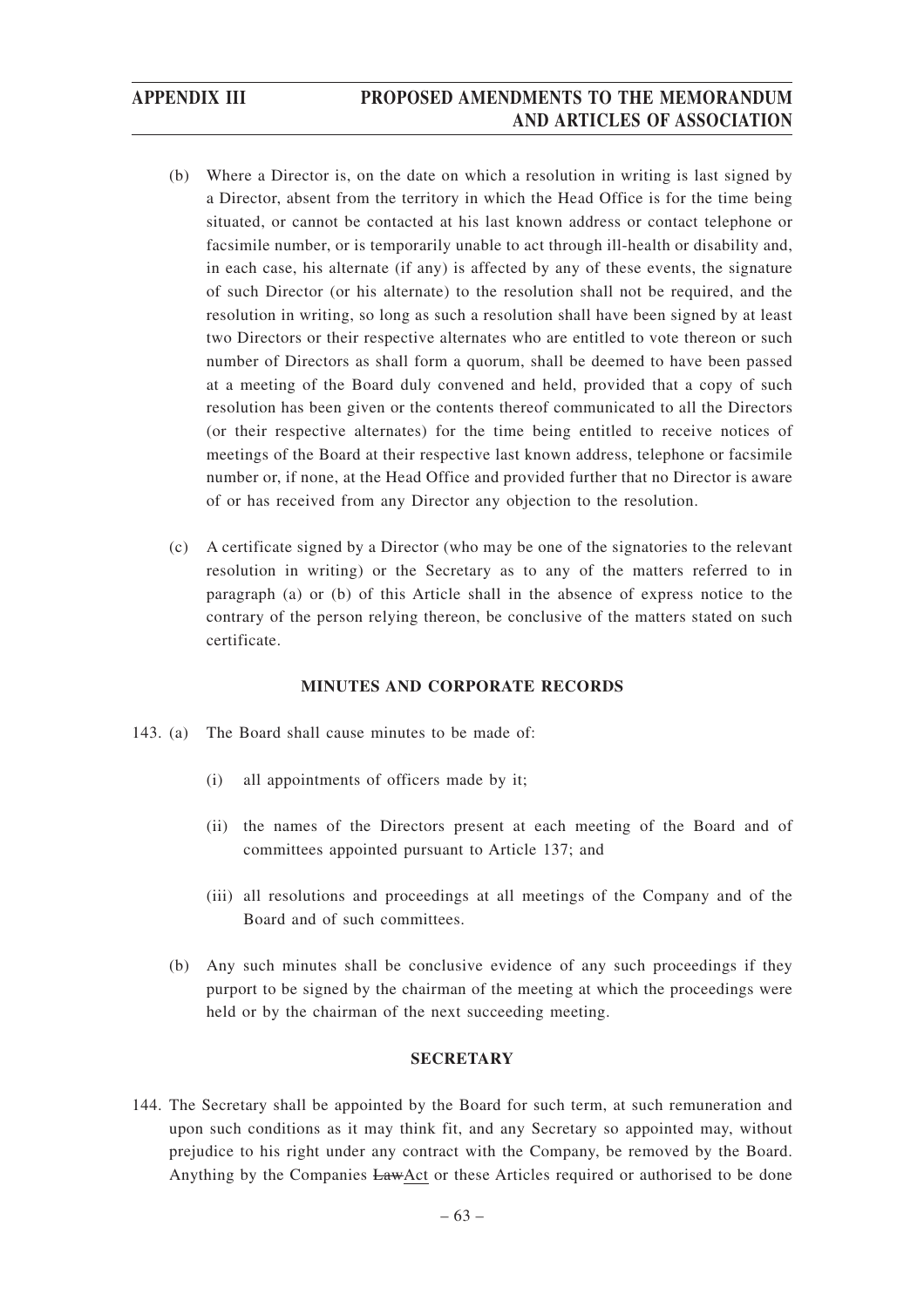by or to the Secretary, if the office is vacant or there is for any other reason no Secretary capable of acting, may be done by or to any assistant or deputy Secretary, or if there is no assistant or deputy Secretary capable of acting, by or to any officer of the Company authorised generally or specifically on behalf of the Board.

- 145. The Secretary shall attend all meetings of the Shareholders and shall keep correct minutes of such meetings and enter the same in the proper books provided for the purpose. He shall perform such other duties as are prescribed by the Companies LawAct and these Articles, together with such other duties as may from time to time be prescribed by the Board.
- 146. A provision of the Companies LawAct or of these Articles requiring or authorising a thing to be done by or to a Director and the Secretary shall not be satisfied by its being done by or to the same person acting both as Director and as, or in place of the Secretary.

## **GENERAL MANAGEMENT AND USE OF THE SEAL**

- 147. (a) Subject to the Companies LawAct, the Company shall have one or more Seals as the Board may determine, and may have a Seal for use outside the Cayman Islands. The Board shall provide for the safe custody of each Seal, and no Seal shall be used without the authority of the Board or a committee authorised by the Board in that behalf.
	- (b) Every instrument to which a Seal shall be affixed shall be signed autographically by one Director and the Secretary, or by two Directors, or by any person or persons (including a Director and/or the Secretary) appointed by the Board for the purpose, provided that as regards any certificates for Shares or Debentures or other securities of the Company, the Board may by resolution determine that such signatures or either of them shall be dispensed with or affixed by some method or system of mechanical signature other than autographic or may be printed thereon as specified in such resolution or that such certificates need not be signed by any person.
	- (c) The Company may have a Securities Seal for use for sealing certificates for shares or other securities issued by the Company and no signature of any Director, officer or other person and no mechanical reproduction thereof shall be required on any such certificates or other document and any such certificates or other document to which such Securities Seal is affixed shall be valid and deemed to have been sealed and executed with the authority of the Board notwithstanding the absence of any such signature or mechanical reproduction as aforesaid. The Board may by resolution determine that the affixation of Securities Seal on certificates for shares or other securities issued by the Company be dispensed with or be affixed by printing the image of the Securities Seal on such certificates.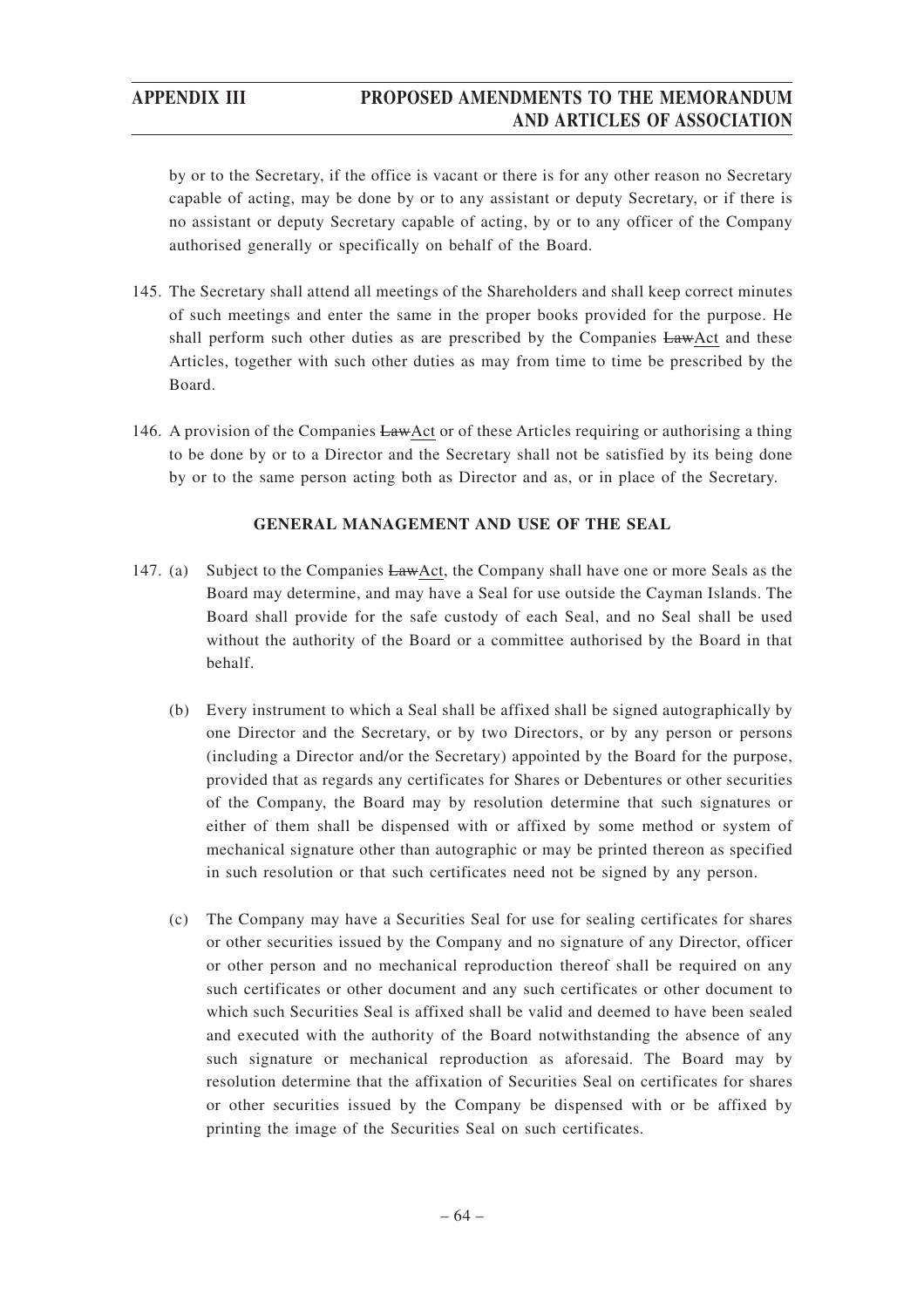- 148. All cheques, promissory notes, drafts, bills of exchange and other negotiable instruments, and all receipts for moneys paid to the Company shall be signed, drawn, accepted, endorsed or otherwise executed, as the case may be, in such manner as the Board shall from time to time by resolution determine. The Company's banking accounts shall be kept with such banker or bankers as the Board shall from time to time determine.
- 149. (a) The Board may from time to time and at any time, by power of attorney under the Seal, appoint any company, firm or person or any fluctuating body of persons, whether nominated directly or indirectly by the Board, to be the attorney or attorneys of the Company for such purposes and with such powers, authorities and discretions (not exceeding those vested in or exercisable by the Board under these Articles) and for such period and subject to such conditions as it may think fit, and any such power of attorney may contain such provisions for the protection and convenience of persons dealing with any such attorney as the Board may think fit, and may also authorise any such attorney to sub-delegate all or any of the powers, authorities and discretions vested in him.
	- (b) The Company may, by writing under its Seal, empower any person, either generally or in respect of any specified matter, as its attorney to execute deeds and instruments on its behalf and to enter into contracts and sign the same on its behalf and every deed signed by such attorney on behalf of the Company and under his seal shall bind the Company and have the same effect as if it were under the Seal duly affixed by the Company.
- 150. The Board may establish any committees, regional or local boards or agencies for managing any of the affairs of the Company, either in the Relevant Territory or elsewhere, and may appoint any persons to be members of such committees, regional or local boards or agencies and may fix their remuneration, and may delegate to any committee, regional or local board or agent any of the powers, authorities and discretions vested in the Board (other than its powers to make calls and forfeit Shares), with power to sub-delegate, and may authorise the members of any regional or local board or any of them to fill any vacancies therein and to act notwithstanding vacancies, and any such appointment or delegation may be upon such terms and subject to such conditions as the Board may think fit, and the Board may remove any person so appointed and may annul or vary any such delegation, but no person dealing in good faith and without notice of any such annulment or variation shall be affected thereby.
- 151. The Board may establish and maintain or procure the establishment and maintenance of any contributory or non-contributory pension or superannuation funds or personal pension plans for the benefit of, or give or procure the giving of donations, gratuities, pensions, allowances or emoluments to, any persons who are or were at any time in the employment or service of the Company, or of any company which is a subsidiary of the Company, or is allied or associated with the Company or with any such subsidiary company, or who are or were at any time directors or officers of the Company or of any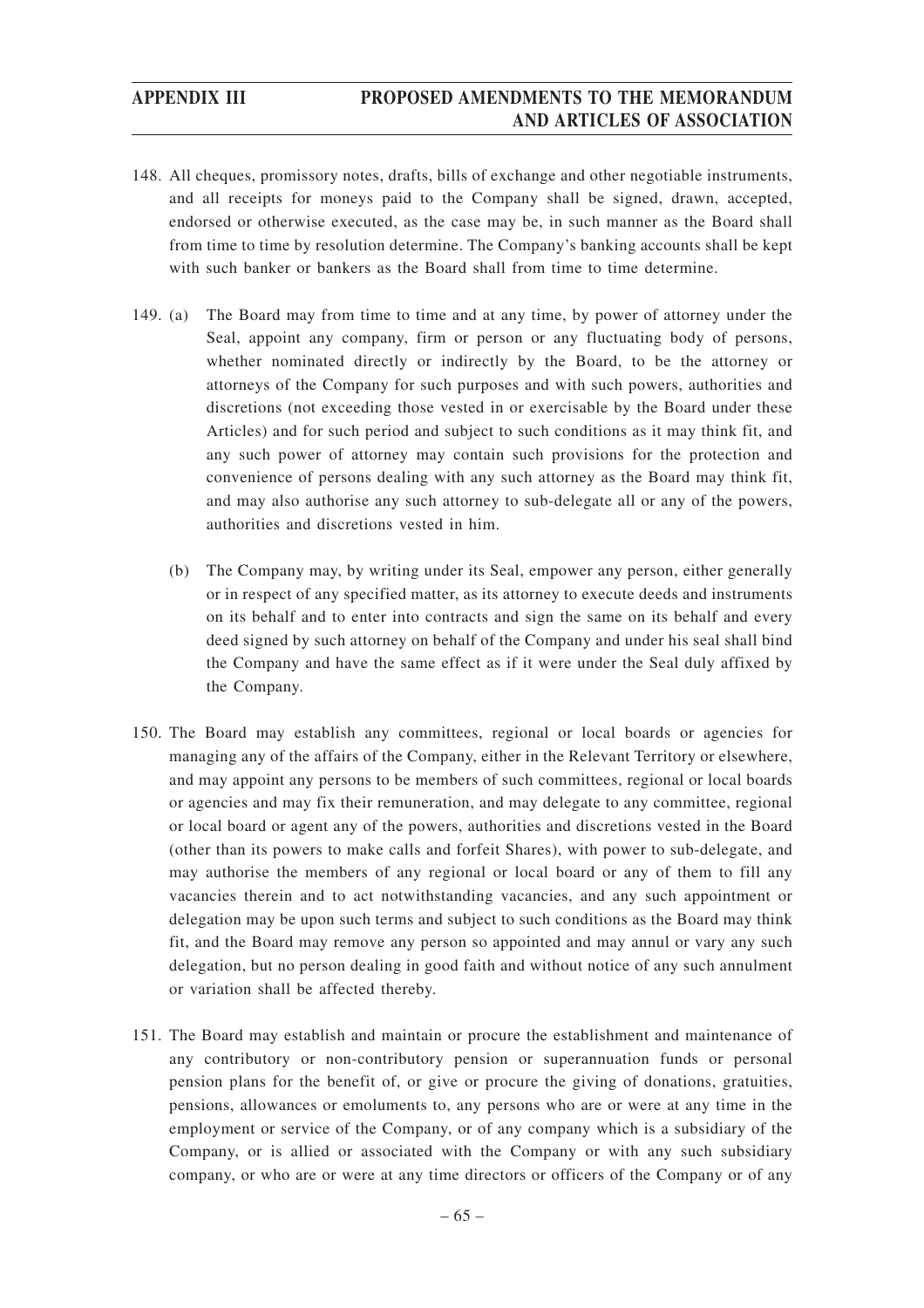such other company as aforesaid, and holding or who have held any salaried employment or office in the Company or such other company, and the spouses, widows, widowers, families and dependants of any such persons. The Board may also establish and subsidise or subscribe to any institutions, associations, clubs or funds calculated to be for the benefit of or to advance the interests and well-being of the Company or of any such other company as aforesaid or of any such persons as aforesaid, and may make payments for or towards the insurance of any such persons as aforesaid, and subscribe or guarantee money for charitable or benevolent objects or for any exhibition or for any public, general or useful object. The Board may do any of the matters aforesaid, either alone or in conjunction with any such other company as aforesaid. Any Director holding any such employment or office shall be entitled to participate in and retain for his own benefit any such donation, gratuity, pension, allowance or employment.

## **AUTHENTICATION OF DOCUMENTS**

- 152. (a) Any Director or the Secretary or other authorised officer of the Company shall have power to authenticate any documents affecting the constitution of the Company and any resolutions passed by the Company or the Board or any committee, and any books, records, documents and accounts relating to the business of the Company, and to certify copies thereof or extracts therefrom as true copies of extracts; and where any books, records, documents or accounts are elsewhere than at the Registered Office or the Head Office, the local manager or such other officer of the Company having the custody thereof shall be deemed to be the authorised officer of the Company as aforesaid.
	- (b) A document purporting to be a document so authenticated or a copy of a resolution, or an extract from the minutes of a meeting, of the Company or of the Board or any local board or committee, or of any books, records, documents or accounts or extracts therefrom as aforesaid, and which is certified as aforesaid, shall be conclusive evidence in favour of all persons dealing with the Company upon the faith thereof that the document authenticated (or, if this be authenticated as aforesaid, the matter so authenticated) is authentic or, as the case may be, that such resolution has been duly passed or, as the case may be, that any minute so extracted is a true and accurate record of proceedings at a duly constituted meeting or, as the case may be, that the copies of such books, records, documents or accounts were true copies of their originals or as the case may be, the extracts of such books, records, documents or accounts are true and accurate records of the books, records, documents or accounts from which they were extracted.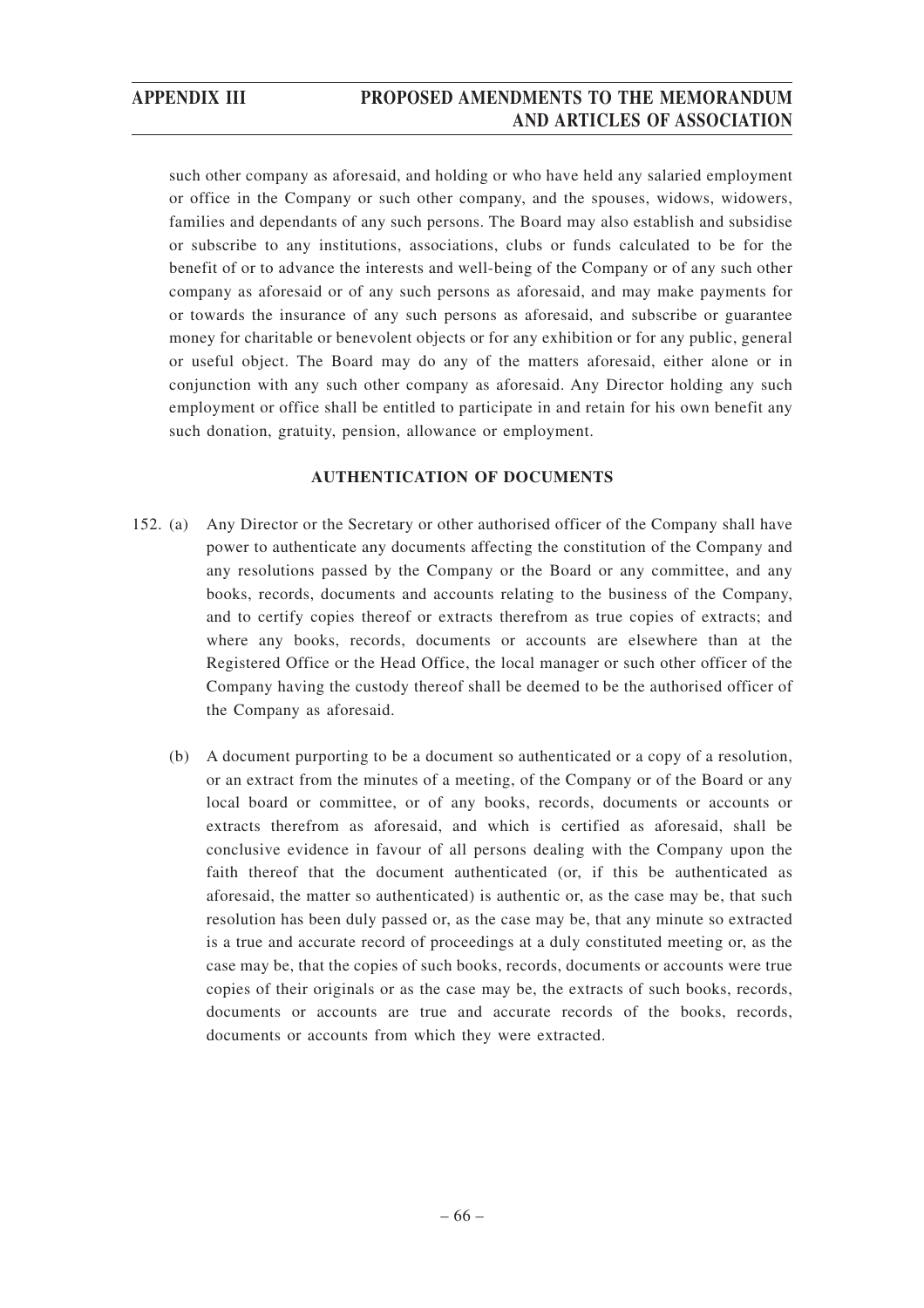### **CAPITALISATION OF RESERVES**

- 153. (a) The Company in general meeting may, upon the recommendation of the Board, resolve to capitalise any sum standing to the credit of any of the Company's reserve accounts which are available for distribution (including its share premium account and capital redemption reserve fund, subject to the Companies LawAct) and to appropriate such sums to the holders of Shares on the Register at the close of business on the date of the relevant resolution (or such other date as may be specified therein or determined as provided therein) in the proportions in which such sum would have been divisible amongst them had the same been a distribution of profits by way of Dividend and to apply such sum on their behalf in paying up in full unissued Shares for allotment and distribution credited as fully paid-up to and amongst them in the proportion aforesaid.
	- (b) Subject to the Companies LawAct, whenever such a resolution as aforesaid shall have been passed, the Board shall make all appropriations and applications of the reserves or profits and undivided profits resolved to be capitalised thereby, and attend to all allotments and issues of fully paid Shares, debentures, or other securities and generally shall do all acts and things required to give effect thereto. For the purpose of giving effect to any resolution under this Article, the Board may settle any difficulty which may arise in regard to a capitalisation issue as it thinks fit, and in particular may disregard fractional entitlements or round the same up or down and may determine that cash payments shall be made to any Shareholders in lieu of fractional entitlements or that fractions of such value as the Board may determine may be disregarded in order to adjust the rights of all parties or that fractional entitlements shall be aggregated and sold and the benefit shall accrue to the Company rather than to the Shareholders concerned, and no Shareholders who are affected thereby shall be deemed to be, and they shall be deemed not to be, a separate class of Shareholders by reason only of the exercise of this power. The Board may authorise any person to enter on behalf of all Shareholders interested in a capitalisation issue any agreement with the Company or other(s) providing for such capitalisation and matters in connection therewith and any agreement made under such authority shall be effective and binding upon all concerned. Without limiting the generality of the foregoing, any such agreement may provide for the acceptance by such persons of the Shares, debentures or other securities to be allotted and distributed to them respectively in satisfaction of their claims in respect of the sum so capitalised.
	- (c) The provisions of paragraph (e) of Article 160 shall apply to the power of the Company to capitalise under this Article as it applies to the grant of election thereunder mutatis mutandis and no Shareholder who may be affected thereby shall be, and they shall be deemed not to be, a separate class of Shareholders by reason only of the exercise of this power.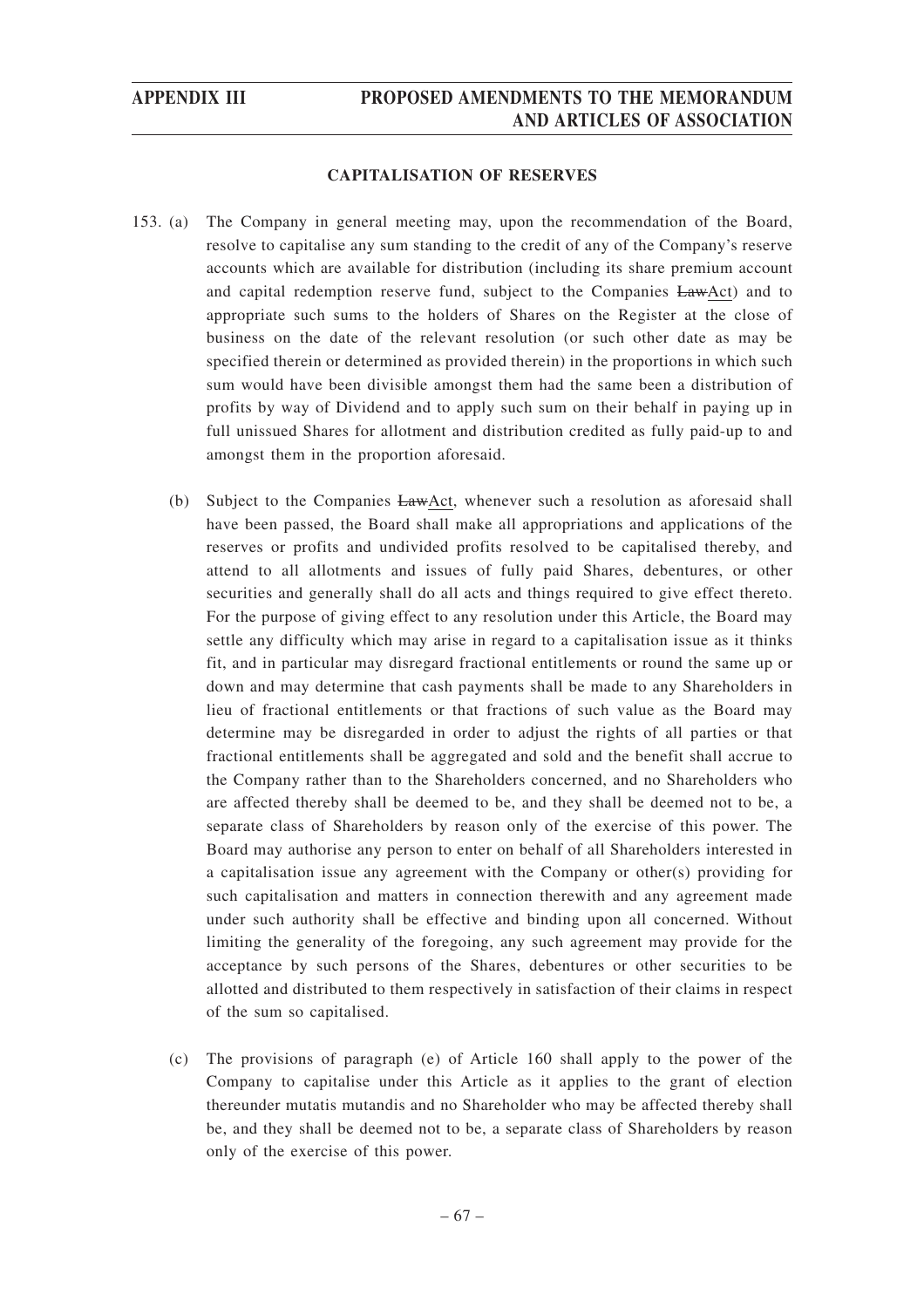## **DIVIDENDS AND RESERVES**

- 154. Subject to the Companies LawAct and these Articles, the Company in general meeting may declare Dividends in any currency but no Dividends shall exceed the amount recommended by the Board.
- 155. (a) The Board may subject to Article 156160 from time to time pay to the Shareholders such interim Dividends as appear to the Board to be justified by the financial conditions and the profits of the Company and, in particular but without prejudice to the generality of the foregoing, if at any time the share capital of the Company is divided into different classes, the Board may pay such interim Dividends in respect of those Shares in the capital of the Company which confer to the holders thereof deferred or non-preferential rights as well as in respect of those Shares which confer on the holders thereof preferential rights with regard to Dividend and provided that the Board acts bona fide it shall not incur any responsibility to the holders of Shares conferring any preference for any damage that they may suffer by reason of the payment of an interim Dividend on any Shares having deferred or non-preferential rights.
	- (b) The Board may also pay half-yearly or at other suitable intervals to be settled by it any Dividend which may be payable at a fixed rate if the Board is of the opinion that the financial conditions and the profits of the Company justify the payment.
	- (c) The Board may in addition from time to time declare and pay special Dividends of such amounts and on such dates and out of such distributable funds of the Company as it thinks fit, and the provisions of paragraph (a) of this Article as regards the power and exemption from liability of the Board as relate to the declaration and payment of interim Dividends shall apply, mutatis mutandis, to the declaration and payment of any such special Dividends.
- 156. (a) No Dividend shall be declared or paid or shall be made otherwise than in accordance with the Companies LawAct.
	- (b) Subject to the provisions of the Companies LawAct but without prejudice to paragraph (a) of this Article, where any asset, business or property is bought by the Company as from a past date (whether such date be before or after the incorporation of the Company) the profits and losses thereof as from such date may at the discretion of the Board in whole or in part be carried to revenue account and treated for all purposes as profits or losses of the Company, and be available for Dividend accordingly. Subject as aforesaid, if any Shares or securities are purchased cum Dividend or interest, such Dividend or interest may at the discretion of the Board be treated as revenue, and it shall not be obligatory to capitalise the same or any part thereof or to apply the same towards reduction of or writing down the book cost of the asset, business or property acquired.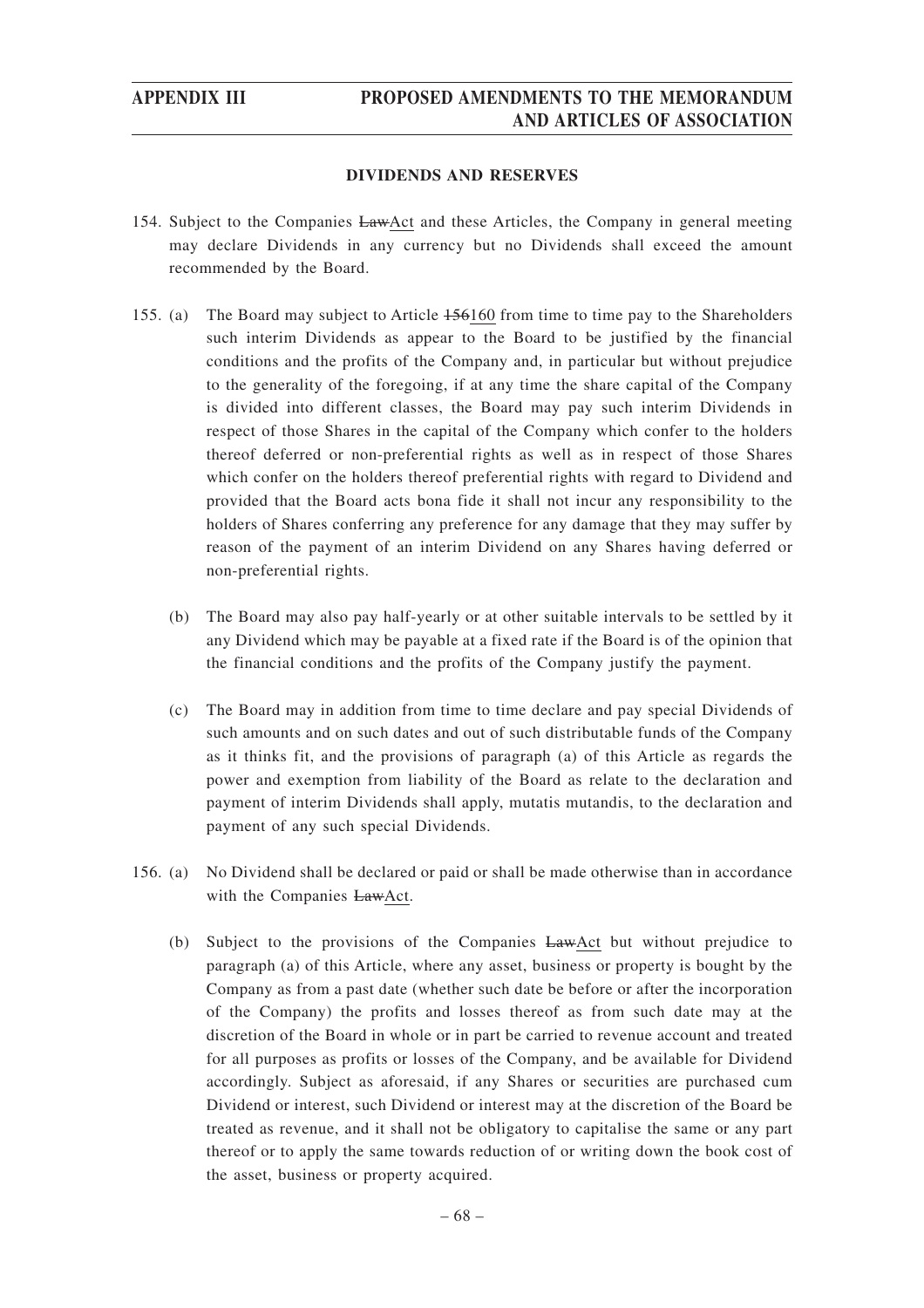- (c) Subject to paragraph (d) of this Article all Dividends and other distributions in respect of Shares shall be stated and discharged, in the case of Shares denominated in Hong Kong dollars, in Hong Kong dollars, and in the case of Shares denominated in any other currency, in such other currency, provided that, in the case of Shares denominated in Hong Kong dollars, the Board may determine in the case of any distribution that Shareholders may elect to receive the same in any other currency selected by the Board, converted at such rate of exchange as the Board may determine.
- (d) If, in the opinion of the Board, any Dividend or other distribution in respect of Shares or any other payment to be made by the Company to any Shareholder is of such a small amount as to make payment to that Shareholder in the relevant currency impracticable or unduly expensive either for the Company or the Shareholder then such Dividend or other distribution or other payment may, at the absolute discretion of the Board, be, if this be practicable, converted at such rate of exchange as the Board may determine and paid or made in the currency of the country of the relevant Shareholder (as indicated by the address of such Shareholder on the Register).
- 157. Notice of the declaration of an interim Dividend shall be given in such manner as the Board shall determine.
- 158. No Dividend or other moneys payable on or in respect of a Share shall bear interest as against the Company.
- 159. Whenever the Board or the Company in general meeting has resolved that a Dividend be paid or declared, the Board may further resolve that such Dividend be satisfied wholly or in part by the distribution of specific assets of any kind and in particular of paid up shares, debentures or warrants to subscribe securities of any other company, or in any one or more of such ways, with or without offering any rights to Shareholders to elect to receive such Dividend in cash, and where any difficulty arises in regard to the distribution the Board may settle the same as it thinks expedient, and in particular may disregard fractional entitlements or round the same up or down, and may fix the value for distribution of such specific assets, or any part thereof, and may determine that cash payments shall be made to any Shareholders upon the footing of the value so fixed in order to adjust the rights of all parties and may determine that fractional entitlements shall be aggregated and sold and the benefit shall accrue to the Company rather than to the Shareholders concerned, and may vest any such specific assets in trustees as may seem expedient to the Board and may authorise any person to sign any requisite instruments of transfer and other documents on behalf of all Shareholders interested in the Dividend and such instrument and document shall be effective. The Board may further authorise any person to enter into on behalf of all Shareholders having an interest in any agreement with the Company or other(s) providing for such Dividend and matters in connection therewith and any such agreement made under such authority shall be effective. The Board may resolve that no such assets shall be made available or made to Shareholders with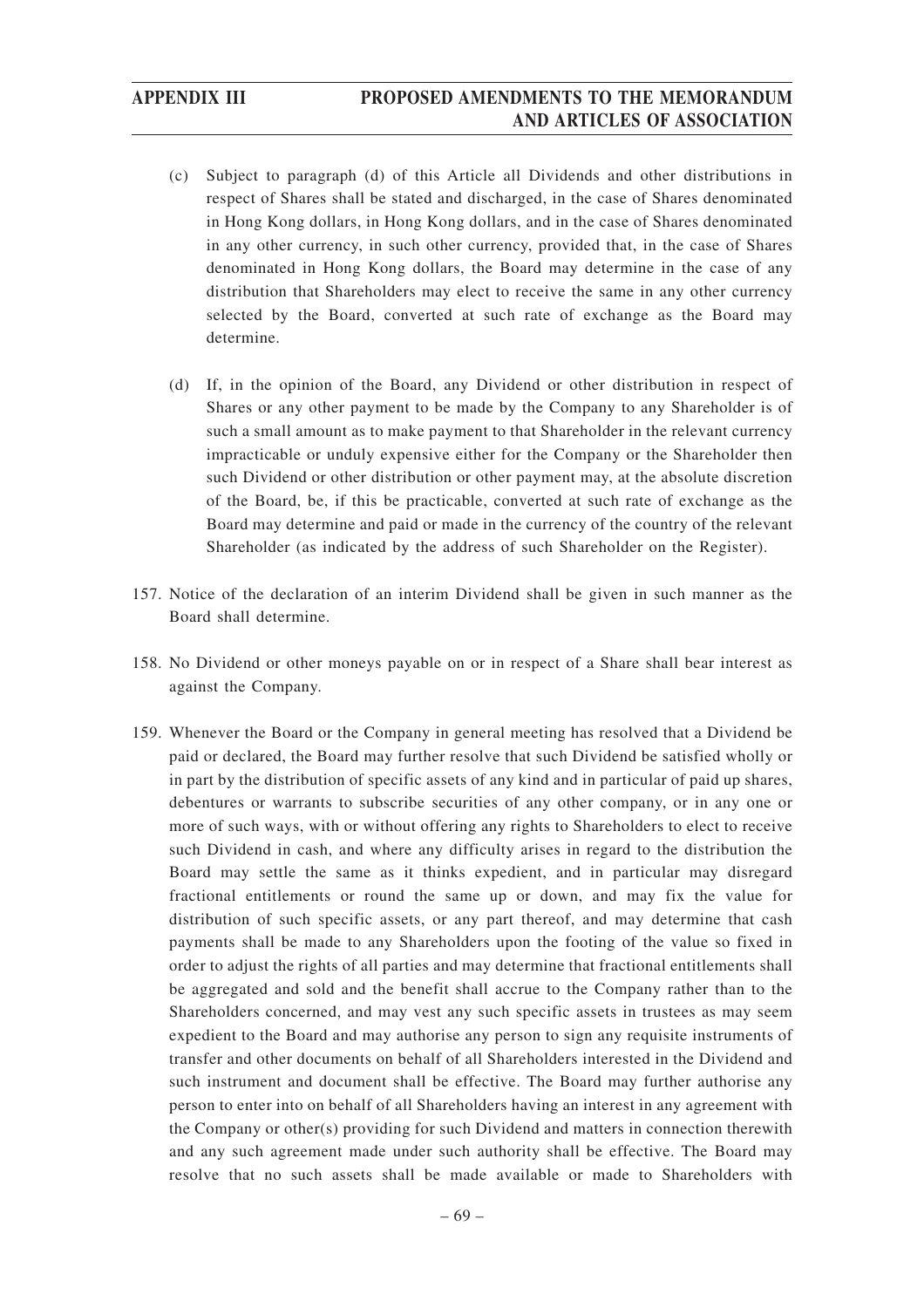registered addresses in any particular territory or territories being a territory or territories where, in the absence of a registration statement or other special formalities, this would or might, in the opinion of the Board, be unlawful or impracticable or the legality or practicality of which may be time consuming or expensive to ascertain whether in absolute terms or in relation to the value of the holding of Shares of the Shareholder concerned and in any such event the only entitlement of the Shareholders aforesaid shall be to receive cash payments as aforesaid. Shareholders affected as a result of exercise by the Board of its discretion under this Article shall not be, and shall be deemed not to be, a separate class of Shareholders for any purposes whatsoever.

- 160. (a) Whenever the Board or the Company in general meeting has resolved that a Dividend be paid or declared on the share capital of the Company, the Board may further resolve, either:
	- (i) that such Dividend be satisfied wholly or in part in the form of an allotment of Shares credited as fully paid on the basis that the Shares so allotted shall be of the same class or classes as the class or classes already held by the allottee, provided that the Shareholders entitled thereto will be entitled to elect to receive such Dividend (or part thereof) in cash in lieu of such allotment. In such case, the following provisions shall apply:
		- (A) the basis of any such allotment shall be determined by the Board;
		- (B) the Board, after determining the basis of allotment, shall give not less than 14 clear days' notice in writing to the Shareholders of the right of election accorded to them and shall send with such notice forms of election and specify the procedure to be followed and the place at which and the latest date and time by which duly completed forms of election must be lodged in order to be effective;
		- (C) the right of election may be exercised in respect of the whole or part of that portion of the Dividend in respect of which the right of election has been accorded; and
		- (D) Dividend (or that part of the Dividend to be satisfied by the allotment of Shares as aforesaid) shall not be payable in cash in respect whereof the cash election has not been duly exercised ("the non-elected Shares") and in lieu and in satisfaction thereof Shares shall be allotted credited as fully paid to the holders of the non-elected Shares on the basis of allotment determined as aforesaid and for such purpose the Board shall capitalise and apply out of any part of the undivided profits of the Company or any part of any of the Company's reserve accounts (including any special account, or share premium account (if there be any such reserve)) as the Board may determine, a sum equal to the aggregate nominal amount of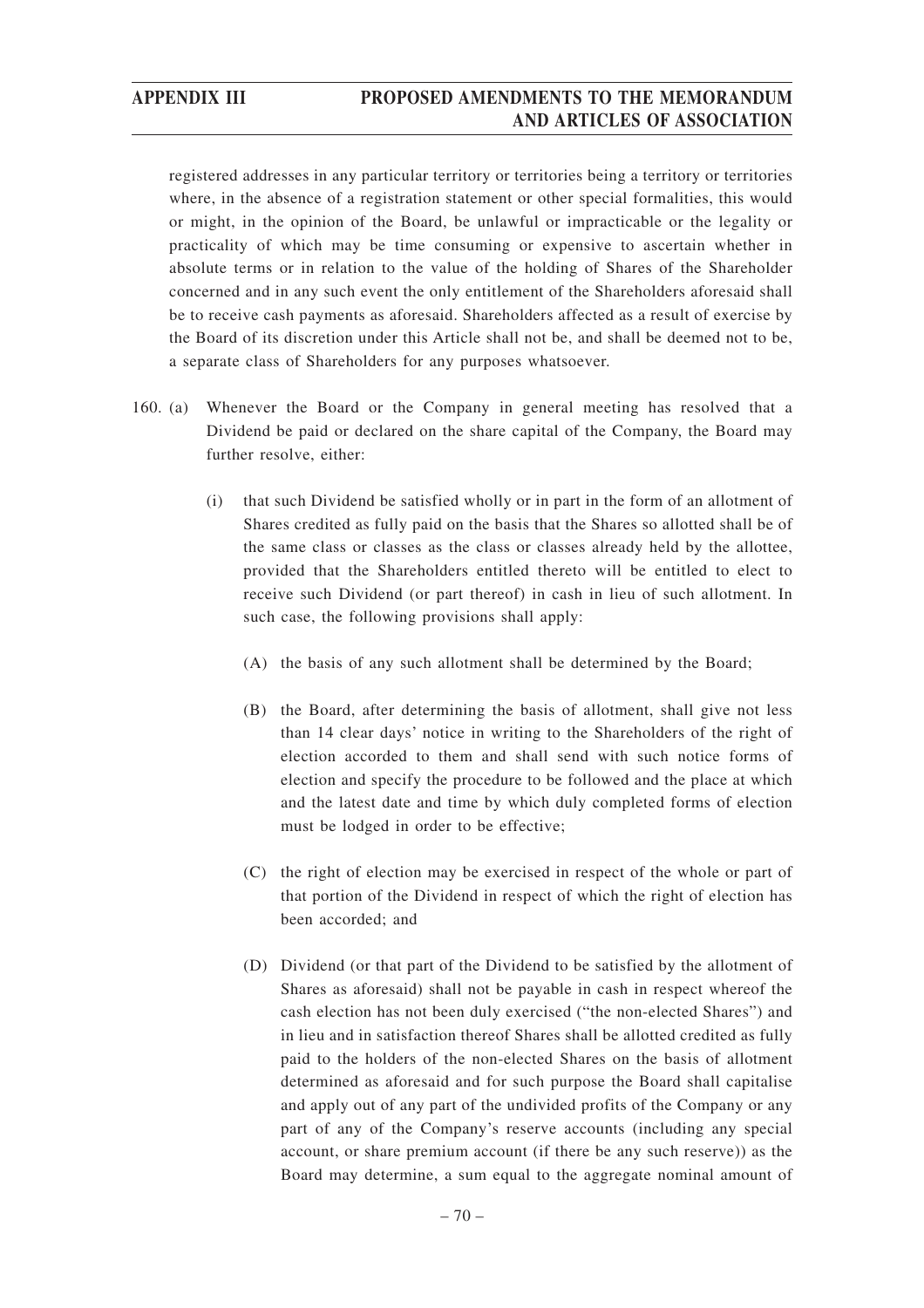the Shares to be allotted on such basis and apply the same in paying up in full the appropriate number of Shares for allotment and distribution to and amongst the holders of the non-elected Shares on such basis;

or

- (ii) that Shareholders entitled to such Dividend will be entitled to elect to receive an allotment of Shares credited as fully paid in lieu of the whole or such part of the Dividend as the Board may think fit on the basis that the Shares so allotted shall be of the same class or classes as the class or classes of Shares already held by the allottee. In such case, the following provisions shall apply:
	- (A) the basis of any such allotment shall be determined by the Board;
	- (B) the Board, after determining the basis of allotment, shall give not less than 14 clear days' notice in writing to the Shareholders of the right of election accorded to them and shall send with such notice forms of election and specify the procedure to be followed and the place at which and the latest date and time by which duly completed forms of election must be lodged in order to be effective;
	- (C) the right of election may be exercised in respect of the whole or part of that portion of the Dividend in respect of which the right of election has been accorded; and
	- (D) the Dividend (or that part of the Dividend in respect of which a right of election has been accorded) shall not be payable on Shares in respect whereof the Share election has been duly exercised ("the elected Shares") and in lieu thereof Shares shall be allotted credited as fully paid to the holders of the elected Shares on the basis of allotment determined as aforesaid and for such purpose the Board shall capitalise and apply out of any part of the undivided profits of the Company or any part of any of the Company's reserve accounts (including any special account, contributed surplus account, share premium account and capital redemption reserve fund (if there be any such reserve)) as the Board may determine, a sum equal to the aggregate nominal amount of the Shares to be allotted on such basis and apply the same in paying up in full the appropriate number of Shares for allotment and distribution to and amongst the holders of the elected Shares on such basis.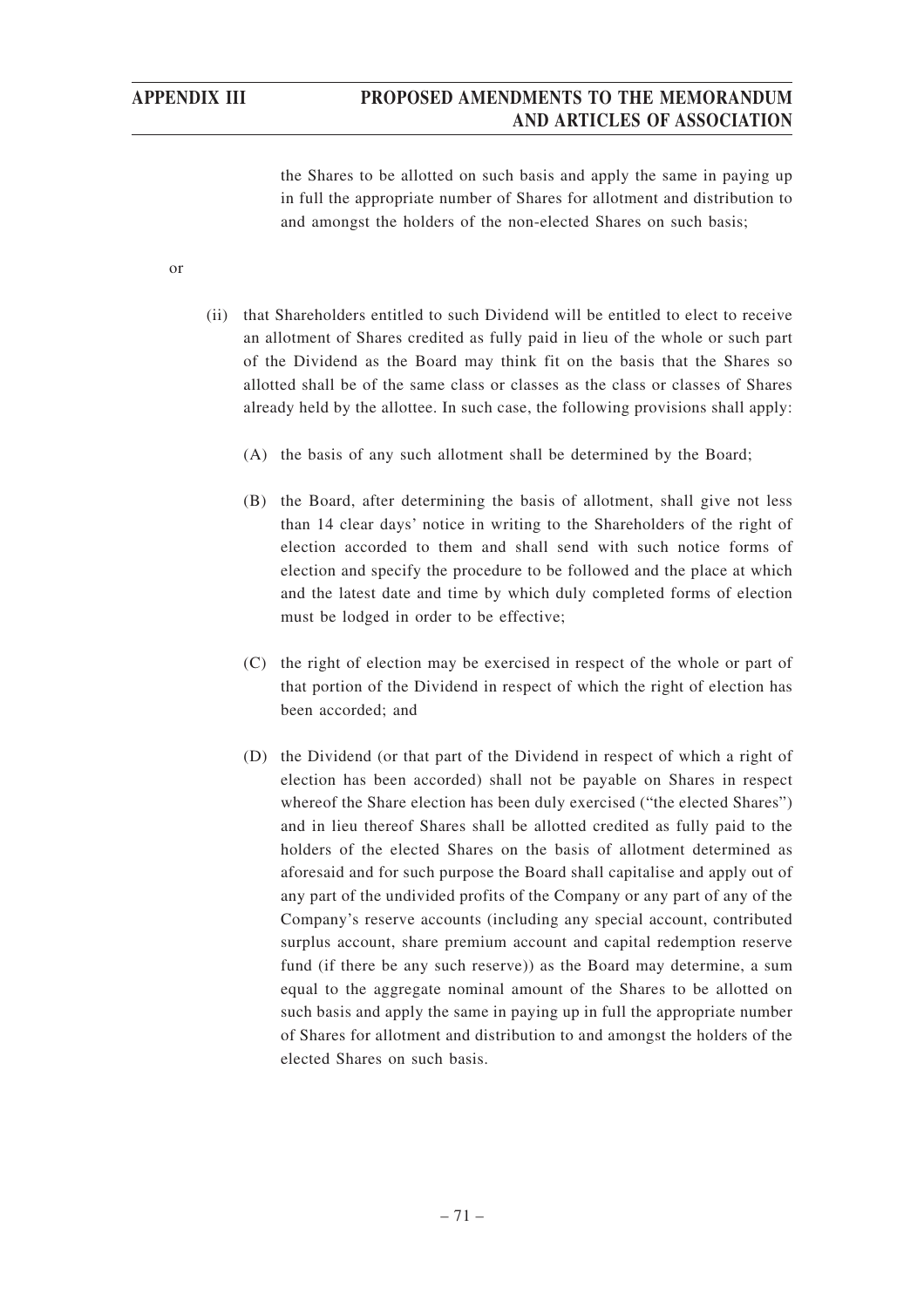- (b) The Shares allotted pursuant to the provisions of paragraph (a) of this Article shall rank pari passu in all respects with the Shares then in issue and held by the allottee in respect of which they were allotted, save only as regards participation:
	- (i) in the relevant Dividend (or the right to receive or to elect to receive an allotment of Shares in lieu thereof as aforesaid); or
	- (ii) in any other distributions, bonuses or rights paid, made, declared or announced prior to or contemporaneously with the payment or declaration of the relevant Dividend unless, contemporaneously with the announcement by the Board of its proposal to apply the provisions of sub-paragraph (a) (i) or (a) (ii) of paragraph (a) of this Article in relation to the relevant Dividend or contemporaneously with its announcement of the distribution, bonus or rights in question, the Board shall have specified that the Shares to be allotted pursuant to the provisions of paragraph (a) of this Article shall rank for participation in such distribution, bonus or rights.
- (c) The Board may do all acts and things considered necessary or expedient to give effect to any capitalisation pursuant to the provisions of paragraph (a) of this Article with full power to the Board to make such provisions as it thinks fit in the case of Shares becoming distributable in fractions (including provisions whereby, in whole or in part, fractional entitlements are aggregated and sold and the net proceeds distributed to those entitled, or are disregarded or rounded up or down or whereby the benefit of fractional entitlements accrues to the Company rather than to the Shareholders concerned), and no Shareholders who will be affected thereby shall be, and they shall be deemed not to be, a separate class of Shareholders by reason only of the exercise of this power. The Board may authorise any person to enter into on behalf of all Shareholders interested, an agreement with the Company providing for such capitalisation and matters incidental thereto and any agreement made pursuant to such authority shall be effective and binding on all concerned.
- (d) The Company may upon the recommendation of the Board by Ordinary Resolution resolve in respect of any one particular Dividend that notwithstanding the provisions of paragraph (a) of this Article a Dividend may be satisfied wholly in the form of an allotment of Shares credited as fully paid without offering any right to Shareholders to elect to receive such Dividend in cash in lieu of such allotment.
- (e) The Board may on any occasion determine that rights of election and the allotment of Shares under paragraph (a) of this Article shall not be made available or made to any Shareholders with registered addresses in any territory where in the absence of a registration statement or other special formalities the circulation of an offer of such rights of election or the allotment of Shares would or might be unlawful or impracticable or the legality or practicability of which may be time consuming or expensive to ascertain whether in absolute terms or in relation to the value of the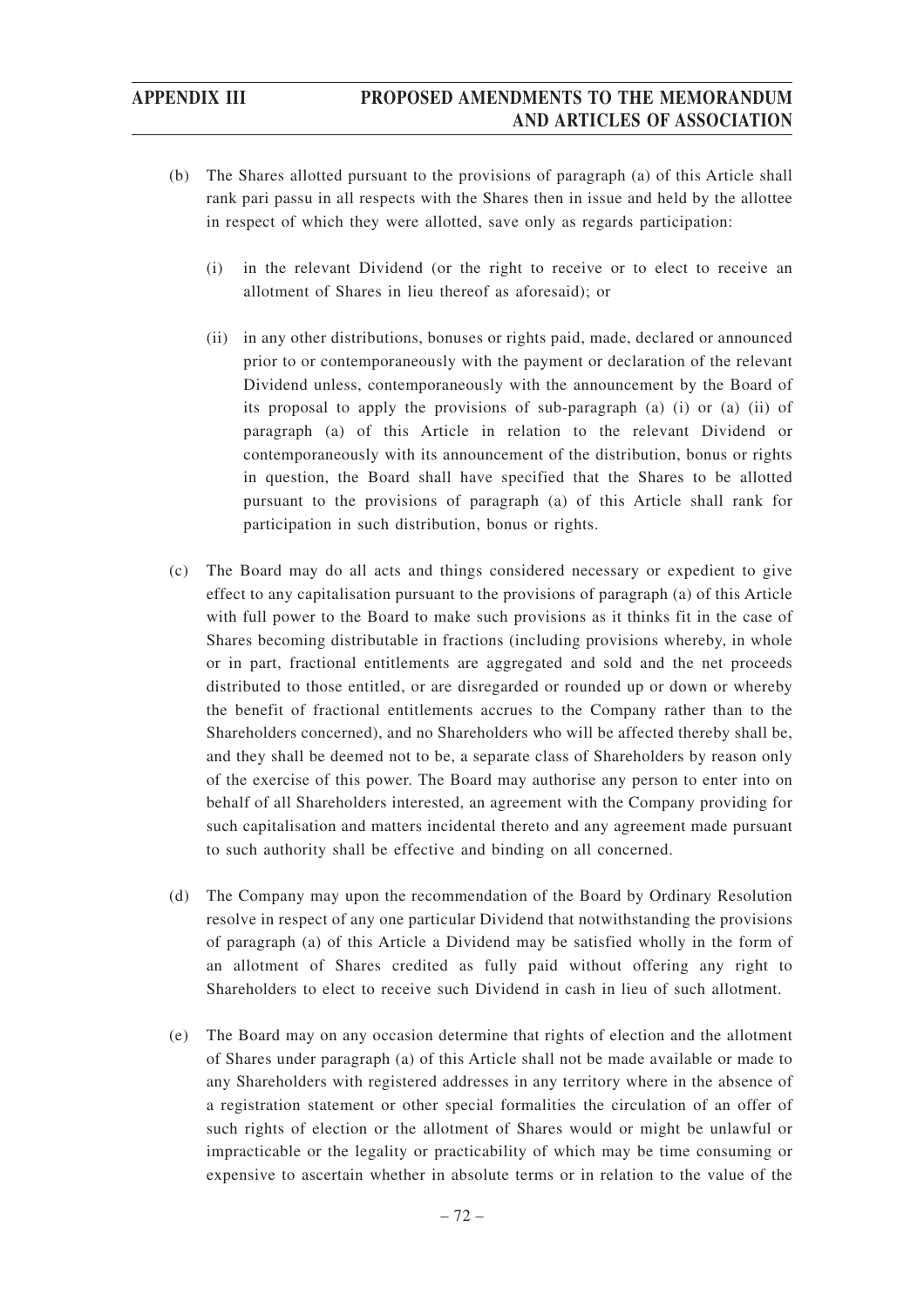holding of Shares of the Shareholder concerned, and in such event the provisions aforesaid shall be read and construed subject to such determination and no Shareholder who may be affected by any such determination shall be, and they shall be deemed not to be, a separate class of Shareholders for any purposes whatsoever.

- 161. The Board may, before recommending any Dividend, set aside out of the profits of the Company such sums as it thinks fit as a reserve or reserves which shall, at the discretion of the Board, be applicable for meeting claims on or liabilities of the Company or contingencies or for paying off any loan capital or for equalising Dividends or for any other purpose to which the profits of the Company may be properly applied, and pending such application may, at the like discretion, either be employed in the business of the Company or be invested in such investments (including in the repurchase by the Company of its own securities or the giving of any financial assistance for the acquisition of its own securities) as the Board may from time to time think fit, and so that it shall not be necessary to keep any investments constituting the reserve or reserves separate or distinct from any other investments of the Company. The Board may also without placing the same to reserve, carry forward any profits which it may think prudent not to distribute by way of Dividend.
- 162. Unless and to the extent that the rights attached to any Shares or the terms of issue thereof otherwise provide, all Dividends shall (as regards any Shares not fully paid throughout the period in respect of which the Dividend is paid) be apportioned and paid pro rata according to the amounts paid or credited as paid on the Shares during any portion or portions of the period in respect of which the Dividend is paid. For the purposes of this Article no amount paid on a Share in advance of calls pursuant to Article 38 shall be treated as paid on the Share.
- 163. (a) The Board may retain any Dividends or other moneys payable on or in respect of a Share upon which the Company has a lien, and may apply the same in or towards satisfaction of the debts, liabilities or engagements in respect of which the lien exists.
	- (b) The Board may deduct from any Dividend or other money payable to any Shareholder all sums of money (if any) presently payable by him to the Company on account of calls, instalments or otherwise.
- 164. Any general meeting sanctioning a Dividend may make a call on the Shareholders of such amount as the meeting fixes, but so that the call on each Shareholder shall not exceed the Dividend payable to him, and so that the call shall be made payable at the same time as the Dividend, and the Dividend may, if so arranged between the Company and the Shareholder, be set off against the call.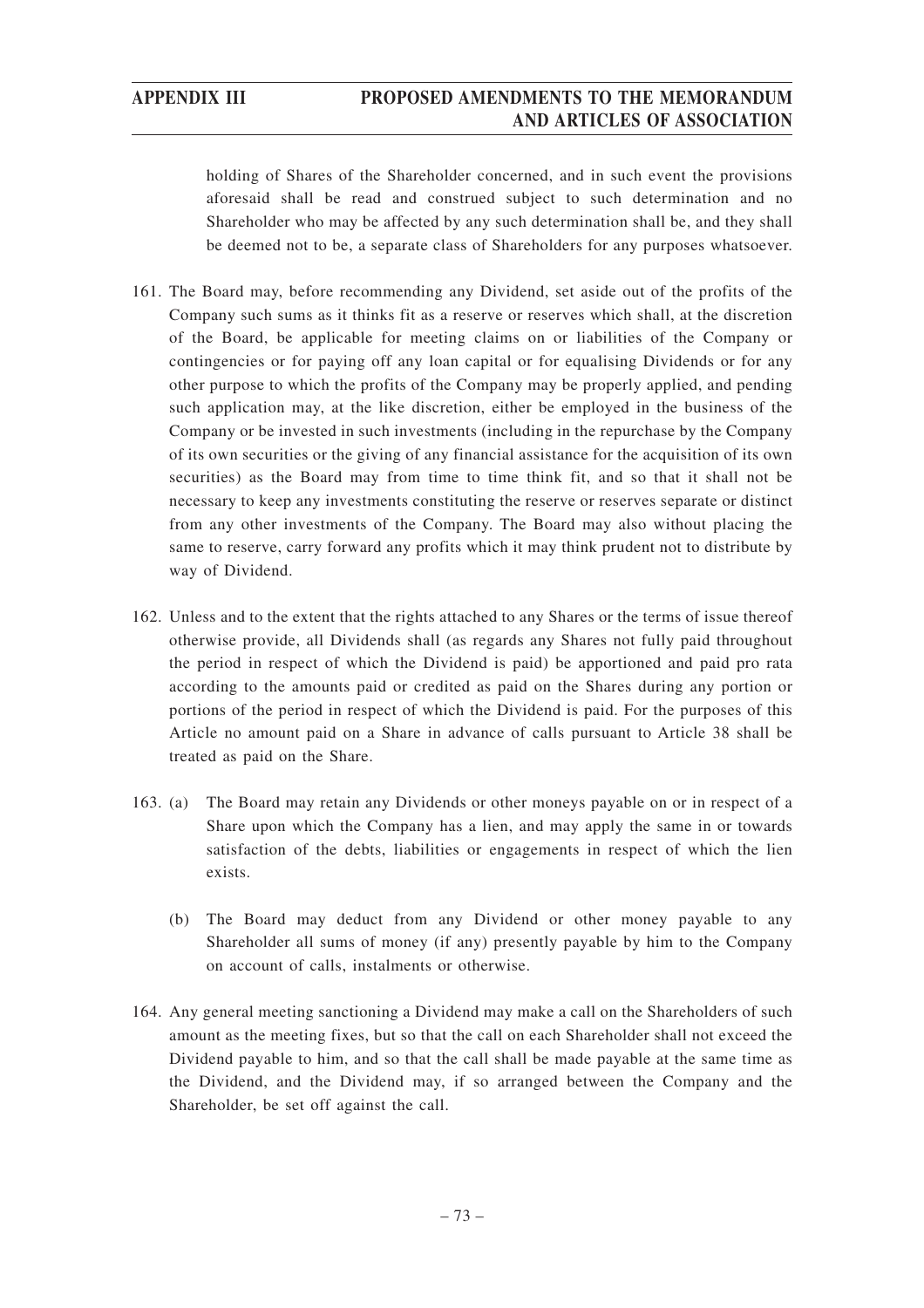- 165. A transfer of Shares shall not, as against the Company but without prejudice to the rights of the transferor and transferee inter se, pass the right to any Dividend or bonus declared thereon before the registration of the transfer.
- 166. If two or more persons are registered as joint holders of any Share, any one of such persons may give effectual receipts for any Dividends and other moneys payable and bonuses, rights and other distributions in respect of such Shares.
- 167. Unless otherwise directed by the Board, any Dividend or other moneys payable or bonuses, rights or other distributions in respect of any Share may be paid or satisfied by cheque or warrant or certificate or other documents or evidence of title sent through the post to the registered address of the Shareholder entitled, or, in the case of joint holders, to the registered address of that one whose name stands first in the Register in respect of the joint holding or to such person and to such address as the holder or joint holders may in writing direct. Every cheque, warrant, certificate or other document or evidence of title so sent shall be made payable to the order of the person to whom it is sent or, in the case of certificates or other documents or evidence of title as aforesaid, in favour of the Shareholder(s) entitled thereto, and the payment on any such cheque or warrant by the banker upon whom it is drawn shall operate as a good discharge to the Company in respect of the Dividend and/or other moneys represented thereby, notwithstanding that it may subsequently appear that the same has been stolen or that any endorsement thereon has been forged. Every such cheque, warrant, certificate or other document or evidence of title as aforesaid shall be sent at the risk of the person entitled to the Dividend, money, bonus, rights and other distributions represented thereby.
- 168. All Dividends, bonuses or other distributions or the proceeds of the realisation of any of the foregoing unclaimed for one year after having been declared by the Company until claimed and, notwithstanding any entry in any books of the Company may be invested or otherwise made use of by the Board for the benefit of the Company or otherwise howsoever, and the Company shall not be constituted a trustee in respect thereof. All Dividends, bonuses or other distributions or the proceeds of the realisation of any of the foregoing unclaimed for six years after having been declared may be forfeited by the Board and, upon such forfeiture, shall revert to the Company and, in the case where any of the same are securities of the Company, may be re-allotted or re-issued for such consideration as the Board thinks fit and the proceeds thereof shall accrue to the benefit of the Company absolutely.

### **RECORD DATE**

169. Subject to the Listing Rules, any resolution declaring a Dividend or other distribution on Shares of any class, whether a resolution of the Company in general meeting or a resolution of the Board, may specify that the same shall be payable or made to the persons registered as the holder of such Shares at the close of business on a particular date or at a particular time on a particular date, and thereupon the Dividend or other distribution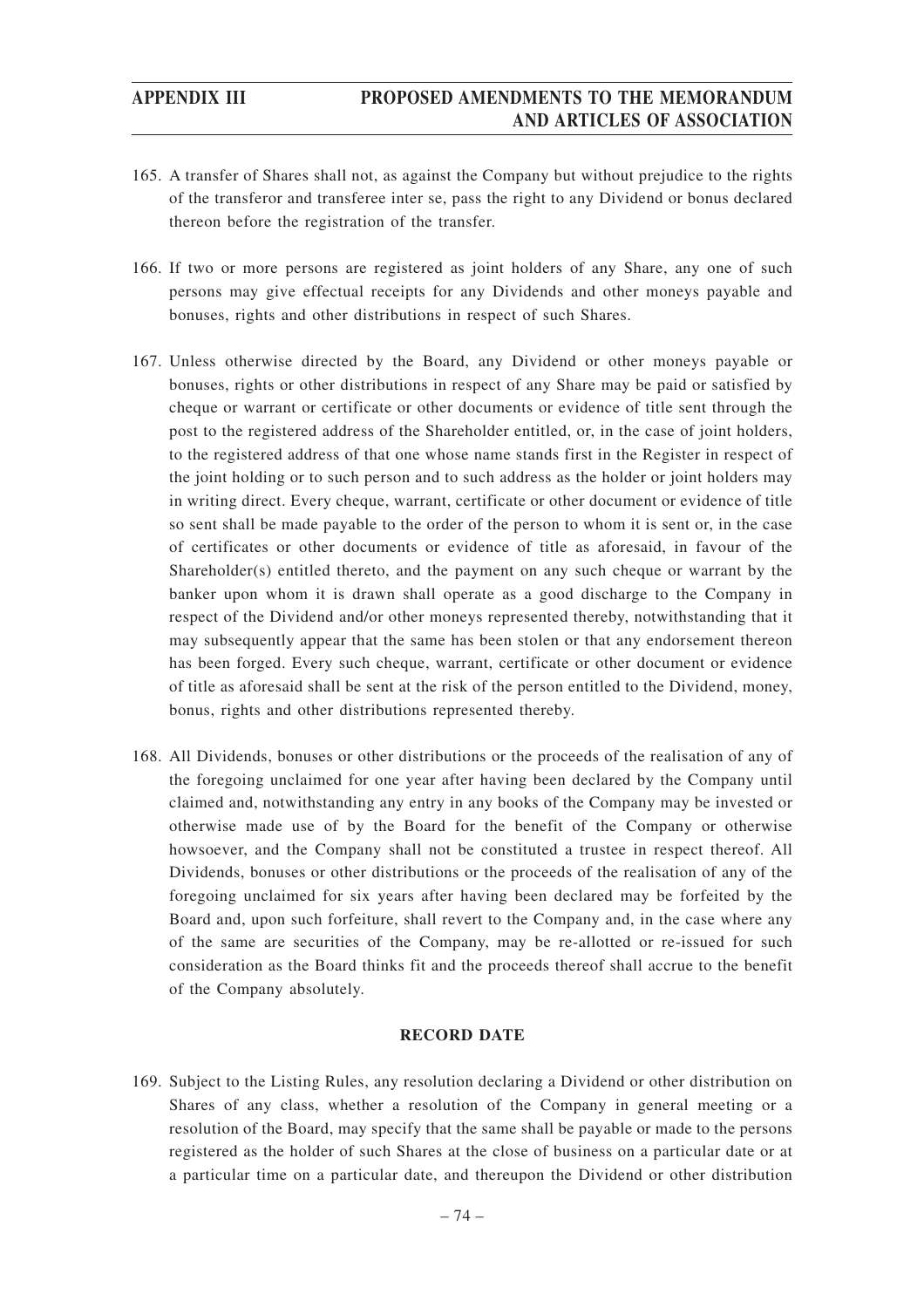shall be payable or made to them in accordance with their respective holdings so registered, but without prejudice to the rights inter se in respect of such Dividend or other distribution between the transferors and transferees of any such Shares. The provisions of this Article shall mutatis mutandis apply to determining the Shareholders entitled to receive notice and vote at any general meeting of the Company, bonuses, capitalisation issues, distributions of realised and unrealised capital profits or other distributable reserves or accounts of the Company and offers or grants made by the Company to the Shareholders.

170. The Company in general meeting may at any time and from time to time resolve that any surplus moneys in the hands of the Company representing capital profits arising from moneys received or recovered in respect of or arising from the realisation of any capital assets of the Company or any investments representing the same and not required for the payment or provision of any fixed preferential Dividend instead of being applied in the purchase of any other capital assets or for other capital purposes be distributed amongst its Shareholders on the footing that they receive the same as capital and in the Shares and proportions in which they would have been entitled to receive the same if it had been distributed by way of Dividend, provided that no such surplus moneys as aforesaid shall be so distributed unless the Company will remain solvent after the distribution, or the net realisable value of the assets of the Company will after the distribution be greater than the aggregate of its liabilities, share capital and share premium account.

### **ANNUAL RETURNS**

171. The Board shall make or cause to be made such annual or other returns or filings as may be required to be made in accordance with the Companies LawAct.

### **ACCOUNTS**

- 172. The Board shall cause proper books of account to be kept of the sums of money received and expended by the Company, and the matters in respect of which such receipts and expenditure take place; and of the assets and liabilities of the Company and of all other matters required by the Companies LawAct necessary to give a true and fair view of the state of the Company's affairs and to show and explain its transactions. The financial year of the Company shall end on 31 December of each year or such other date as the Directors may determine.
- 173. The books of account shall be kept at the Head Office or at such other place or places as the Board thinks fit and shall always be open to the inspection of the Directors.
- 174. No Shareholder (not being a Director) or other person shall have any right of inspecting any account or book or document of the Company except as conferred by the Companies LawAct or ordered by a court of competent jurisdiction or authorised by the Board or the Company in general meeting.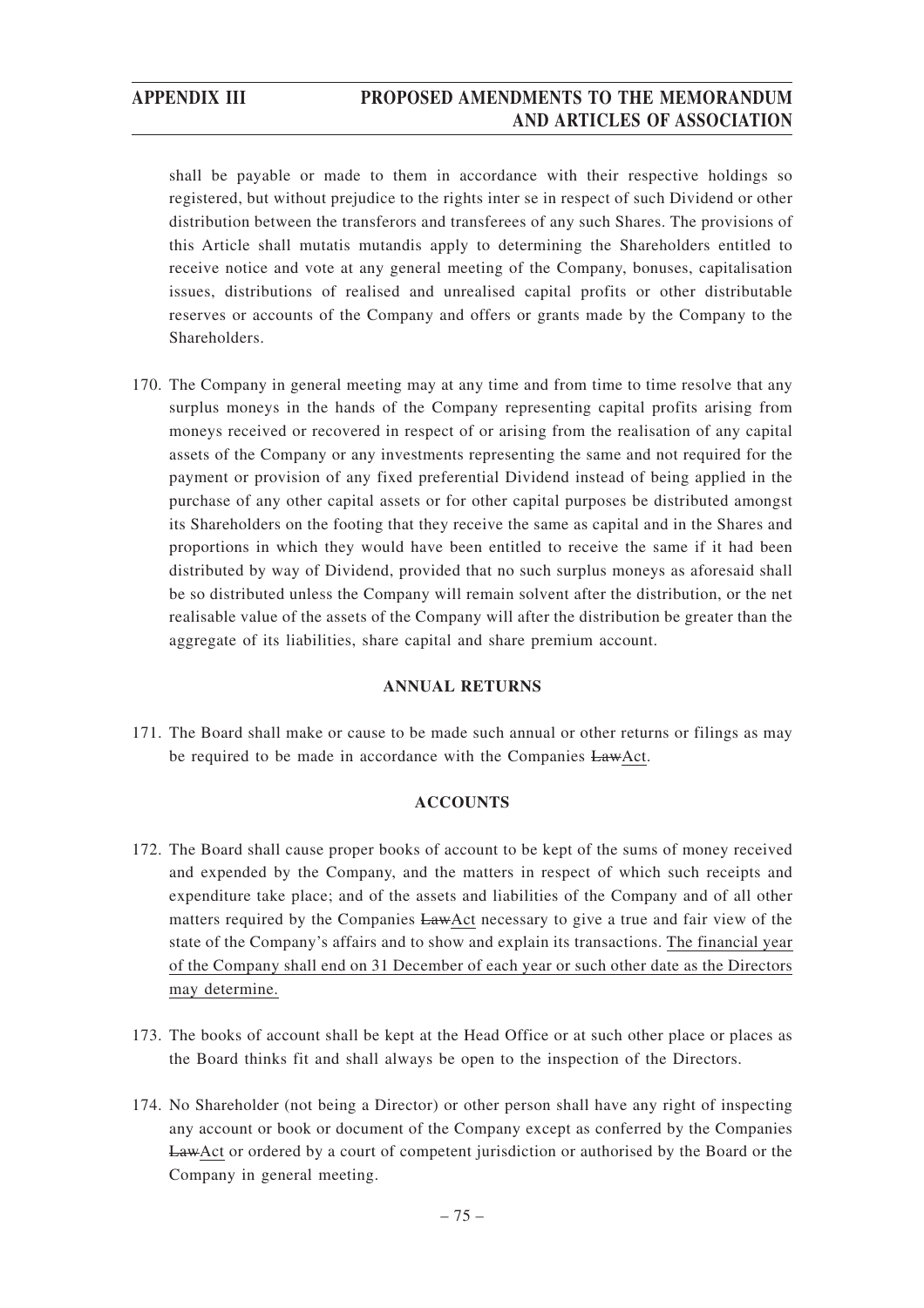- 175. (a) The Board shall from time to time cause to be prepared and laid before the Company at its annual general meeting profit and loss accounts and balance sheets of the Company and such other reports and documents as may be required by law and the Listing Rules. The accounts of the Company shall be prepared and audited based on the generally accepted accounting principles of Hong Kong, the International Accounting Standards, or such other standards as may be permitted by the HK Stock Exchange.
	- (b) Subject to paragraph (c) below, every balance sheet of the Company shall be signed on behalf of the Board by two of the Directors and a copy of every balance sheet (including every document required by law to be comprised therein or annexed thereto) and profit and loss account which is to be laid before the Company at its annual general meeting, together with a copy of the Directors' report and a copy of the Auditors' report thereon, shall, not less than 21 days before the date of the meeting be delivered or sent by post together with the notice of annual general meeting to every Shareholder and every Debenture Holder of the Company and every other person entitled to receive notices of general meetings of the Company under the provisions of these Articles, provided that this Article shall not require a copy of those documents to be sent to any person of whose address the Company is not aware or to more than one of the joint holders of any Shares or Debentures, but any Shareholder or Debenture Holder to whom a copy of those documents has not been sent shall be entitled to receive a copy free of charge on application at the Head Office or the Registration Office. If all or any of the Shares or Debentures or other securities of the Company shall for the time being be (with the consent of the Company) listed or dealt in on any stock exchange or market, there shall be forwarded to such stock exchange or market such number of copies of such documents as may for the time being be required under its regulations or practice.
	- (c) Subject to the Listing Rules, the Company may send summarised financial statements to Shareholders who has, in accordance with the Listing Rules, consented and elected to receive summarised financial statements instead of the full financial statements. The summarised financial statements must be accompanied by any other documents as may be required under the Listing Rules and must be sent to the Shareholders not less than twenty-one days before the general meeting to those Shareholders that have consented and elected to receive the summarised financial statements.

### **AUDITORS**

176. (a) The Company shall at each annual general meeting appoint one or more firms of auditors to hold office until the conclusion of the next annual general meeting on such terms and with such duties as may be agreed with the Board, but if an appointment is not made, the Auditors in office shall continue in office until a successor is appointed. A Director, officer or employee of any such Director, officer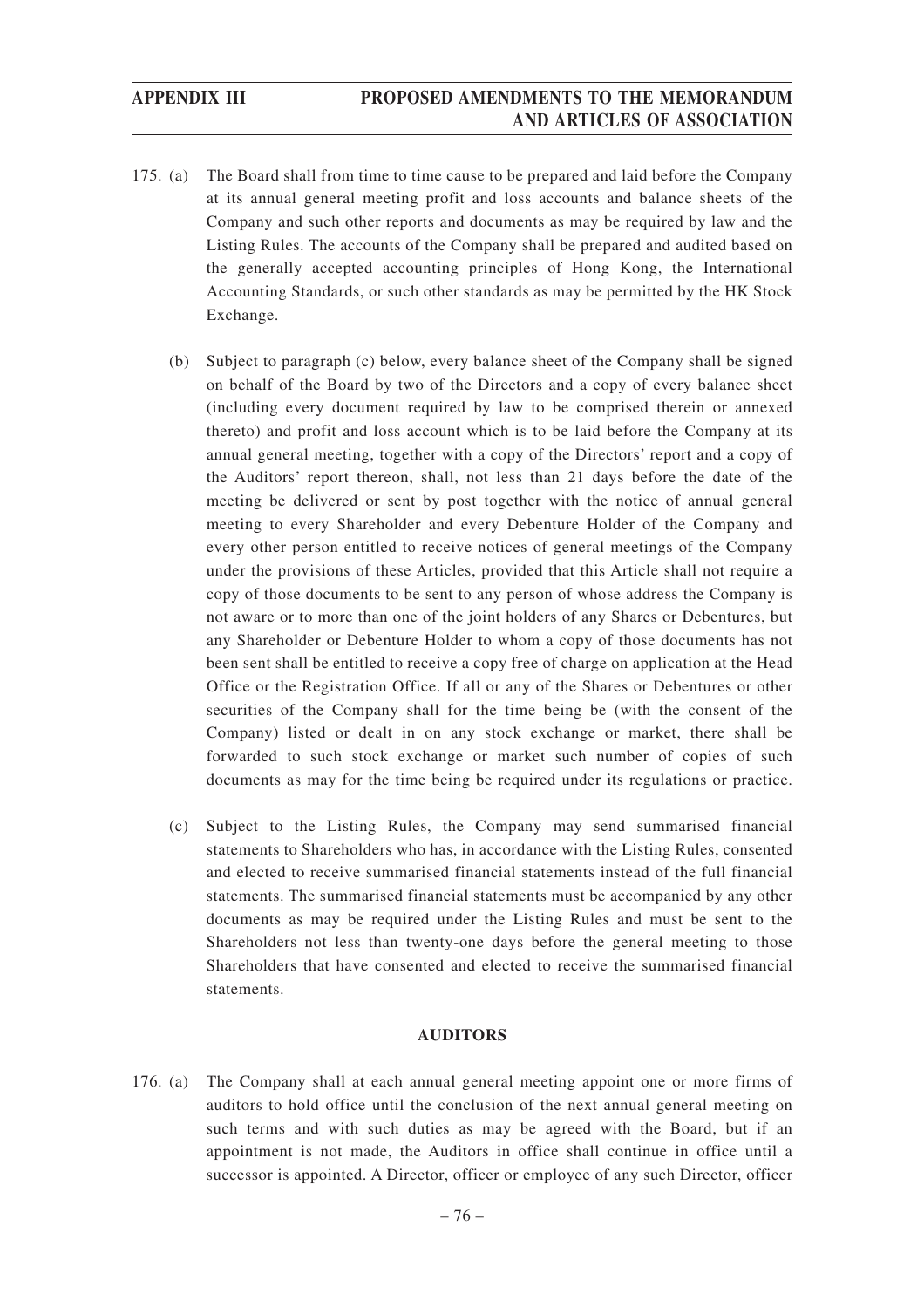or employee shall not be appointed Auditors of the Company. The Company in general meeting or a body that is independent of the Board may fill any casual vacancy in the office of Auditors, but while any such vacancy continues the surviving or continuing Auditors (if any) may act. The appointment, removal and remuneration of the Auditors shallmust be fixedapproved by or on the authority-a majority of the Company's Shareholders in the annual a general meeting exceptor by another body that in any particular year the Company in general meeting may delegate the fixing of such remuneration to is independent of the Board, and the remuneration of any Auditors appointed to fill any casual vacancy may be fixed by the Company in general meeting or a body that is independent of the Board.

- (b) The Shareholders may, at any general meeting convened and held in accordance with these Articles, remove the Auditors by SpecialOrdinary Resolution at any time before the expiration of the term of office and shall, by Ordinary Resolution, at that meeting appoint new auditors in its place for the remainder of the term. A body that is independent of the Board may also remove the Auditors by a majority vote before the expiration of the term of office and shall by a simple majority vote appoint new auditors in its place for the remainder of the term.
- 177. The Auditors of the Company shall have a right of access at all times to the books and accounts and vouchers of the Company and shall be entitled to require from the Directors and officers of the Company such information as may be necessary for the performance of his or their duties, and the Auditors shall audit every balance sheet and profit and loss account of the Company in each year and prepare an Auditors' report thereon to be annexed thereto. Such report shall be laid before the Company in the annual general meeting.
- 178. No person other than the retiring Auditors shall be appointed as Auditors at an annual general meeting unless notice of an intention to nominate that person to the office of Auditors has been given to the Company not less than 14 clear days before the annual general meeting, and the Company shall send a copy of any such notice to the retiring Auditors and shall give notice thereof to the Shareholders not less than seven days before the annual general meeting provided that the above requirement for sending a copy of such notice to the retiring Auditors may be waived by notice in writing by the retiring Auditors to the Secretary.
- 179. All acts done by any person acting as Auditors shall, as regards all persons dealing in good faith with the Company, be valid, notwithstanding that there was some defect in their appointment or that they were at the time of their appointment not qualified for appointment or subsequently became disqualified.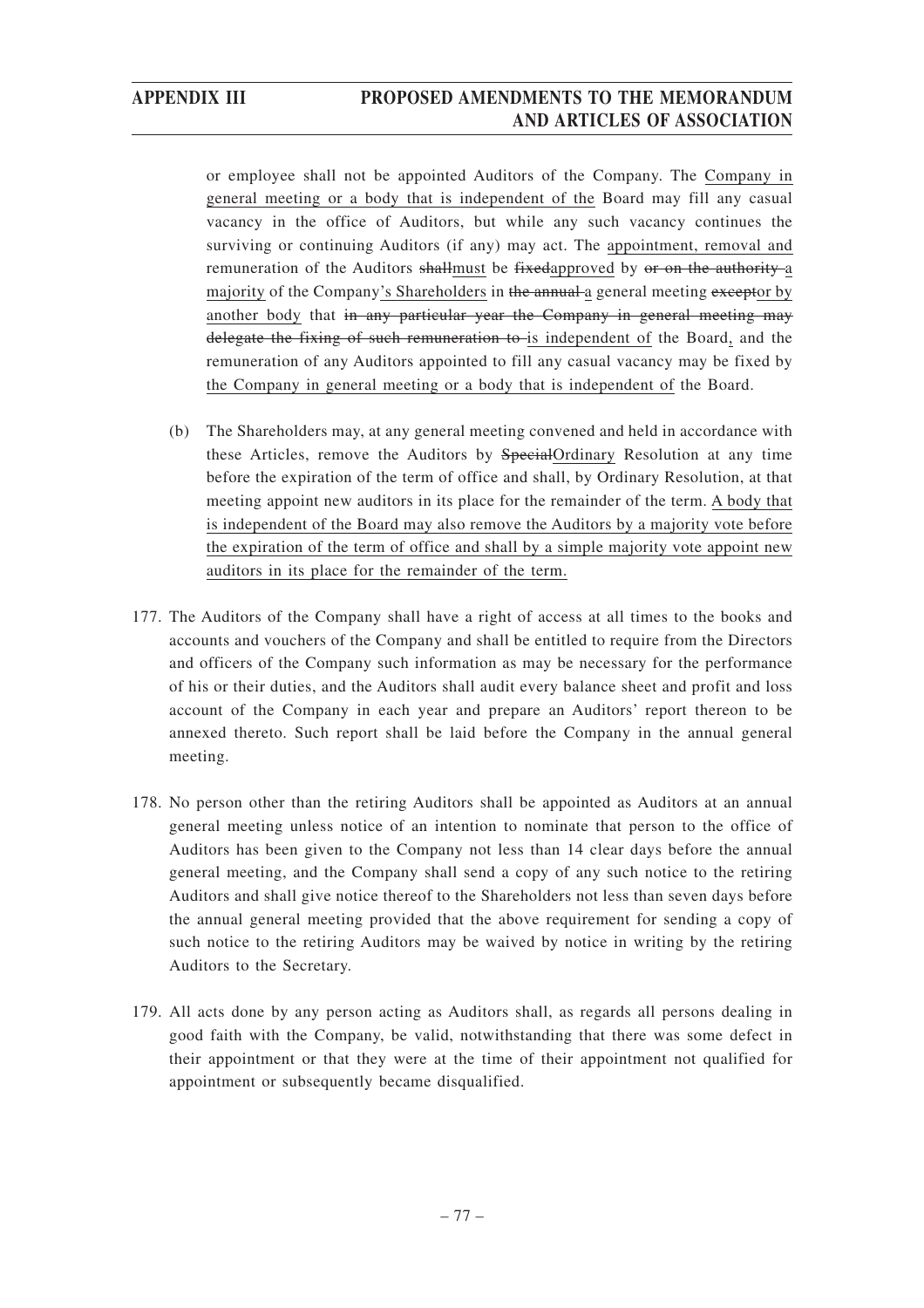### **NOTICES**

- 180. (a) Except where otherwise expressly stated, any notice or document to be given to or by any person pursuant to these Articles shall be in writing or, to the extent permitted by the Companies LawAct and the Listing Rules from time to time and subject to this Article, contained in an electronic communication. A notice calling a meeting of the Board need not be in writing.
	- (b) Except where otherwise expressly stated, any notice or document to be given to or by any person pursuant to these Articles (including any corporate communications within the meaning ascribed thereto under the Listing Rules) may be served on or delivered to any Shareholder either personally or by sending it through the post in a prepaid envelope or wrapper addressed to such Shareholder at his registered address as appearing in the register or by leaving it at that address addressed to the Shareholder or by any other means authorised in writing by the Shareholder concerned or (other than share certificate) by publishing it by way of advertisement in the Newspapers. In case of joint holders of a share, all notices shall be given to that one of the joint holders whose name stands first in the register and notice so given shall be sufficient notice to all the joint holders. Without limiting the generality of the foregoing but subject to the Companies LawAct and the Listing Rules, a notice or document may be served or delivered by the Company to any Shareholder by electronic means to such address as may from time to time be authorised by the Shareholder concerned or by publishing it on a website and notifying the Shareholder concerned that it has been so published.
	- (c) Any such notice or document may be served or delivered by the Company by reference to the register as it stands at any time not more than fifteen days before the date of service or delivery. No change in the register after that time shall invalidate that service or delivery. Where any notice or document is served or delivered to any person in respect of a share in accordance with these Articles, no person deriving any title or interest in that share shall be entitled to any further service or delivery of that notice or document.
	- (d) Any notice or document required to be sent to or served upon the Company, or upon any officer of the Company, may be sent or served by leaving the same or sending it through the post in a prepaid envelope or wrapper addressed to the Company or to such officer at the Head Office or Registered Office.
	- (e) The Board may from time to time specify the form and manner in which a notice may be given to the Company by electronic means, including one or more addresses for the receipt of an electronic communication, and may prescribe such procedures as they think fit for verifying the authenticity or integrity of any such electronic communication. Any notice may be given to the Company by electronic means only if it is given in accordance with the requirements specified by the Board.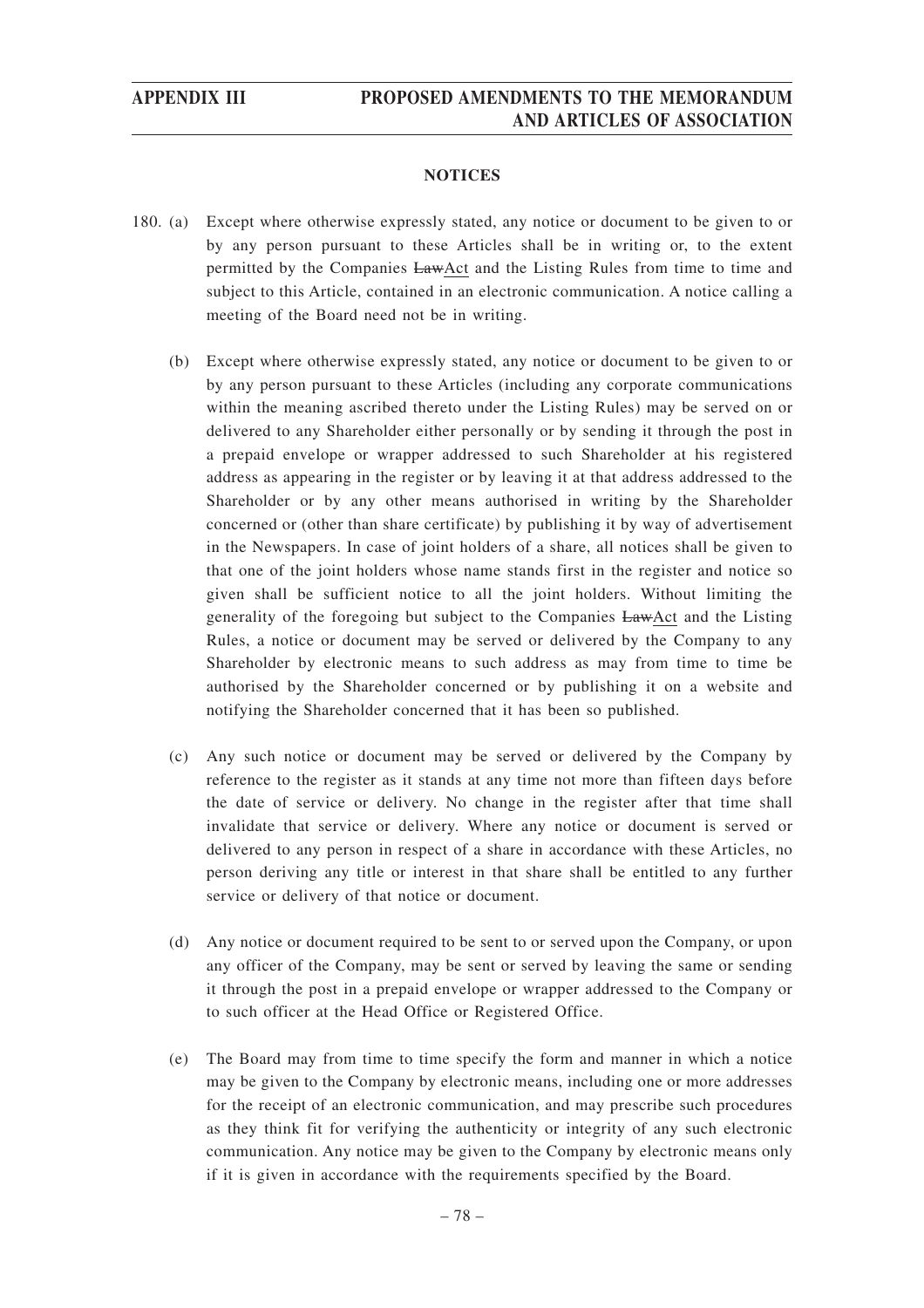- 181. (a) Any Shareholder whose registered address is outside the Relevant Territory may notify the Company in writing of an address in the Relevant Territory which for the purpose of service of notice shall be deemed to be his registered address. Where the registered address of the Shareholder is outside the Relevant Territory, notice, if given through the post, shall be sent by prepaid airmail letter where available.
	- (b) Any Shareholder who fails (and, where a Share is held by joint holders, where the first joint holder named on the register fails) to supply his registered address or a correct registered address to the Company for service of notices and documents on him shall not (and where a Share is held by joint holders, none of the other joint holders whether or not they have supplied a registered address shall) be entitled to service of any notice or documents by the Company and any notice or document which is otherwise required to be served on him may, if the Board in its absolute discretion so elects (and subject to them re-electing otherwise from time to time), be served, in the case of notices, by displaying a copy of such notice conspicuously at the Registered Office and the Head Office or, if the Board sees fit, by advertisement in the Newspapers, and, in the case of documents, by posting up a notice conspicuously at the Registered Office and the Head Office addressed to such Shareholder which notice shall state the address within the Relevant Territory at which he served in the manner so described which shall be sufficient service as regards Shareholders with no registered or incorrect addresses, provided that nothing in this paragraph (b) shall be construed as requiring the Company to serve any notice or document on any Shareholder with no or an incorrect registered address for the service of notice or document on him or on any Shareholder other than the first named on the register of members of the Company.
	- (c) If on three consecutive occasions notices or other documents have been sent through the post to any Shareholder (or, in the case of joint holders of a share, the first holder named on the register) at his registered address but have been returned undelivered, such Shareholder (and, in the case of joint holders of a Share, all other joint holders of the share) shall not thereafter be entitled to receive or be served (save as the Board may elect otherwise pursuant to paragraph (b) of this Article) and shall be deemed to have waived the service of notices and other documents from the Company until he shall have communicated with the Company and supplied in writing a new registered address for the service of notices on him.
- 182. Any notice or other document, if sent by mail, postage prepaid, shall be deemed to have been served or delivered on the day following that on which the letter, envelope, or wrapper containing the same is put into the post. In proving such service it shall be sufficient to prove that the letter, envelope or wrapper containing the notice or document was properly addressed and put into the post as prepaid mail. Any notice or document not sent by post but left by the Company at a registered address shall be deemed to have been served or delivered on the day it was so left. Any notice or document, if sent by electronic means (including through any relevant system), shall be deemed to have been given on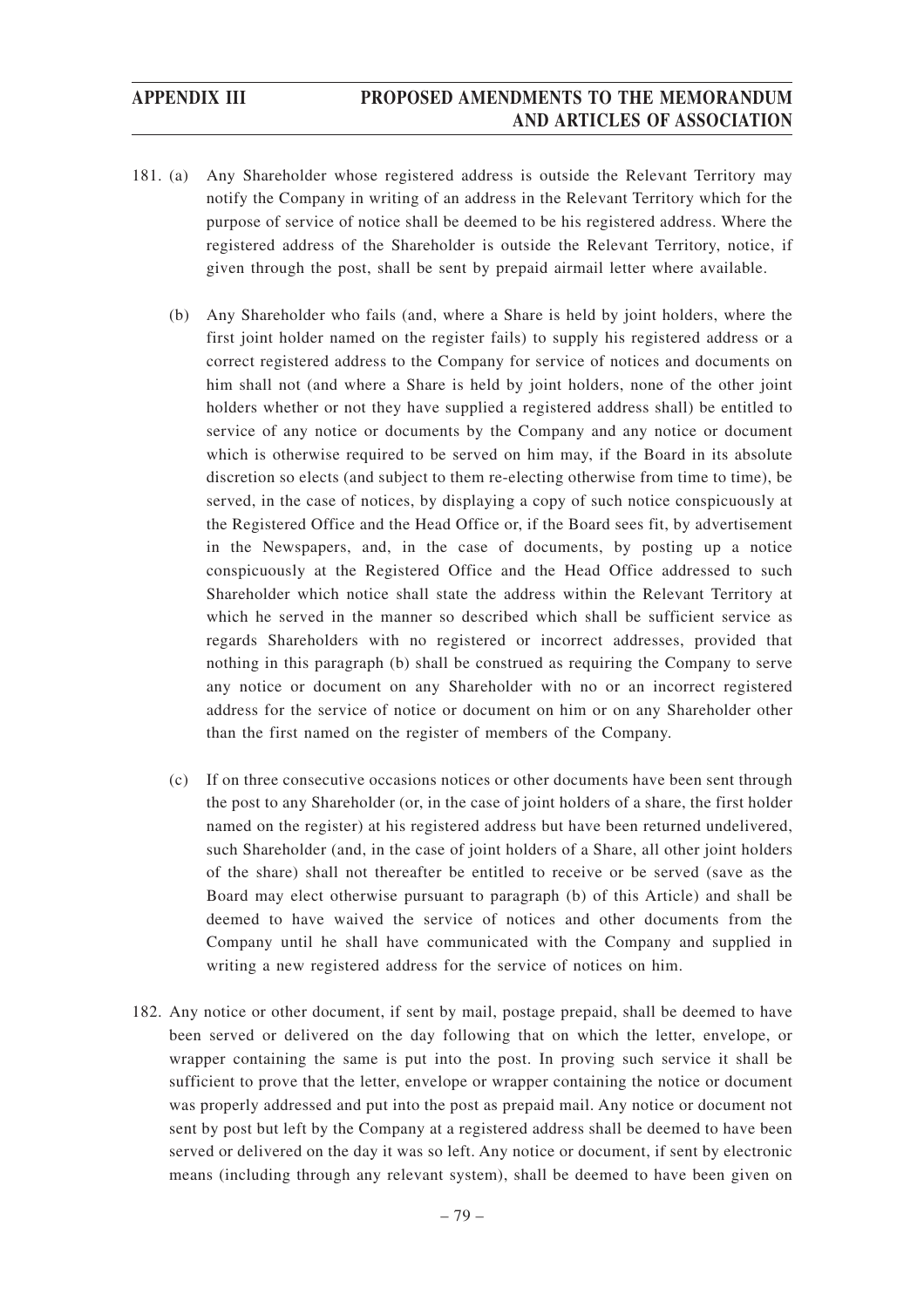the day following that on which the electronic communication was sent by or on behalf of the Company. Any notice or document served or delivered by the Company by any other means authorised in writing by the Shareholder concerned shall be deemed to have been served when the Company has carried out the action it has been authorised to take for that purpose. Any notice or other document published by way of advertisement or on a website shall be deemed to have been served or delivered on the day it was so published.

- 183. A notice or document may be given by the Company to the person entitled to a Share in consequence of the death, mental disorder, bankruptcy or liquidation of a Shareholder by sending it through the post in a prepaid envelope or wrapper addressed to him by name, or by the title of representative of the deceased, the trustee of the bankrupt or the liquidator of the Shareholder, or by any like description, at the address, if any, supplied for the purpose by the person claiming to be so entitled, or (until such an address has been so supplied) by giving the notice or document in any manner in which the same might have been given if the death, metal disorder, bankruptcy or winding up had not occurred.
- 184. Any person who by operation of law, transfer or other means whatsoever shall become entitled to any Share shall be bound by every notice in respect of such share which prior to his name and address being entered on the register shall have been duly served to the person from whom he derives his title to such share.
- 185. Any notice or document delivered or sent by post to, or left at the registered address of any Shareholder in pursuance of these Articles, shall notwithstanding that such Shareholder be then deceased, bankrupt or wound up and whether or not the Company has notice of his death, bankruptcy or winding up, be deemed to have duly served in respect of any registered Shares whether held solely or jointly with other persons by such Shareholder until some other person be registered in his stead as the holder or joint holder thereof, and such service shall for all purposes of these Articles be deemed a sufficient service of such notice or document on his personal representatives and all persons (if any) jointly interested with him in any such Shares.
- 186. The signature to any notice or document to be given by the Company may be written or printed.

### **INFORMATION**

187. No Shareholder (not being a Director) shall be entitled to require discovery of or any information respecting any detail of the Company's trading or any matter which is or may be in the nature of a trade secret, mystery of trade or secret process which may relate to the conduct of the business of the Company which in the opinion of the Board will be inexpedient in the interests of the Shareholders of the Company to communicate to the public.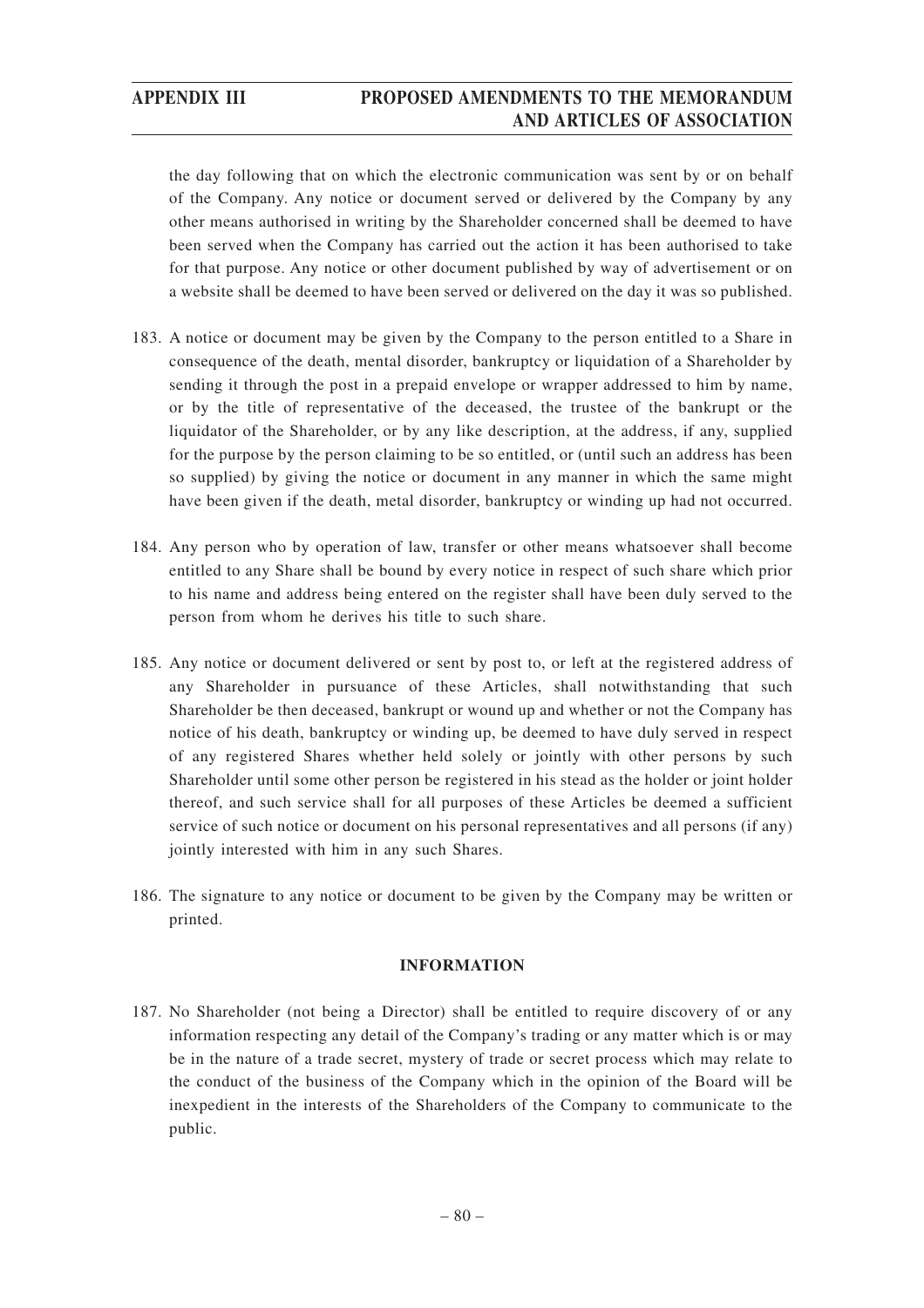### **WINDING UP**

- 188. Subject to the Companies LawAct, a resolution that the Company be wound up by the Court ormay at any time and from time to time be wound up voluntarily shall be passed by way of a Special Resolution.
- 189. If the Company shall be wound up, the surplus assets remaining after payment to all creditors shall be divided among the Shareholders in proportion to the capital paid up on the Shares held by them respectively, and if such surplus assets shall be insufficient to repay the whole of the paid up capital, they shall be distributed, subject to the rights of any Shares which may be issued on special terms and conditions, so that, as nearly as may be, the losses shall be borne by the Shareholders in proportion to the capital paid on the Shares held by them respectively.
- 190. If the Company shall be wound up (in whatever manner) the liquidator may, with the sanction of a Special Resolution and any other sanction required by the Companies LawAct, divide among the Shareholders in specie or kind the whole or any part of the assets of the Company whether the assets shall consist of property of one kind or shall consist of properties of different kinds and the liquidator may, for such purpose, set such value as he deems fair upon any one or more class or classes of property to be divided as aforesaid and may determine how such division shall be carried out as between the Shareholders or different classes of Shareholders and the Shareholders within each class. The liquidator may, with the like sanction, vest any part of the assets in trustees upon such trusts for the benefit of Shareholders as the liquidator, with the like sanction, shall think fit, but so that no Shareholder shall be compelled to accept any Shares or other assets upon which there is a liability.

### **INDEMNITY**

191. The Directors, managing directors, alternate Directors, Auditors, Secretary and other officers for the time being of the Company and the trustees (if any) for the time being acting in relation to any of the affairs of the Company, and their respective executors or administrators, shall be indemnified and secured harmless out of the assets of the Company from and against all actions, costs, charges, losses, damages and expenses which they or any of them, their or any of their executors or administrators, shall or may incur or sustain by reason of any act done, concurred in or omitted in or about the execution of their duty or supposed duty in their respective offices or trusts, except such (if any) as they shall incur or sustain through their own fraud or dishonesty, and none of them shall be answerable for the acts, receipts, neglects or defaults of any other of them, or for joining in any receipt for the sake of conformity, or for any bankers or other persons with whom any moneys or effects of the Company shall be lodged or deposited for safe custody, or for the insufficiency or deficiency of any security upon which any moneys of the Company shall be placed out or invested, or for any other loss, misfortune or damage which may arise in the execution of their respective offices or trusts, or in relation thereto,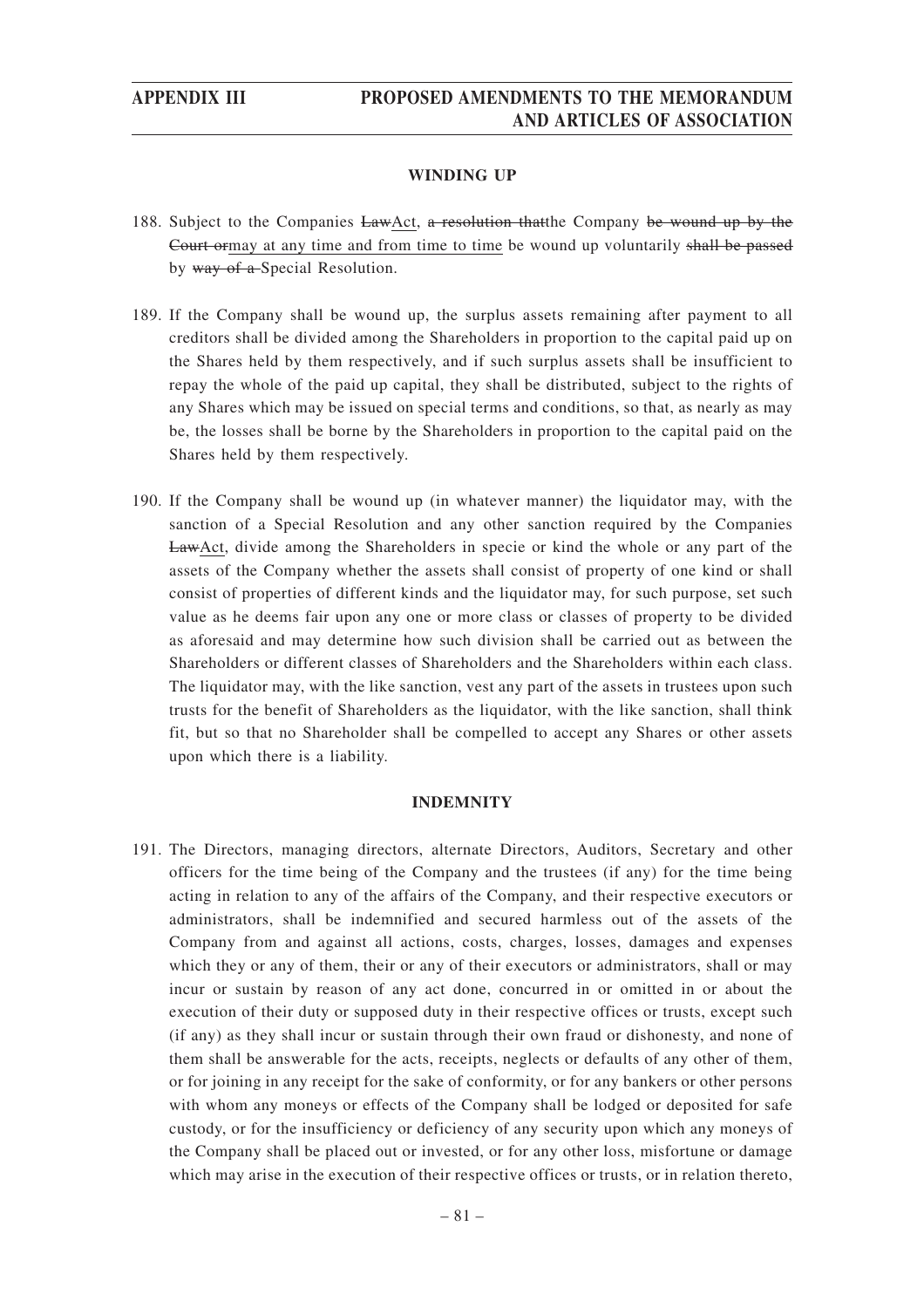except as the same shall happen by or through their own fraud, dishonest, or recklessness. The Company may take out and pay the premium and other moneys for the maintenance of insurance, bonds and other instruments for the benefit either of the Company or the Directors (and/or other officers) or any of them to indemnify the Company and/or Directors (and/or other officers) named therein for this purpose against any loss, damage, liability and claim which they may suffer or sustain in connection with any breach by the Directors (and/or other officers) or any of them of their duties to the Company.

### **UNTRACEABLE SHAREHOLDERS**

- 192. The Company may exercise the power to cease sending cheques for Dividend entitlements or Dividend warrants by post if such cheques or warrants remain uncashed on two consecutive occasions or after the first occasion on which such a cheque or warrant is returned undelivered.
- 193. (a) The Company shall have the power to sell, in such manner as the Board thinks fit, any Shares of a Shareholder who is untraceable, but no such sale shall be made unless:
	- (i) during the period of 12 years prior to the date of the advertisements referred to in sub-paragraph (ii) below (or, if published more than once, the first thereof) at least three Dividends or other distributions in respect of the Shares in question have become payable or been made and no Dividend or other distribution in respect of the Shares during that period has been claimed;
	- (ii) the Company has caused an advertisement to be inserted in the Newspapers of its intention to sell such Shares and a period of three months has elapsed since the date of such advertisement (or, if published more than once, the first thereof);
	- (iii) the Company has not at any time during the said periods of 12 years and three months received any indication of the existence of the holder of such Shares or of a person entitled to such Shares by death, bankruptcy or operation of law; and
	- (iv) the Company has notified the HK Stock Exchange of its intention of such sale.
	- (b) To give effect to any such sale the Board may authorise any person to transfer the said Shares and the instrument of transfer signed or otherwise executed by or on behalf of such person shall be as effective as if it had been executed by the registered holder or the person entitled by transmission to such Shares, and the purchaser shall not be bound to see to the application of the purchase money nor shall his title to the Shares be affected by any irregularity or invalidity in the proceedings relating to the sale. The net proceeds of the sale will belong to the Company and upon receipt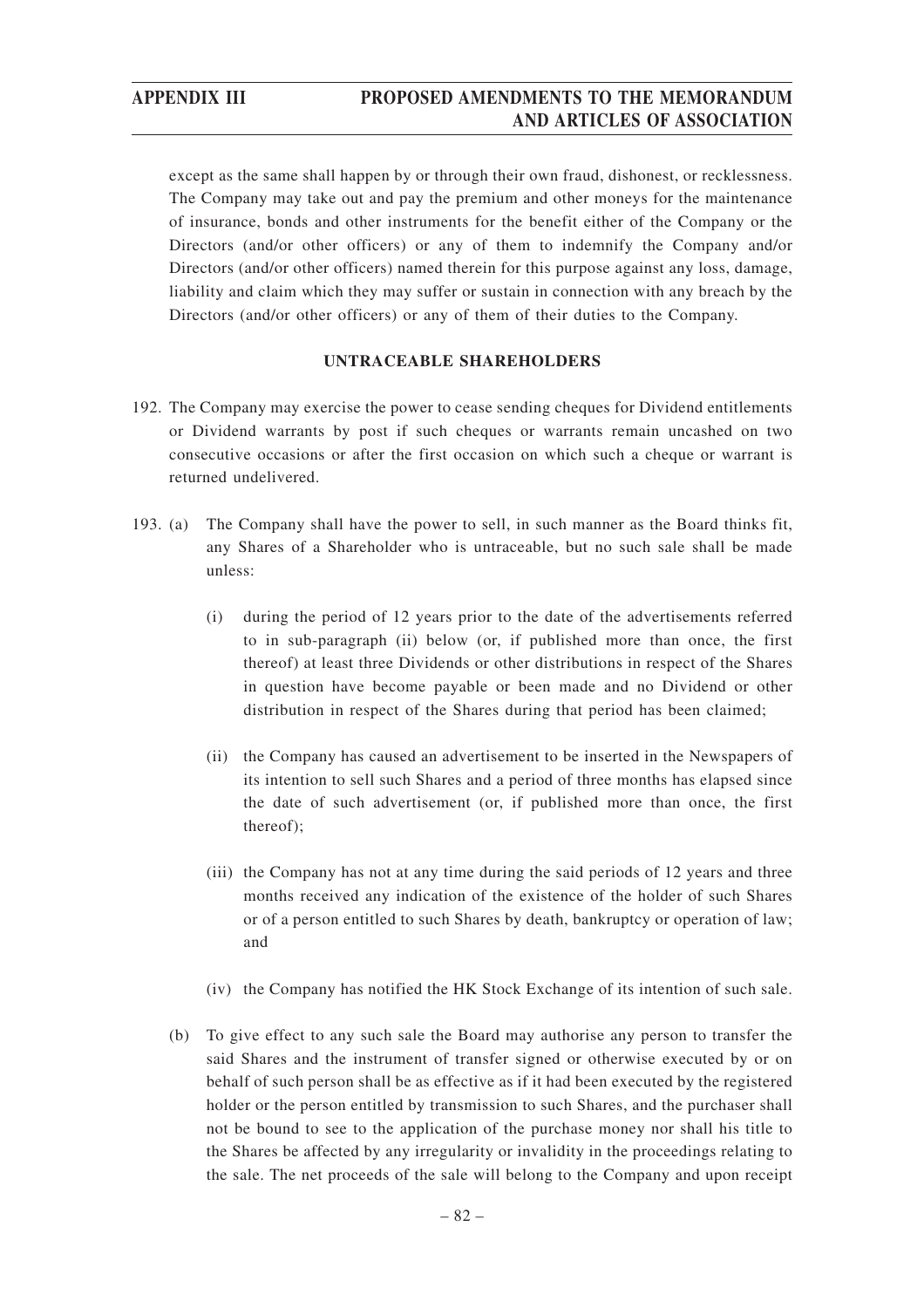by the Company of such proceeds it shall become indebted to the former Shareholder for an amount equal to such net proceeds. Notwithstanding any entries made by the Company in any of its books or otherwise howsoever, no trusts shall be created in respect of such debt and no interest shall be payable in respect of it and the Company shall not be required to account for any money earned from the net proceeds which may be employed in the business of the Company or as it thinks fit. Any sale under this Article shall be valid and effective notwithstanding that the Shareholder holding the Shares sold is dead, bankrupt, wound up or otherwise under any legal disability or incapacity.

### **DESTRUCTION OF DOCUMENTS**

- 194. The Company may destroy:
	- (a) any share certificate which has been cancelled at any time after the expiry of one year from the date of such cancellation;
	- (b) any dividend mandate or any variation or cancellation thereof or any notification of change of name or address at any time after the expiry of two years from the date on which such mandate, variation, cancellation or notification was recorded by the Company;
	- (c) any instrument of transfer of Shares which has been registered at any time after the expiry of six years from the date of registration;
	- (d) any other document, on the basis of which any entry in the Register is made, at any time after the expiry of six years from the date on which an entry in the Register was first made in respect of it;

and it shall conclusively be presumed in favour of the Company that every Share certificate so destroyed was a valid certificate duly and properly cancelled and that every instrument of transfer so destroyed was a valid and effective instrument duly and properly registered and that every other document destroyed hereunder was a valid and effective document in accordance with the recorded particulars thereof in the books or records of the Company provided always that:

- (i) the foregoing provisions of this Article shall apply only to the destruction of a document in good faith and without express notice to the Company that the preservation of such document was relevant to a claim;
- (ii) nothing contained in this Article shall be construed as imposing upon the Company any liability in respect of the destruction of any such document earlier than as aforesaid or in any case where the conditions of proviso (i) above are not fulfilled; and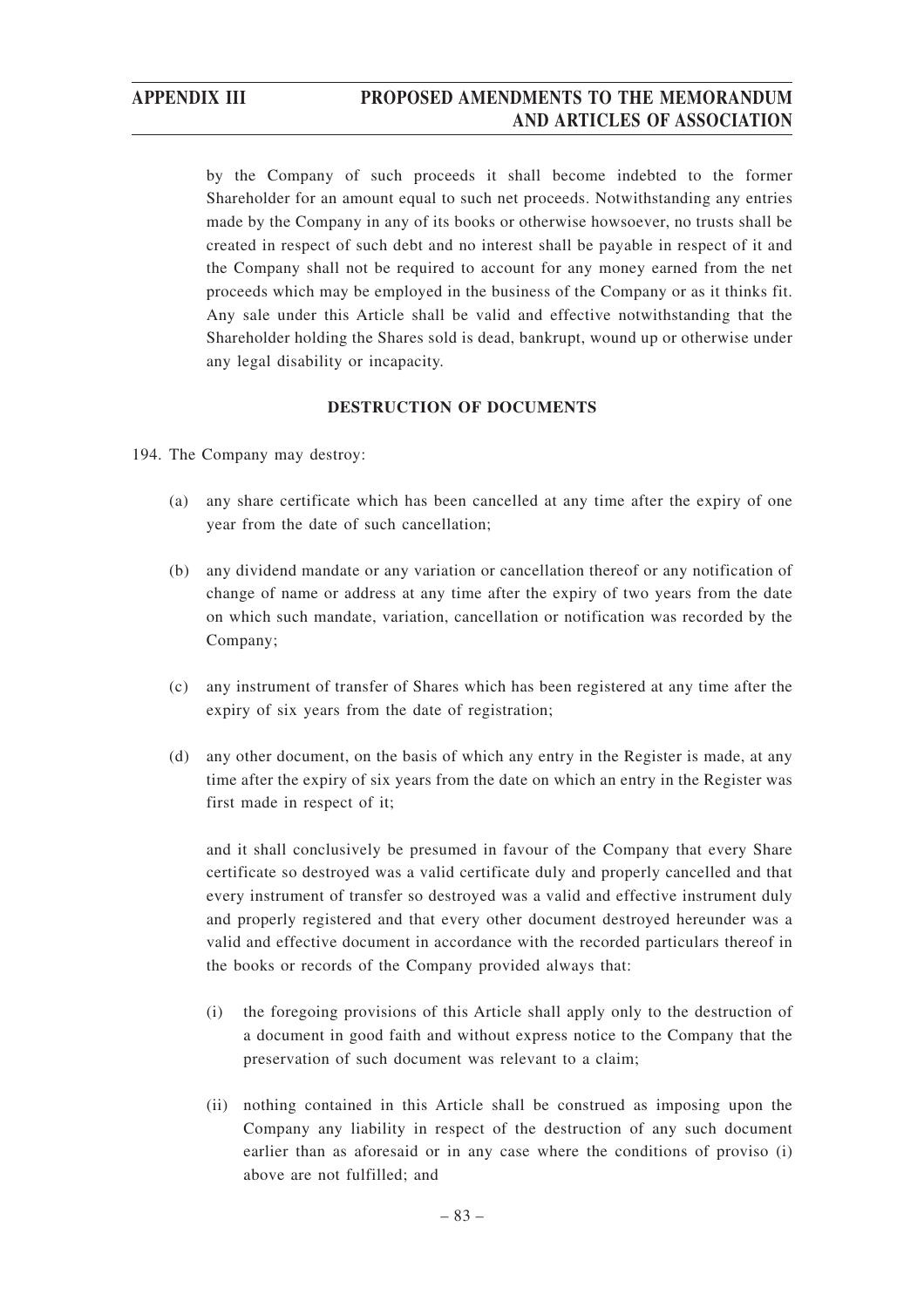(iii) references in this Article to the destruction of any document include reference to its disposal in any manner.

### **SUBSCRIPTION RIGHT RESERVE**

- 195. The following provisions shall have effect to the extent that they are not prohibited by and are in compliance with the Companies LawAct:
	- (a) If, so long as any of the rights attaching to any warrants issued by the Company to subscribe for Shares shall remain exercisable, the Company does any act or engages in any transaction which, as a result of any adjustments to the subscription price in accordance with the provisions applicable under the terms and conditions of the warrants, would reduce the subscription price to below the par value of a Share, then the following provisions shall apply:
		- (i) as from the date of such act or transaction the Company shall establish and thereafter (subject as provided in this Article) maintain in accordance with the provisions of this Article a reserve (the "Subscription Right Reserve") the amount of which shall at no time be less than the sum which for the time being would be required to be capitalised and applied in paying up in full the nominal amount of the additional Shares required to be issued and allotted credited as fully paid pursuant to sub-paragraph (iii) below on the exercise in full of all the subscription rights outstanding and shall apply the Subscription Right Reserve in paying up in full the amount of the shortfall referred to in sub-paragraph (iii) in respect of such additional Shares as and when the same are allotted;
		- (ii) the Subscription Right Reserve shall not be used for any purpose other than that specified above unless all other reserves of the Company (other than the share premium account) have been extinguished and will then only be used to make good losses of the Company if and so far as is required by law;
		- (iii) upon the exercise of all or any of the subscription rights represented by any warrant, the relevant subscription rights shall be exercisable in respect of a nominal amount of Shares equal to the amount in cash which the holder of such warrant is required to pay on exercise of the subscription rights represented thereby (or, as the case may be, the relevant portion thereof in the event of a partial exercise of the subscription rights) and, in addition, there shall be allotted in respect of such subscription rights to the exercising warrant holder, credited as fully paid, such additional nominal amount of Shares as is equal to the shortfall between: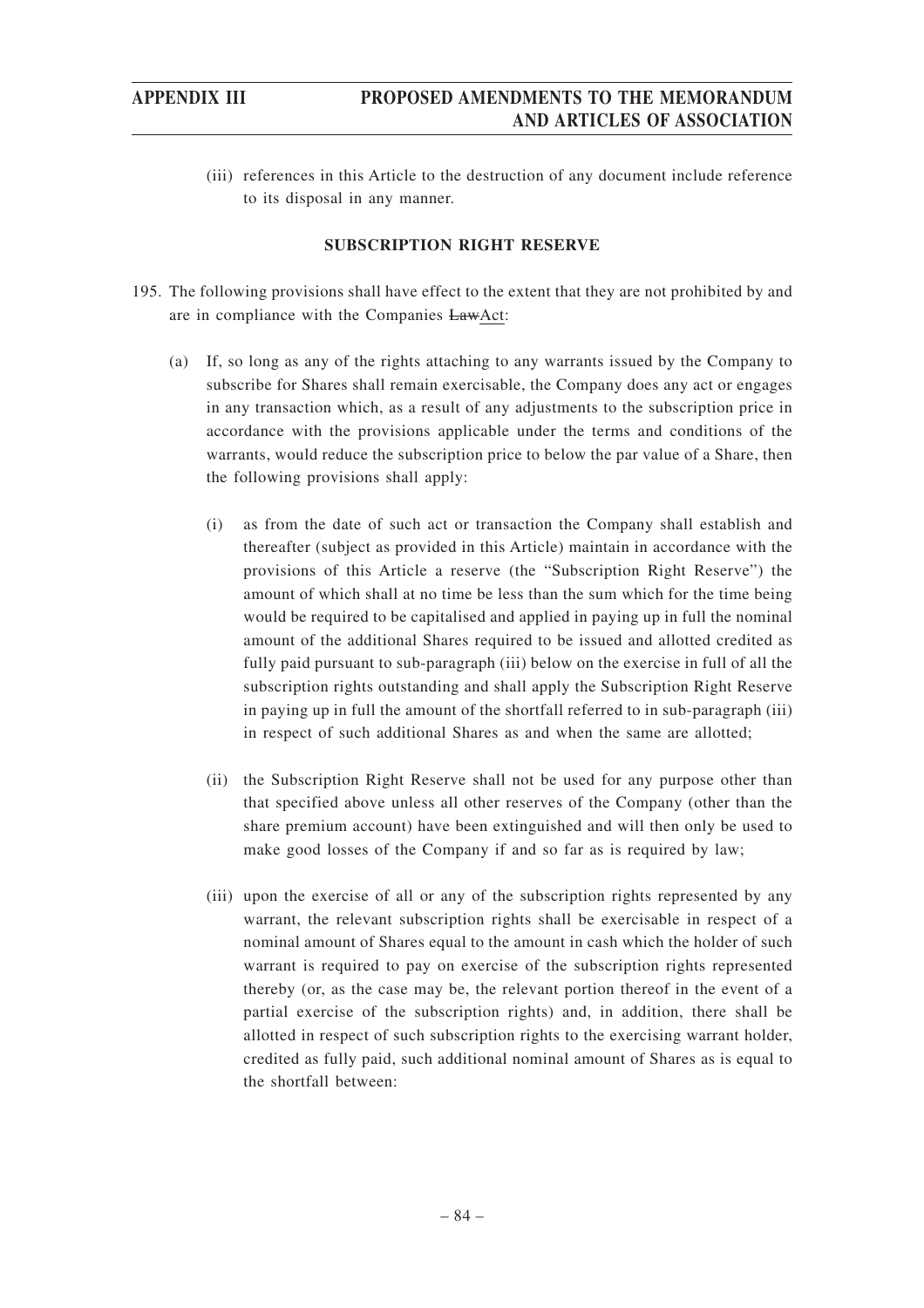- (A) the said amount in cash which the holder of such warrant is required to pay on exercise of the subscription rights represented thereby (or, as the case may be, the relevant portion thereof in the event of a partial exercise of the subscription rights); and
- (B) the nominal amount of Shares in respect of which such subscription rights would have been exercisable having regard to the provisions of the conditions of the warrants, had it been possible for such subscription rights to represent the right to subscribe for Shares at less than par and immediately upon such exercise so much of the sum standing to the credit of the Subscription Right Reserve as is required to pay up in full such additional nominal amount of Shares shall be capitalised and applied in paying up in full such additional nominal amount of Shares which shall forthwith be allotted credited as fully paid to the exercising warrant holder; and
- (iv) if upon the exercise of the subscription rights represented by any warrant the amount standing to the credit of the Subscription Right Reserve is not sufficient to pay up in full such additional nominal amount of Shares equal to such shortfall as aforesaid to which the exercising warrant holder is entitled, the Board shall apply any profits or reserves then or thereafter becoming available (including, to the extent permitted or not prohibited by law, the share premium account) for such purpose until such additional nominal amount of Shares is paid up and allotted as aforesaid and until then no Dividend or other distribution shall be paid or made on the fully paid Shares then in issue. Pending such payment up and allotment, the exercising warrant holder shall be issued by the Company with a certificate evidencing his right to the allotment of such additional nominal amount of Shares. The rights represented by any such certificate shall be in registered form and shall be transferable in whole or in part in units of one Share in the like manner as the Shares for the time being are transferable, and the Company shall make such arrangements in relation to the maintenance of a register therefor and other matters in relation thereto as the Board may think fit and adequate particulars thereof shall be made known to each relevant exercising warrant holder upon the issue of such certificate.
- (b) Shares allotted pursuant to the provisions of this Article shall rank pari passu in all respects with the other Shares allotted or which ought to be allotted on the relevant exercise of the subscription rights represented by the warrant concerned. Notwithstanding anything contained in paragraph (a) of this Article, no fraction of any Share shall be allotted on exercise of the subscription rights.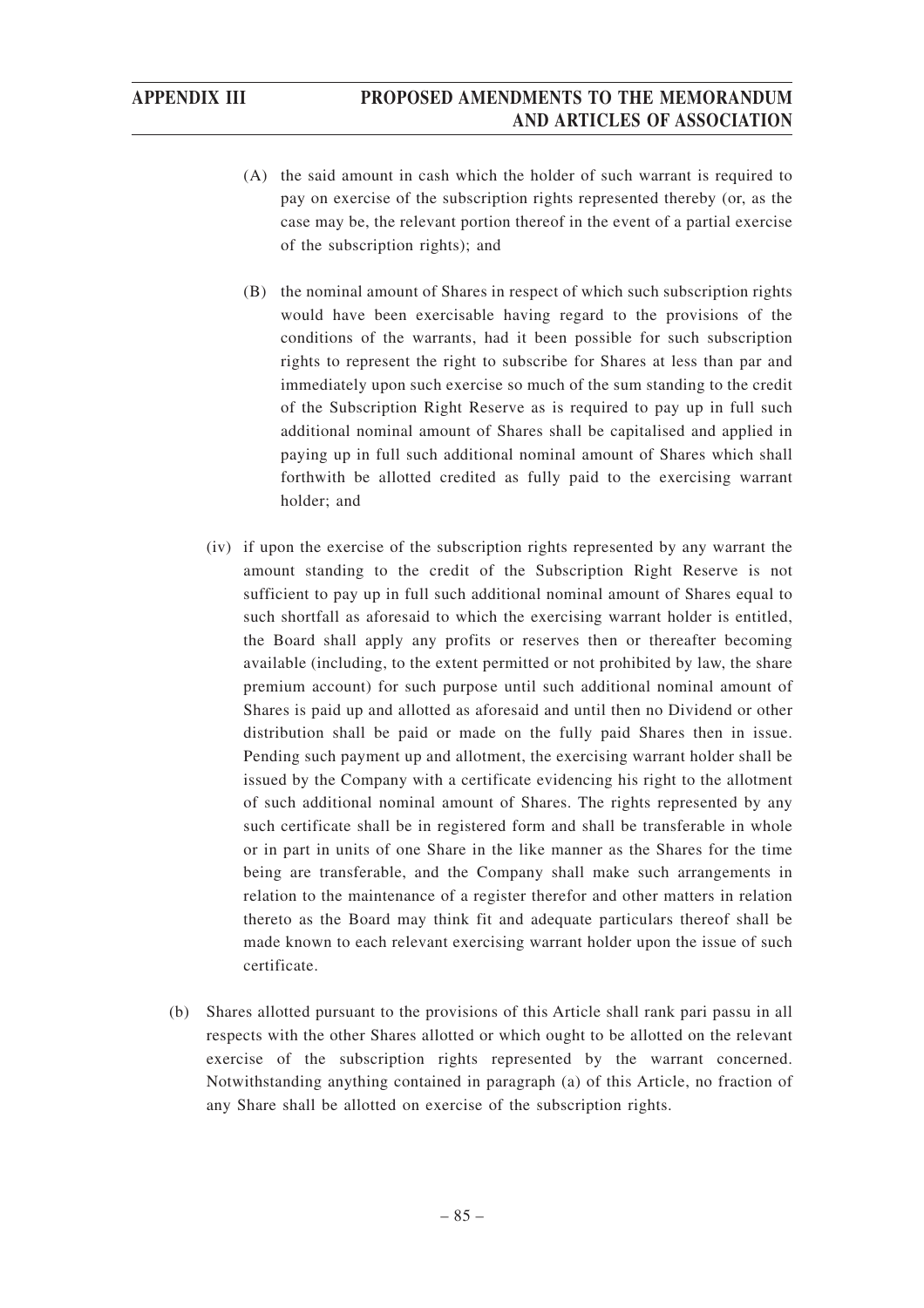- (c) The provisions of this Article as to the establishment and maintenance of the Subscription Right Reserve shall not be altered or added to in any way which would vary or abrogate, or which would have the effect of varying or abrogating, the provisions for the benefit of any warrant holder or class of warrant holders under this Article without the sanction of a Special Resolution of such warrant holder(s) or class of warrant holders.
- (d) A certificate or report by the Auditors as to whether or not the Subscription Right Reserve is required to be established and maintained and if so the amount thereof so required to be established and maintained, as to the purpose for which the Subscription Right Reserve has been used, as to the extent to which it has been used to make good losses of the Company, as to the additional nominal amount of Shares required to be allotted to exercising warrant holders credited as fully paid, and as to any other matter concerning the Subscription Right Reserve shall (in the absence of manifest error) be conclusive and binding upon the Company and all warrant holders and Shareholders.

### **STOCK**

- 196. The following provisions shall have effect at any time and from time to time provided that they are not prohibited by or inconsistent with the Companies LawAct:
	- (a) The Company may by Ordinary Resolution convert any fully paid Shares into stock, and may from time to time by like resolution reconvert any stock into fully paid Shares of any denomination.
	- (b) The holders of stock may transfer the same or any part thereof in the same manner, and subject to the same regulations as and subject to which the Shares from which the stock arose might prior to conversion have been transferred or as near thereto as circumstances admit, but the Board may from time to time, if it thinks fit, fix the minimum amount of stock transferable and restrict or prohibit the transfer of fractions of that minimum, but so that such minimum shall not exceed the nominal amount of the Shares from which the stock arose. No warrants to bearer shall be issued in respect of any stock.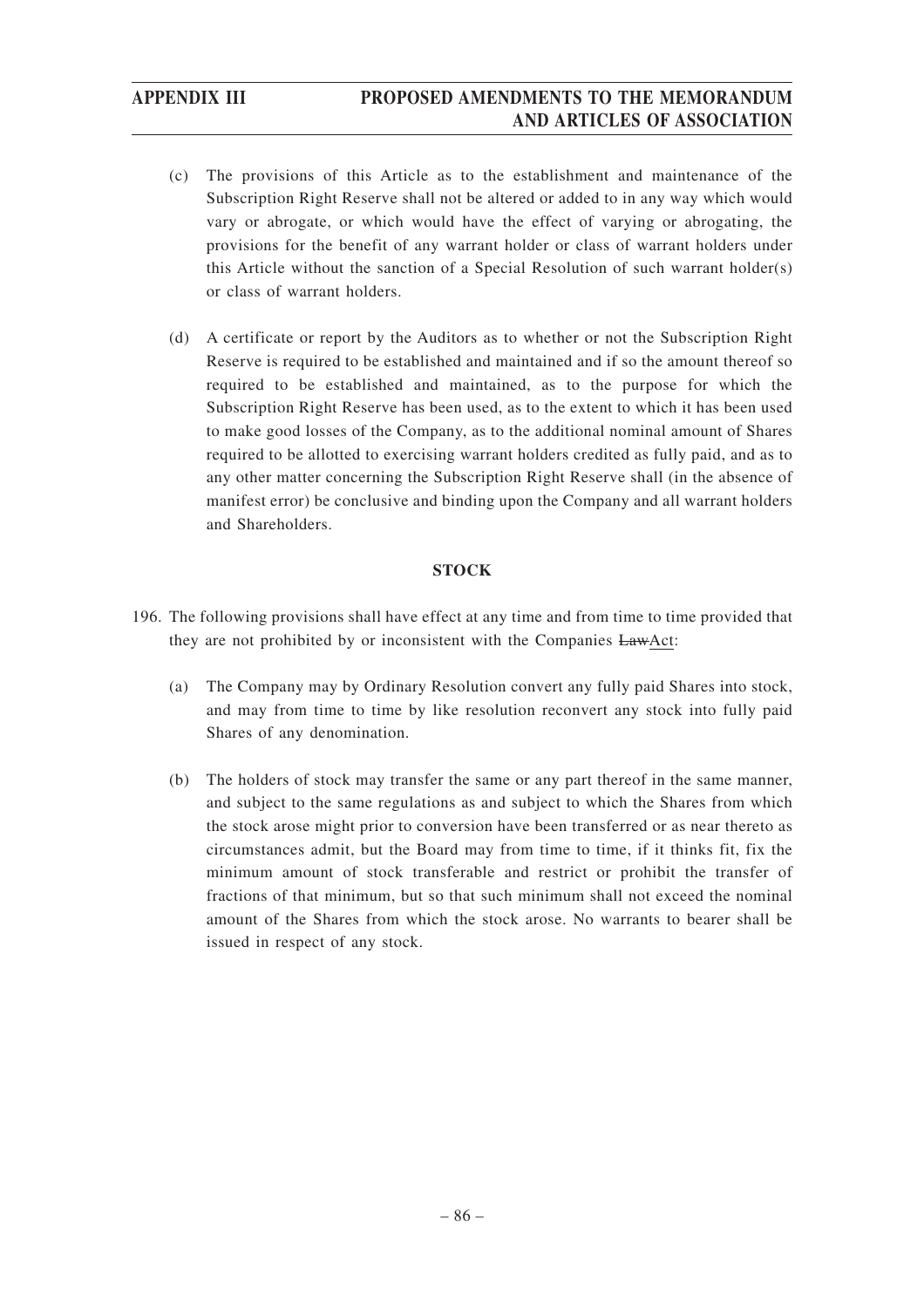- (c) The holders of stock shall, according to the amount of the stock held by them, have the same rights, privileges and advantages as regards Dividends, participation in assets on a winding up, voting at meetings, and other matters, as if they held the Shares from which the stock arose, but no such rights, privileges or advantages (except participation in the Dividends and profits and in the assets on winding up of the Company) shall be conferred by an amount of stock which would not, if existing in Shares, have conferred such rights, privileges or advantages.
- (d) Such of the provisions of these Articles as are applicable to fully paid Shares shall apply to stock, and the words "Share" and "Shareholder" herein shall include "stock" and "stockholder" and "member".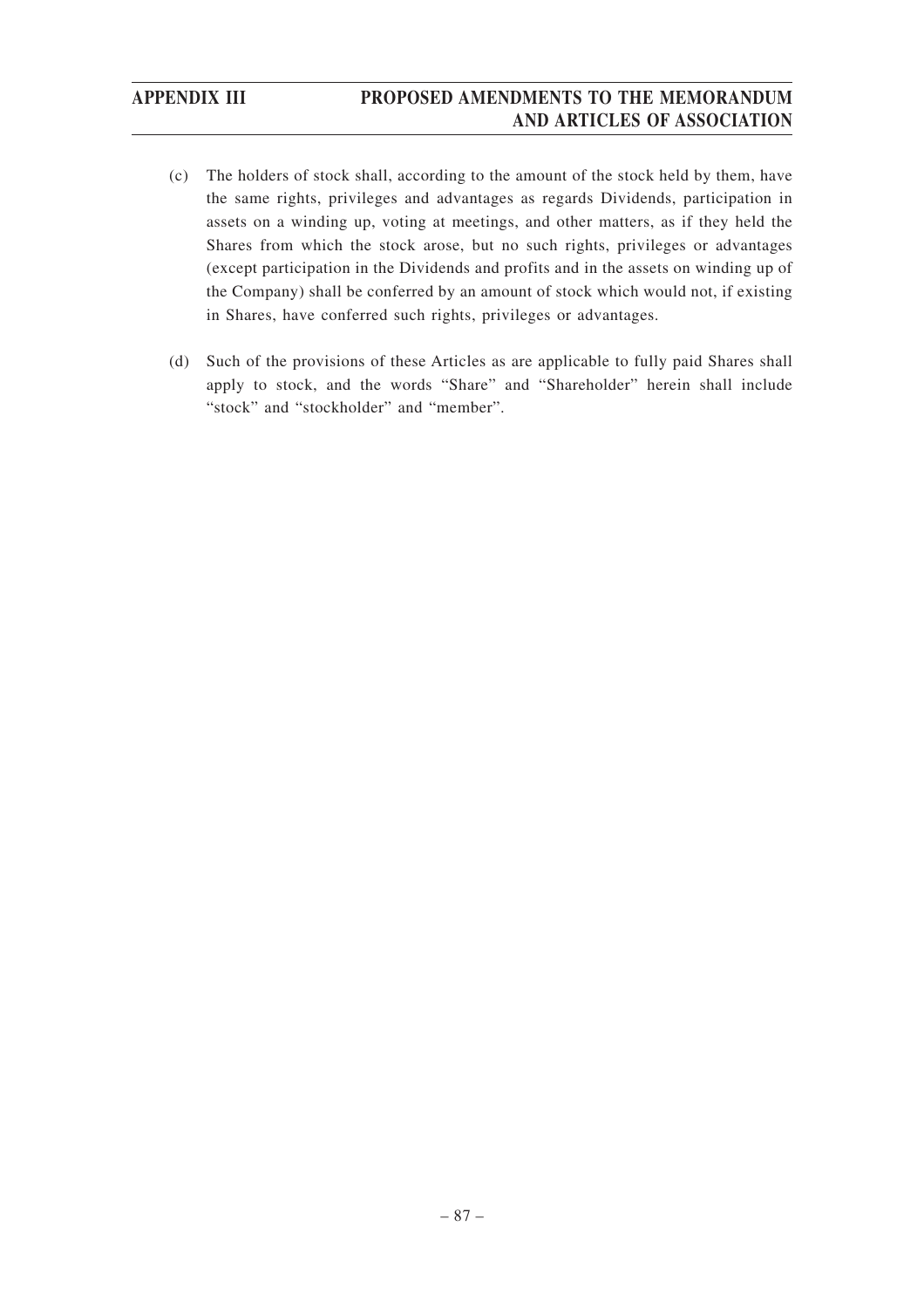## **NOTICE OF ANNUAL GENERAL MEETING**



# **Ascletis Pharma Inc. 歌禮製藥有限公司**

*(incorporated in the Cayman Islands with limited liability)* **(Stock code: 1672)**

### **NOTICE OF 2022 ANNUAL GENERAL MEETING**

**NOTICE IS HEREBY GIVEN THAT** an Annual General Meeting of Ascletis Pharma Inc. (the "Company") will be held at 11/F, Building D, 198 Qidi Road, HIPARK, Xiaoshan District, Hangzhou, Zhejiang Province, China on Thursday, June 16, 2022 at 11:00 a.m. to transact the following businesses:

- 1. To receive and consider the audited consolidated financial statements of the Company and its subsidiaries and the reports of the directors and auditor for the year ended December 31, 2021.
- 2. i) To re-elect Mrs. Judy Hejingdao WU as an executive Director.
	- ii) To re-elect Ms. Lin HUA as an independent non-executive Director.
	- iii) To authorize the board of Directors to fix the remuneration of the Directors.
- 3. To re-appoint Ernst & Young as auditor and to authorize the board of Directors to fix its remuneration.

and to consider and, if thought fit, pass the following resolutions as ordinary resolution:

- 4. "**THAT**:
	- (a) subject to paragraph (b) of this resolution, the exercise by the directors of the Company (the "Directors") during the Relevant Period (as hereinafter defined) of all the powers of the Company to allot, issue and deal with additional shares of US\$0.0001 each in the share capital of the Company (the "Shares"), and to make or grant offers, agreements and options (including warrants, bonds and debentures convertible into Shares) which would or might require the exercise of such powers, subject to and in accordance with all applicable laws, rules and regulations, be and is hereby generally and unconditionally approved;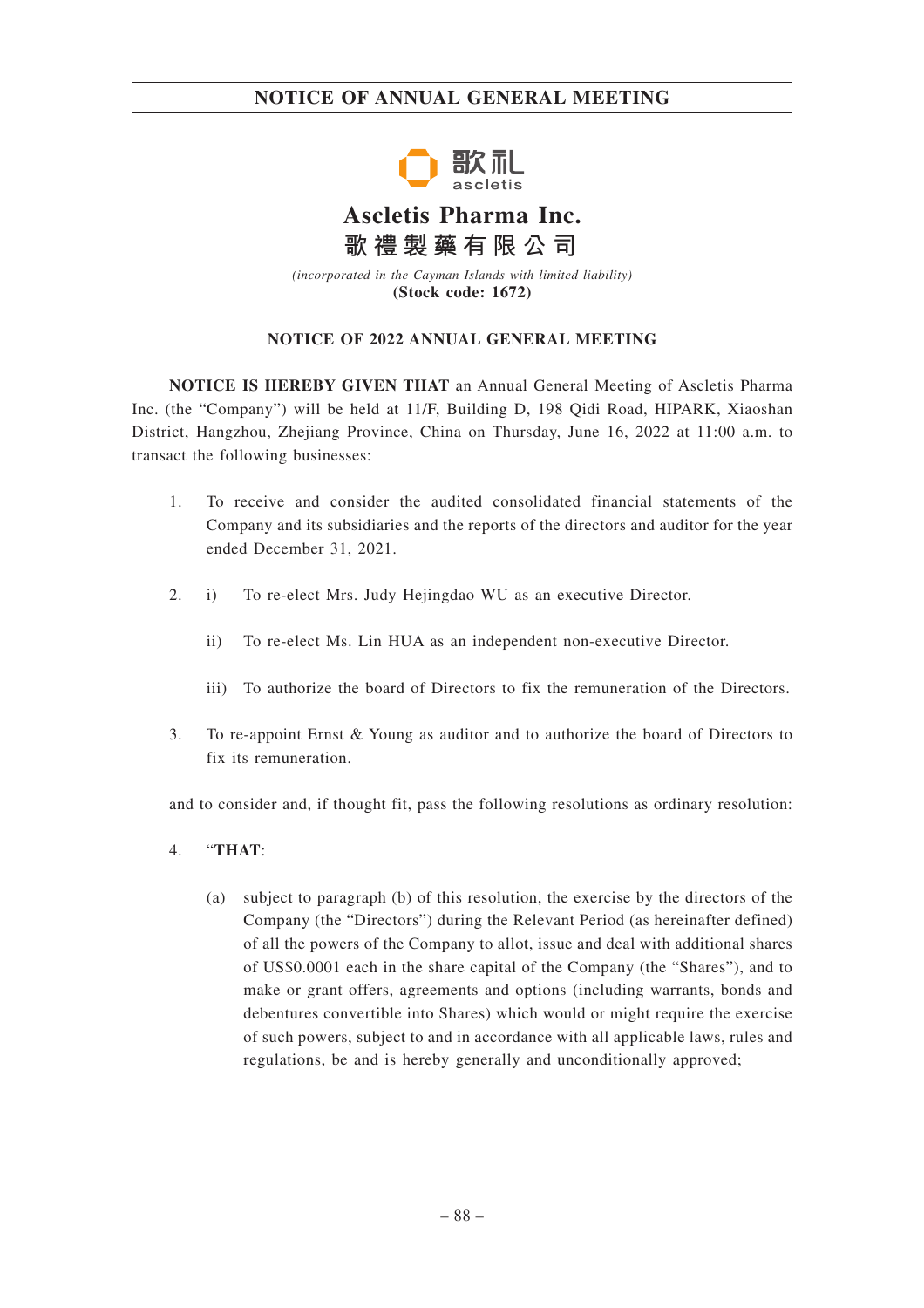## **NOTICE OF ANNUAL GENERAL MEETING**

- (b) the approval in paragraph (a) of this resolution shall authorise the Directors during the Relevant Period to make or grant offers, agreements and options (including warrants, bonds and debentures convertible into Shares) which would or might require the exercise of such powers after the end of the Relevant Period;
- (c) the aggregate number of Shares allotted or agreed conditionally or unconditionally to be allotted (whether pursuant to an option or otherwise) and issued by the Directors pursuant to the approval in paragraph (a) of this resolution, otherwise than pursuant to (i) a Rights Issue (as hereinafter defined); (ii) the exercise of the conversion rights attaching to any convertible securities issued by the Company; (iii) any adjustment of rights to subscribe for shares under options and warrants or a special authority granted by the shareholders of the Company; (iv) the exercise of any subscription rights which maybe granted under any share option scheme or similar arrangement for the time being adopted by the Company; or (v) an issue of Shares in lieu of the whole or part of a dividend on Shares in accordance with the Articles of Association of the Company; shall not exceed 20% of the total number of Shares in issue as at the date of the passing of this resolution (subject to adjustment in the case of any consolidation or subdivision of shares of the Company after the date of passing this resolution), and the said approval shall be limited accordingly; and
- (d) for the purpose of this resolution, "Relevant Period" means the period from the passing of this resolution until whichever is the earliest of:
	- (i) the conclusion of the next annual general meeting of the Company;
	- (ii) the expiration of the period within which the next annual general meeting of the Company is required by the Articles of the Company or any applicable law of the Cayman Islands to be held; or
	- (iii) the date on which such mandate is revoked or varied by an ordinary resolution of the Shareholders in general meeting.

"Rights Issue" means an offer of Shares open for a period fixed by the Directors to the holders of Shares or any class of Shares whose names appear on the registers of members of the Company on a fixed record date in proportion to their then holdings of such Shares as at that date (subject to such exclusions or other arrangements as the directors of the Company may deem necessary or expedient in relation to fractional entitlements or having regard to any restrictions or obligations under the laws of, or the requirements of any recognised regulatory body or any stock exchange in, any territory applicable to the Company)."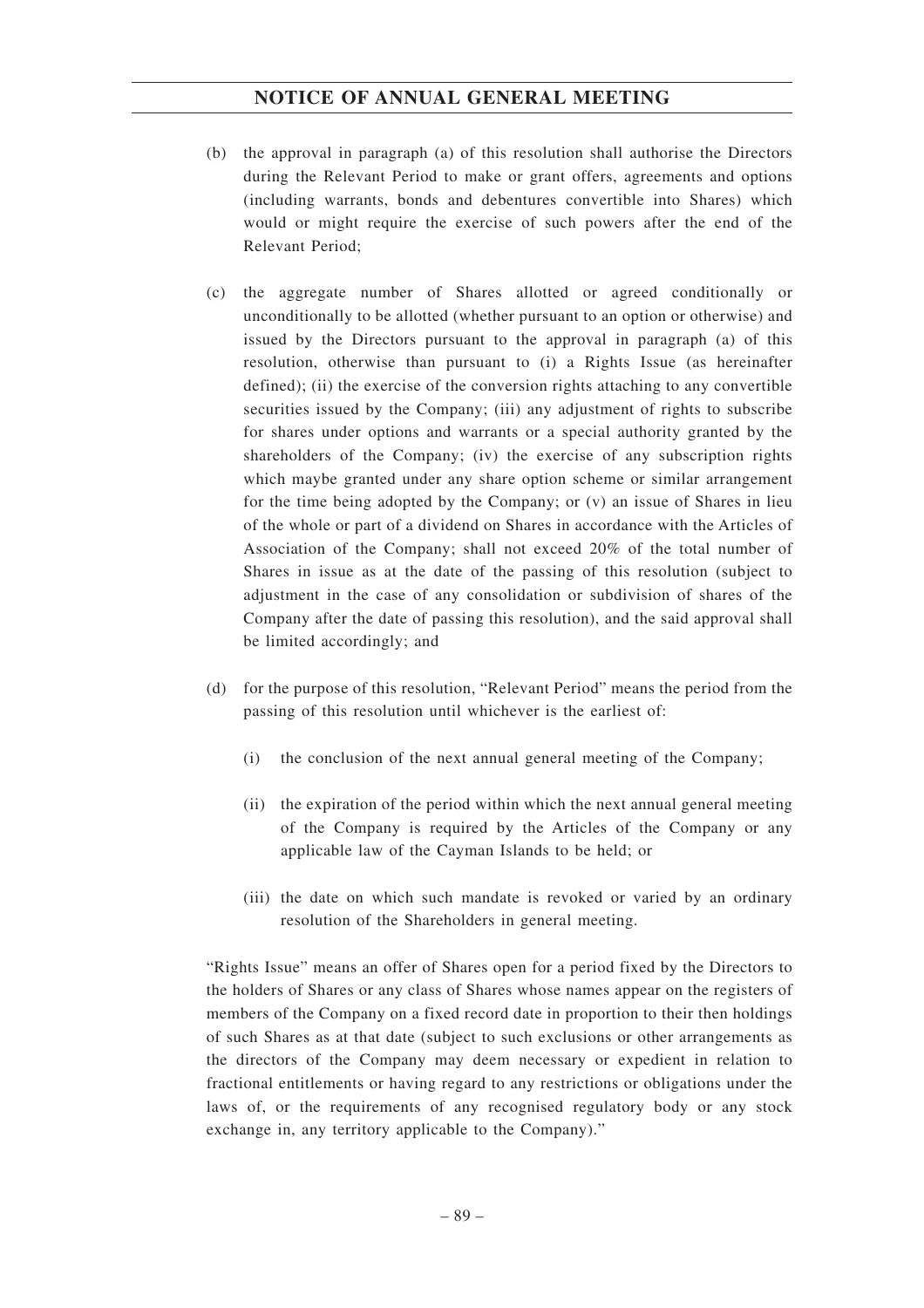## 5. "**THAT**:

- (a) subject to paragraph (b) of this resolution, the exercise by the Directors during the Relevant Period (as hereinafter defined) of all the powers of the Company to repurchase the Shares on The Stock Exchange of Hong Kong Limited (the "Stock Exchange") or any other stock exchange on which Shares may be listed and recognised by the Securities and Futures Commission of Hong Kong and the Stock Exchange for this purpose, subject to and in accordance with all applicable laws and the requirements of the Rules Governing the Listing of Securities on the Stock Exchange or those of any other recognised stock exchange as amended from time to time, be and is hereby generally and unconditionally approved;
- (b) the aggregate number of Shares to be repurchased by the Company pursuant to the approval in paragraph (a) of this resolution shall not exceed 10% of the total number of Shares in issue as at the date of the passing of this resolution (subject to adjustment in the case of any consolidation or subdivision of shares of the Company after the date of passing this resolution), and the said approval shall be limited accordingly; and
- (c) for the purpose of this resolution, "Relevant Period" means the period from the passing of this resolution until whichever is the earliest of:
	- (i) the conclusion of the next annual general meeting of the Company;
	- (ii) the expiration of the period within which the next annual general meeting of the Company is required by the Articles of the Company or any applicable law of the Cayman Islands to be held; or
	- (iii) the date on which such mandate is revoked or varied by an ordinary resolution of the Shareholders in general meeting."
- 6. "**THAT** conditional upon resolutions numbered 4 and 5 above being passed, the unconditional general mandate granted to the Directors to allot, issue and deal with additional shares and to make or grant offers, agreements, and options which might require the exercise of such powers pursuant to resolution numbered 4 above be and is hereby extended by the additional thereto of an amount representing the aggregate number of Shares repurchased by the Company under the authority granted pursuant to resolution numbered 5 above, provided that such amount shall not exceed 10% of the total number of Shares in issue as at the date of passing the resolution (subject to adjustment in the case of any consolidation or subdivision of shares of the Company after the date of passing this resolution)."